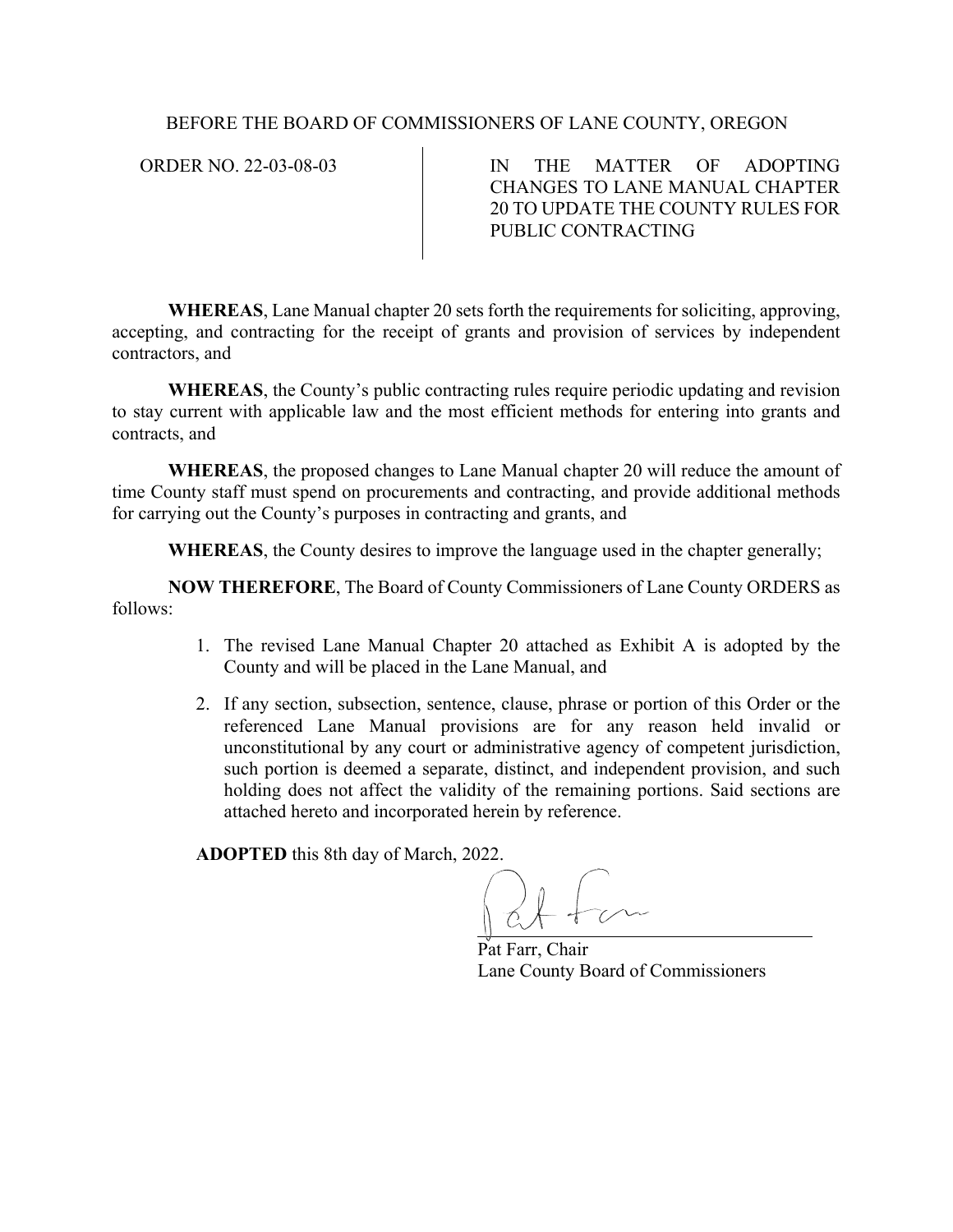| Lane Manual                                                                                         |  |
|-----------------------------------------------------------------------------------------------------|--|
|                                                                                                     |  |
|                                                                                                     |  |
|                                                                                                     |  |
|                                                                                                     |  |
|                                                                                                     |  |
|                                                                                                     |  |
|                                                                                                     |  |
|                                                                                                     |  |
|                                                                                                     |  |
| 20.200.100 - General Statutory and Regulatory Exemptions from Competitive Selection. 5              |  |
|                                                                                                     |  |
|                                                                                                     |  |
| 20.200.130 - Exemptions from Competitive Selection for Alternate Contracting Methods.  11           |  |
|                                                                                                     |  |
|                                                                                                     |  |
|                                                                                                     |  |
|                                                                                                     |  |
|                                                                                                     |  |
| 20.300.220 - Selection Procedures for Planning, Designing, and Overseeing of Public Improvements 15 |  |
|                                                                                                     |  |
|                                                                                                     |  |
|                                                                                                     |  |
|                                                                                                     |  |
|                                                                                                     |  |
|                                                                                                     |  |
|                                                                                                     |  |
|                                                                                                     |  |
|                                                                                                     |  |
|                                                                                                     |  |
|                                                                                                     |  |
|                                                                                                     |  |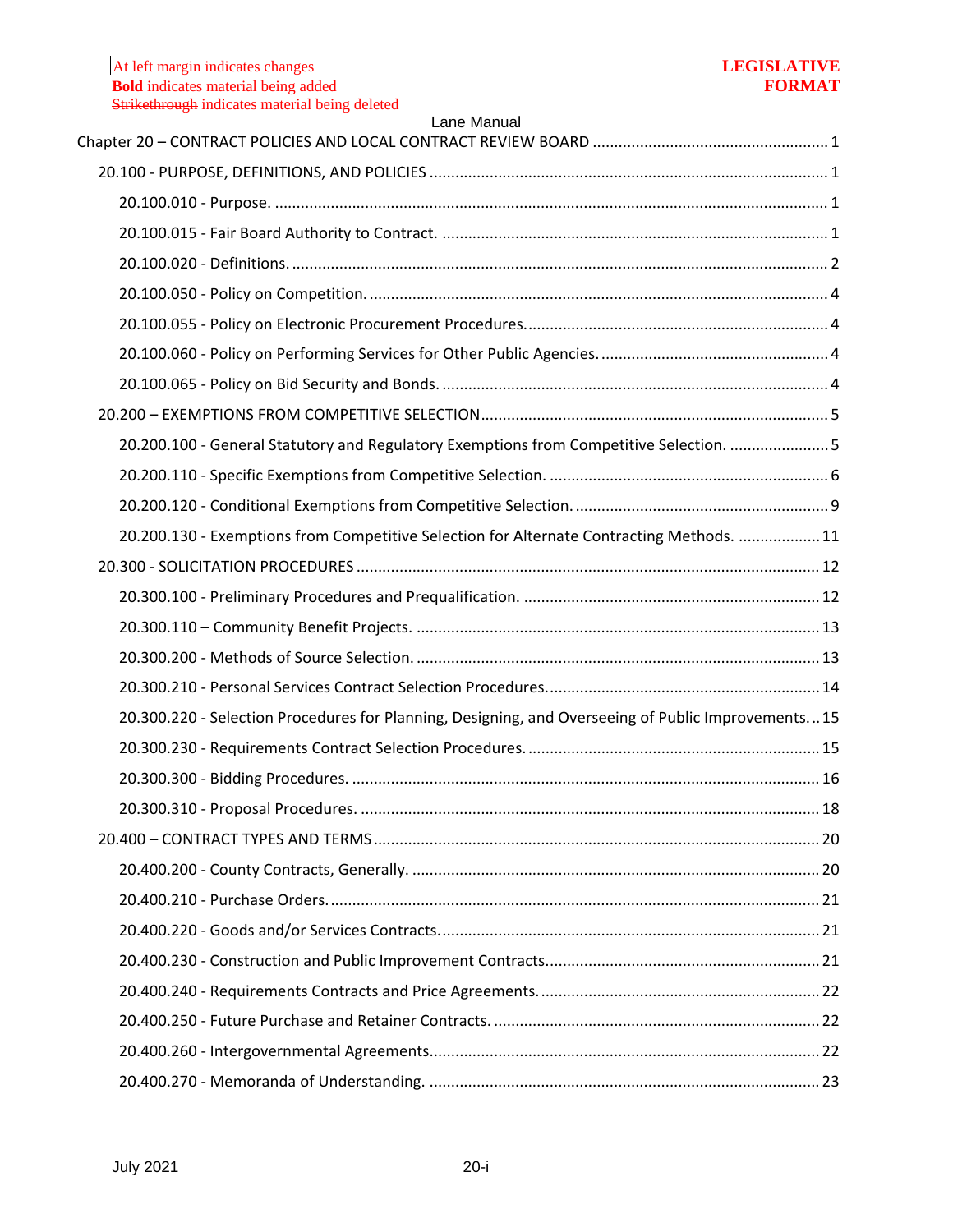|  | 20.600 - AWARD, APPROVAL, CANCELLATION, AND EXECUTION OF CONTRACTS AND AMENDMENTS 27      |  |  |
|--|-------------------------------------------------------------------------------------------|--|--|
|  |                                                                                           |  |  |
|  |                                                                                           |  |  |
|  |                                                                                           |  |  |
|  |                                                                                           |  |  |
|  |                                                                                           |  |  |
|  |                                                                                           |  |  |
|  | 20.600.300 - Delegation of Authority to Execute Grant Applications and Accept Grants 29   |  |  |
|  |                                                                                           |  |  |
|  |                                                                                           |  |  |
|  | 20.600.330 - Department Directors' Authority to Execute Contracts and Amendments 31       |  |  |
|  | 20.600.340 - County Administrator's Authority to Cancel Awards and Terminate Contracts 32 |  |  |
|  |                                                                                           |  |  |
|  |                                                                                           |  |  |
|  |                                                                                           |  |  |
|  |                                                                                           |  |  |
|  |                                                                                           |  |  |
|  |                                                                                           |  |  |
|  |                                                                                           |  |  |
|  |                                                                                           |  |  |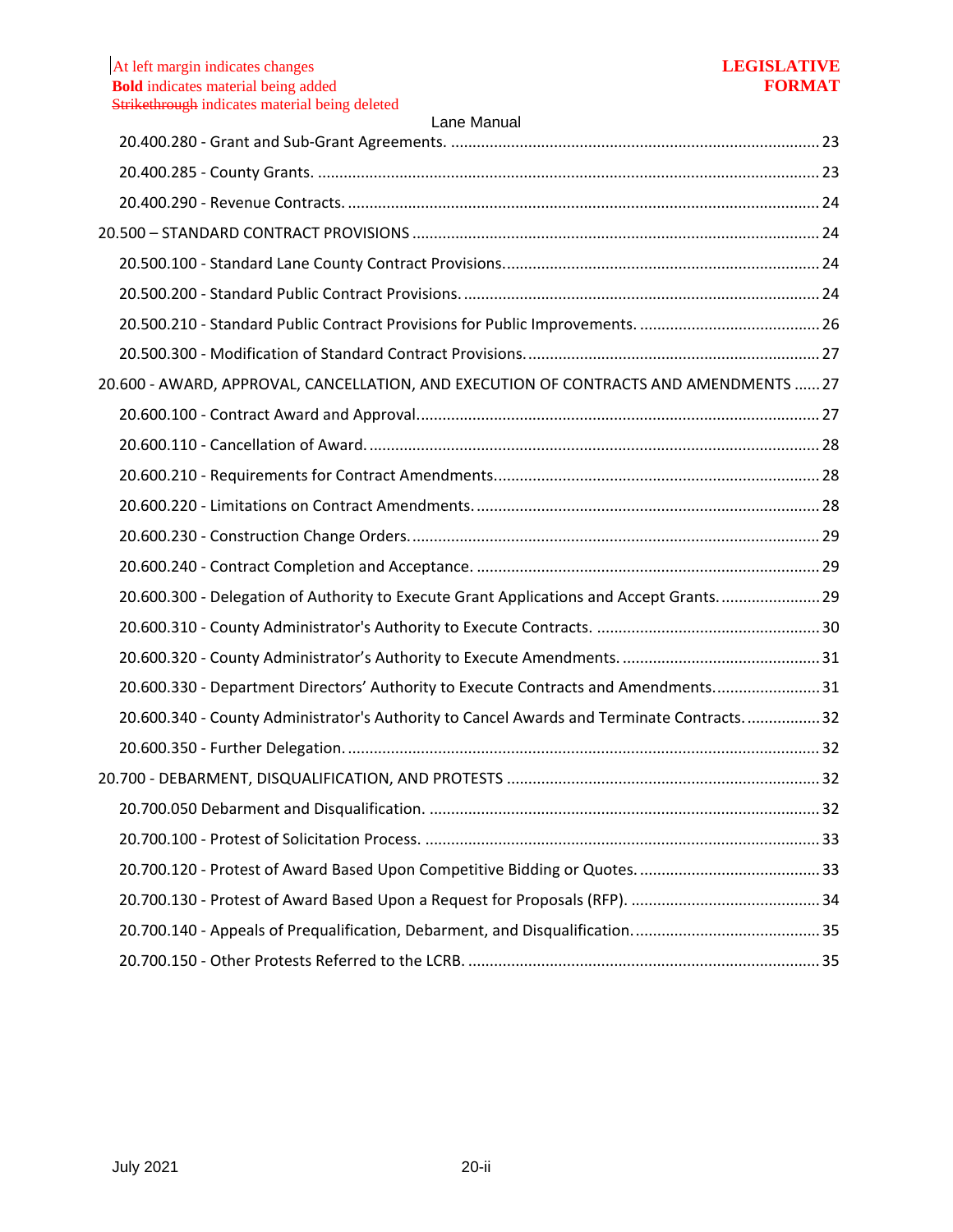## <span id="page-3-0"></span>**Chapter 20 – CONTRACT POLICIES AND LOCAL CONTRACT REVIEW BOARD**

# <span id="page-3-1"></span>**20.100 - PURPOSE, DEFINITIONS, AND POLICIES**

# <span id="page-3-2"></span>**20.100.010 - Purpose.**

- A. The Board of County Commissioners for Lane County is the Local Contract Review Board (LCRB) for Lane County, with the powers and duties of an LCRB set forth in the Public Contracting Code (ORS Chapters 279A, 279B, and 279C). The LCRB may delegate these powers and duties as long as not in conflict with the Public Contracting Code.
- B. The public contracting rules for Lane County are those rules in Lane Manual Chapter 20 and those in LM 60.100.400 regarding the sale of personal and surplus property ("County Rules") which implement County policy and the requirements of the Oregon Public Contracting Code.
- C. The model rules adopted by the Oregon Attorney General (OAR Chapter 137) do not apply to Lane County, unless specifically required by statute or adopted in the County Rules. When referenced in these Rules, OAR Chapter 137 may be used to further interpret the County Rules when an ambiguity exists or to further explain the manner in which the County may interpret its rule. When referenced, the reference is stated as: "*See* OAR \_\_\_\_\_\_\_."
- D. Authority.
	- 1. Lane County's powers and duties as a contracting agency under the Public Contracting Code and "contracting agency" powers and duties may be exercised and performed by those employees who have been expressly delegated authority in **accordance with** the County Rules. These express delegations include, but are not limited to, authority to award and execute contract documents.
	- 2. Absent an express delegation, the County Administrator and those Department Directors authorized by the County Administrator may determine which public officers have authority to exercise the powers and duties of the contracting agency under the County Rules.
	- 3. Any delegation of authority under the County Rules may be further delegated by the delegee to a County employee. Such delegation should generally be evidenced by a writing.
	- 4. Nothing in this subsection is intended to modify the authority of the County Administrator and Department Directors for contract matters after contract execution.
- E. In addition to the specific delegations of authority contained in these County Rules, the County Administrator is delegated authority to adopt all procedures necessary to implement the provisions of the County Rules.
- F. An adversely affected party must file any available protest or appeal under LM Chapter 20 before seeking judicial review of the County's process, solicitation, contractor selection or award decisions. All administrative protests must be exhausted prior to judicial review.

(Order 15-09-01-05, 10.15.15)

### <span id="page-3-3"></span>**20.100.015 - Fair Board Authority to Contract.**

A. Pursuant to ORS 565.230, the Fair Board may conduct contracting activities for contracts relating to fairground facilities and operations, except those contracts that transfer an interest in real property.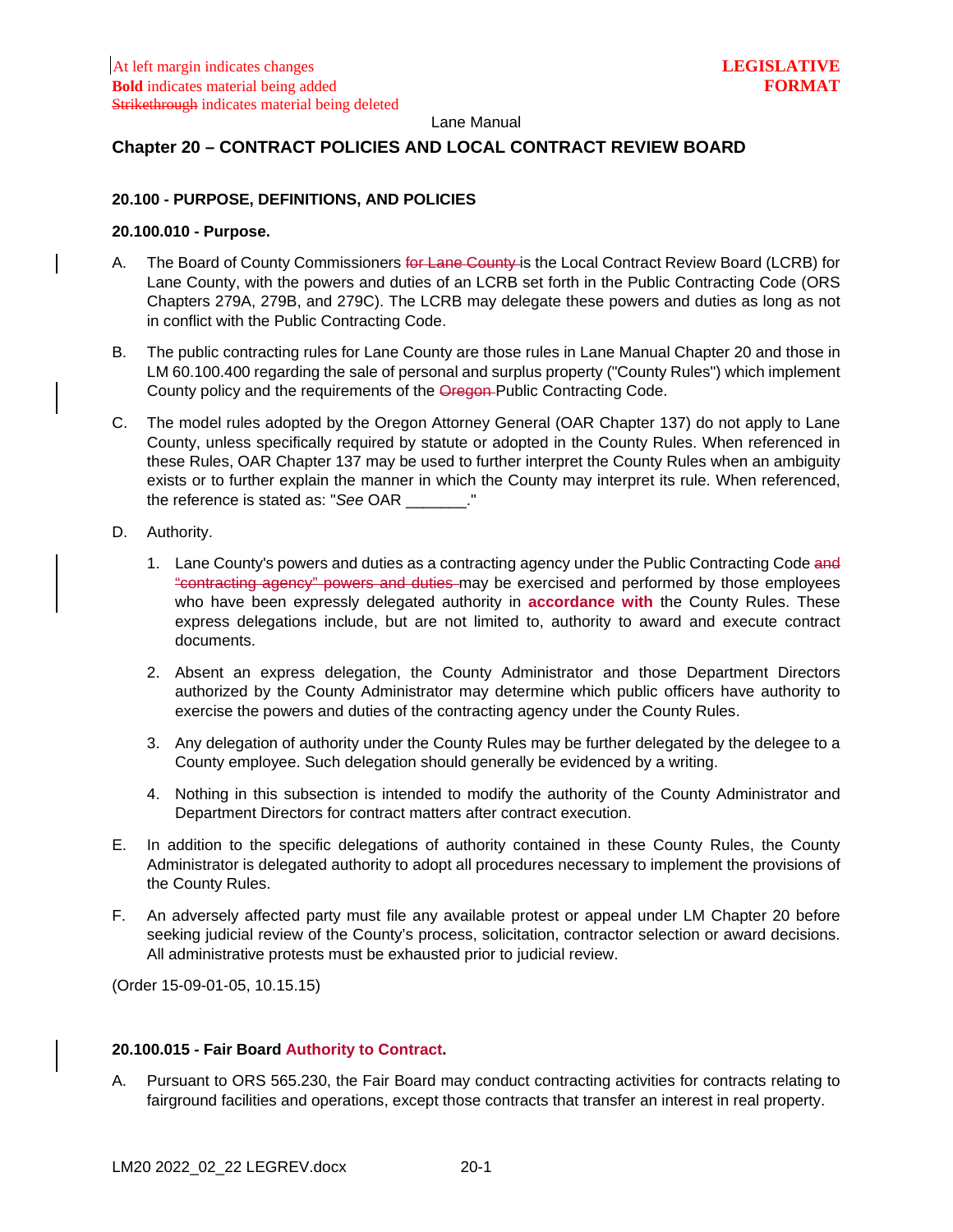- B. The Fair Board is delegated authority to cancel or terminate such contracts as provided in the contract or by law.
- C. The Fair Board may further delegate authority under this provision to a representative by signed written document.
- D. The Fair Board, in conducting contracting activities, must comply with the applicable requirements of the County Rules.

(Order 15-09-01-05, 10.15.15)

#### <span id="page-4-0"></span>**20.100.020 - Definitions.**

As used in this Chapter, the following words and phrases have the meaning given in this section:

**"Bid closure" means the time established in the bid or RFP documents for the submission of bids or proposals, after which time no bid or proposal will be received.**

**"Bidder" means an actual bidder or, prior to the time of bid closure, a prospective bidder that is considering submitting a bid to the County.**

"Change O**o**rder" means a written order authorizing a change in the contract, plans, specifications, quantities, price, or time.

"Competitive bidding" means the formal process of advertising, bidding, and bid opening required by the Public Contracting Code and these rules.

"Competitive quotes" **or "CQ"** means those O**o**ffers made by competing offerors in response to an informal solicitation of offers by the County. A solicitation may be made by advertisement or by direct request to vendors. *See* **LM 20.300.200A.3.**

"Competitive selection" means the process of selecting a vendor for goods and services based upon competition. Steps common to all competitive selection processes include:**, as provided in LM 200.300.200A.**

A. A method for identifying and encouraging multiple potential vendors,

B. Providing each vendor with an adequate description of the County's requirements for offers on the quantity and type of goods and services requested, and the method by which a vendor will be chosen,

C. Receiving proposals or bids in a controlled manner that prevents competing vendors from knowing the contents of competitors' offers until all proposals or bids are received, and

D. A transparent process of making a selection from among properly submitted proposals or bids that is based upon the selection method stated.

**"Community Benefit Contract" means a Contract for construction of a Community Benefit Project.**

# **"Community Benefit Project" means a construction project that has been designated by the County as a Community Benefit Project under LM 20.412.**

"Contract" means any agreement to purchase, lease, sell, or provide goods or services. A purchase order, once accepted, is a **c**Contract.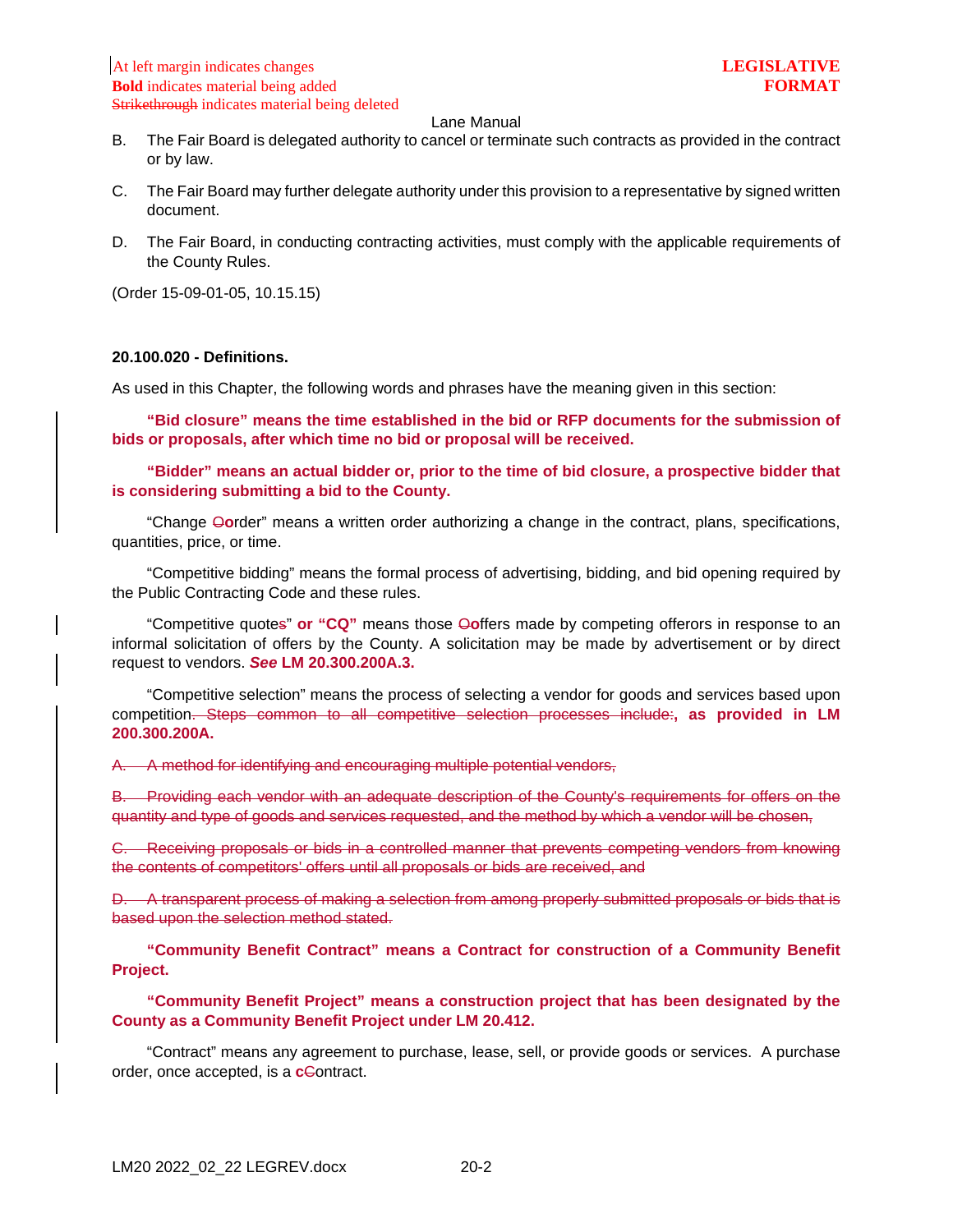"County grant" means an agreement under which the County provides money, property, or other assistance, including loans, loan guarantees, credit enhancements, gifts, bequests, commodities, or other assets, to a recipient for the purpose of supporting or stimulating a program or activity of the recipient and in which no substantial involvement by the County is anticipated other than involvement associated with monitoring compliance with the grant conditions, as defined in ORS 279A.010(k)(ii). Distinguish from **"g**Grant**," as defined in this section**.

"Goods" means tangible or intangible items of personal property, whether furnished separately or combined with S**s**ervices, such as installation, **and** includ**es**ing both "goods" and "future goods" as defined in ORS 72.1050. *See* ORS 279A.010(i).

"Grant" means an agreement under which the County receives money, property, and other assistance, as defined in ORS 279A.010(k)(i). Distinguish from **"**C**c**ounty G**g**rant**," as defined in this section**.

"Invitation to Bid" means the complete set of documents used to solicit and receive competitive bids, as defined in ORS 279B.005(1)(a).

"LCRB" means the Lane County Board of County Commissioners, sitting as the local contract review board **in accordance with ORS 279A.060**.

"Offeror" means a**ny** vendor or person that submits a bid, proposal, quote, or other type of offer.

**"Oregon Forward" means the preference program for services provided by nonprofit organizations that serve individuals with disabilities, as administered by the State of Oregon Department of Administrative Services (DAS).**

**"Oregon Forward Contractor" means a DAS-approved provider of goods and services under the Oregon Forward program. Oregon Forward contractors were formerly known as Qualified Rehabilitation Facilities (QRFs).** 

"Personal property" means property, other than real estate, consisting generally of movable or temporary things, as defined in ORS 307.020.

"Personal services" means those services described in LM 20.300.210.

"Procurement" means the process by which the County conducts its purchases of goods and services.

"Project" means a specific plan or undertaking with defined objectives or limits.

**"Proposer" means an actual proposer submitting a proposal or, prior to the time of bid closure, a prospective proposer that is considering submitting a proposal in response to an RFP or similar request issued by the County.**

"Public contract" has the meaning set forth in ORS 279A.010(1)(z).

"Public improvement" has the meaning set forth in ORS 279A.010(1)(cc).

"Public officer" means any person authorized to conduct a procurement on the County's behalf.

**"Qualified Rehabilitation Facility" or "QRF" means the former name used to describe an Oregon Forward Contractor.**

"Requirements contract" means an agreement in which the contractor agrees to supply to the County the specific goods or services identified in the agreement for a specific time period, based upon the quantity required or ordered by the County's during the time period.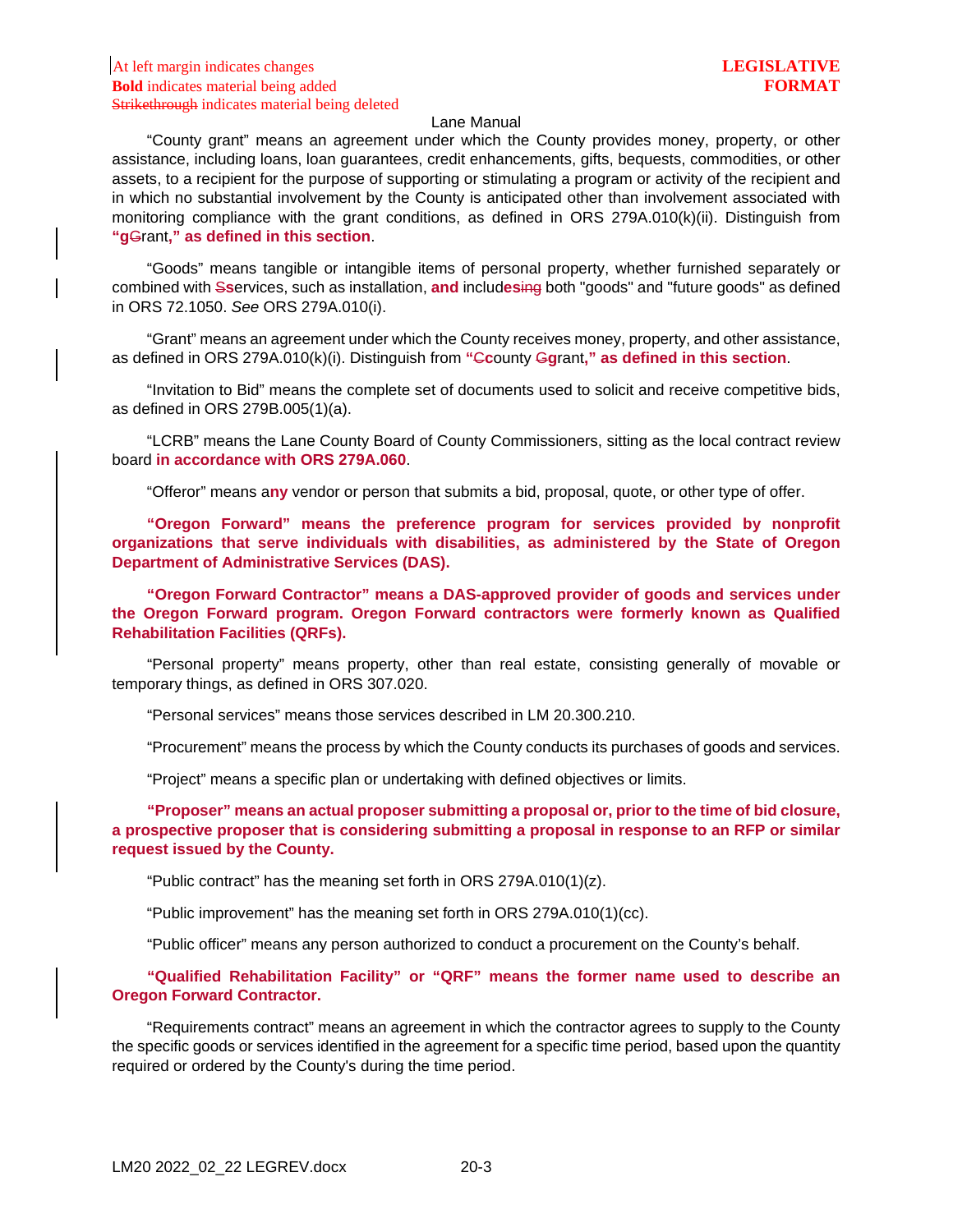"Retainage" means the difference between the amount earned by a contractor on a public contract and the amount paid, **such retainage being** held to guarantee full performance. *See* ORS 279C.550.

## **"RFP" means request for proposals, as described in LM 20.300.200A.3.**

"Services" means work performed to meet a demand or need**.**, as d**D**istinguished from **"**G**g**oods**," as defined in this section**. *See also* ORS 279A.010(1)(kk).

(Order 15-09-01-05, 10.15.15)

### <span id="page-6-0"></span>**20.100.050 - Policy on Competition.**

It is the policy of Lane County to encourage open and impartial competition in the procurement of goods and services, in accordance with the requirements of ORS Chapter 279 and the Public Contracting Code.

(Order 15-09-01-05, 10.15.15)

### <span id="page-6-1"></span>**20.100.055 - Policy on Electronic Procurement Procedures.**

- A. The LCRB has determined that it is more cost-effective for the County to publicly advertise bids and all other public notices related to procurement processes using the internet, except where Oregon law requires advertising in a newspaper of general circulation in Lane County or a statewide trade publication.
- B. The County may, at its discretion, distribute all materials related to a procurement exclusively by electronic means, and may direct the receipt of all bids, proposals, and related documents exclusively by electronic means.
- C. The County may utilize third-party internet services for distribution of procurement-related materials and receipt of bids and proposals.

(Order 15-09-01-05, 10.15.15; Order 21-06-08-02, 7.1.21)

### <span id="page-6-2"></span>**20.100.060 - Policy on Performing Services for Other Public Agencies.**

Under the authority of Chapter II, Section 8 of the Lane County Home Rule Charter and ORS Chapter 190, it is the policy of Lane County to offer services to other public agencies where feasible, providing that the County must be compensated for the complete cost of providing all intergovernmental services. The Board must approve any waiver of the policy for compensation.

(Order 15-09-01-05, 10.15.15)

## <span id="page-6-3"></span>**20.100.065 - Policy on Bid Security and Bonds.**

A. Contracts, generally. All contracts, other than those for public improvements and construction contracts as defined in ORS 279C.320(1), are exempt from the bid security requirements of ORS 279B.050 and performance and payment bond requirements, provided that the County may, in its discretion, require bid security or performance and payment security **on any contract**.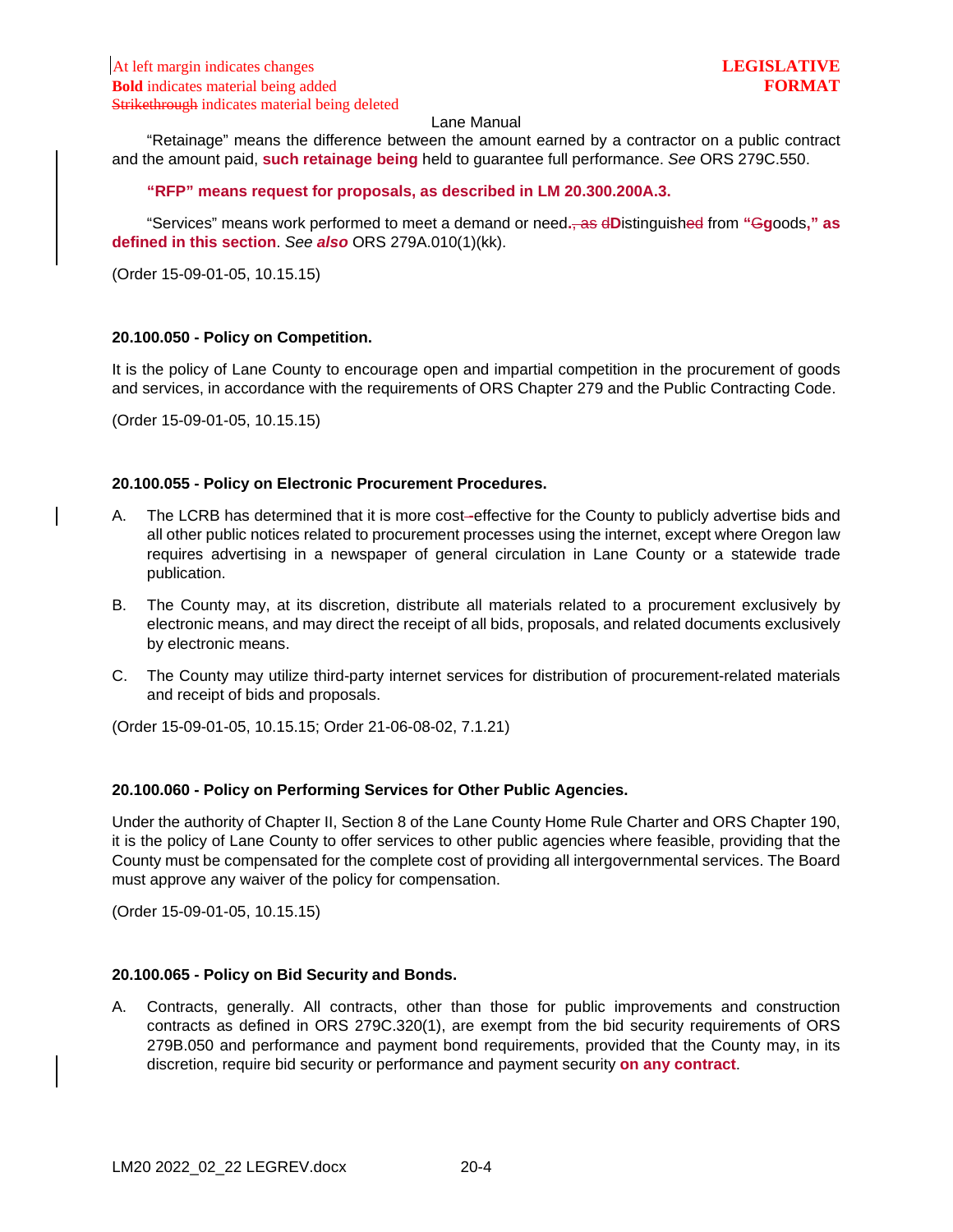- B. Contracts for public improvements and construction. For contracts for public improvements and construction contracts as defined in ORS 279C.320(1):
	- 1. Except as provided in LM 20.100.065B.1.b below, the County will require that bidders and contractors for public improvements and construction contracts provide:
		- a. Not less than 5% bid security meeting the requirements of ORS 279C.365(5), and
		- b. Performance and payment bonds meeting the requirements of ORS 279C.380.
	- 2. Bids and contracts which do not exceed \$100,000 (except for highway, bridge and other transportation projects which do not exceed \$50,000) are exempt from bid security, and performance and payment bond requirements, provided that the County may require such security in its discretion, regardless of this exemption.

(Order 15-09-01-05, 10.15.15; Order 18-03-13-03, 3.13.18)

### <span id="page-7-0"></span>**20.200 – EXEMPTIONS FROM COMPETITIVE SELECTION**

### <span id="page-7-1"></span>**20.200.100 - General Statutory and Regulatory Exemptions from Competitive Selection.**

County contracts are not required to be based upon a County competitive selection process if a state or federal statute**law** or regulation provides otherwise, or directs that another selection process be used. Contracts exempt or excluded from competitive selection include:

- A. Contracts with the State of Oregon, other Oregon units of local government, other American states, or the federal government (Intergovernmental Agreements);
- B. Grants or C**c**ounty G**g**rants;
- C. Contracts for professional or expert witnesses or consultants to provide services or testimony relating to existing or potential litigation or legal matters in which County is or may become interested;
- D. Acquisitions or disposals of real property or interests in real property;
- E. Sole source expenditures when rates are set by law or ordinance for purposes of source selection;
- F. Contracts for employee benefit plans as provided in ORS 243.105(1), ORS 243.125(4), ORS 243.221, ORS 243.275, ORS 243.291, ORS 243.303 and ORS 243.565.
- G. Insurance and service contracts as provided for under ORS 414.115, ORS 414.125, ORS 414.135 and ORS 414.145;
- H. Contracts for repair, maintenance, improvement or protection of property obtained by the Director of Veterans' Affairs under ORS 407.135 and ORS 407.145(1);
- **IH.** Contracts specifically exempt or authorized as a special procurement under LM Chapter 20 or under state law;
- J**I**. Contracts in**for** which County is permitted to **make** award without bidding or request for proposals**,** provided that it adopts its own rules covering the selection process.
- K**J**. Products or Services of Qualified Rehabilitation Facilities**Oregon Forward Contractors**. If the product or service meeting the County's requirements is available from a**n** Qualified Rehabilitation Facility (QRF)**Oregon Forward Contractor**, the County must purchase such products or services from a**n** QRF**Oregon Forward Contractor**, in accordance with ORS 279.835 through ORS 279.855.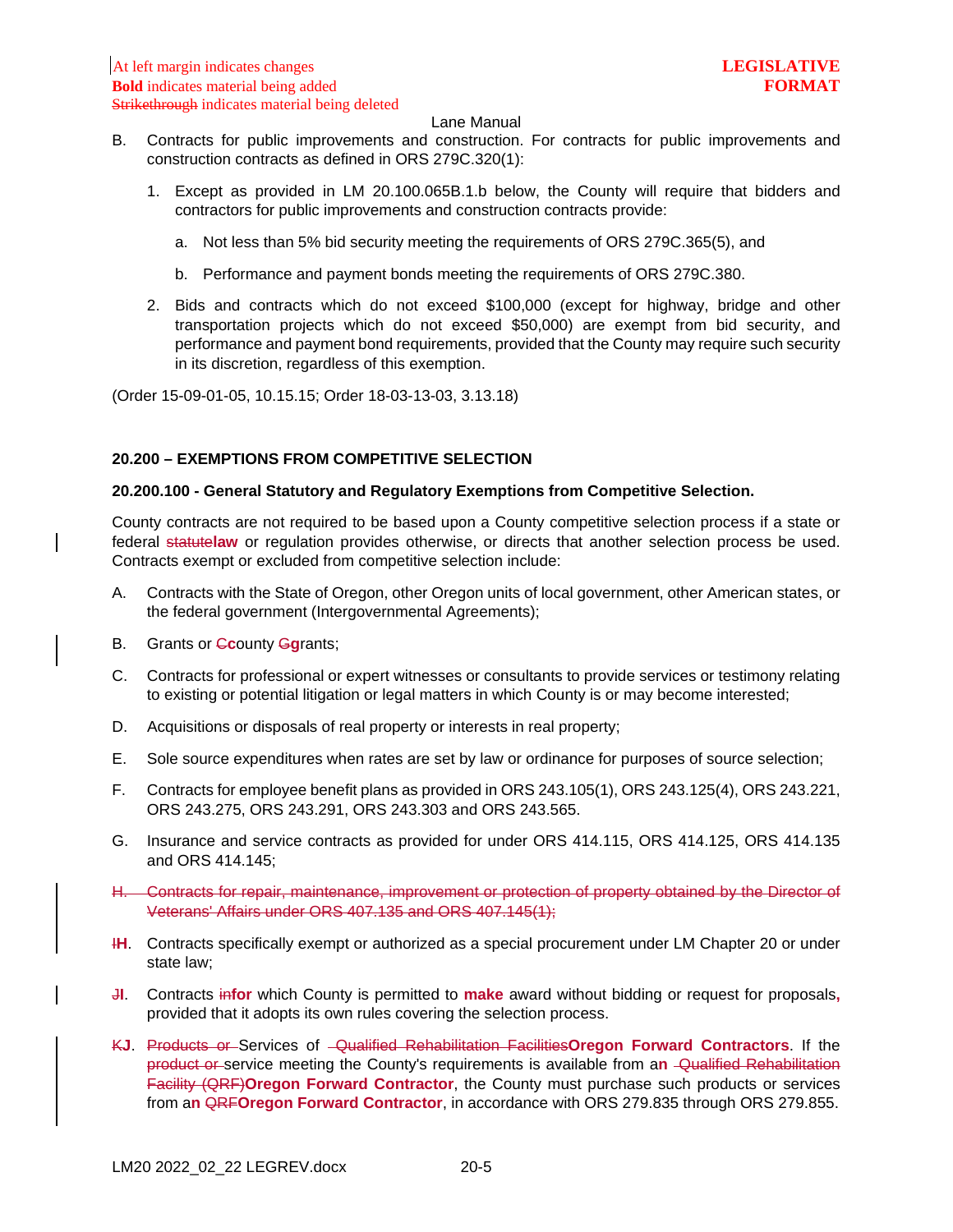- L**K**. Price-Regulated Items or Services. The County may, without competitive bidding or quotes, contract for the purchase of goods or services where the rate or price for the goods or services being purchased is established by F**f**ederal ,**or s**State **law**, or regulatory authority.
- M**L**. Price Set by Federal Contracts. When the price of goods and services has been established by a contract with an agency of the federal government pursuant to a federal contract award, the County may purchase the goods and services from the supplier without subsequent competitive bidding.
- N**M**. Future Purchase and Retainer Agreements. The County may without competitive bidding enter into a contract that establishes general terms for the future purchase of goods or services, the terms of which will only apply if subsequent purchases are made, provided that:
	- 1. The contract is non-exclusive,
	- 2. The contract by its terms may be canceled upon 30 days written notice by the County at its discretion, and
	- 3. Each specific purchase is considered separately for competitive selection pursuant to the applicable County Rules.
- O**N**. Cooperative Procurements. The County may participate in, sponsor, conduct, or administer joint cooperative procurements pursuant to ORS 279A.200 through ORS 279A.225. Any protest of the procurement process, the contents of the solicitation document or the proposed award or award of a proposed contract through cooperative purchase, shall**must** be **made** in accordance with ORS 279B.400 through ORS 279B.425 unless the administering agency is not subject to the Oregon statutes; then in such case, the bidder or proposer shall**must** make the protest in accordance with the processes and procedures established by the administering contracting agency. Any other protest related to a cooperative procurement, or disputes related to a contract arising out of a cooperative procurement shall**must** be made and resolved as set forth in ORS 279A.225.

(Order 15-09-01-05, 10.15.15)

## <span id="page-8-0"></span>**20.200.110 - Specific Exemptions from Competitive Selection.**

- A. Advertising. The County may purchase advertising without competitive selection. This includes, but is not limited to, advertising and legal notices placed in general communications media such as newspapers, publications, radio, television, and on the internet.
- B. Publications and Copyrighted Materials.
	- 1. The County may purchase library circulation materials, such as books and recordings, whether delivered in hard copy or electronically, without competitive selection.
	- 2. The County may purchase subscriptions for newspapers and periodicals, whether delivered in hard copy or electronically, without competitive selection.
	- 3. The County may purchase copyrighted materials without competitive selection when there is only one known supplier.
- C. Election Supplies and Services. The County may purchase elections supplies and services without competitive selection, including but not limited to: printing of official ballots, sample or test ballots, ballot envelopes, ballot counting equipment and software, and signs.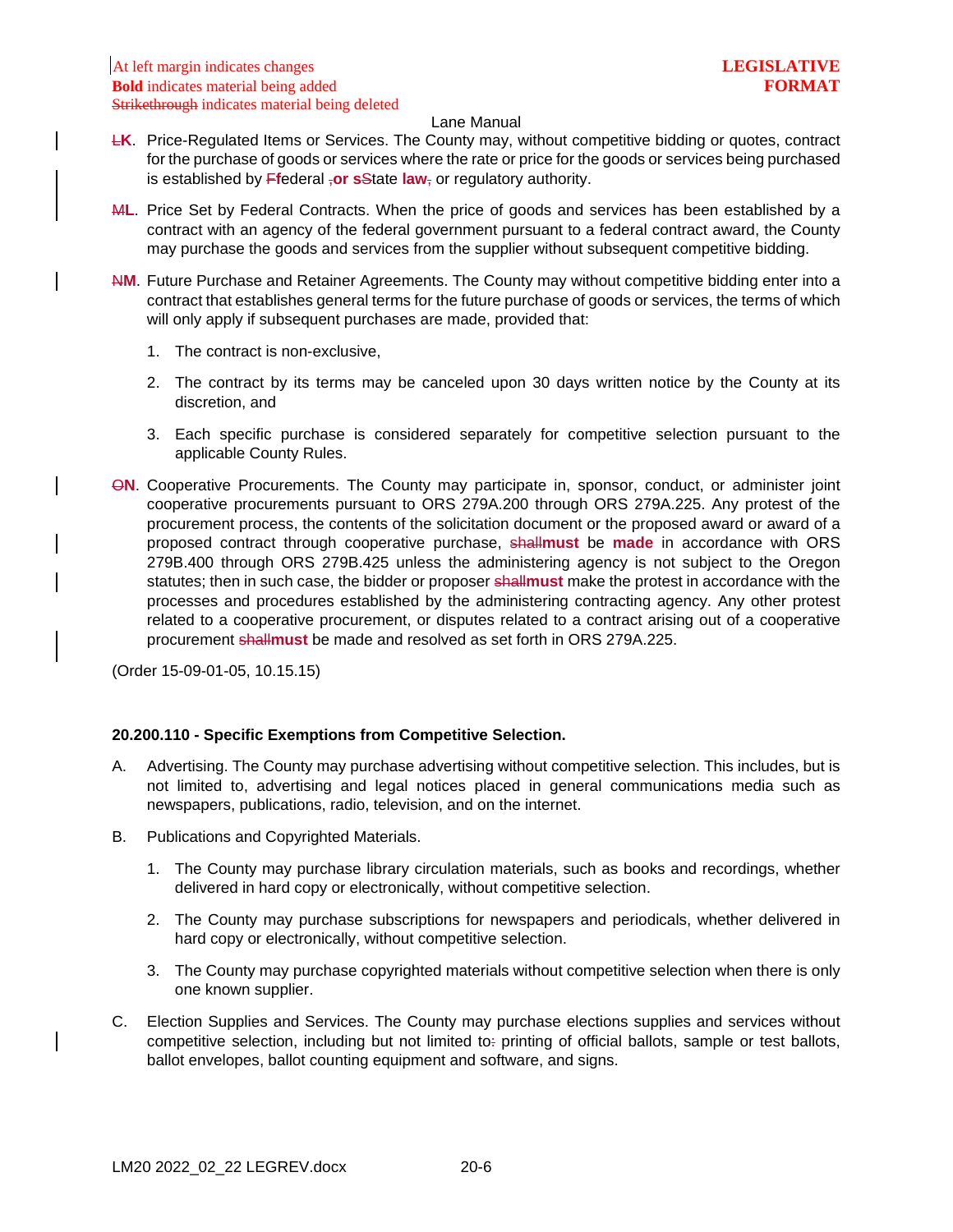- D. Equipment Repair and Overhaul. The County may contract for equipment repair, overhaul, or maintenance without competitive bidding or quotes, subject to the following conditions:
	- 1. The service and/or parts required are unknown, and the cost cannot be determined without extensive preliminary dismantling or testing; or
	- 2. The service and/or parts required are for equipment for which specially trained personnel are required, and such personnel are available from only one source; and
	- 3. If a contract under this exemption exceeds \$150,000, the County shall**must** document in its**the** procurement file the reasons why competitive bids or quotes were deemed to be impractical.
- E. Gasoline, Diesel Fuel, Heating Oil, Lubricants, and Asphalts. The County may enter into contracts for the purchase of gasoline, diesel fuel, heating oil, lubricants, and asphalts without formal competitive bidding, provided that the County:
	- 1. Solicits a minimum of three competitive quotes,
	- 2. Makes its purchases from the least expensive source, taking into consideration the costs of delivery or transportation, and
	- 3. Retains written justification for the source selected for the purchase.
- F. Client and Patient Services. The County may contract for direct client services without competitive selection where the Department:
	- 1. Reasonably believes, after inquiry, that no qualified providers are likely to participate in competitive selection;
	- 2. Will include on a list all qualified providers willing to consider taking client referrals on an asneeded basis; and
	- 3. Will select a qualified provider from the list as a client need arises, based on criteria including, but not limited to, client and family needs, quality and type of appropriate care, availability of service at the time it is needed, and cost.
- G. Laboratory and Medical Supplies. The County may specify or select laboratory and medical supplies on the basis of brand name, provided that the County:
	- 1. Purchases from the lowest-priced vendor for the specific product and brand, and
	- 2. Has a reasonable medical or scientific basis for the selection.
- H. Used Personal Property. The County may purchase used personal property for \$50,000 or less without competitive selection, provided that:
	- 1. The County has determined that the direct purchase without competitive bidding will result in cost savings, and
	- 2. For purchases of used personal property over \$50,000, at least three (3) competitive quotes have been obtained, if available. If three (3) quotes are not available, a written record must be made of the attempt to obtain quotes.
- I. Litigation Services. Subject to the limitations of LM 61.010.025, the County may contract for personal services related to litigation or legal matters without competitive selection when County Counsel deems it necessary to do so. Such services may include, but are not limited to, outside legal representation, expert witnesses, consultants, arbitrators, mediators, investigators or other specialized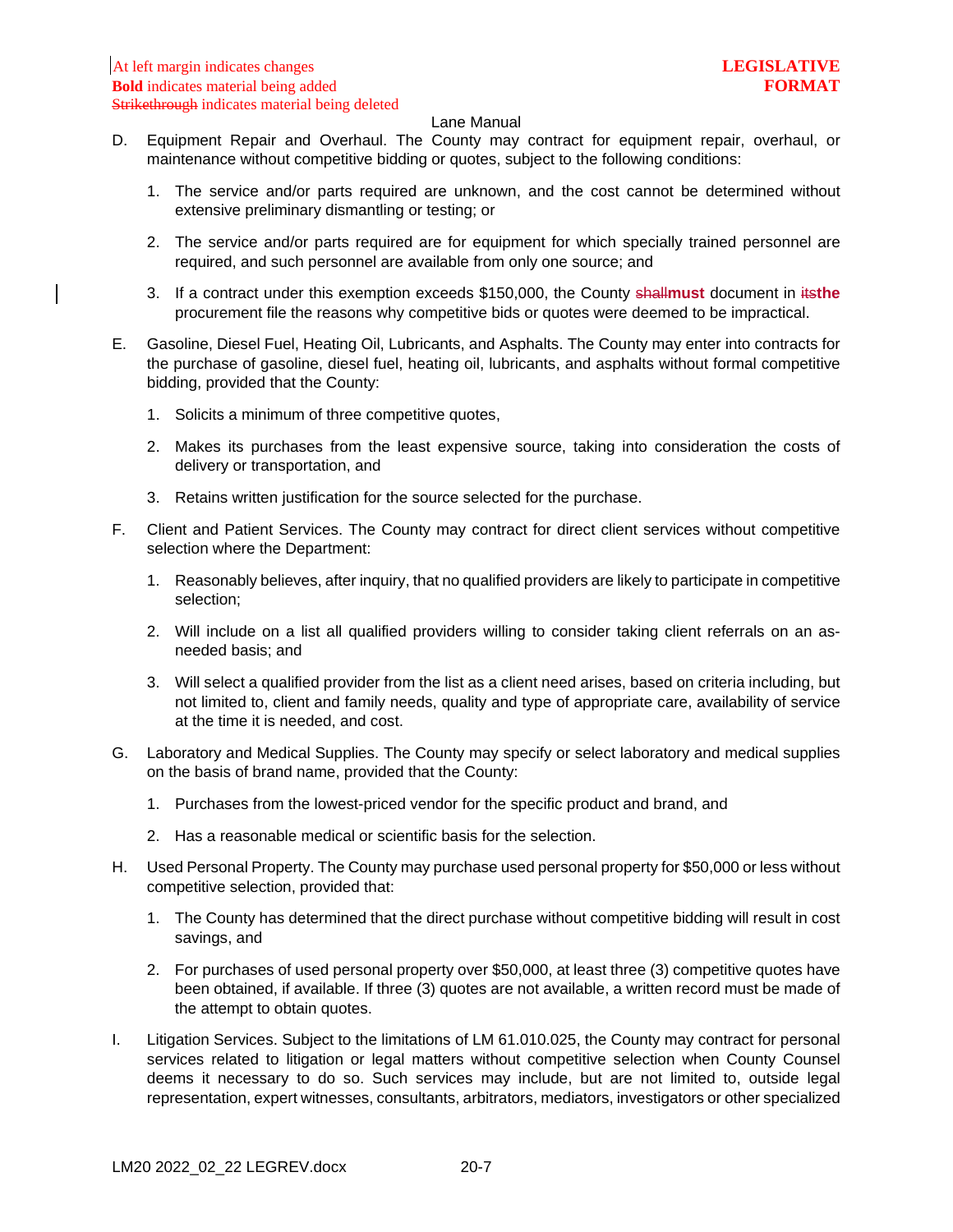personnel. Notwithstanding the provisions of LM 20.600.330, the County Counsel's authority to contract for such services is not limited by amount or duration. However, County Counsel must advise the Board and the department of the status of such matters on a regular basis, not less than quarterly, including costs related to representation.

- J. Employee Benefit Insurance. The County may purchase employee benefit insurance without competitive selection.
- K. Investments. The County may contract for the purpose of the investment of public funds or the borrowing of funds without competitive selection, when such investment or borrowing is contracted pursuant to a statute, order, ordinance, charter, or the Oregon Constitution.
- L. Insurance. The County may purchase insurance without a formal competitive selection when the annual or aggregate premium is less than or equal to \$100,000. Contracts for insurance where either the annual or aggregate premium exceeds \$150,000 must be let by competitive selection or through an agent of record.
	- 1. Agent of Record. The County may appoint a licensed insurance agent as its agent of record to perform insurance services in connection with more than one insurance contract, including the securing of proposals from insurance carriers for all coverages for which the agent of record is given responsibility, provided that:
		- a. The County has made reasonable efforts to inform known insurance agents in the competitive market area that it is considering such appointment, including a public advertisement describing the nature of the agent of record services,
		- b. The appointment does not exceed three years, and
		- c. In making the appointment, the County has selected the agent most likely to perform costeffective services.
- M. Oil or Hazardous Material Removal. The County may enter into contracts without competitive selection when necessary to comply with a cleanup order issued under the authority granted the Department of Environmental Quality (DEQ) under ORS Chapter 466, especially ORS 466.605 through ORS 466.680, provided that:
	- 1. The order necessitates the prompt establishment and performance of the contract in order to comply with laws regarding spill or release of oil or hazardous material that have created an emergency condition;
	- 2. The order contains time limitations that do not permit hiring a contractor under the usual competitive selection procedures;
	- 3. To the extent reasonable under the circumstances, the County has encouraged competition by attempting to make informal solicitations or to obtain informal quotes from potential suppliers of goods or services, and
	- 4. The cleanup is conducted in accordance with the rules set forth at OAR 340-122-0205 to ORS 340-122-0360.
- N. Disposal of Recyclable and Nonrecyclable Waste Materials. The County may sell, pay for disposal of, or contract for the sale or disposal of waste materials without competitive selection when necessary to dispose of waste materials received at County solid waste or Public Works facilities in a timely manner, provided that: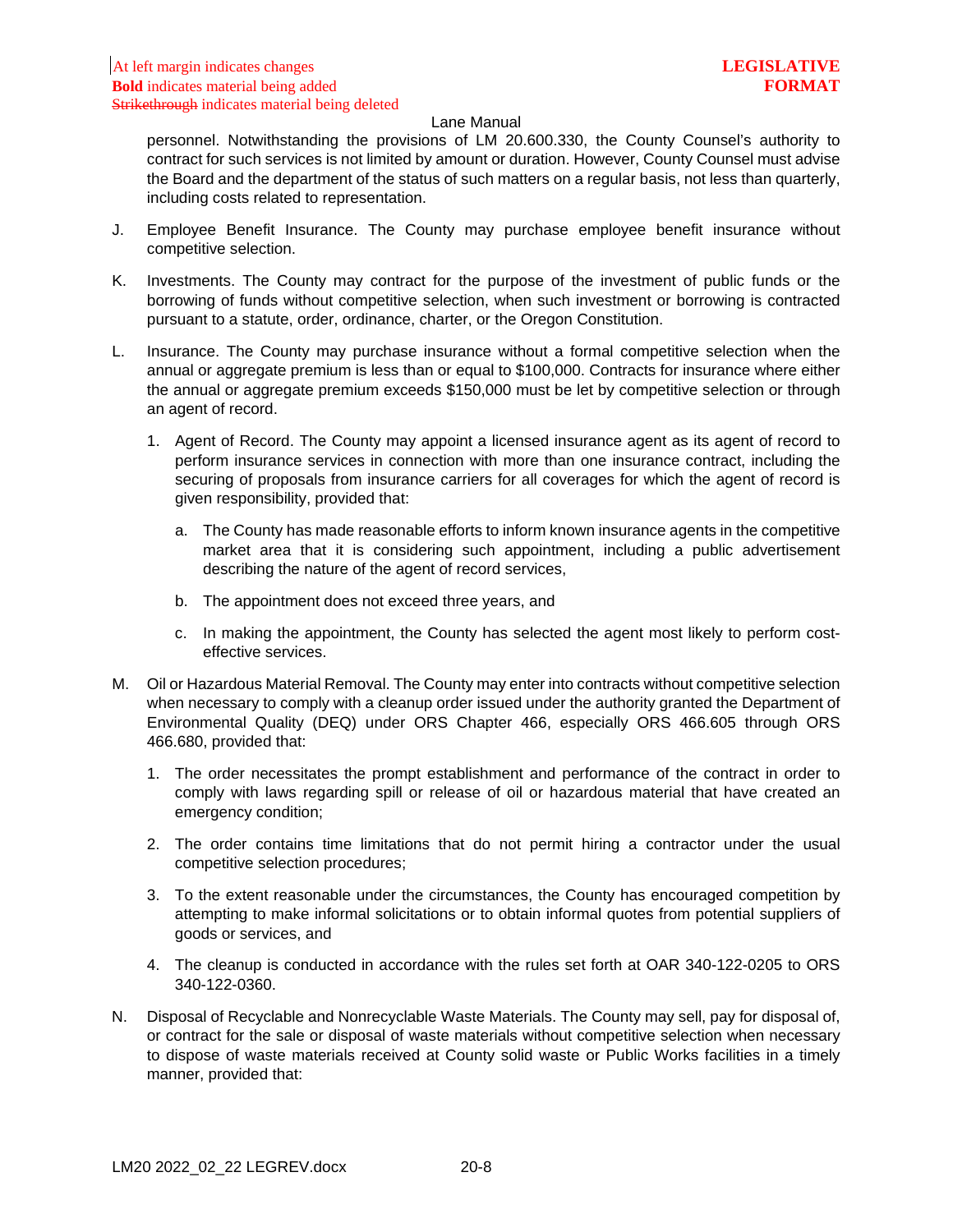- 1. The County has encouraged competition by researching potential purchasers or receivers and making formal or informal solicitations for such services,
- 2. The County has been unable to either obtain competitive offers or to identify purchasers or receivers willing to enter into a term contract with the County, and
- 3. The Director of the Department of Public Works has approved the method for selection of a purchaser, receiver, or contractor for the type of material that is in the best interests of the County. Such methods may include, but are not limited to, selection of the only known purchaser or receiver within a commercial reasonable distance, comparative one-time price quotes, response time, and direct negotiation.

(Order 15-09-01-05, 10.15.15; Order 19-04-30-02, 04.30.19; Order 19-05-21-03, 05-21-19; Order 19-08- 20-03, 08.20.19)

### <span id="page-11-0"></span>**20.200.120 - Conditional Exemptions from Competitive Selection.**

- A. Small Procurements.
	- 1. Where possible, selection of a vendor for small procurements should be made by competitive selection, unless impracticable. However, the County may award a contract for goods or services without competitive selection, provided that-
	- a. For public improvement projects, the amount does not exceed \$5,000 or three (3) years in length, pursuant to ORS 279C.335.
	- b. For all other small procurements, the amount does not exceed \$10,000 or three (3) years in length.
	- 2. No contract may be considered a small procurement under this rule if it is a component of a larger purchase, set of purchases, or project, all taking place in one year, and which when taken together as a whole would exceed \$10,000 in contract amount.
- B. Sole Source Contracts. The County may award a contract for goods or services without competitive selection, when there is only one source for goods or services, or a class of goods or services of the quality required by the County, providing that:
	- 1. The County makes a reasonable effort to identify and notify any potential offerors regarding the intended purchase or project. Such efforts may include, but are not limited to: direct vendor contacts, requests for information, requests for letters of interest, or requests for qualifications. If the County intends to make multiple purchases of the product or services over a period of time, that information must be included in any information given to potential offerors.
	- 2. A sole source determination is made based on written findings, pursuant to ORS 279B.075(2). Authority to make the determination is granted:
		- a. For contracts not greater than \$50,000, to each Department Director or the Director's designee.
		- b. For contracts not greater than \$150,000, to the County Administrator, based upon proposed written findings prepared by the Department, along with such other information as the Administrator may require.
		- c. For contracts in excess of \$150,000, public notice of the proposed determination must be published electronically on the website designated by the County for advertisements for bids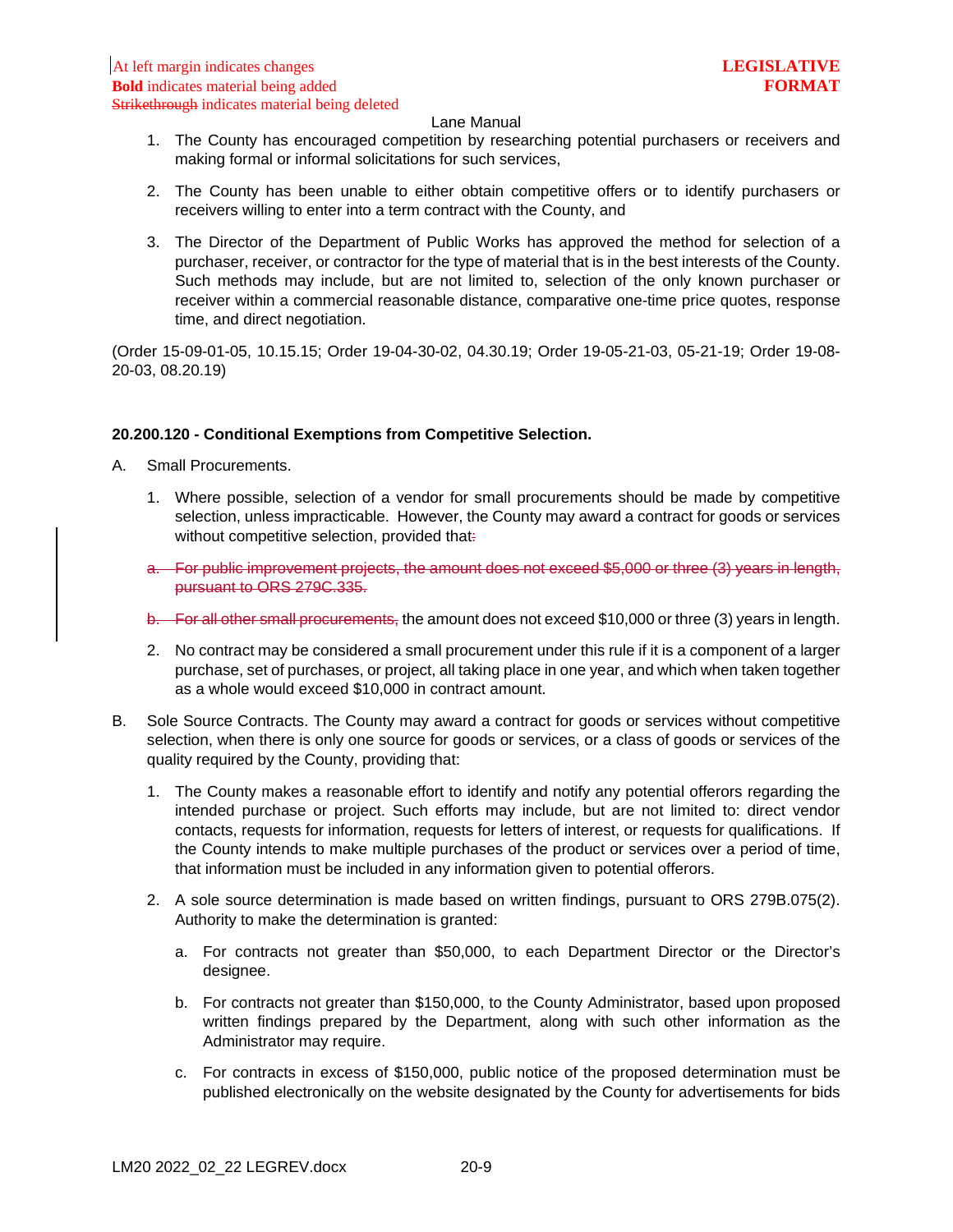or through another public notice placed so as to be reasonably able to reach potential offeror**s** of such goods or services. The notice must provide that any person that believes its interests would be adversely affected by the determination must deliver a written protest to the County Administrator and within five (5) days of the public notice. The written protest shall include a detailed statement of the legal and factual grounds for the protest, a description of the resulting harm, and the relief requested. Unless otherwise specified in the public notice of the sole source procurement, the LCRB may consider the written record, and any other testimony provided at the public meeting and must make its determination by Board Order.

- 3. Following a determination under part two (2)**2** of this rule**subsection**, the County negotiates with the sole source to obtain contract terms advantageous to the County, to the extent practicable.
- 4. To the extent purchases under this rule are part of an approved special procurement under LM 20.200.130A., the terms of the special procurement prevail over this rule.
- C. Emergency Contracts. Certain contracts may be awarded without competitive selection, if an emergency exists that requires prompt execution of those contract(s) to preserve public funds, property, or the uninterrupted provision of government services.
	- 1. As used in this section, an emergency is generally defined as circumstances that could not have been reasonably foreseen, and create a substantial risk of loss, damage, or interruption of services, or a threat to property, public health, or safety, as provided in -ORS 279A.010(f).
	- 2. A written determination must be made documenting the nature of the emergency, the method of contractor selection, and designating the contract(s) to be awarded. The County Administrator is delegated authority to make the determination for one or more contracts, in an aggregate amount not to exceed \$150,000 for a single occurrence or event. A determination for emergency contracts in excess of \$150,000 for a single occurrence or event must be made by the LCRB.
	- 3. The County must ensure competition for the contract that is reasonable and appropriate under the emergency circumstances, which may include, but are not limited to:
		- a. Limiting the scope or duration of the contract to the amount necessary under the emergency conditions,
		- b. Providing a limited solicitation period and limiting required documentation, and
		- c. Waiver of a performance or payment bond pursuant to ORS 279C.380(4) or of a public works bond pursuant to ORS 279C.836(9).
	- **4. FEMA Requirements for Emergency Contracts. If the County intends to request reimbursement from the Federal Office of Emergency Management (FEMA), both the County's solicitation and selection process and the contract terms must be in compliance FEMA requirements in order to receive reimbursement.**
- D. Personal Services Contracts. Where possible, selection of a personal service contractor must be made by competitive selection, unless impracticable. However, the County may award a contract for personal services without competitive selection, provided that:
	- 1. The Department Director makes a written determination that the services to be provided in the particular contract are personal services, as defined in LM 20.300.210, and
	- 2. The County has made a finding that direct contracting is in the best interests of the County for the contract. Authority to make the finding is granted to:
		- a. Each Department Director, for contracts not greater than \$50,000.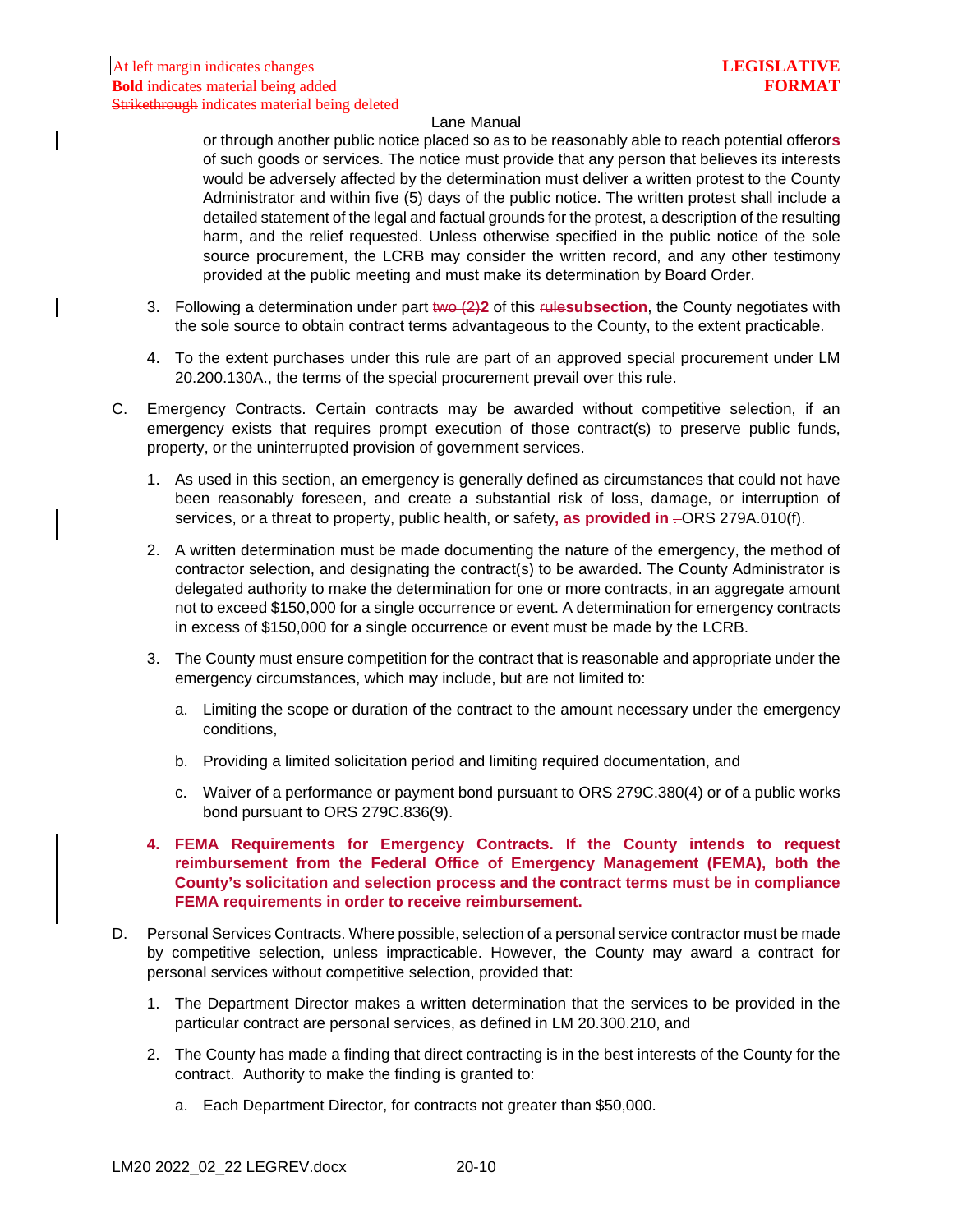- b. The County Administrator, for contracts not greater than \$150,000.
- c. The LCRB, for contracts greater than \$150,000.

(Order 15-09-01-05, 10.15.15; Order 19-05-21-03, 05.21.19)

### <span id="page-13-0"></span>**20.200.130 - Exemptions from Competitive Selection for Alternate Contracting Methods.**

- A. Individual and Class Special Procurements. For contracts that are not related to public improvements under ORS chapter 279C, the County may utilize a special procurement for a particular contract, or a class of contracts, to allow procurement other than through an otherwise applicable process including competitive bidding (ORS 279B.055), request for proposals (ORS 279B.060), small procurement (ORS 279B.070), and intermediate procurement (ORS 279B.070). Approval of a special procurement must be made in accordance with the requirements of ORS 279B.085(4) and ORS 279B.085(5), and any protest of such approval must be made in accordance with ORS 279B.400.
	- 1. Authority to approve an individual special procurement is granted to:
		- a. Each Department Director, for contracts not greater than \$50,000.
		- b. The County Administrator, for contracts not greater than \$150,000.
		- c. The LCRB, for contracts greater than \$150,000.
	- 2. Authority to approve a class special procurement is granted to:
		- a. The County Administrator, for classes of contracts where the total of all contracts within the class is not greater than \$150,000.
		- b. The LCRB, for classes of contracts where the total of all contracts within the class is greater than \$150,000.
- B. Competitive Bidding Exemptions for Public Improvement Contracts.
	- 1. Contracts Subject to Exemption. Upon approval of the findings in LM 20.200.130B.2.c below, the LCRB may authorize an exemption from competitive bidding requirements for any of the following types of public improvement contracts:
		- a. Construction Manager/General Contractor (CM/GC), as defined in ORS 279C.332 and OAR 137-049-0610;
		- b. Design Build, as defined in OAR 137-049-0610; and
		- c. Energy Savings Performance Contracting (ESPC), as defined in ORS 279A.010 and OAR 137-049-0610.
	- 2. Approval of Findings. Prior to exempting a contract from competitive bidding requirements, the LCRB must:
		- a. Hold a public hearing, in accordance with ORS 279C.335(5);
		- b. Give at least 14 days' notice of the public hearing, in accordance with ORS 279C.335(5)(b) and ORS 279C.335(5)(c), and
		- c. Approve written findings that: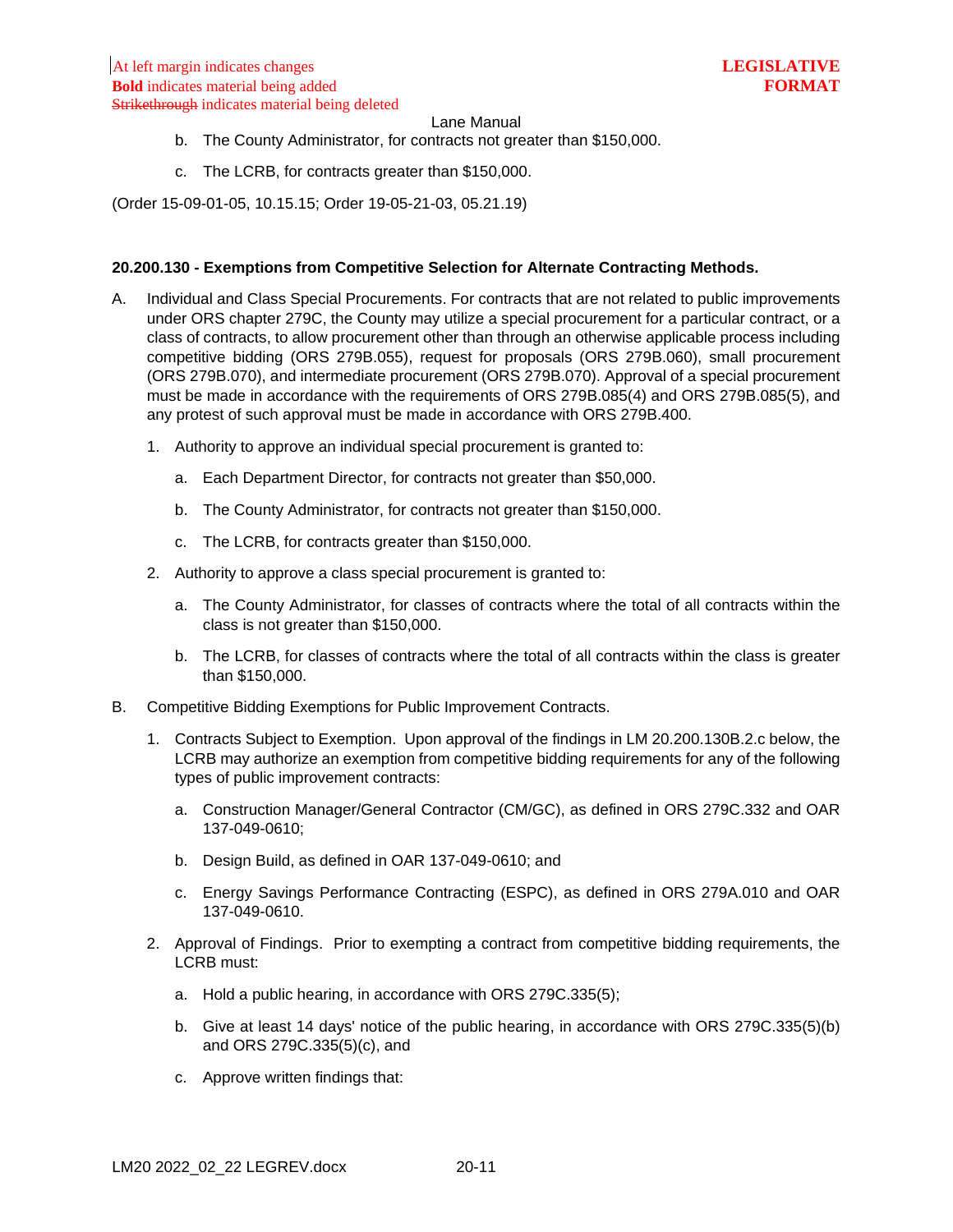- (1) It is unlikely that the exemption will encourage favoritism in the awarding of public improvement contracts or substantially diminish competition for public improvement contracts, and
- (2) The awarding of public improvement contracts under the exemption will likely result in substantial cost savings to the County or the public. In making this finding, the LCRB may consider the type, cost and amount of the contract, the number of persons available to bid, and must consider all required factors in ORS 279C.335(2)(b), to the extent applicable.
- 3. Post Project Evaluation. Upon completion and final payment for any public improvement project in excess of \$150,000 for which an exemption was authorized under this section, the contracting Department shall prepare and deliver to the LCRB an evaluation of the public improvement contract. The evaluation must, at a minimum, meet the requirements of ORS 279C.335(b) and ORS 279C.335(c), and should include: financial information including comparing estimates with actual cost; any Guaranteed Maximum Price (GMP); changes and actual costs; successes and failures during design, engineering and construction; and assessment of the use of method as compared to any exemption findings.
- C. Construction Manager/General Contractor. If the County conducts a procurement for a Construction Manager/General Contractor pursuant to an exemption granted under LM 20.200.130B, the procurement must be conducted in accordance with the model rules adopted by the Attorney General under ORS 279A.065(3).
- D. Design-Build. If the County conducts a procurement for a Design-Build contractor pursuant to an exemption granted under LM 20.200.130B, the procurement may be conducted following a request for proposal procedure in accordance with LM 20.200.300A.2 and utilizing the criteria in OAR 137- 049-0670.
- E. Energy Savings Performance Contracting. If the County conducts a procurement for an Energy Savings Performance Contractor (ESPC) pursuant to an exemption granted under LM 20.200.130B, the procurement may be conducted following a request for proposal procedure in accordance with LM 20.200.300A.2 and utilizing the criteria in OAR 137-049-0680.

(Order 15-09-01-05, 10.15.15; Order 19-05-21-03, 05.21.19; Order 21-06-08-02, 7.1.21)

## <span id="page-14-0"></span>**20.300 - SOLICITATION PROCEDURES**

## <span id="page-14-1"></span>**20.300.100 - Preliminary Procedures and Prequalification.**

In preparation for competitive selection, the County may:

- A. Issue a request for information, request for letters of interest, request for qualifications, or other preliminary documents, for the purpose of determining the availability and interest of possible vendors for the goods or services proposed.
- B. Allow or require prequalification of bidders or proposers, either through an advertised process setting forth the procedure and criteria for prequalification prior to issuance of competitive procurement, or by inclusion of the requirements in the invitation to bid. The public officer has authority to determine when prequalification may be required for a specific contract or class of contracts, and may determine the prequalification procedure in accordance with the requirements of ORS 279B.120 and ORS 279B.125, and the requirements of ORS 279C.430 for public improvements projects. Determination of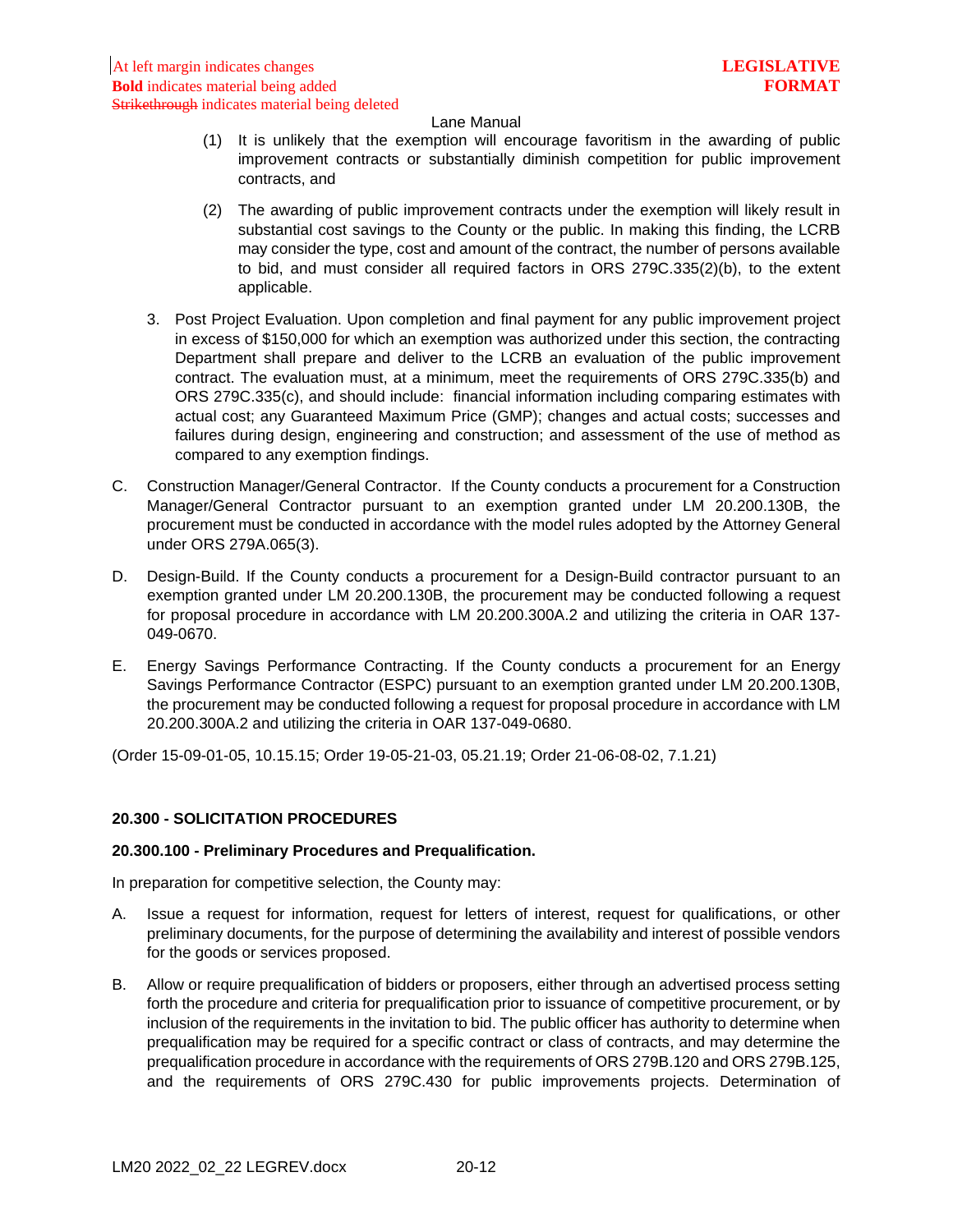prequalification must be made in accordance with ORS 279B.120(2), or the requirements of ORS 279C.375(3)(b) for public improvements projects.

(Order 15-09-01-05, 10.15.15)

### <span id="page-15-0"></span>**20.300.110 – Community Benefit Projects.**

**The LCRB has designated all County building construction and renovation projects above a certain dollar value threshold as Community Benefit Projects, pursuant to ORS 279C.308. The Facilities and Capital Improvements Manager will be directed by the Board as to the current threshold contract amount.**

- **A. Community Benefit Project Requirements. Contractors and major subcontractors performing work on Community Benefit Projects must comply with the County's requirements for providing benefits and opportunities for workers and businesses established for each Community Benefit Project. These requirements include all of the following:**
	- **1. All workers on the Community Benefit Project must receive at least a minimum living wage, in an amount determined by the County.**
	- **2. Provision of employer-paid full-family health insurance coverage to all workers on the Community Benefit Project. Such insurance must not require the worker to contribute to the cost of the insurance.**
	- **3. Participation in one or more State of Oregon-approved trade apprenticeship programs, and employment of apprentices on the Community Benefit Project.**
	- **4. Providing opportunities for increased employment and participation by workers and local businesses in the Community Benefit Project.**
	- **5. Other requirements established for the specific Community Benefit Project, if any.**
- B. **Prequalification of Bidders. Contractors and major first-tier subcontractors must prequalify with the County in order to submit bids for a Community Benefit Contract. Prequalification includes knowing and understanding the requirements established for the Project, and the contractors' and subcontractors' agreement to comply with the requirements if awarded a Community Benefit Contract.**

# <span id="page-15-1"></span>**20.300.200 - Methods of Source Selection.**

Unless exempted under LM 20.200.100 to LM20.200.120, all contracts for goods or services must be awarded by competitive selection. Notwithstanding such exemption, the public officer may use competitive selection to select a vendor for any type of goods or services except those relating to purchases from qualified rehabilitation facilities**services provided by Oregon Forward Contractors** in accordance with LM 20.200.100K**J**.

**A. Competitive Selection, Generally. Steps common to all competitive selection processes include:**

**1. A method for identifying and encouraging multiple potential vendors,**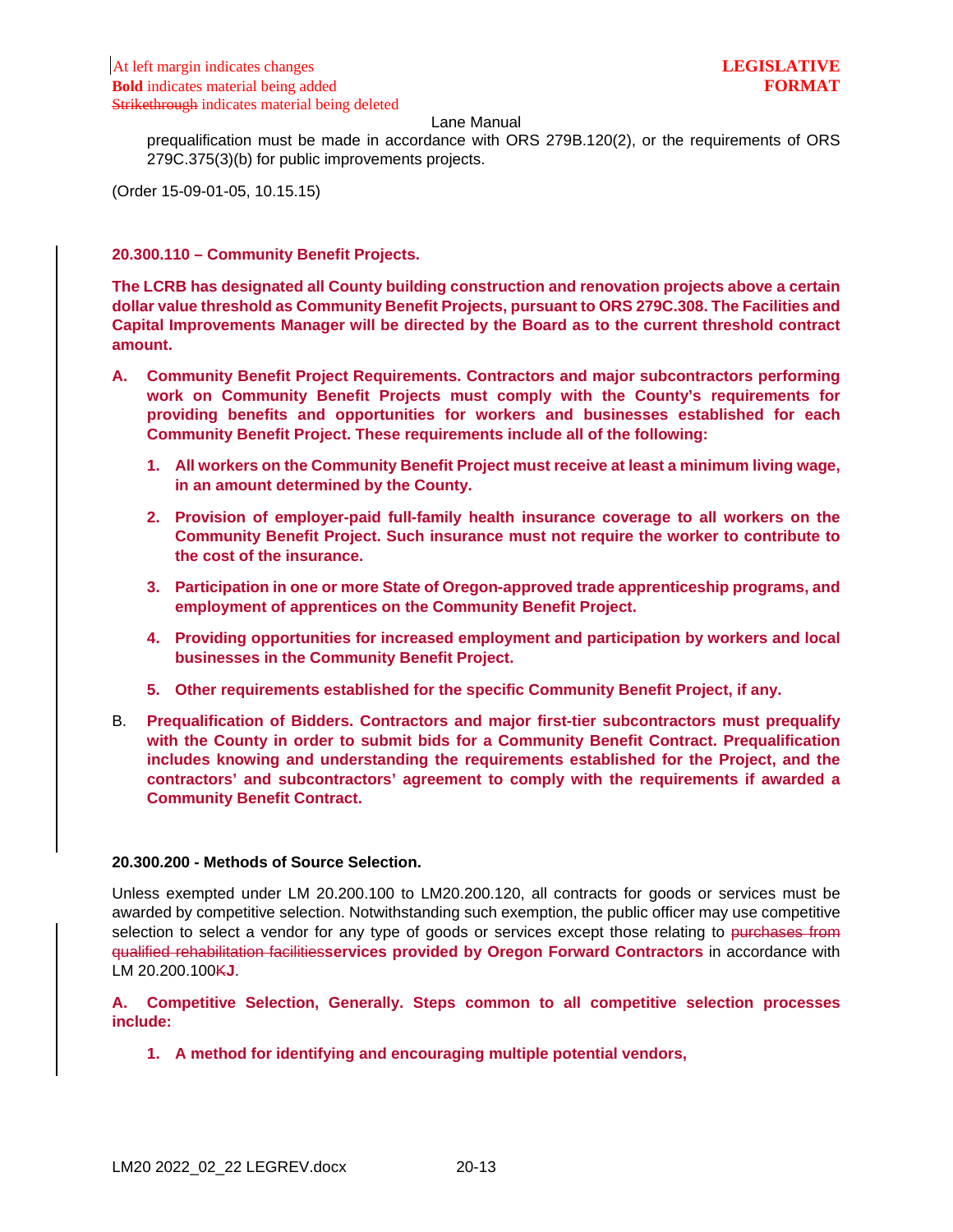- **2. Providing each vendor with an adequate description of the County's requirements for offers on the quantity and type of goods and services requested, and the method by which a vendor will be chosen,**
- **3. Receiving proposals or bids in a controlled manner that prevents competing vendors from knowing the contents of competitors' offers until all proposals or bids are received, and**
- **4. A transparent process of making a selection from among properly submitted proposals or bids that is based upon the selection method stated.**
- A**B**. Competitive Selection **Methods**. The County may use any of the following procedures to procure goods and services through competitive selection:
	- 1. Competitive Bidding pursuant to the requirements for competitive sealed bidding in ORS 279B.055.
	- 2. Request for Proposals (RFP) pursuant to the requirements for competitive sealed proposals in ORS 279B.060.
	- 3. Competitive Quotes (CQ) pursuant to the requirements for intermediate procurements in ORS 279B.070. CQs for contracts greater than \$50,000 in value, the County must prepare a written solicitation document.
- **C**B. Direct Selection Subject to an Exemption. For procurement of goods or services that are exempt from the requirement for competitive selection pursuant to the requirements of LM 20.200.100 to LM 20.200.120, the public officer is authorized to make the selection that best serves the County's interests, taking into account price, qualifications, schedule, and other factors.
- **DC.** Contracts Relating to Public Improvements. Specific requirements apply to procurements and contracts relating to both the design and the construction of public improvements:
	- 1. Construction**, Generally**. Contracts relating to the construction of public improvements may be awarded using any competitive selection procedure described in LM 20.300.200A, and must also comply with the requirements of ORS 279C.300 through ORS 279C.870 and the County Rules.
	- 2. Building Construction. Procurements for building construction contracts must comply with the requirements of **that exceed the threshold amount to be** the Board's Community Benefits Bidding**Contracts** policy, if applicable to the procurement**, as provided in LM 20.300.110 above**.
	- 3. Design-Related Services. Contracts relating to the design of public improvements must comply with the requirements of ORS 279C.100 through ORS 279C.120, in addition to the requirements of the County Rules.

(Order 15-09-01-05, 10.15.15; Order 19-05-21-03, 05.21.19; Order 21-06-08-02, 7.1.21)

# <span id="page-16-0"></span>**20.300.210 - Personal Services Contract Selection Procedures.**

A. Pursuant to ORS 279A.055, a contract may be designated as a personal service**s** contract if the contractual relationship is based primarily on a special trust and confidence between the County and contractor; or **if** the type and quality of services to be provided under the contract are based primarily on the contractor's special or unique expertise or knowledge;**,** particular experience;**,** or the exercise of discretionary judgment skills unique to the service provider.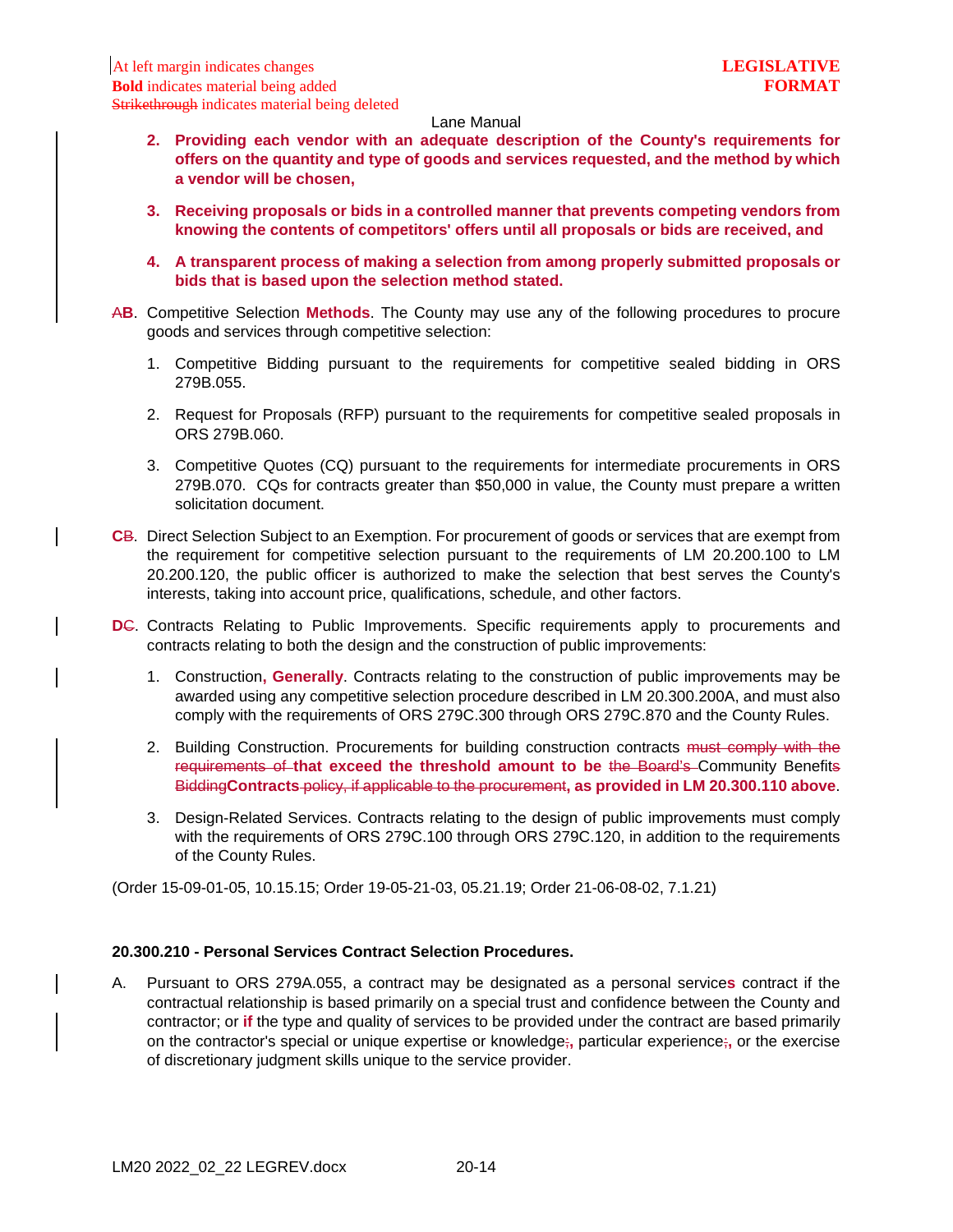- 1. Contracts that may be designated personal service contracts include, but are not limited to, contracts for: expert consulting, appraisal, timber cruising, licensed professionals (including attorneys, auditors, accountants, physicians, physician assistants, nurse practitioners, nurses, therapists, realtors and engineers), research, polling, education, and artwork.
- 2. Contracts for services relating to planning, designing, engineering, or overseeing of public improvements are not subject to the requirements of this section. Selection procedures for selection of consultants for such services must be made in the manner provided in LM 20.300.220.
- 3. Contracts that are not personal services contracts include contracts for services that can generally be performed by an experienced competent person, whether the person is required to be licensed or not, including but not limited to contracts for: trade-related activity (including plumbing and electrical work), custodial services, document filing and storage, general labor, and repairs and maintenance services for buildings or equipment.
- B. If a contract has been designated as a personal services contract under this section, the County may use an RFP process or a CQ process, depending upon the contract amount.
	- 1. Evaluation factors should include, but **are** not limited to, the proposed contractor's qualifications, abilities, licenses and certifications, capacity and capability, past record of performance, cost control, quality of work, financial resources, availability, and familiarity with the area.
	- 2. The process may include, as appropriate, written submissions, demonstrations, and interviews. For contracts in excess of \$150,000, the process should include interviews of not fewer than two (2) of the most qualified prospective contractors.

(Order 15-09-01-05, 10.15.15; Order 19-05-21-03, 05.21.19; Order 21-06-08-02, 7.1.21)

# <span id="page-17-0"></span>**20.300.220 - Selection Procedures for Planning, Designing, and Overseeing of Public Improvements.**

Pursuant to ORS 279C.100 through ORS 279C.120, solicitations and contracting with a consultant for architectural, engineering, photogrammetric mapping, transportation planning, land surveying, and related services as defined in ORS 279C.100(8) in accordance with the following procedures:

- A. The County may contract directly with a consultant if the estimated fee to be paid under the contract does not exceed \$100,000.
- B. The County may contract with a consultant using the Informal Selection Procedure set forth in OAR 137-048-0210 if the estimated fee to be paid under the contract does not exceed \$250,000.
- C. The County may contract with a consultant through a Price Agreement established in the manner set forth in OAR 137-048-270.
- D. The County may contract with a consultant following the selection procedures set forth in ORS 279C.110.

(Order 21-06-08-02, 7.1.21)

## <span id="page-17-1"></span>**20.300.230 - Requirements Contract Selection Procedures.**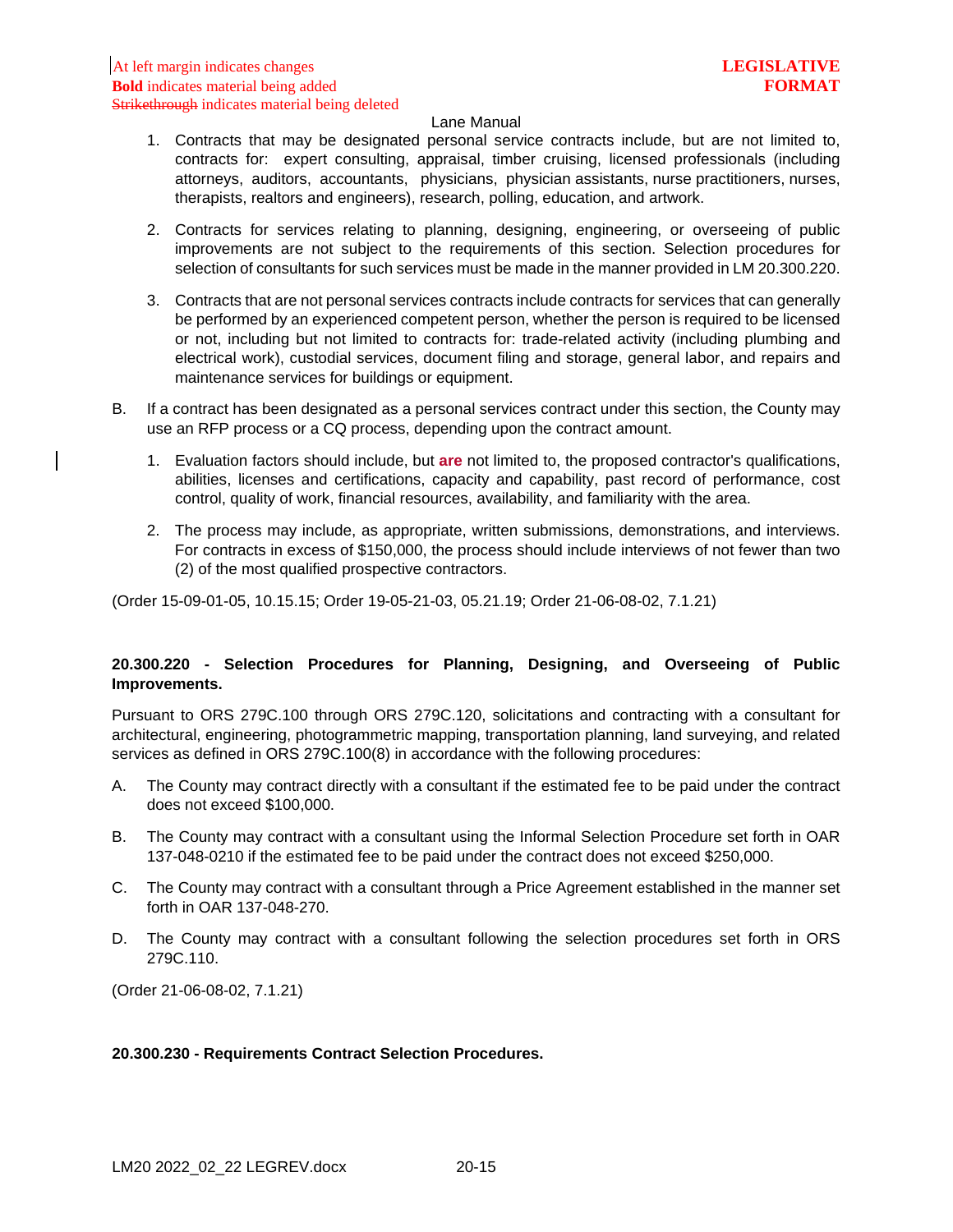If the contract for goods or services will be a requirements contract, the County may use any competitive selection process for selection of a contractor, provided the process is in compliance with the requirements of this rule.

- A. In conducting competitive selection, the Invitation or Request must**should**:
	- 1. State whether the County will consider awarding and executing more than one contract for a single type of service or good, and
	- 2. If the awarding of more than one contract is anticipated, state the method to be used in selecting which contractor will perform specific services or provide certain goods.
- B. In addition, the conditions of the Invitation or Request must provide:
	- 1. A stated minimum or maximum value of goods or services to be purchased under the contract,
	- 2. The term of the contract, which, including renewals, may not exceed three (3) years, and must allow the County to cancel the contract upon 30 days written notice, and
	- 3. An estimated dollar amount of purchases to be made during the term of the contract.

(Order 15-09-01-05, 10.15.15)

### <span id="page-18-0"></span>**20.300.300 - Bidding Procedures.**

The bidding and proposal procedures in this section are applicable to C**c**ompetitive B**b**idding, RFPs, and CQs under LM 20.300.200A. When applied to the procedures for RFPs or CQs, the terms related to "proposals" or "quotes" must be substituted for the terms related to "bids" as used in this section.

- A. Clarifications to Bid Documents. If a bidder finds discrepancies or omissions in the bid documents, or is in doubt as to their meaning, the bidder must immediately notify the public officer. If the public officer believes a clarification is necessary, an addendum will be issued in writing not less than 72 hours prior to the deadline for bid, unless the public officer determines that a shorter period is in the public interest. The terms of any addenda issued are to be included in the bidder's proposal, and will become part of the contract documents.
- B. Submission and Receipt of Bids.
	- 1. To be received and considered, all bids must be in writing and signed by the bidder or the bidder's authorized representative. Bids must be submitted in the manner specified in the bid documents.
	- 2. By signing and returning a bid, the bidder acknowledges that the bidder has read and understands the terms and conditions applicable to the bid documents and that the bidder accepts and agrees to be bound by the terms and conditions of the contract, including to perform the scope of work and meet the performance standards.
	- 3. A bidder may not modify its bid after submission. A bidder may withdraw its bid at any time prior to the deadline set for receipt of bidsbid closure, and may submit a replacement bid in accordance with the required bid submission procedures.
	- 4. The County will not consider any bid received after the time and date **for bid closure** stated in the bid documents for receipt of bids.
	- 5. All bids must be irrevocable for not less than 30 days from the time of bid opening, unless otherwise stated in the bid documents. The bids of all bidders will remain irrevocable and binding,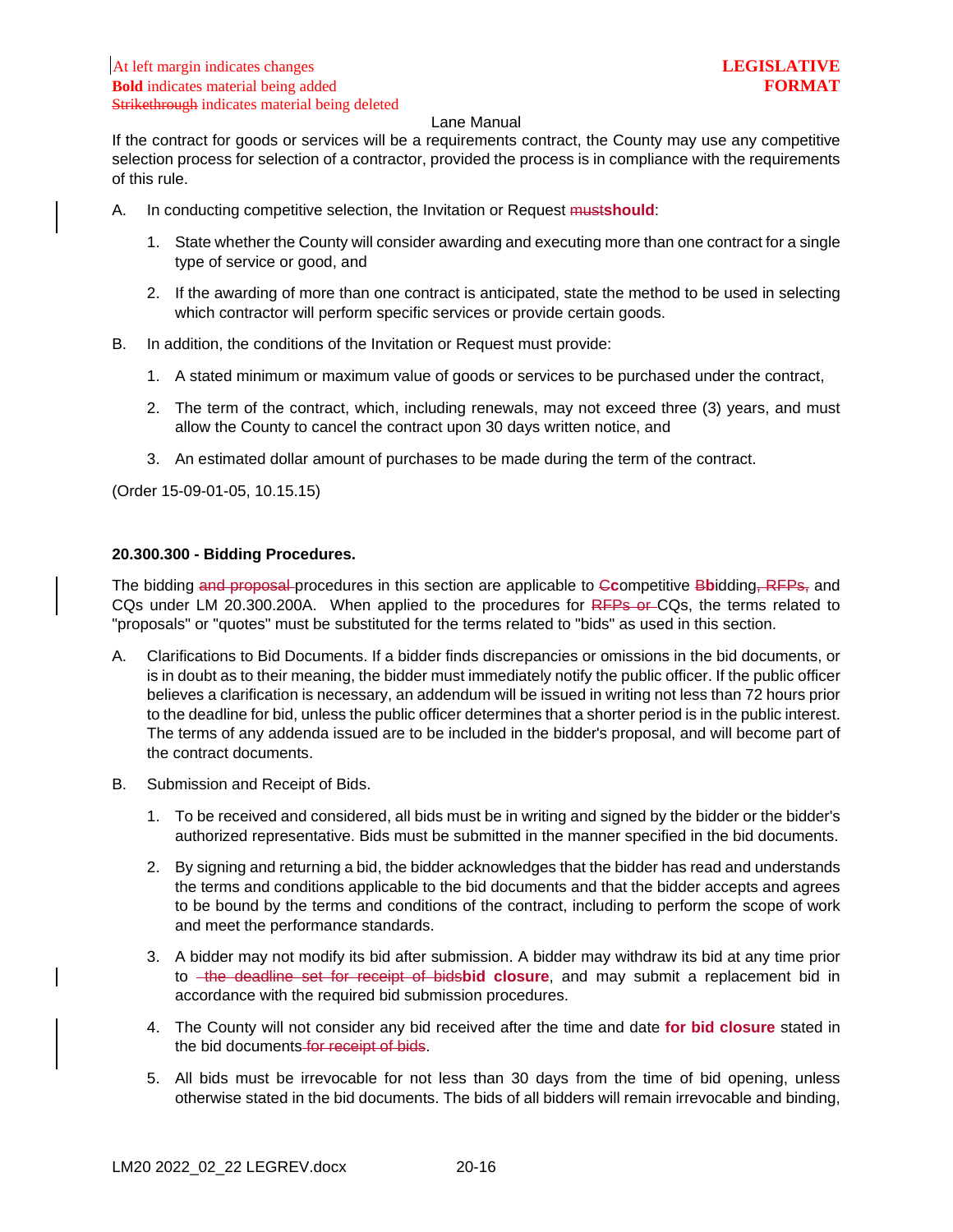and any bid securities will be retained by the public officer, until a contract has been executed and the contractor has provided any and all required performance bonds and insurance certificates.

- C. Opening of Bids and Proposals.
	- 1. The public officer may not examineformally open any bid prior to-opening the time of bid **closure**. **However, the public officer may, but is not obligated to, examine bids submitted electronically to verify receipt of the electronic submission in an intact condition.**
	- **2.** Bids properly submitted will be opened publicly by the public officer at the time, date and place designated in the bid documents. To the extent practicable, the public officer will read aloud the amount of the bid, the name of the bidder and such other information as the public officer considers appropriate, record the same, and post the bid results. If the offers are a proposals submitted in response to an RFP, the proposals may be opened in a manner to avoid revealing contents to competing proposers in accordance with ORS 279B.060(6)(a).
	- 23. All bids submitted are subject to public inspection, with the exception of  $\div$
	- a. Information covered by an exception in public records law pursuant to ORS 279B.055(5)(c). Each bidder, by submitting a bid, acknowledges that it is the bidder's responsibility to defend and indemnify the County for any costs associated with establishing such an exemption. The bidder's act in submitting a bid constitutes it**the bidder'**s acceptance of this responsibility.
		- b. Proposals submitted in response to a request for proposals under LM20.300.200A.2, in accordance with ORS 279B.060(6).
	- 3**4**. The bid record must be open to public inspection immediately following the issuance of a notice of intent to award.
- D. Evaluation of Bids-and Proposals. Bid evaluation will be conducted by the public officer in cooperation with the department requesting the bid, if any, based on compliance with the requirements established in the bid documents and these Rules, including:
	- 1. Application of preferences for Oregon goods and services, resident bidders, recycled goods, and printing, pursuant to ORS 279A.120 to ORS 279A.128 and ORS 282.210.
	- 2. Investigation and determination of responsibility requirements pursuant to ORS 279B.110.
	- 3. Where the bid includes more than one price or alternative, any calculation and evaluation necessary to determine the lowest responsive bid. The County may use the methods described in OAR 137-049-0380(2) or such other method as the public officer deems reasonable.
	- 4. For public improvement contracts, the bidder responsibility criteria enumerated in ORS 279C.375.
	- 5. Proposals submitted in response to an RFP will be evaluated in accordance with the criteria stated in the RFP.
- E. Mistakes in Bids. Minor informalities may be waived. Mistakes discovered in bids after opening where the intended correct bid is clearly evident or properly substantiated may be corrected. Where the intended correct bid is not clearly evident or cannot be substantiated by accompanying documents, the bid may not be accepted. The County reserves the right to waive technical defects, discrepancies and minor irregularities, and to not award a contract when it finds such action to be in the public interest. *See* OAR 137-049-0350 and OAR 137-047-0470.
- F. Cancellation of Solicitation or Rejection of Bids.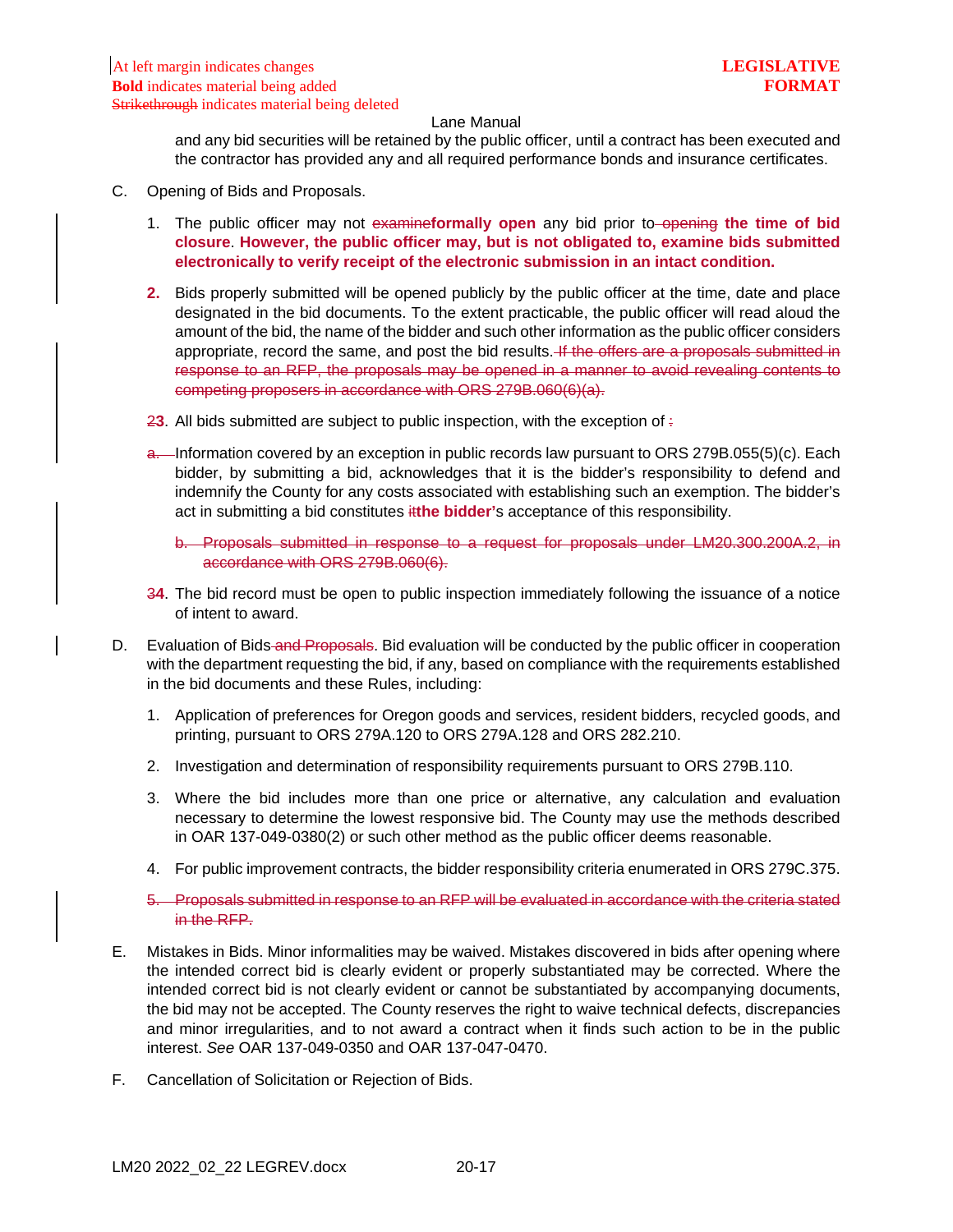- 1. The County reserves the right to cancel a solicitation, or reject any or all bids in whole or in part when the cancellation or rejection is in the County's best interests as determined by the County. This includes rejecting any bid not in compliance with all prescribed public bidding procedures and requirements, and for good cause, rejecting all bids upon a finding that it is in the public interest to do so. *See* OAR 137-049-0440(5), OAR 137-047-0640, and OAR 137-047-0650.
- 2. If all bids are rejected in whole or in part, the County may:
	- a. Advertise for new bids, or
	- b. Solicit supplemental information only from those bidders that submitted bids, if in the public officer's judgment it is unlikely re-advertising publicly would lead to greater competition.
- G. Award. The County will award contracts only to responsible contractors possessing the ability to perform. In determining whether a contractor is responsible, the County will consider the contractor's record of integrity, compliance with public policy, past performance, and technical and financial resources.
- H. Notice of Intent to Award. The County must provide written notice of its intent to award a contract to a particular bidder or bidders at least 7 days before the award, unless the public officer determines that a shorter notice period is necessary under the circumstances. The notice of intent may be given by electronic posting or may be sent directly to all bidders that submitted bids.
- I. Retention of Records. The contracting department must maintain records sufficient to detail the history of each procurement, and maintain such records for the period required in OAR 166-150-0005 et seq. Such records include, but are not limited to: the rationale for the method of procurement, determination of exemptions or exceptions, selection of contract type, contractor selection or rejection, and the basis for the contract price.

(Order 15-09-01-05, 10.15.15; Order 21-06-08-02, 7.1.21)

### <span id="page-20-0"></span>**20.300.310 - Proposal Procedures.**

**The proposal procedures in this section are applicable to RFPs and CQs for proposals, and are generally applicable to the procedure for receiving and evaluating requests for qualifications or other similar preliminary procedures, to the extent applicable.**

- **A. Clarifications to RFP Documents. If a proposer finds discrepancies or omissions in the RFP documents, or is in doubt as to their meaning, the proposer must immediately notify the public officer. If the public officer believes a clarification is necessary, an addendum will be issued in writing not less than 72 hours prior to time of bid closure, unless the public officer determines that a shorter period is in the public interest. The terms of any addenda issued are to be included in the proposer's proposal, and will become part of the contract documents.**
- **B. Submission and Receipt of Proposals.**
	- **1. To be received and considered, all proposals must be in writing and signed by the proposer or the proposer's authorized representative. Proposals must be submitted in the manner specified in the RFP documents.**
	- **2. By signing and returning a proposal, the proposer acknowledges that the proposer has read and understands the terms and conditions applicable to the RFP documents and that the proposer accepts and agrees to be bound by the terms and conditions of the contract, including to perform the scope of work and meet the performance standards.**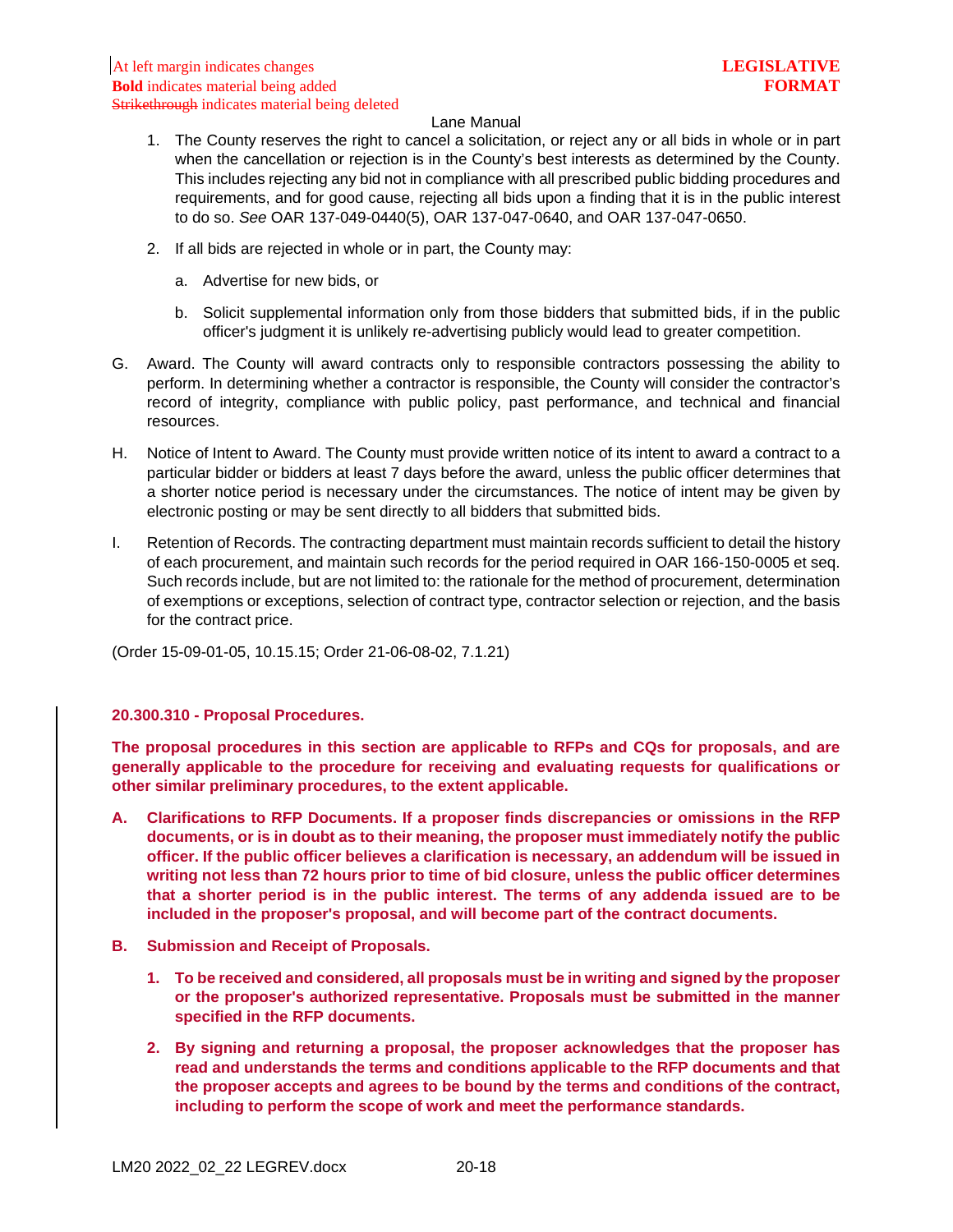- **3. A proposer may not modify its proposal after submission. A proposer may withdraw its proposal at any time prior to the deadline set for receipt of bids, and may submit a replacement proposal in accordance with the required RFP procedures.**
- **4. The County will not consider any proposal received after the time for bid closure.**
- **5. All proposals must be irrevocable for not less than 30 days from the time of opening of proposals, unless otherwise stated in the RFP documents. The proposals of all proposers will remain irrevocable and binding, and any proposal securities will be retained by the public officer, until a contract has been executed and the contractor has provided any and all required performance bonds and insurance certificates.**
- **C. Opening of Proposals.**
	- **1. The public officer may not formally open any proposal prior to the time of bid closure. However, the public officer may, but is not obligated to, examine proposal documents submitted electronically to verify receipt of the electronic submission in an intact condition.**
	- **2. Proposals properly submitted will be opened publicly by the public officer at the time, date and place designated in the RFP documents. To the extent practicable, the public officer will read aloud the name of the proposer and such other information as the public officer considers appropriate. Proposals submitted in response to an RFP may be opened in a manner to avoid revealing contents to competing proposers in accordance with ORS 279B.060(6)(a).**
	- **3. Proposals submitted are not subject to public inspection until a notice of intent to award has been issued.**
- **D. Evaluation of and Proposals. Proposal evaluation will be conducted by the public officer in cooperation with the department requesting the RFP, if any, based on compliance with the requirements established in the RFP documents and these Rules, including:**
	- **1. Application of preferences for Oregon goods and services, resident bidders, recycled goods, and printing, pursuant to ORS 279A.120 to ORS 279A.128 and ORS 282.210.**
	- **2. Investigation and determination of responsibility requirements pursuant to ORS 279B.110.**
	- **3. Where the proposal includes more than one price or alternative, any calculation and evaluation necessary to determine the most responsive proposal. The County may use the methods described in OAR 137-049-0380(2) or such other method as the public officer deems reasonable.**
	- **4. For public improvement contracts, the bidder responsibility criteria enumerated in ORS 279C.375.**
- **E. Mistakes in Proposals. Minor informalities may be waived. Mistakes discovered in proposals after opening where the intended correct statement or amount is evident or properly substantiated may be corrected. Where the intended correct statement or amount is not evident or cannot reasonably be substantiated or clarified, the proposal may not be accepted. The County reserves the right to waive technical defects, discrepancies and minor irregularities, and to not award a contract when it finds such action to be in the public interest.**  *See* **OAR 137-049-0350 and OAR 137-047-0470.**
- **F. Cancellation of Solicitation or Rejection of Proposals.**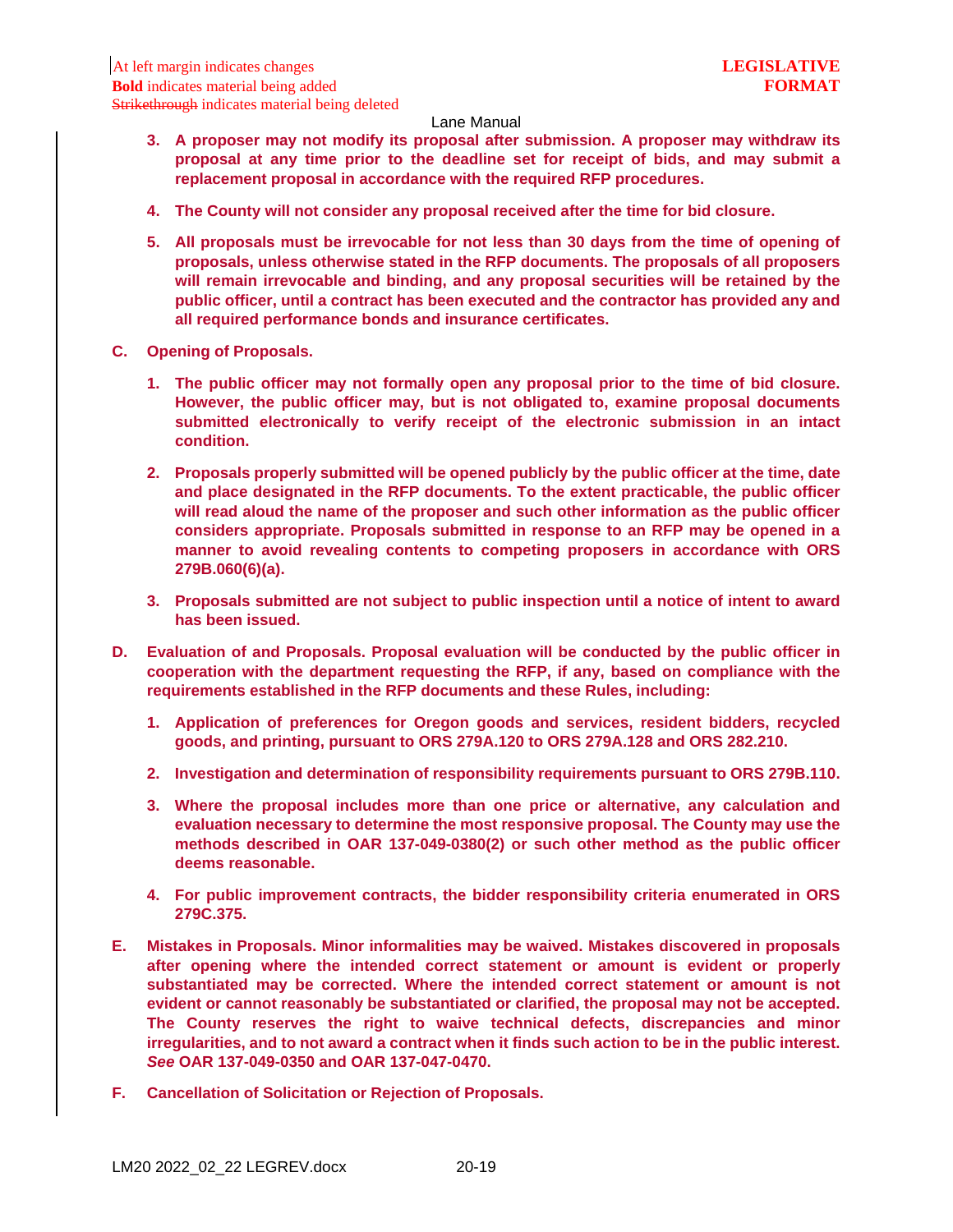- **1. The County reserves the right to cancel a solicitation, or reject any or all proposals in whole or in part when the cancellation or rejection is in the County's best interests as determined by the County. This includes rejecting any proposal not in compliance with all prescribed public bidding procedures and requirements, and for good cause, rejecting all proposals upon a finding that it is in the public interest to do so.** *See* **OAR 137-049-0440(5), OAR 137- 047-0640, and OAR 137-047-0650.**
- **2. If all proposals are rejected in whole or in part, the County may:**
	- **a. Advertise for new proposals, or**
	- **b. Solicit supplemental information only from those proposers that submitted proposals, if in the public officer's judgment it is unlikely re-advertising publicly would lead to greater competition.**
- **G. Award. The County will award contracts only to responsible contractors possessing the ability to perform. In determining whether a contractor is responsible, the County will consider the contractor's record of integrity, compliance with public policy, past performance, and technical and financial resources.**
- **H. Notice of Intent to Award. The County must provide written notice of its intent to award a contract to a particular proposer or proposers at least seven (7) days before the award, unless the public officer determines that a shorter notice period is necessary under the circumstances. The notice of intent may be given by electronic posting or may be sent directly to all proposers that submitted proposals. a. Information**
- **I. Contents of Proposals. Following issuance of a notice of intent to award, all proposals are open to public inspection, except for information examination covered by an exception in public records law pursuant to ORS 279B.055(5)(c). Each proposer, by submitting a proposer, acknowledges that it is the proposer's responsibility to defend and indemnify the County for any costs associated with establishing such an exemption. The proposer's act in submitting a proposal constitutes its acceptance of this responsibility.**
- **J. Retention of Records. The contracting department must maintain records sufficient to detail the history of each procurement, and maintain such records for the period required in OAR 166-150-0005 et seq. Such records include, but are not limited to: the rationale for the method of procurement, determination of exemptions or exceptions, selection of contract type, contractor selection or rejection, and the basis for the contract price.**

## <span id="page-22-0"></span>**20.400 – CONTRACT TYPES AND TERMS**

### <span id="page-22-1"></span>**20.400.200 - County Contracts, Generally.**

Except for small purchases, all County contracts require a written contract signed by a duly authorized delegate, or a purchase order authorized under these rules.

- A. Identification of Contract Parties.
	- 1. The name "Lane County" must be used as the County's title when entering into any agreement, preferably followed by the words, "a political subdivision of the State of Oregon." If the circumstances of the contract require that the name of the County Department be included as part of the County's name, the correct form is: "Lane County, acting through its \_\_\_\_\_\_\_\_\_\_ Department."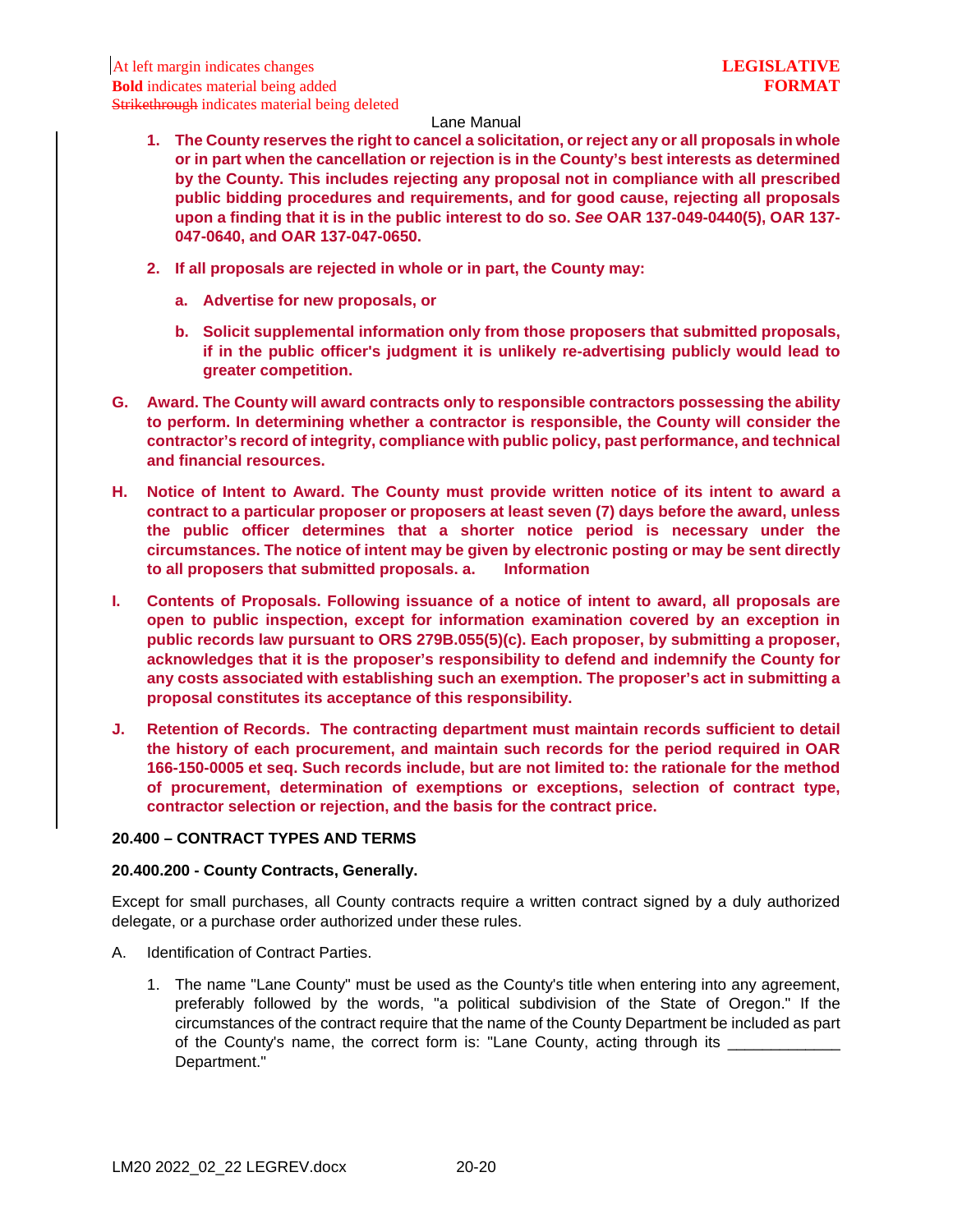- 2. The County requires that the name of the party or parties with whom the County is entering into a contract be the parties' correct legal names. Verification of parties' legal names through the Oregon Secretary of State's website is encouraged.
- B. Mandatory Contract Terms.
	- 1. All contracts must contain, either expressly or by reference, the County's standard contract provisions contained in LM 20.500.100, except as approved by the Office of Legal Counsel.
	- 2. All contracts funded in whole or in part by federal or state funds must contain all contract conditions required by the agency or agencies contributing such funds, in the form required by the funding.
- C. Contract Considerations.
	- 1. Consideration should be given, in all contracts, to the risks involved in the specific work of the contract. Consultation with the County's Risk Manager is advised concerning the County's insurance requirements for a specific contract.
	- 2. Title to all personal property obtained through a contract must be described on all formal title documents and bills of sale as: Lane County, Lane County Public Service Building, 125 E. 8th Avenue, Eugene, Oregon 97401.
- D. The Office of Legal Counsel is required to maintain standard forms for common contracts that comply with these rules, and make the forms available to County Departments.

(Order 15-09-01-05, 10.15.15)

### <span id="page-23-0"></span>**20.400.210 - Purchase Orders.**

- A. Unless otherwise provided, County purchase orders are not contracts until the purchase order is agreed to by the recipient. Once accepted, a purchase order becomes a contract according to its terms.
- B. Authority to approve issuance of Purchase Orders for County Purchases is subject to the limitations on contract amount and delegated authority contained in LM20.600.230, LM 20.600.310, 20.600.320 and LM 20.600.330.
- C. The County Administrator is delegated authority to prescribe rules for the types of contracts or purchases that may be made using a purchase order, and the form to be used.

(Order 15-09-01-05, 10.15.15; Order 19-05-21-03, 05.21.19)

# <span id="page-23-1"></span>**20.400.220 - Goods and/or Services Contracts.**

Goods and/or Services contracts are the County's standard method of contracting for goods, services, or a combination of goods and services. Such contracts may only be used to engage independent contractors meeting the requirements of ORS 670.600, and may not provide for the contractor or contractor's staff to be under the direction and control of the County.

(Order 15-09-01-05, 10.15.15)

## <span id="page-23-2"></span>**20.400.230 - Construction and Public Improvement Contracts.**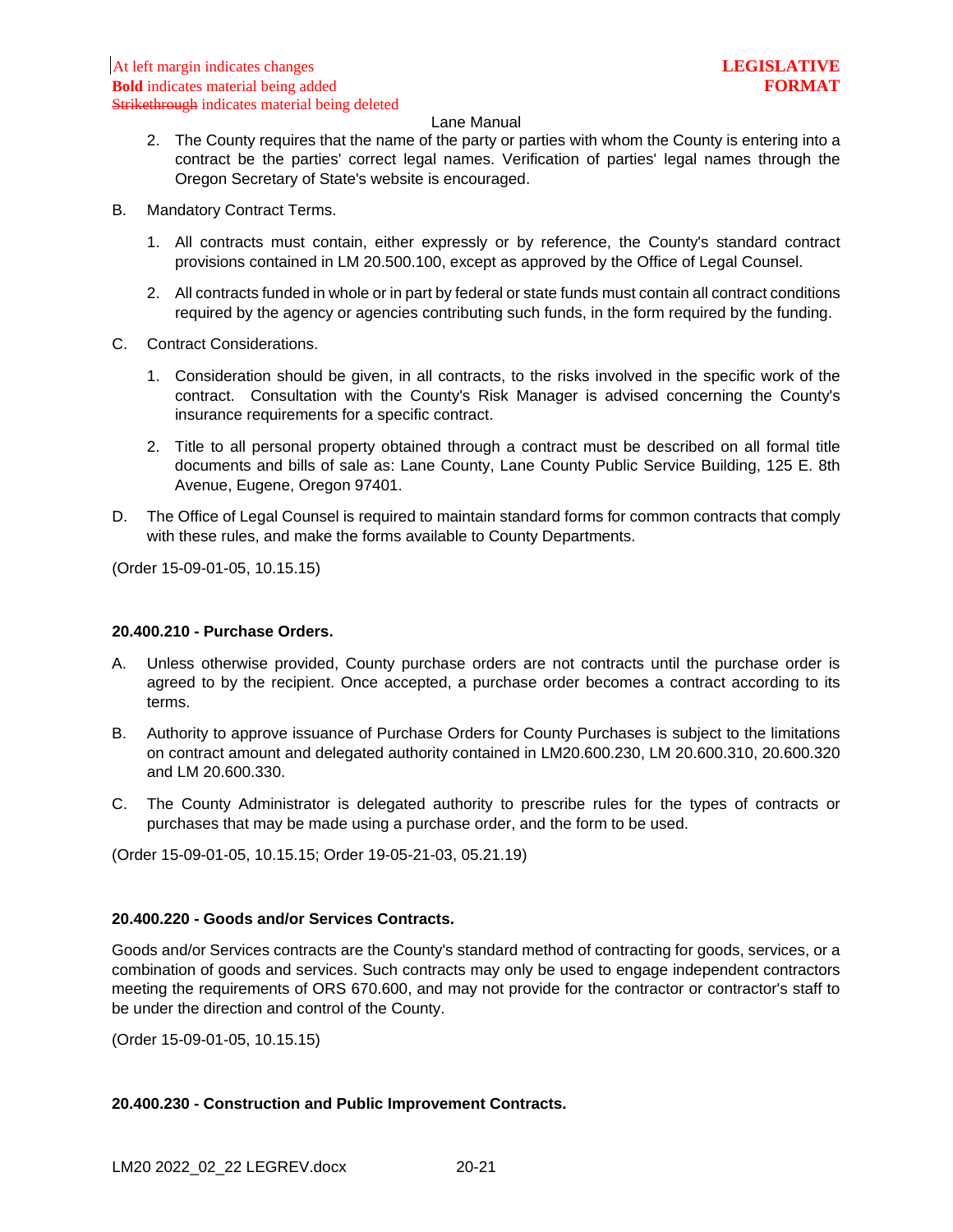- A. All contracts relating to construction must comply with the requirements of ORS 279C.300 though ORS 279C.870, in addition to these rules. Except as provided in these rules, the requirements of ORS chapter 279B do not apply to contracts for construction.
- B. All contracts relating to construction must contain, either by inclusion or by reference, the County's standard contract provisions contained in LM 20.500.200 and the standard contract provisions for public improvements contained in LM 20.500.210, except as approved by the Office of Legal Counsel.

(Order 15-09-01-05, 10.15.15)

## <span id="page-24-0"></span>**20.400.240 - Requirements Contracts and Price Agreements.**

Requirements contracts and price agreements must meet the requirements of ORS 279B.140 and this rule.

- A. The terms of the resulting contract or contracts must state the method to be used to authorize a purchase of goods or services under the agreement.
	- 1. If set prices for defined goods or services are stated in the contract, the County may purchase such goods and services from the contractor
	- 2. If the goods or scope of work to be purchased are described in general terms in the contract, requiring further definition for a specific scope or project, such additional definition must be made in writing and executed as an amendment to the contract.
- B. The contract may not be amended to encompass goods or services not reasonably anticipated in the terms of the original competitive procurement.

(Order 15-09-01-05, 10.15.15)

### <span id="page-24-1"></span>**20.400.250 - Future Purchase and Retainer Contracts.**

Future purchase and retainer contracts establish general terms for the future purchase of goods or services, the terms of which will apply only if subsequent purchases are made.

- A. Each contract must comply with the requirements of LM 20.200.100N**M**, and:
	- 1. Contain a description of the method that the County will use to initiate a purchase under the agreement, which must include a writing, and
	- 2. State that the County makes no guarantee that any purchase will be made or any minimum amount paid under the contract.
- B. The contract may not be amended to encompass goods or services not reasonably anticipated in the terms of the original competitive procurement.
- C. Any purchase made under the agreement must be considered separately for requirements for competitive selection, unless exempt from competitive selection under these Rules.

(Order 15-09-01-05, 10.15.15)

# <span id="page-24-2"></span>**20.400.260 - Intergovernmental Agreements.**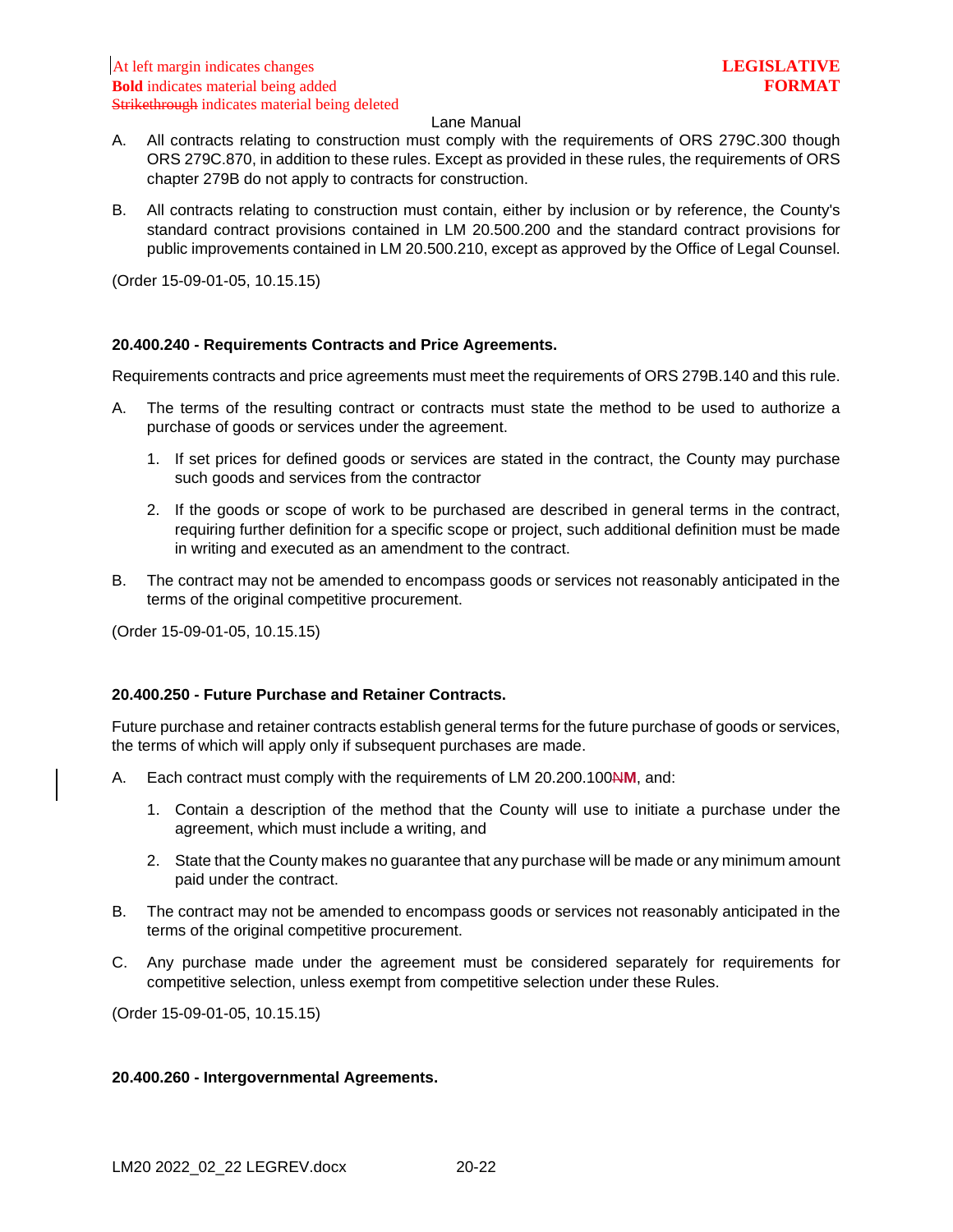Intergovernmental agreements (IGA) are contracts made between the County and other agencies of State, local, or federal government. IGAs are exempt from competitive selection, and generally do not require inclusion of the standard terms required for public contracts. IGAs involving significant obligations of funds, services, property, or allocation of risks must be made in writing, and are subject to the same approval and authorization as other County contracts.

(Order 15-09-01-05, 10.15.15)

## <span id="page-25-0"></span>**20.400.270 - Memoranda of Understanding.**

A memorandum of understanding (MOU) is an agreement, generally between the County or a County Department and another agency, that captures the agencies**parties**' common desire to work together to pursue specified common objectives. An MOU may be entered into with multiple parties, and the parties may include different County departments. Use of an MOU is appropriate when there is no exchange of funds, goods, or services between the parties.

(Order 15-09-01-05, 10.15.15)

### <span id="page-25-1"></span>**20.400.280 - Grant and Sub-Grant Agreements.**

- A. Grant agreements. The County may enter into agreements with public agencies or private parties in which the County receives and disburses funding for purposes specified in the grant agreement, and subject to the conditions set forth in the grant.
- B. Compliance with the Uniform Guidance (UG) and grant requirements. The County department accepting the agrant must comply with all applicable federal, state, and grantor requirements<sub> $\bar{x}$ </sub> in accordance with the policy established in the Administrative Procedures Manual for grant administration.
- C. Sub-grants.
	- 1. The terms of a grant agreement may specify that specific sub-grants be entered into by the County with third parties identified in the grant application or agreement. The grant may provide that the County merely passes through the grant funds received, in whole or in part, without modifying any terms or conditions of the original grant, except as related to County administration and oversight of the grant conditions.
	- 2. If the terms of a grant do not specify the sub-grantees, and the County is entering into an agreement with a vendor to perform services defined by the County, then that agreement between the County and the vendor generally will be a goods and/or services contract or, if with a public agency, an intergovernmental agreement.

(Order 15-09-01-05, 10.15.15)

## <span id="page-25-2"></span>**20.400.285 - County Grants.**

The County may grant funds to a private **or public** entity for the purposes of supporting objectives or activities proposed by the entity. If the County requires no further obligation from the grantee beyond use of the funds in compliance with the restrictions placed upon the use of the funds, documentation of the County Grant may be provided in the grant award letter, in a form approved by the Office of Legal Counsel.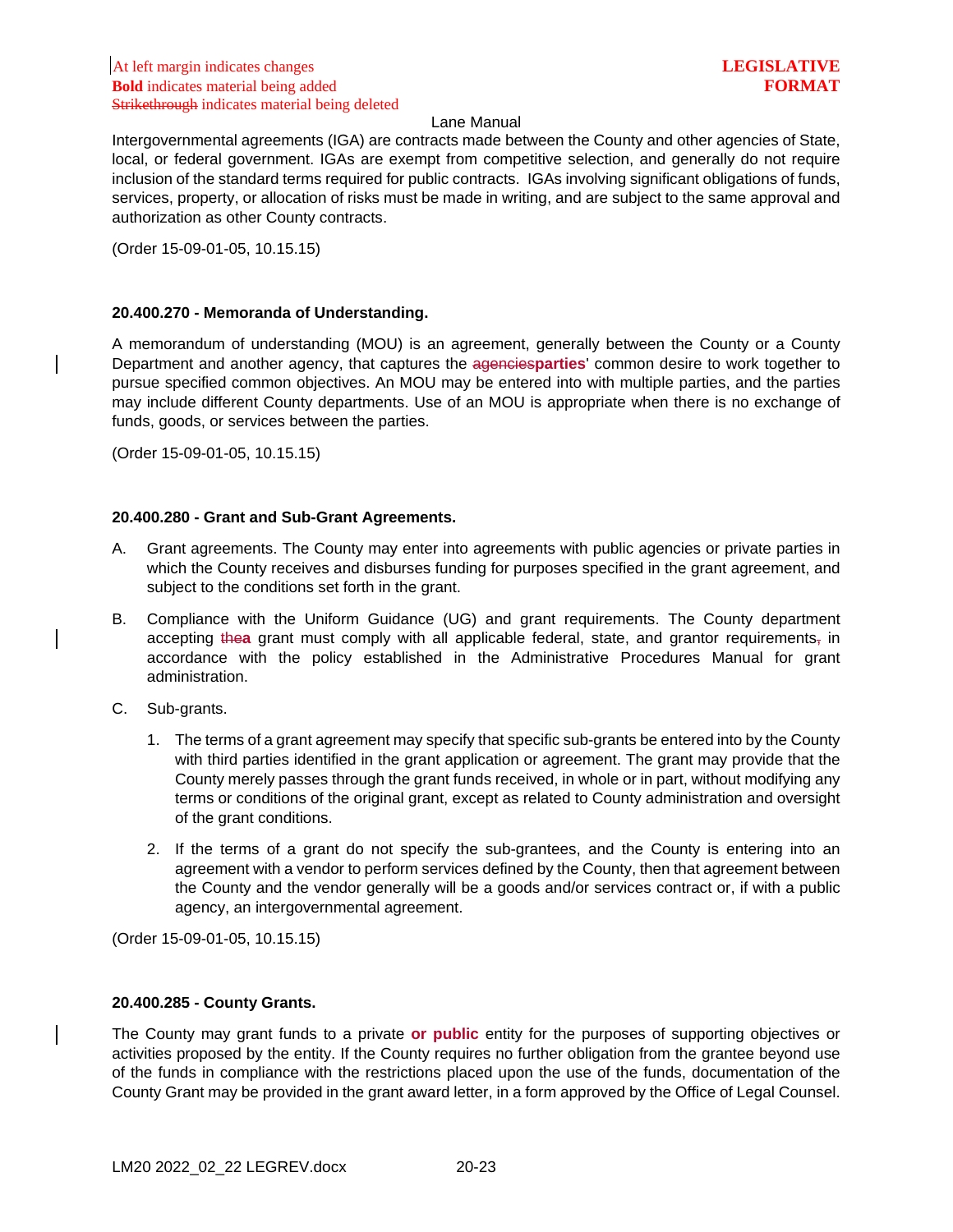Lane Manual (Order 15-09-01-05, 10.15.15; Order 19-08-20-03, 8.20.19)

# <span id="page-26-0"></span>**20.400.290 - Revenue Contracts.**

The County may enter into contracts to provide services in exchange for payment using an agreement appropriate for the type of services to be provided, in a form approved by the Office of Legal Counsel. However, a contract that includes obligations of the other party that extend beyond payment or documentation must include the County's standard contract conditions.

(Order 15-09-01-05, 10.15.15)

# <span id="page-26-1"></span>**20.500 – STANDARD CONTRACT PROVISIONS**

## <span id="page-26-2"></span>**20.500.100 - Standard Lane County Contract Provisions.**

The Office of Legal Counsel will establish standard contract provisions to be included in County contracts, and must publish the standard contract provisions on the Department's I**i**ntranet webpage.

(Order 21-06-08-02, 7.1.21)

# <span id="page-26-3"></span>**20.500.200 - Standard Public Contract Provisions.**

The following standard public contract clauses must be included expressly or by reference in every County contract:

- A. Pursuant to ORS 279B.220 or ORS 279C.505, as applicable, Contractor must:
	- 1. Make payment promptly, as due, to all persons supplying to the contractor labor or material for the performance of the work provided for in the contract.
	- 2. Pay all contributions or amounts due the Industrial Accident Fund from the contractor or subcontractor incurred in the performance of the contract.
	- 3. Not permit any lien or claim to be filed or prosecuted against the County on account of any labor or material furnished.
- B. Pursuant to ORS 279B.230 and ORS 279C.530, as applicable:
	- 1. Contractor must promptly, as due, make payment to any person, co-partnership, association or corporation furnishing medical, surgical and hospital care services or other needed care and attention, incident to sickness or injury, to the employees of the contractor, of all sums that the contractor agrees to pay for the services and all moneys and sums that the contractor collected or deducted from the wages of employees under any law, contract or agreement for the purpose of providing or paying for the services.
	- 2. All subject employers working under the contract are either employers that will comply with ORS 656.017 or employers that are exempt under ORS 656.126.
- C. Pursuant to ORS 279B.235, ORS 279C.520, and ORS 279C.540, as applicable, in performing the work of this Contract: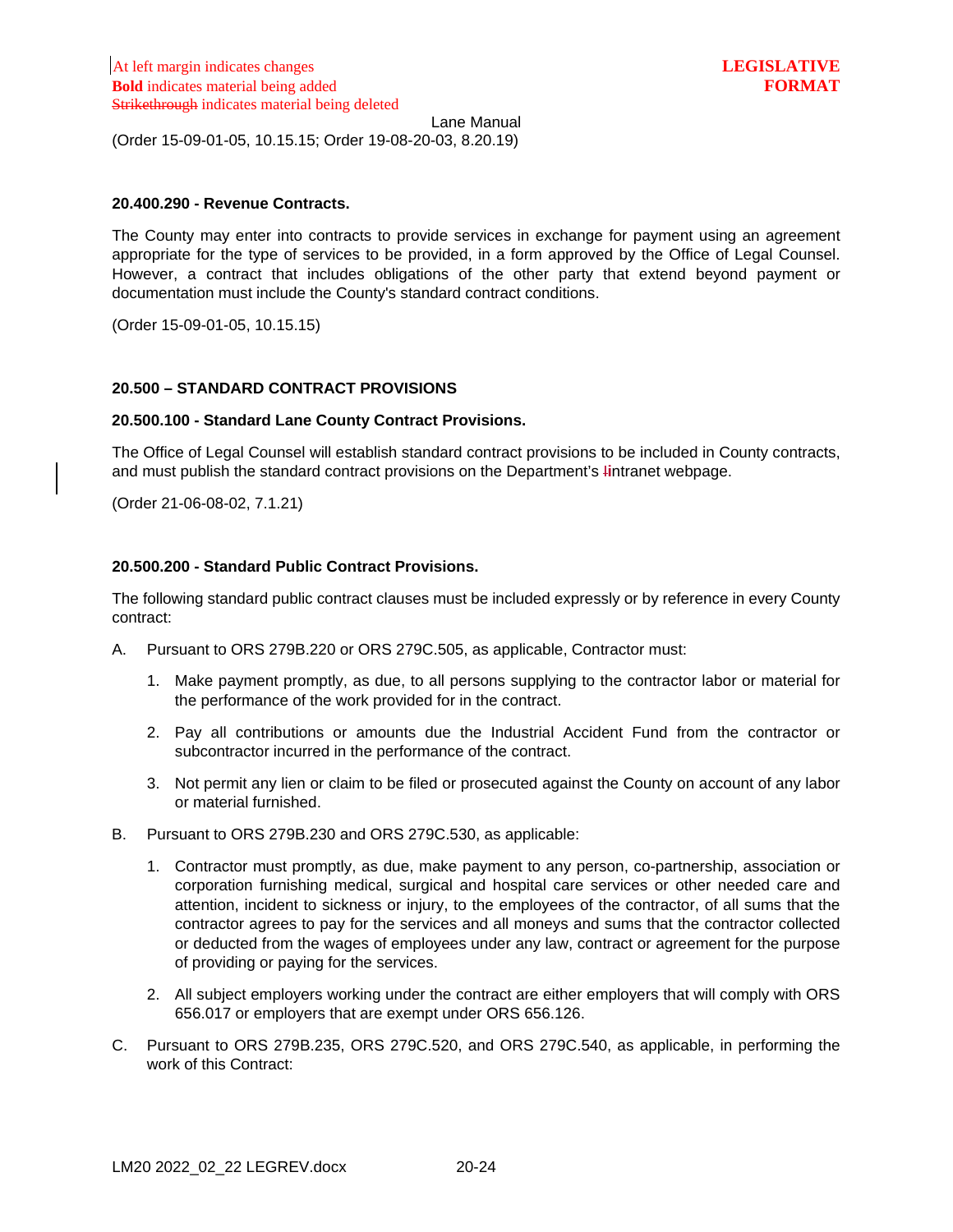- 1. A person may not be employed for more than 10 hours in any one day, or 40 hours in any one week, except in cases of necessity, emergency or when the public policy absolutely requires it, and in such cases, except in cases of contracts for personal services designated under ORS 279A.055, the employee shall be paid at least time and a half pay:
	- a. For all overtime in excess of 8 hours in any one day or 40 hours in any one week when the work week is five consecutive days, Monday through Friday; or
	- b. For all overtime in excess of 10 hours in any one day or 40 hours in any one week when the work week is four consecutive days, Monday through Friday; and
	- c. For all work performed on Saturday and on any legal holiday specified in ORS 279B.020.
- 2. An employer must give notice in writing to employees who work on a public contract, either at the time of hire or before commencement of work on the contract, or by posting a notice in a location frequented by employees, of the number of hours per day and days per week that the employees may be required to work.
- 3. If this Contract is for personal services as described in ORS 279A.055, an employee shall be paid at least time and a half for all overtime worked in excess of 40 hours in any one week, except for individuals under personal services contracts who are excluded under ORS 653.010 to ORS 653.261 or under 29 U.S.C. 201 to 29 U.S.C.209 from receiving overtime.
- 4. If this Contract is for services at a county fair or for other events authorized by a county fair board, employees must be paid at least time and a half for work in excess of 10 hours in any one day or 40 hours in any one week. An employer shall give notice in writing to employees who work on such a contract, either at the time of hire or before commencement of work on the contract, or by posting a notice in a location frequented by employees, of the number of hours per day and days per week that employees may be required to work.
- 5. Except as provided in LM 20.500.200C.4, if this Contract is for services, all persons employed under the Contract shall receive at least time and a half pay for work performed on the legal holidays specified in a collective bargaining agreement or in ORS 279B.020 (1)(b)(B) to (G) and for all time worked in excess of 10 hours in any one day or in excess of 40 hours in any one week, whichever is greater. An employer shall give notice in writing to employees who work on a contract for services, either at the time of hire or before commencement of work on the contract, or by posting a notice in a location frequented by employees, of the number of hours per day and days per week that the employees may be required to work.
- 6. LM 20.500.200C does not apply if the Contract is strictly for goods or personal property.
- D. Contractor may not permit any lien or claim to be filed or prosecuted against the County on account of any labor or material furnished, shall assume responsibility for satisfaction of any lien so filed or prosecuted and shall defend against, indemnify and hold the County harmless from any such lien or claim.
- E. Contractor and any subcontractor must pay to the Department of Revenue all sums withheld from employees pursuant to ORS 316.167.
- F. Contractor, any subcontractors, and all employers working under the contract are subject employers under the Oregon Workers' Compensation Law and must comply with ORS 656.017, unless exempt under ORS 656.027.

(Order 15-09-01-05, 10.15.15; Order 21-06-08-02, 7.1.21)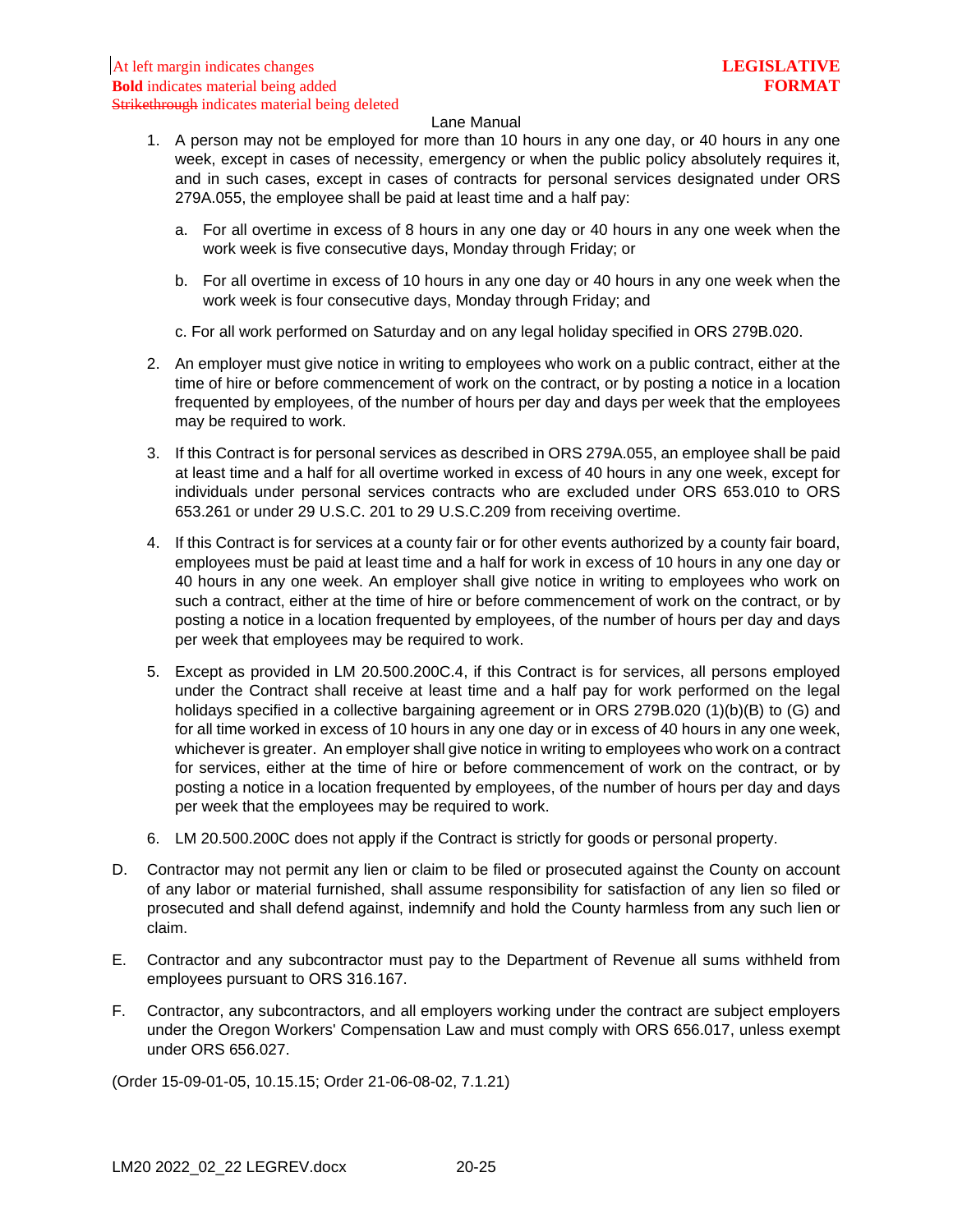# <span id="page-28-0"></span>**20.500.210 - Standard Public Contract Provisions for Public Improvements.**

The following standard public contract clauses must be included expressly or by reference in every County contract for public improvements.

- A. Pursuant to ORS 279C.505, Contractor must:
	- 1. Pay to the Department of Revenue all sums withheld from employees under ORS 316.167.
	- 2. Demonstrate that an employee drug testing program is in place.
- B. Pursuant to ORS 279C.510(1), Contractor must salvage or recycle construction waste and demolition debris, if feasible and cost-effective.
- C. Pursuant to ORS 279C.515:
	- 1. If Contractor fails, neglects or refuses to pay promptly a person's claim for labor or services that the person provides to the contractor or a subcontractor in connection with the public improvement contract as the claim becomes due, the County may pay the amount of the claim to the person that provides the labor or services and charge the amount of the payment against funds due or to become due the Contractor by reason of the contract.
	- 2. If Contractor or a first-tier subcontractor fails, neglects or refuses to pay a person that provides labor or materials in connection with the public improvement contract within 30 days after receiving payment from the contracting agency or Contractor, Contractor or first-tier subcontractor owes the person the amount due plus interest charges that begin at the end of the 10-day period within which payment is due under ORS 279C.580(4) and that end upon final payment, unless payment is subject to a good faith dispute as defined in ORS 279C.580. The rate of interest on the amount due is nine percent (9%) per annum. The amount of interest may not be waived.
	- 3. If Contractor or a subcontractor fails, neglects or refuses to pay a person that provides labor or materials in connection with the public improvement contract, the person may file a complaint with the Construction Contractors Board, unless payment is subject to a good faith dispute as defined in ORS 279C.580.
	- 4. Paying a claim in the manner authorized in this section does not relieve the contractor or the contractor's surety from obligation with respect to an unpaid claim.
- D. Pursuant to ORS 279C.540, a person may not be required or permitted to labor more than 10 hours in any one day, or 40 hours in any one week, except in cases of necessity or emergency or when the public policy absolutely requires it, in which event, the person so employed for excessive hours shall receive at least time and a half pay in accordance with ORS 279C.540(1) to ORS 279C.540(5).
- E. Contractor shall comply with all applicable federal, state, and local laws and regulations, including but not limited to those dealing with the prevention of environmental pollution and the preservation of natural resources that affect the performance of the contract. A list of entities that have enacted such laws or regulations is found in the Oregon Standard Specifications for Construction, Section 00170.01 currently in effect and published through Oregon Department of Transportation. If new or amended statutes, ordinances, or regulations are adopted, or Contractor encounters a condition not referred to in the bid document not caused by Contractor and not discoverable by reasonable site inspection which requires compliance with federal, state, or local laws or regulations dealing with the prevention of environmental pollution or the preservation of natural resources, Contractor shall immediately give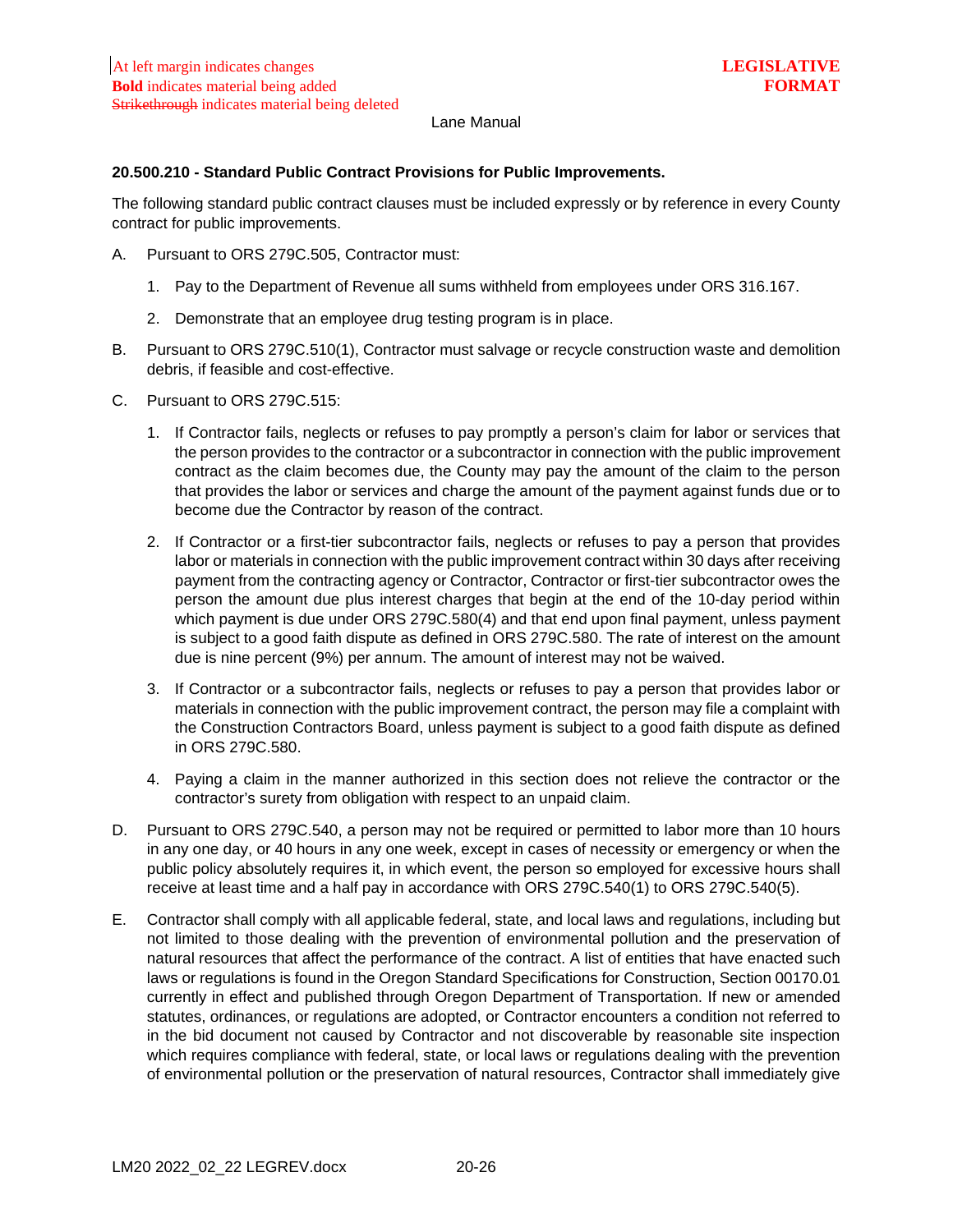notice to the County. The County and Contractor will have all the rights and obligations specified in ORS 279C.525 to handle the situation.

- F. If the County suspends Contractor's work but does not terminate the contract, Contractor is entitled to a reasonable time extension, costs and overhead in accordance with ORS 279C.655. If the contract is terminated by mutual agreement, Contractor will be paid in accordance with ORS 279C.660.
- G. The Oregon Standard Specifications for Construction adopted by the State of Oregon, and the Manual on Uniform Traffic Control Devices, each as is currently in effect, are applicable to all non-building construction projects, except as modified by the bid documents.
- H. Retainage of five percent (5%) of the amount of any progress payment on a public improvement contracts will be reserved until the project is at least 50 percent complete, after which the retainage may be reduced, upon the approval of the Department Director, in accordance with ORS 279C.570(7). The accumulated retainage withheld, less any costs as allowed by statute, will be paid as part of final payment to the contractor in accordance with ORS 279C.570(8).
	- 1. Deposit of Retainage in Interest Bearing Account. Upon request of the contractor, the County will deposit the accumulated retainage accumulated in an interest-bearing account in accordance with ORS 279C.560(5). Any interest earned on the retainage deposited will accrue to the contractor.
	- 2. Surety Bond in Lieu of Retainage. The County may, at its discretion, accept a surety bond from the contractor for all or a portion of the retainage, in accordance with ORS 279C.560(7).
	- 3. Deposit of Securities in Lieu of Retainage. The County will reduce the retainage amount in an amount equal to the market value of bonds, securities, or other instruments deposited by the contractor in accordance with ORS 279C.560(1), in a manner acceptable to the Finance Director.

(Order 15-09-01-05, 10.15.15; Order 21-06-08-02, 7.1.21)

# <span id="page-29-0"></span>**20.500.300 - Modification of Standard Contract Provisions.**

Except as required by Oregon or federal law, the Office of Legal Counsel is delegated authority to waive one or more of the Standard County Contract Provisions contained in LM 20.500.200 and LM 20.500.210 when it is in the best interests of the County to do so.

(Order 19-05-21-03, 05.21.19)

# <span id="page-29-1"></span>**20.600 - AWARD, APPROVAL, CANCELLATION, AND EXECUTION OF CONTRACTS AND AMENDMENTS**

### <span id="page-29-2"></span>**20.600.100 - Contract Award and Approval.**

- A. Contract award may be made by the public officer delegated the authority to execute the contract or, if no delegation has been made, by the Board.
- B. All contracts must be processed through procedures prescribed by the County Administrator, including review by legal, risk management, budget and other staff, except as expressly stated otherwise by these rules.
- C. Contracts for personal services for, or related to, legal services and investigations will be processed and archived in the Office of Legal Counsel. However, the authority to execute or amend such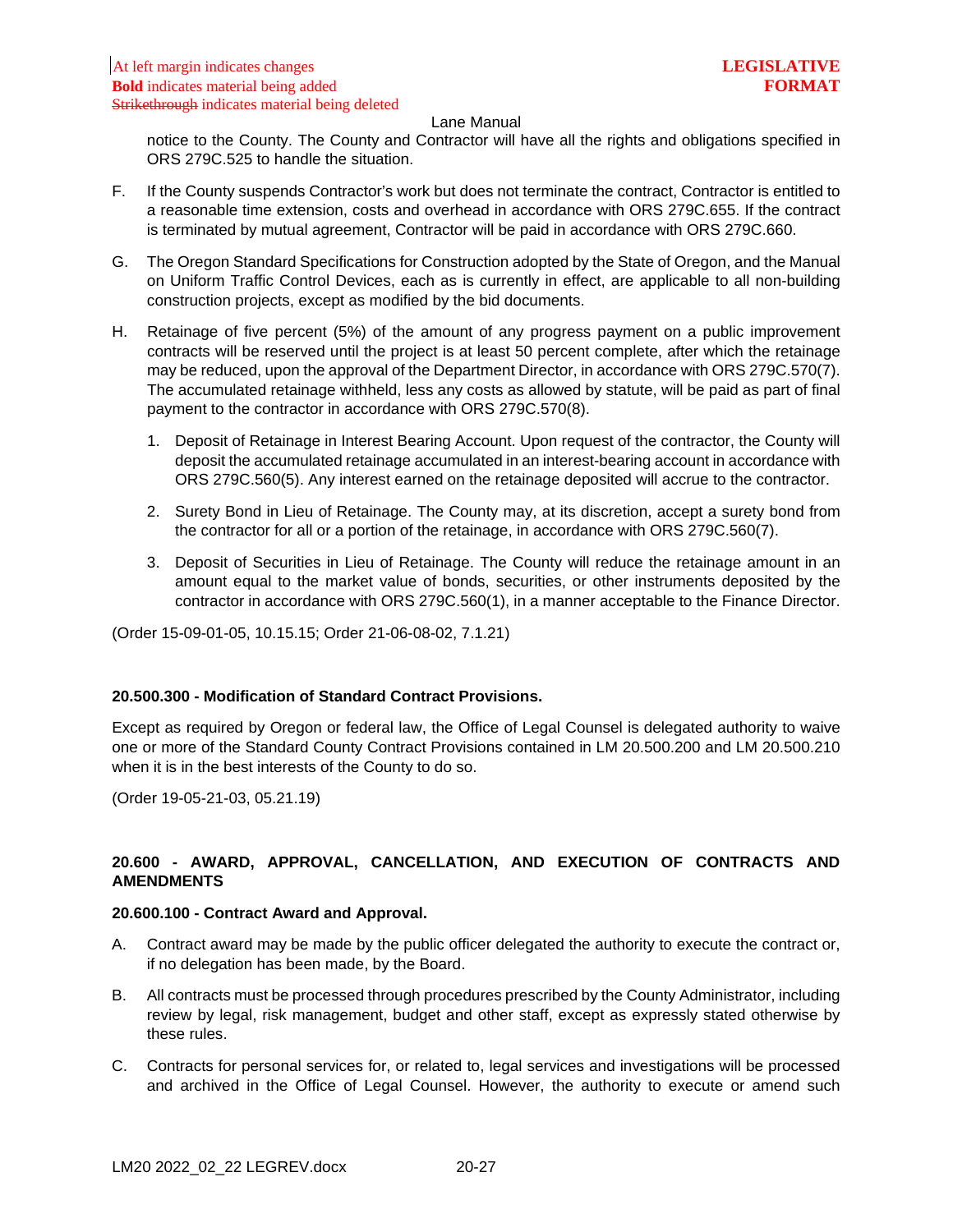contracts must be exercised in accordance with the requirements of LM 20.600.300 through LM 20.600.330.

(Order 15-09-01-05, 10.15.15)

### <span id="page-30-0"></span>**20.600.110 - Cancellation of Award.**

The County may cancel the award of any contract at any time prior to the execution of said contract by all parties without any liability to the County.

(Order 15-09-01-05, 10.15.15)

### <span id="page-30-1"></span>**20.600.210 - Requirements for Contract Amendments.**

- A. Each contract amendment must include, at a minimum, the title of the original contract, names of the parties, clear references to the original contract or prior amendment terms that are being modified, and execution of the amendment by all parties.
- B. Each contract amendment should include, in addition, the date of original contract, the number of prior amendments and number of the current amendment, a restated contract amount and completion date, and a provision that "except as set forth above, all provisions of the original contract remain unchanged."

(Order 15-09-01-05, 10.15.15)

## <span id="page-30-2"></span>**20.600.220 - Limitations on Contract Amendments.**

A contract may only be amended if the amendment, taken together with all prior amendments, does not result in a final contract that no longer bears a reasonable relationship to the contract contemplated in the original procurement.

A. Limitations on Cumulative Amount of Contract Amendments. In addition to the limitations on execution authority contained in LM 20.600.320 and LM 20.600.330, all contracts are subject to limitations on the cumulative amount that a contract can be amended, after which a new contract must be awarded in accordance with these Rules, unless exempted under LM 20.600.220C. These limitations apply to:

| Small<br>Procurement, if<br>awarded<br>competitive procurement                                                                | without $\mid$ \$12,500 total contract amount |
|-------------------------------------------------------------------------------------------------------------------------------|-----------------------------------------------|
| Intermediate Procurement, if award using 200% of original amount or \$150,000,<br>competitive quotes under LM 20.300.200 A.3. | whichever is less                             |
| All other contracts                                                                                                           | 200% of original amount                       |

- B. Limitations on Amendments to Public Improvements Contracts. Contracts for public improvements are subject to statutory limitations on amendments:
	- 1. A public improvement contract awarded as a small procurement under ORS 279C.335 may not be amended to an amount of \$5**10**,000 or greater.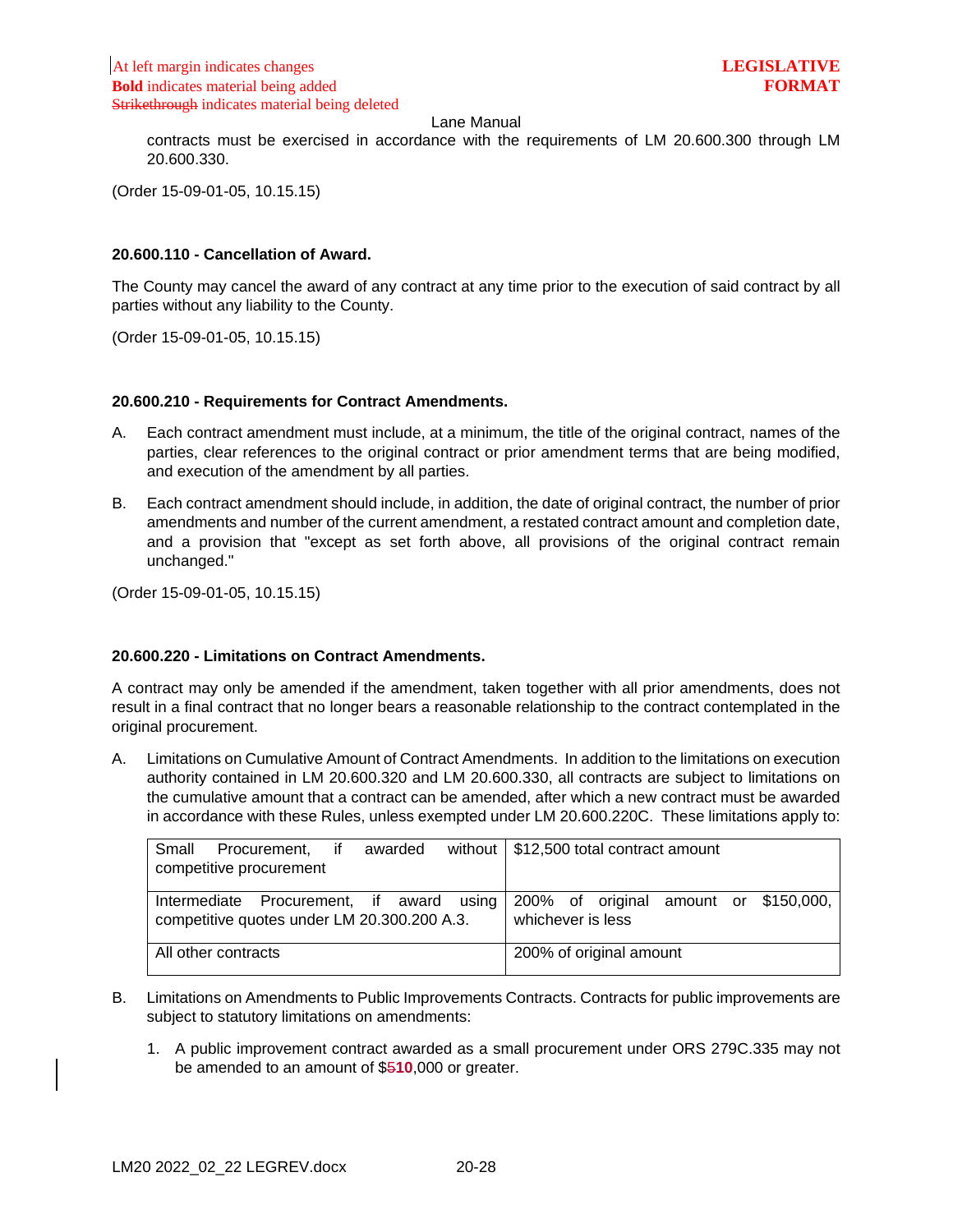- 2. A public improvement contract with an original contract amount of \$50,000 or less may not be amended to exceed \$50,000 unless the requirements of ORS 279C.800 through ORS 279C.870 regarding the payment of prevailing wage rates are incorporated into the contract.
- C. Exceptions to Limitations on the Cumulative Amount of Contract Amendments:
	- 1. Contracts awarded under a specific exemption to competitive procurement pursuant to LM 20.200.100 to LM 20.200.130 are not subject to the limitations stated in this section.
	- 2. The Finance Director or the Director's delegee may authorize execution of an amendment to a contract that exceeds the limits in this section when, in the Director or Director's delegee's judgment, the increase in the contract amount is reasonable and necessary.

(Order 15-09-01-05, 10.15.15; Order 21-06-08-02, 7.1.21)

### <span id="page-31-0"></span>**20.600.230 - Construction Change Orders.**

The Director of a Department with authority to contract for public improvements, construction, or the renovation of roads and transportation facilities is granted authority to authorize and execute construction change orders, providing that all of the following conditions are met:

- A. The change would not increase the cost of the project by more than ten percent (10%) of the contract price,
- B. The change order is reasonably related to the purpose of the project, and
- C. The Director has determined that it is in the best interest of the County to authorize the order to facilitate completion of the project.

(Order 15-09-01-05, 10.15.15)

### <span id="page-31-1"></span>**20.600.240 - Contract Completion and Acceptance.**

Each Department Director is granted authority to determine that all obligations under the contract have been met and the contract is completed and accepted.

(Order 15-09-01-05, 10.15.15)

### <span id="page-31-2"></span>**20.600.300 - Delegation of Authority to Execute Grant Applications and Accept Grants.**

- A. Each Department Director is delegated the authority to approve and execute all documents in application for or acceptance of a grant not exceeding \$50,000.
- B. The County Administrator is delegated authority to approve and execute all documents in application for and acceptance of a grant not exceeding \$150,000.
- C. The County Administrator is delegated authority to approve and execute all documents in application for a grant in excess of \$150,000, provided that the application does not obligate the County to accept the grant if awarded.
- D. The Board must approve the acceptance of a grant exceeding \$150,000. If an application for a grant in excess of \$150,000 obligates the County to accept the award as a condition of application, the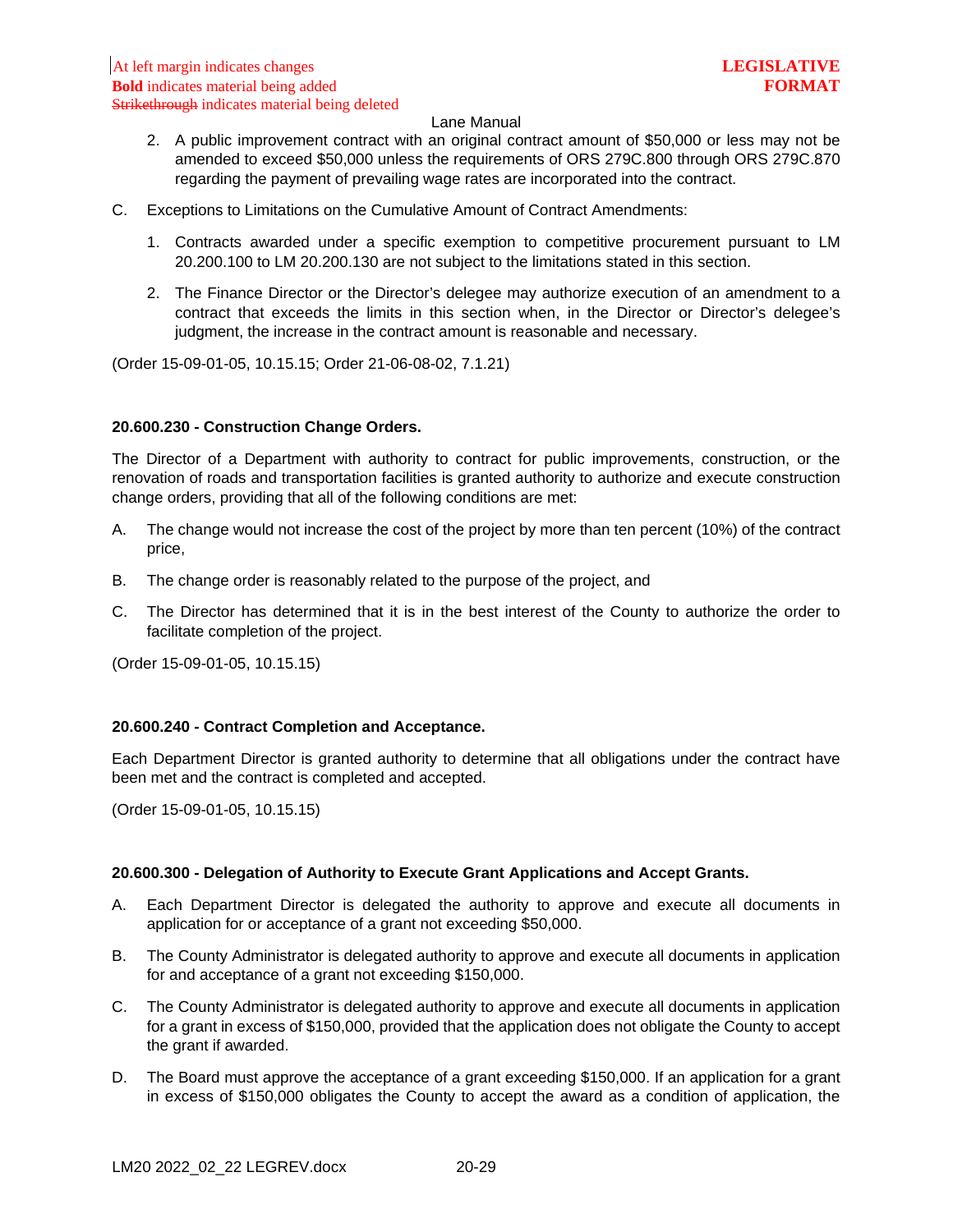Board must approve the application for the grant. Following Board approval of a grant or grant application, the Administrator is delegated authority to approve and execute all other grant documents.

- E. The County Administrator is delegated authority to approve and execute all documents to continue a grant that was approved by the Board, so long as the continuation is substantially similar to the original grant approved by the Board.
- F. Notwithstanding the limits on the County Administrator's authority contained in this section, the County Administrator may approve grant applications and accept grants when necessary to secure the full benefit of the grant to the County, provided that:
	- 1. In the Administrator's judgment, and with the concurrence of County Counsel and the budget and financial planning office, the grant applications or grants require execution prior to the time when they could reasonably be approved by the Board at a regularly-scheduled meeting; and
	- 2. A description of the grant applications and grants, including the amounts, duration, and reason for prompt execution, is submitted to the Board for ratification on its consent agenda item following execution.

(Order 15-09-01-05, 10.15.15; Order 19-05-21-03, 05.21.19; Order 21-06-08-02, 7.1.21)

## <span id="page-32-0"></span>**20.600.310 - County Administrator's Authority to Execute Contracts.**

- A. The County Administrator is delegated authority to execute all contracts and agreements that do not exceed \$150,000 in cost or revenue nor three years in length.
- B. The County Administrator is further delegated authority to execute contracts that exceed three (3) years in length, or are by their terms self-renewing, but only if:
	- 1. The cost or revenue for the first three years does not exceed \$50,000, and
	- 2. The contract contains a provision allowing the County to terminate the contract upon not more than one year's notice.
- C. The County Administrator is further delegated authority to execute, without limitation of amount or length:
	- 1. All contracts that have been awarded or expressly approved by the Board.
	- 2. Contracts specifically identified in a budget adoption order or supplemental budget order approved by the Board.
	- 3. Insurance nonwaiver agreements and insurance endorsements to original policies.
	- 4. Land use improvement agreements, Building Program Quick Start Agreements and acceptance and release of land use performance bonds.
	- 5. Contracts and assignments for the collection of County judgments.
	- 6. All contracts that implement public improvement projects described on the adopted Lane County Capital Improvement Plan and the Public Works and County Administration public improvement lists prepared for filing with the Commissioner of the Bureau of Labor and Industries (BOLI) pursuant to ORS 279C.305. This delegation includes, without limitation, contracts to prepare for, design, administer, and construct listed projects, as well as those contracts reflecting the County paid portion of the project, those reflecting any amount to be paid by other governmental agencies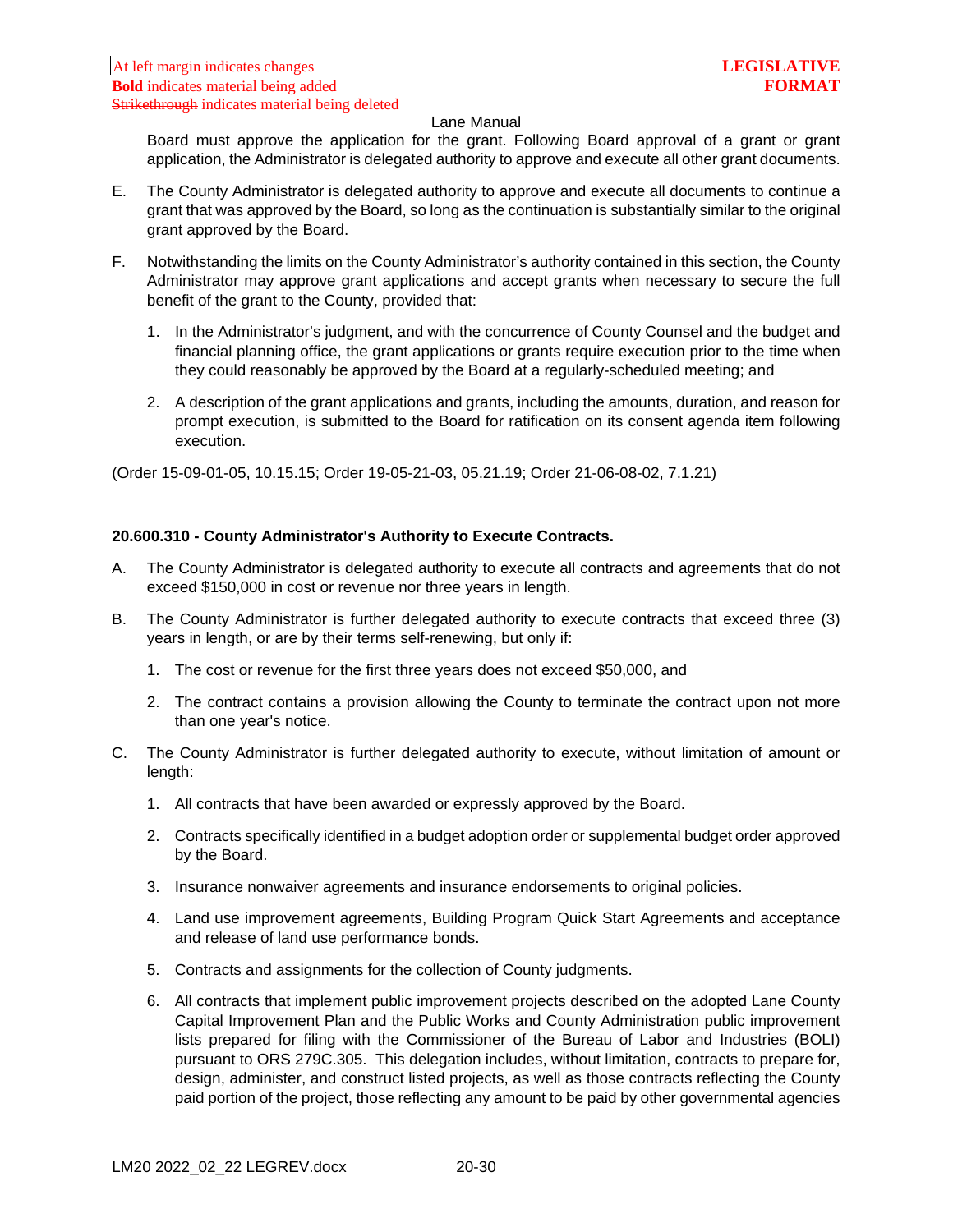or housing development entities for assisted housing projects, and those covering environmental mitigation responsibility.

- D. Notwithstanding the limits on the County Administrator's authority contained in this section and LM 20.600.320, the County Administrator may execute contracts and amendments when necessary to secure the full benefit of the contract to the County, provided that:
	- 1. In the Administrator's judgment, and with the concurrence of County Counsel and the budget and financial planning office, the contacts require execution prior to the time when they could reasonably be approved by the Board at a regularly-scheduled meeting; and
	- 2. A description of the contracts or amendments, including the amounts, duration, and reason for prompt execution, is submitted to the Board for ratification on its consent agenda item following execution.

(Order 15-09-01-05, 10.15.15; Order 19-05-21-03, 05.21.19; Order 19-08-20-03, 08.20.19; Order 21-06- 08-02, 7.1.21)

### <span id="page-33-0"></span>**20.600.320 - County Administrator's Authority to Execute Amendments.**

Subject to the limitations on cumulative contract amount in LM 20.600.220, the County Administrator is delegated authority to:

- A. Execute amendments to contracts that do not cause the contract amount to exceed \$150,000 in cost or revenue nor three (3) years in length,
- B. Execute amendments to contracts, without limitation of amount or length, if the amendment amount or length is within limits authorized by the Board for that specific contract or class of contracts, and
- C. Execute amendments to contracts where the original contract amount exceeds \$150,000, subject to the following limitations:
	- 1. If the original contract amount is greater than \$500,000, the total of all amendments to that contract may not exceed 25 percent (25%) of the contract amount approved by the Board.
	- 2. If the original contract amount is \$500,000 or less, the total of all amendments may not exceed 50 percent (50%) of the contract amount approved by the Board, and
	- 3. The amendment does not extend the length of the contract beyond (3) three years, unless the original contract contained a provision for a longer duration and was awarded or expressly approved by the Board.

(Order 15-09-01-05, 10.15.15; Order 19-05-21-03, 05.21.19)

## <span id="page-33-1"></span>**20.600.330 - Department Directors' Authority to Execute Contracts and Amendments.**

- A. Each Department Director is delegated authority to execute contracts that do not exceed \$50,000 or three (3) years in length.
- B. Each Department Director is further delegated authority to execute contracts that exceed three years in length, or are by their terms self-renewing, but only if:
	- 1. The cost or revenue for the first three years does not exceed \$50,000, and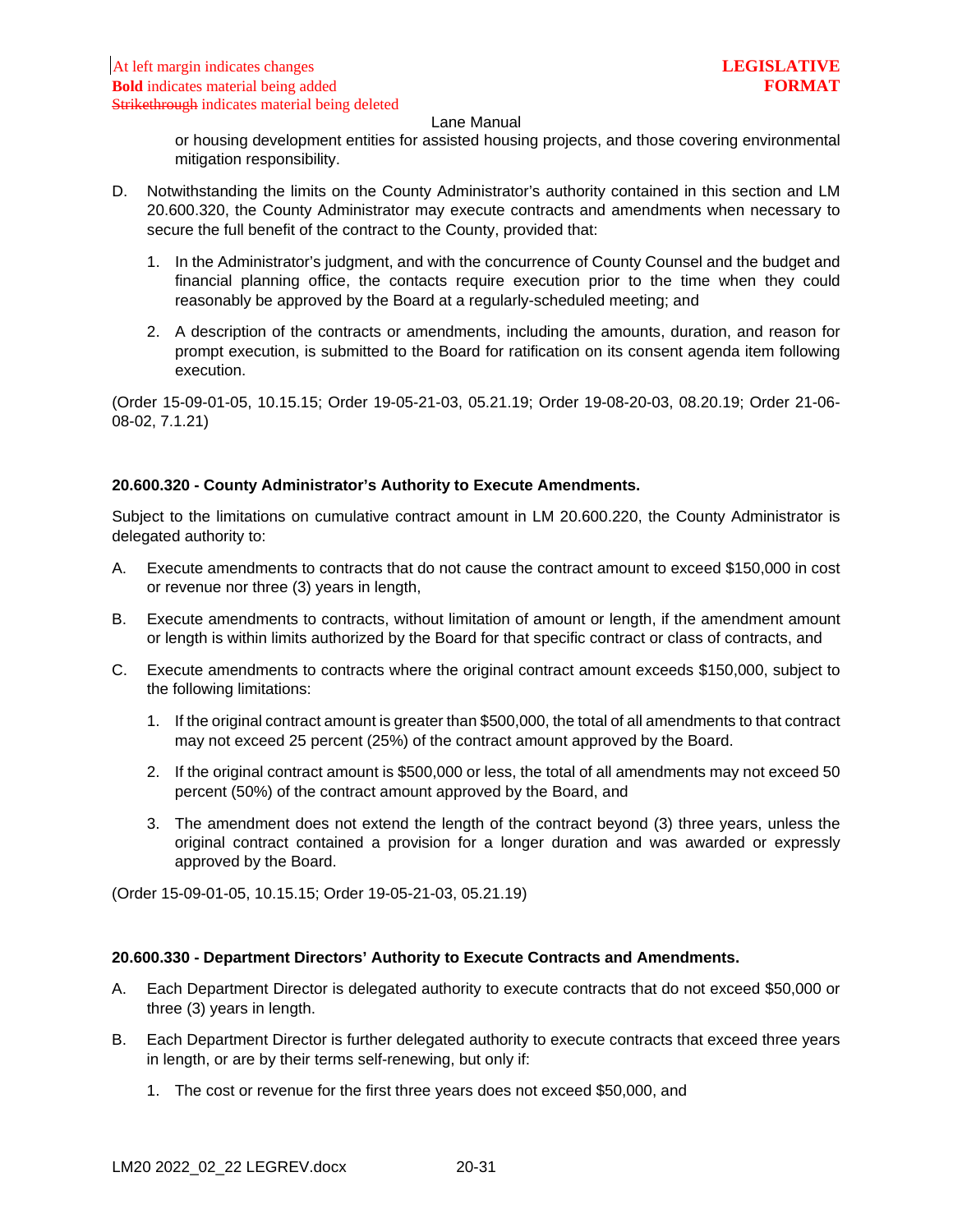- 2. The contract contains a provision allowing the County to terminate the contract upon not more than one year's notice.
- C. Subject to the limitations on cumulative contract amount in LM 20.600.220, each Department Director is delegated authority to execute amendments that do not exceed \$50,000, subject to the following limitations:
	- 1. The amendment, in combination with all prior amendments, does not cause the contract amount to exceed \$150,000 in cost or revenue nor three (3) years in length, and
	- 2. The amendment, in combination with all prior amendments, does not exceed \$50,000, or 50% of the contract amount approved by the Board, whichever is greater.

(Order 15-09-01-05, 10.15.15; Order 19-05-21-03, 05.21.19)

### <span id="page-34-0"></span>**20.600.340 - County Administrator's Authority to Cancel Awards and Terminate Contracts.**

The County Administrator is delegated the authority to cancel awards and terminate contracts and grants, including amendments, as provided in the contract or by law.

(Order 15-09-01-05, 10.15.15)

### <span id="page-34-1"></span>**20.600.350 - Further Delegation.**

The County Administrator and each Department Director's authority under LM 20.600.300 through LM 20.600.340 may only be delegated through a writing.

(Order 15-09-01-05, 10.15.15)

# <span id="page-34-2"></span>**20.700 - PROTESTS OF PREQUALIFICATION, DEBARMENT, AND DISQUALIFICATION, AND PROTESTS**

<span id="page-34-3"></span>**20.700.050 Debarment and Disqualification.**

- **A. The County may debar a prospective bidder or proposer from consideration for award of a County contract, in accordance with the requirements of ORS 279B.130, for:**
	- **1. Conviction of any of those criminal or statutory offenses described in ORS 279B.130(2)(a), (b), and (c);**
	- **2. Failure to provide workers' compensation or unemployment insurance as required by statute; or**
	- **3. Violation of a contract provision that is regarded by the County or the Construction Contractors Board to be so serious as to justify disqualification, including but not limited to:**
		- **a. Failure to perform, or unsatisfactory performance, or repeated failure to comply with significant terms and requirements,**
		- **b. Failure to possess, obtain, or maintain necessary licenses or insurance coverage required for performance of a contract,**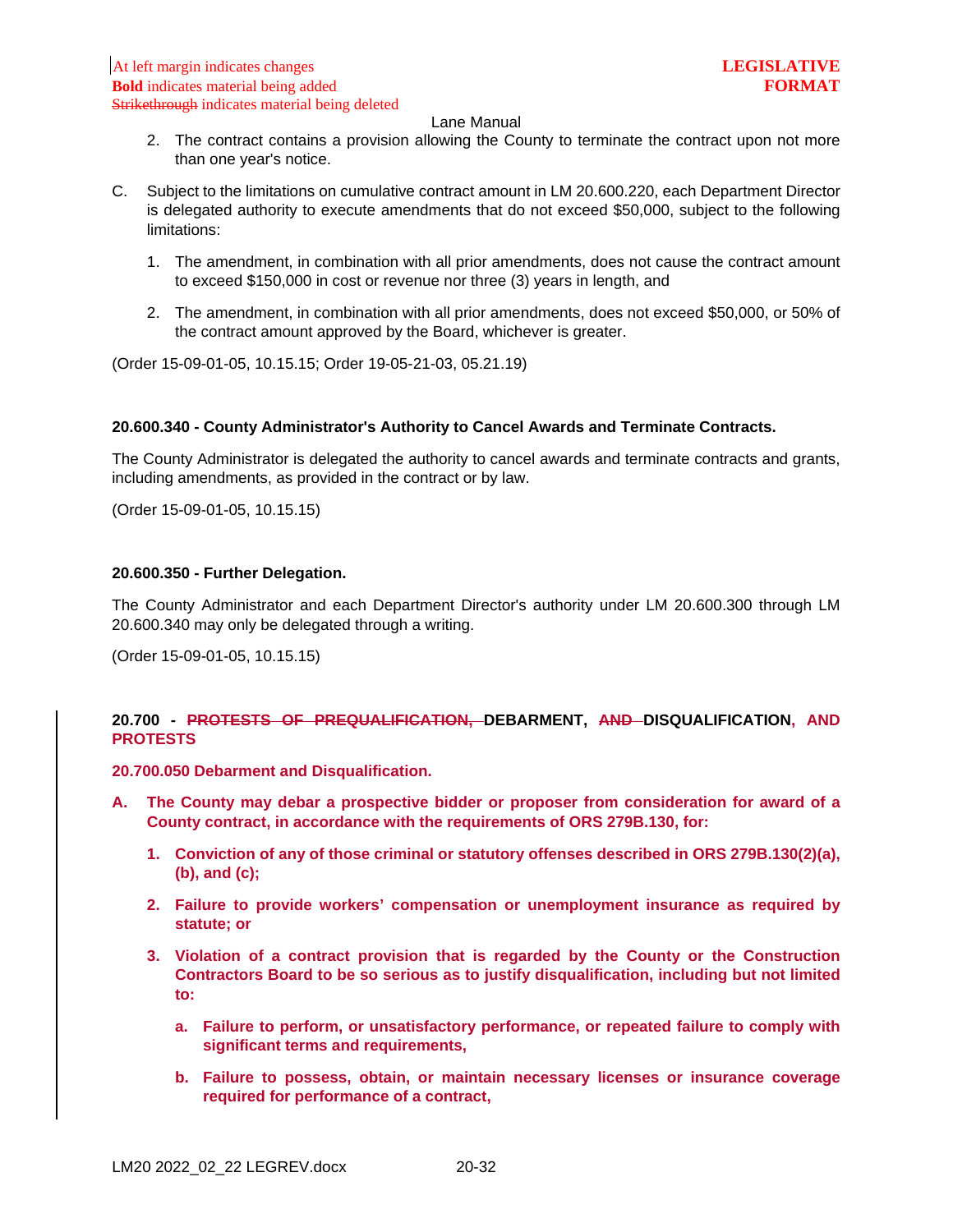- **c. Making false statements in proposals, prequalification applications, contract forms, or**
- **d. Making false statements that result in an increased contract costs to the County or reduction of contract's performance standards.**
- **B. The County may disqualify or deny prequalification to a prospective bidder or proposer on the same basis for which the County may debar a prospective bidder or proposer under LM 20.735(1).**
- **C. Any debarment, denial or prequalification, or disqualification under this section must be for a period of not less than one year nor more than three years from the effective date of the debarment, denial, or disqualification following final determination of the action after any appeal.**

### <span id="page-35-0"></span>**20.700.100 - Protest of Solicitation Process.**

Pursuant to ORS 279B.405, a prospective bidder or proposer may file a protest of a solicitation process. To be considered, the protest must be received by the County not less than seven (7) calendar days prior to the date bids or responses are due, and must contain the information and statements required in ORS 279B.405(4)(a) through ORS 279B.405(4)(d). The County will issue a determination in accordance with ORS 279B.405(5) and ORS 279B.405(6).

(Order 15-09-01-05, 10.15.15; Order 19-05-21-03, 05.21.19)

### <span id="page-35-1"></span>**20.700.120 - Protest of Award Based Upon Competitive Bidding or Quotes.**

A bidder that submitted a responsive bid may protest the award of a contract based on the bids received for that contract. Any **such** protest must be received by the County within seven (7) days of the date of the notice of intent to award or, if no notice of award is given, of the date of actual award. Protests of award or intent to award will be considered by the LCRB, if the Board's action were required to award the contract. All other protests of intent of award will be considered by the County Administrator, or the Administrator's designee.

- A. Requirements for protest.
	- 1. A protest of award of a public improvement contract must specify the applicable grounds for protest set forth in OAR 137-049-0450(4)(c), which is hereby adopted into this rule.
	- 2. All other protests of award must be in writing and specify the applicable grounds for the protest as set forth in ORS 279B.410(1).
	- 3. Any protest not in compliance with these rules may be rejected.
- B. Review and determination.
	- 1. Contracts Requiring Board Action to Award. If the public officer determines there is sufficient merit to reject bids, the public officer may do so. If, following any action by the public officer, any portion of the protest remains, the LCRB must be provided with, and may consider, a complete copy of the written record, and any other evidence provided, at a public meeting. The LCRB may affirm, reverse, or revise an award, or may send the matter back to the Department for further action, and must issue its decision by Board Order.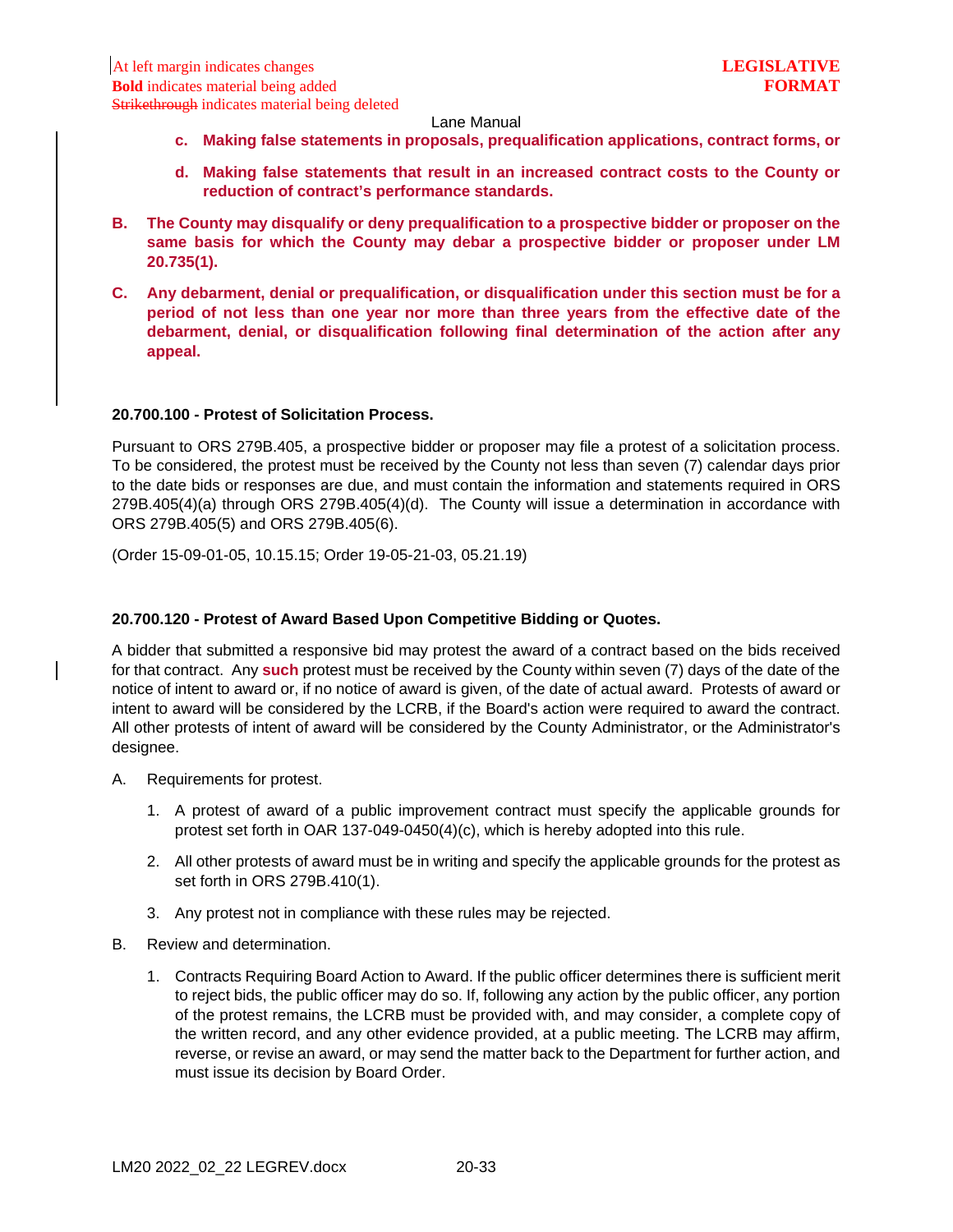#### Lane Manual

- 2. Contracts Not Requiring Board Action to Award. The County Administrator has authority to reject bids, or to affirm, reverse, or revise the award, or send the matter back to the department for further action. The Administrator must deliver this decision to the LCRB. If, within seven (7) days, the LCRB elects to review the matter, the LCRB must be provided with and may consider a complete copy of the written record, and any other evidence provided, at a public meeting. The LCRB may affirm, reverse, or revise an award, or may send the matter back to the Department for further action, and must issue its decision by Board Order. If the LCRB does not elect to review the matter within seven (7) days, the Administrator's decision will be final.
- C. The procedures in this rule are mandatory to the extent they establish the time and manner for protests to be submitted to the County, including that the protest be in writing specifying the grounds and timely filed, and that there be a written response. The other protest procedures above are directory, and failure to follow or complete the action in the manner provided will not invalidate the County's decision.

(Order 15-09-01-05, 10.15.15; Order 19-05-21-03, 05.21.19)

#### **20.700.130 - Protest of Award Based Upon a Request for Proposals (RFP).**

A respondent**proposer** to an RFP that submitted a responsive proposal, and is not selected for award, may protest the award or recommendation for award of a contract based on **an** RFPs submitted. Any **such**  protest must be received by the County within seven (7) days of the notice of recommendation or intent to award or, if no notice is given, of actual award. Protests of award or intent to award will be considered by the LCRB, if the Board's action were required to award the contract. All other protests of intent of award will be considered by the County Administrator, or the Administrator's designee.

- A. Requirements for protest.
	- 1. A protest of award of a public improvement contract must specify the applicable grounds for protest set forth in OAR 137-049-0450(4)(c), which is hereby adopted into this rule.
	- 2. All other protests of award must be in writing and specify the applicable grounds for the protest as set forth in ORS 279B.410(1).
	- 3. Any protest not in compliance with these rules may be rejected.
- B. Review and determination.
	- 1. Upon receipt of a protest, the department must promptly notify both the evaluation committee and the proposer recommended for award that a protest has been received, and furnish each with a copy of the protest. Both the recommended proposer and the committee may, within three (3) calendar days from the date the protest was received, respond to the protest in writing.
	- 2. After a protest has been received, the Department that issued the RFP must prepare a written analysis of the protest and make a recommendation to the decision maker as to appropriate action to be taken.
	- 3. Contracts Requiring Board Action to Award. If the public officer determines there is sufficient merit to reject proposals, the public officer may do so. If, following any action by the public officer, any portion of the protest remains, the LCRB must be provided with, and may consider, a complete copy of the written record, and any other evidence provided, at a public meeting. At the public meeting the LCRB may, at the LCRB's discretion, allow the department that issued the RFP and the appellant an opportunity to address the protest. The LCRB may affirm, reverse, or revise an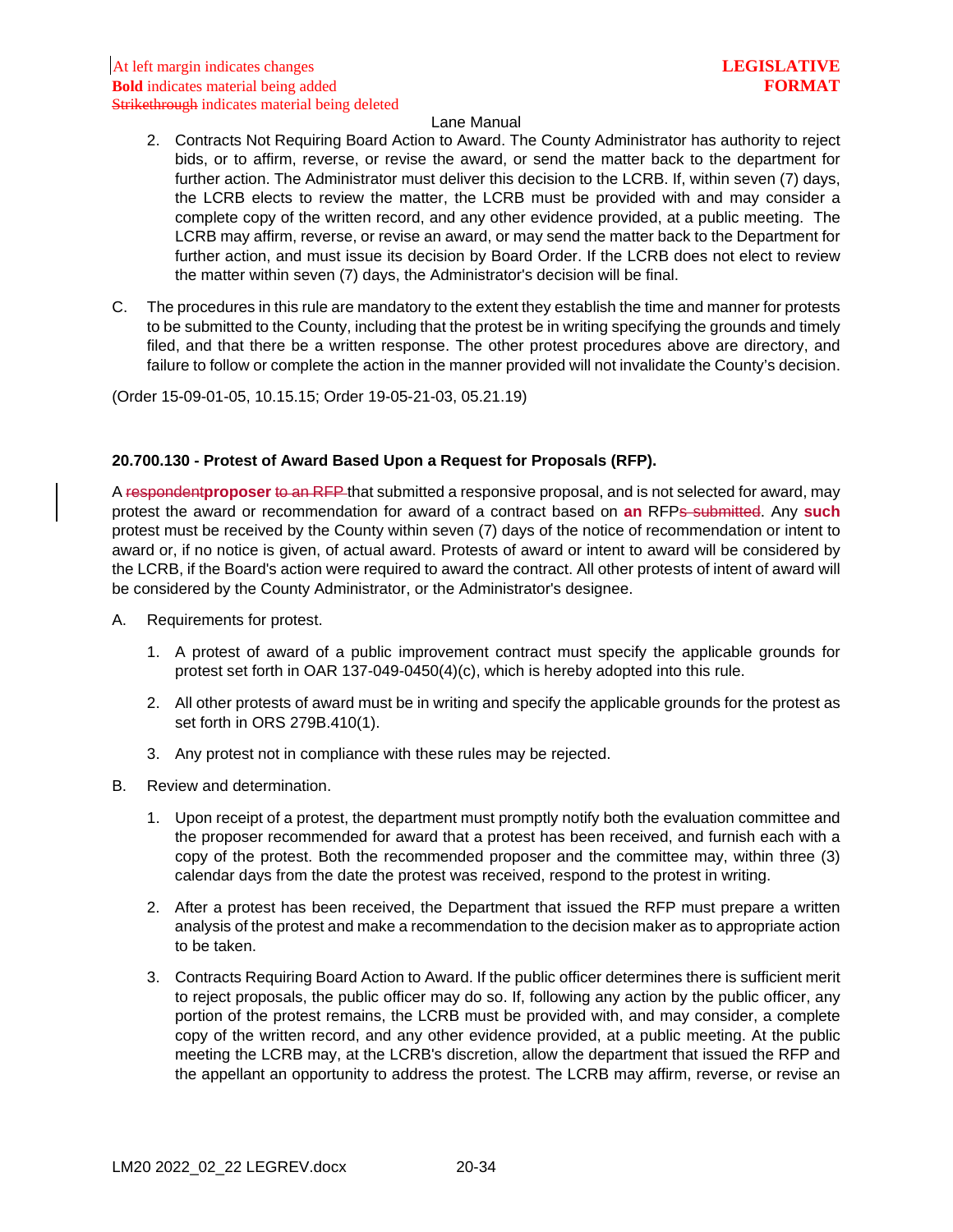#### Lane Manual

award, or may send the matter back to the Department for further action, and must issue its decision by Board Order.

- 4. Contracts Not Requiring Board Action to Award. The County Administrator has authority to reject proposals, or to affirm, reverse, or revise the award, or send the matter back to the department for further action. The Administrator must deliver this decision to the LCRB. If, within seven (7) days, the LCRB elects to review the matter, the LCRB must be provided with and may consider a complete copy of the written record, and any other evidence provided, at a public meeting. The LCRB may affirm, reverse, or revise an award, or may send the matter back to the Department for further action, and must issue its decision by Board Order. If the LCRB does not elect to review the matter within seven (7) days, the Administrator's decision will be final.
- C. The procedures in this rule are mandatory to the extent they establish the time and manner for protests to be submitted to the County, including that the protest be in writing specifying the grounds and timely filed, and that there be a written response. The other protest procedures above are directory, and failure to follow or complete the action in the manner provided will not invalidate the County's decision.

(Order 15-09-01-05, 10.15.15)

#### **20.700.140 - Appeals of Prequalification, Debarment, and Disqualification.**

A prospective bidder or proposer may appeal a department's decision to debar (non-public improvement) or disqualify (public improvement), or deny, revise or revoke prequalification. *See* ORS 279B.425 and ORS 279C.450.

- A. A prospective bidder or proposer must file a written appeal, including a detailed statement of the grounds for the appeal, within three (3) days after receiving notice of the County's decision.
- B. The department must schedule the appeal to be heard before the LCRB, or its designee, as soon as reasonably possible, and notify the appellant of the time and place for the hearing.
- C. The Department must prepare a written response, provide a copy to the appellant and to the LCRB, and submit the written record to the LCRB.
- D. The LCRB must provide a de novo review of the notice of denial, revocation or revision of prequalification or notice of debarment or disqualification and any evidence provided by the parties, and apply the standards of responsibility in deciding an appeal of a denial, revision or revocation of a prequalification in LM 20.700.140E below and criteria for debarment or disqualification in LM 20.700.140F below.
- E. The hearing and appeal decision must occur within 30 days after receiving the notice from the department, and the LCRB must provide written reasons for the decision in a final order, and include any allocation of costs for the hearing.
- F. In determining whether the standards of responsibility have been met, the LCRB consider the criteria in ORS 279C.375 for public contracts and in ORS 279B.110 for non-public contracts have been met.

(Order 15-09-01-05, 10.15.15)

#### **20.700.150 - Other Protests Referred to the LCRB.**

The LCRB shall decide any protests referred to the LCRB under the County Rules.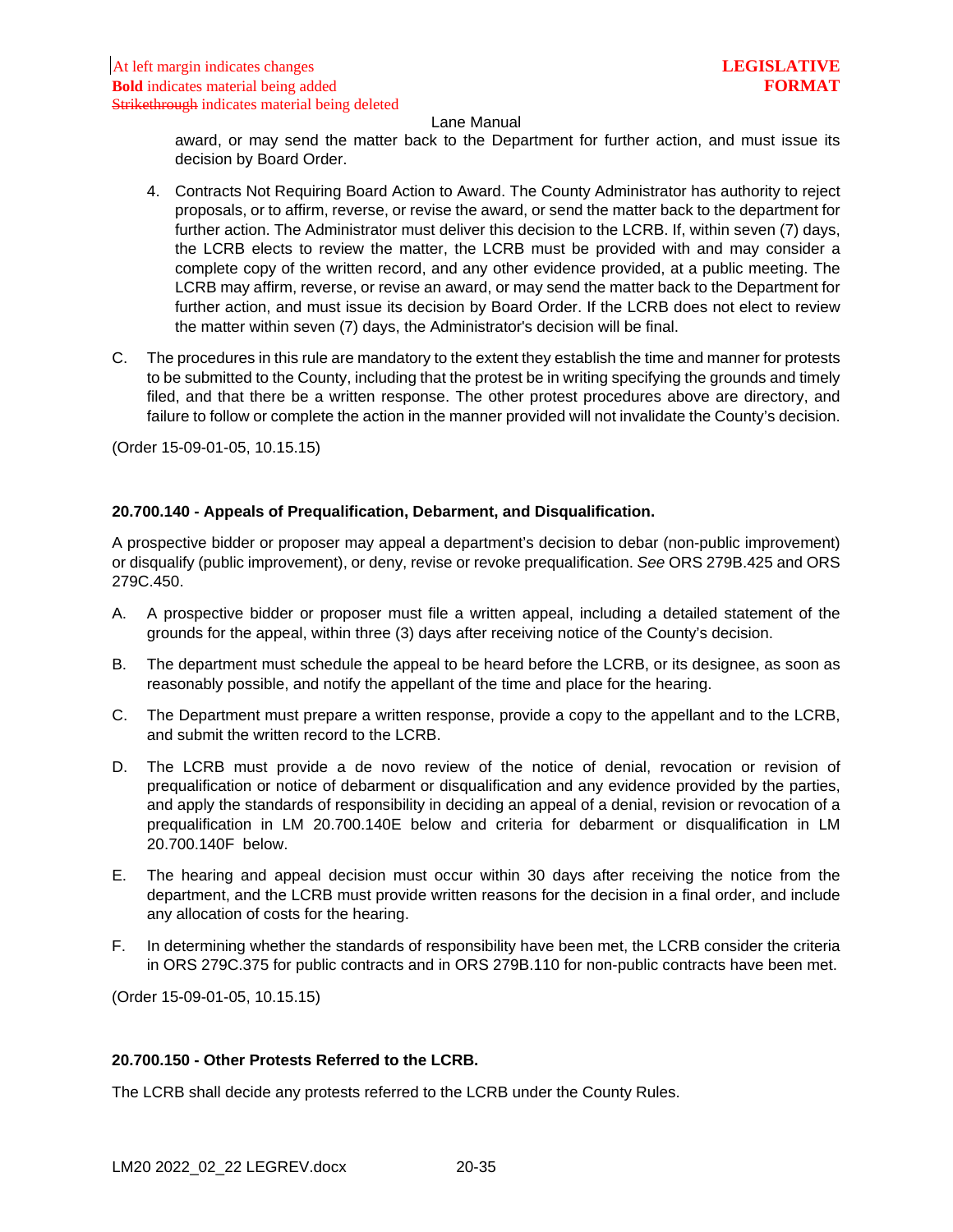(Order 15-09-01-05, 10.15.15)

Lane Manual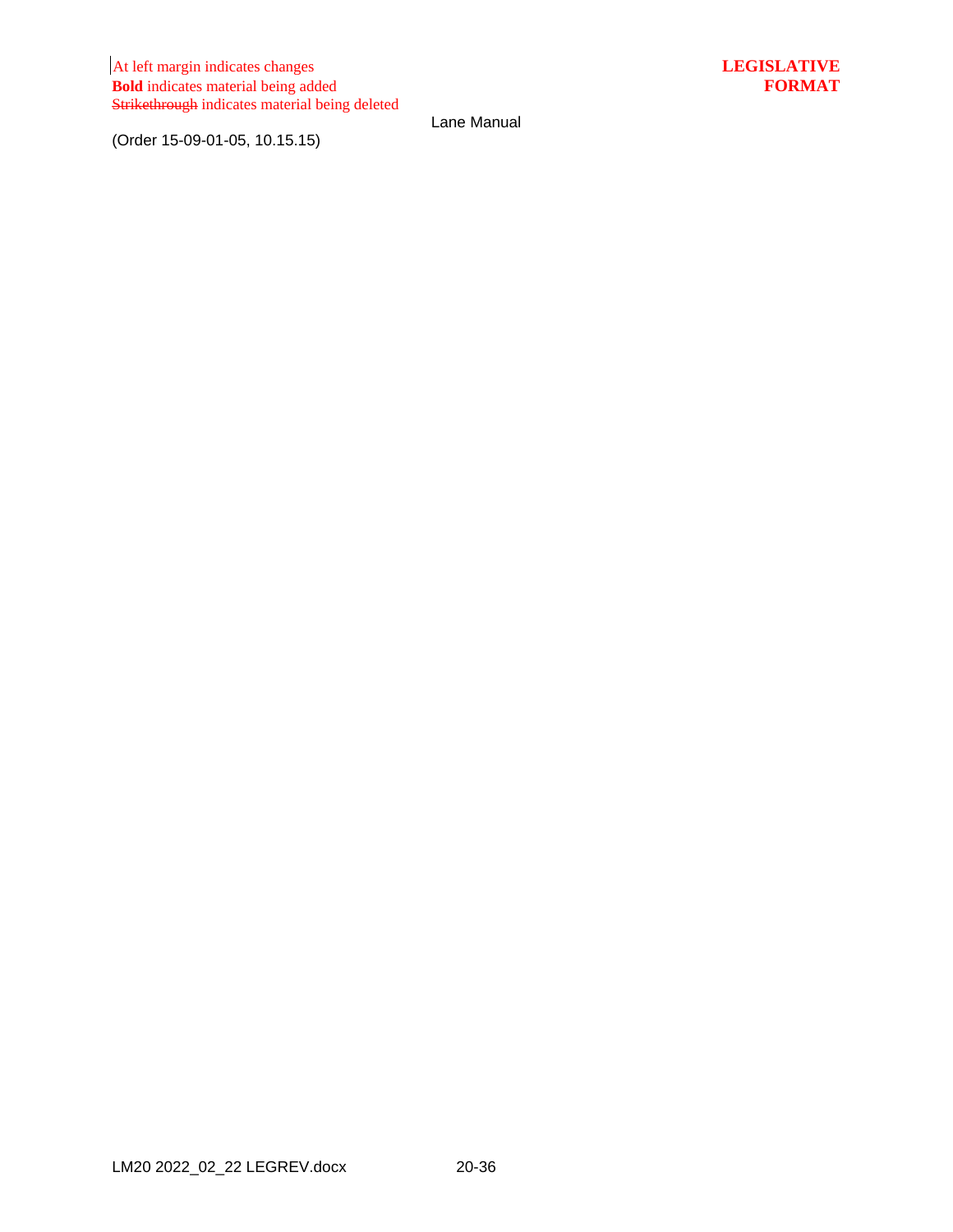| 20.200.100 - General Statutory and Regulatory Exemptions from Competitive Selection.  5            |  |
|----------------------------------------------------------------------------------------------------|--|
|                                                                                                    |  |
|                                                                                                    |  |
| 20.200.130 - Exemptions from Competitive Selection for Alternate Contracting Methods.  10          |  |
|                                                                                                    |  |
|                                                                                                    |  |
|                                                                                                    |  |
|                                                                                                    |  |
|                                                                                                    |  |
| 20.300.220 - Selection Procedures for Planning, Designing, and Overseeing of Public Improvements14 |  |
|                                                                                                    |  |
|                                                                                                    |  |
|                                                                                                    |  |
|                                                                                                    |  |
|                                                                                                    |  |
|                                                                                                    |  |
|                                                                                                    |  |
|                                                                                                    |  |
|                                                                                                    |  |
|                                                                                                    |  |
|                                                                                                    |  |
|                                                                                                    |  |
|                                                                                                    |  |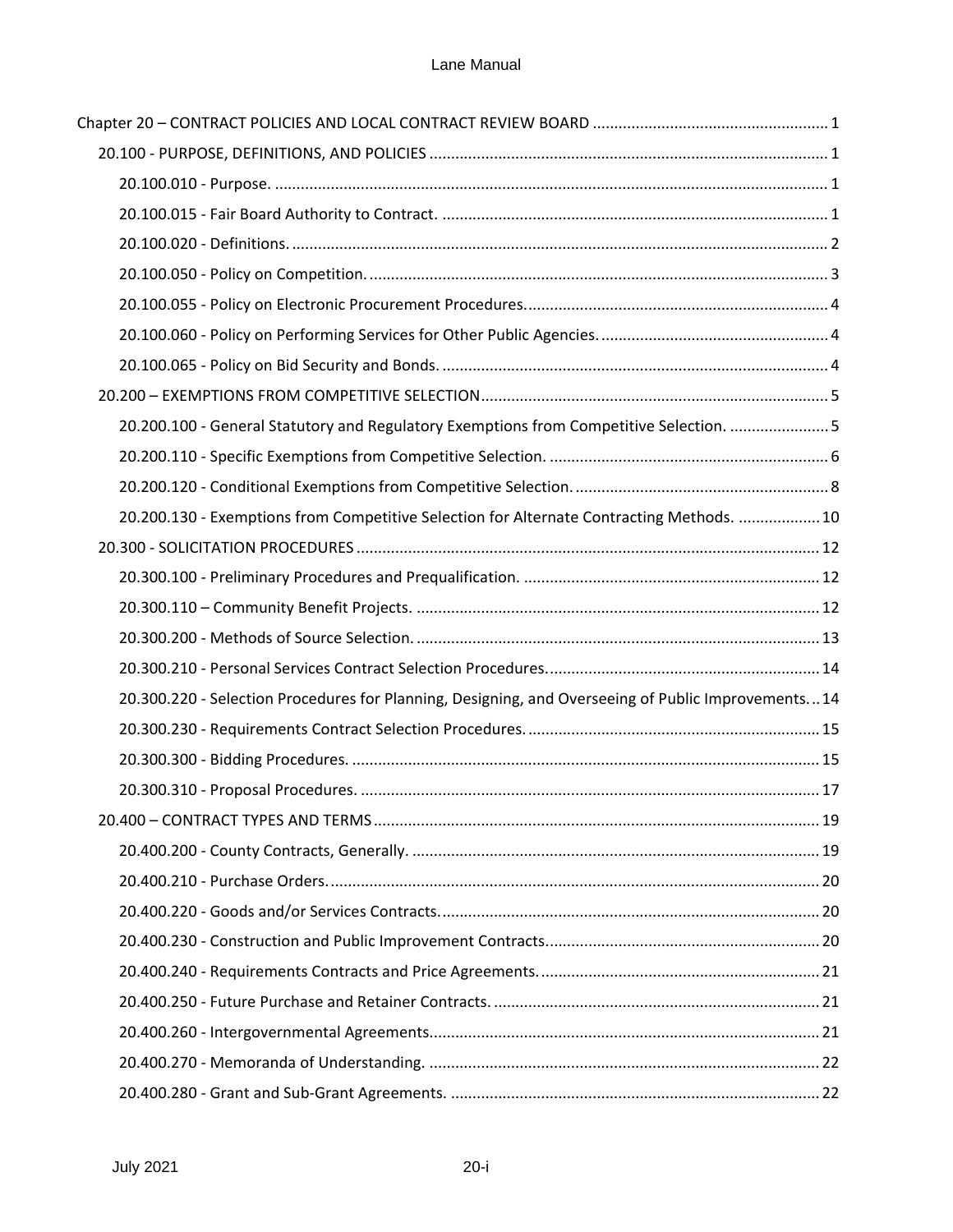| 20.600 - AWARD, APPROVAL, CANCELLATION, AND EXECUTION OF CONTRACTS AND AMENDMENTS  26     |  |
|-------------------------------------------------------------------------------------------|--|
|                                                                                           |  |
|                                                                                           |  |
|                                                                                           |  |
|                                                                                           |  |
|                                                                                           |  |
|                                                                                           |  |
| 20.600.300 - Delegation of Authority to Execute Grant Applications and Accept Grants 28   |  |
|                                                                                           |  |
|                                                                                           |  |
| 20.600.330 - Department Directors' Authority to Execute Contracts and Amendments 30       |  |
| 20.600.340 - County Administrator's Authority to Cancel Awards and Terminate Contracts 31 |  |
|                                                                                           |  |
|                                                                                           |  |
|                                                                                           |  |
|                                                                                           |  |
|                                                                                           |  |
|                                                                                           |  |
|                                                                                           |  |
|                                                                                           |  |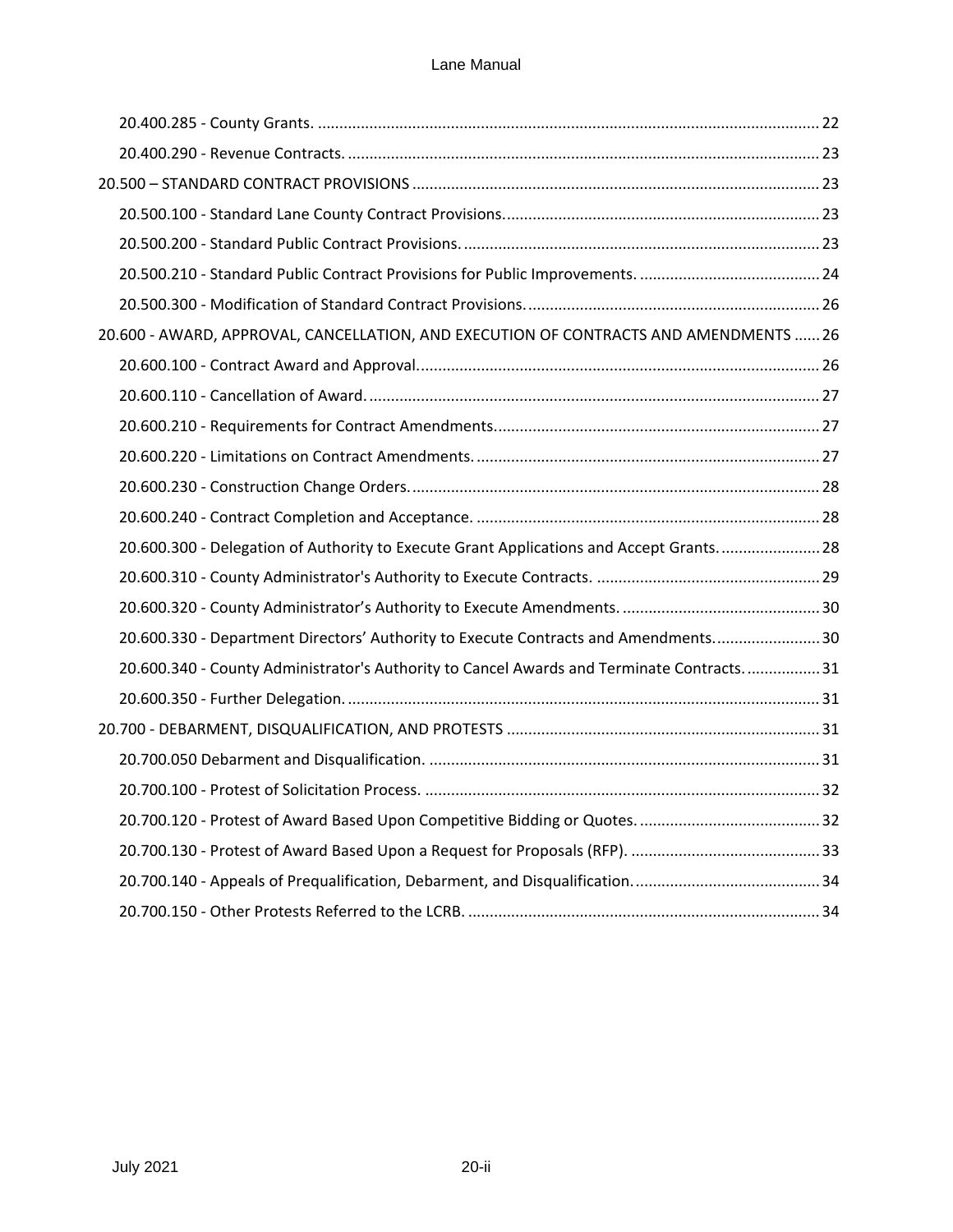# <span id="page-41-0"></span>**Chapter 20 – CONTRACT POLICIES AND LOCAL CONTRACT REVIEW BOARD**

## <span id="page-41-1"></span>**20.100 - PURPOSE, DEFINITIONS, AND POLICIES**

#### <span id="page-41-2"></span>**20.100.010 - Purpose.**

- A. The Board of County Commissioners is the Local Contract Review Board (LCRB) for Lane County, with the powers and duties of an LCRB set forth in the Public Contracting Code (ORS Chapters 279A, 279B, and 279C). The LCRB may delegate these powers and duties as long as not in conflict with the Public Contracting Code.
- B. The public contracting rules for Lane County are those rules in Lane Manual Chapter 20 and those in LM 60.100.400 regarding the sale of personal and surplus property ("County Rules") which implement County policy and the requirements of the Public Contracting Code.
- C. The model rules adopted by the Oregon Attorney General (OAR Chapter 137) do not apply to Lane County, unless specifically required by statute or adopted in the County Rules. When referenced in these Rules, OAR Chapter 137 may be used to further interpret the County Rules when an ambiguity exists or to further explain the manner in which the County may interpret its rule. When referenced, the reference is stated as: "See OAR ..."
- D. Authority.
	- 1. Lane County's powers and duties as a contracting agency under the Public Contracting Code may be exercised and performed by those employees who have been expressly delegated authority in accordance with the County Rules. These express delegations include, but are not limited to, authority to award and execute contract documents.
	- 2. Absent an express delegation, the County Administrator and those Department Directors authorized by the County Administrator may determine which public officers have authority to exercise the powers and duties of the contracting agency under the County Rules.
	- 3. Any delegation of authority under the County Rules may be further delegated by the delegee to a County employee. Such delegation should generally be evidenced by a writing.
	- 4. Nothing in this subsection is intended to modify the authority of the County Administrator and Department Directors for contract matters after contract execution.
- E. In addition to the specific delegations of authority contained in these County Rules, the County Administrator is delegated authority to adopt all procedures necessary to implement the provisions of the County Rules.
- F. An adversely affected party must file any available protest or appeal under LM Chapter 20 before seeking judicial review of the County's process, solicitation, contractor selection or award decisions. All administrative protests must be exhausted prior to judicial review.

(Order 15-09-01-05, 10.15.15)

## <span id="page-41-3"></span>**20.100.015 - Fair Board Authority to Contract.**

A. Pursuant to ORS 565.230, the Fair Board may conduct contracting activities for contracts relating to fairground facilities and operations, except those contracts that transfer an interest in real property.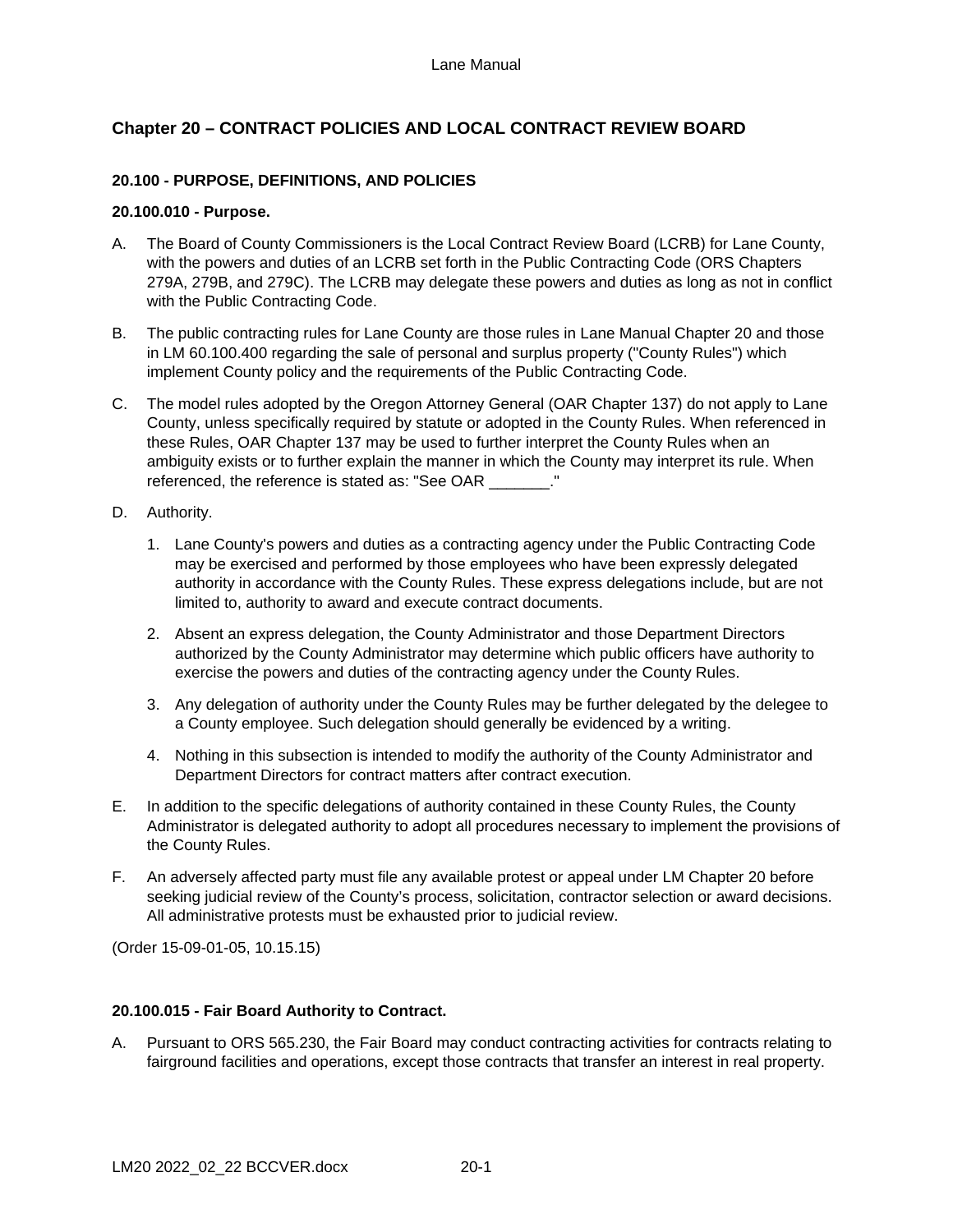- B. The Fair Board is delegated authority to cancel or terminate such contracts as provided in the contract or by law.
- C. The Fair Board may further delegate authority under this provision to a representative by signed written document.
- D. The Fair Board, in conducting contracting activities, must comply with the applicable requirements of the County Rules.

(Order 15-09-01-05, 10.15.15)

### <span id="page-42-0"></span>**20.100.020 - Definitions.**

As used in this Chapter, the following words and phrases have the meaning given in this section:

"Bid closure" means the time established in the bid or RFP documents for the submission of bids or proposals, after which time no bid or proposal will be received.

"Bidder" means an actual bidder or, prior to the time of bid closure, a prospective bidder that is considering submitting a bid to the County.

"Change order" means a written order authorizing a change in the contract, plans, specifications, quantities, price, or time.

"Competitive bidding" means the formal process of advertising, bidding, and bid opening required by the Public Contracting Code and these rules.

"Competitive quote" or "CQ" means those offers made by competing offerors in response to an informal solicitation of offers by the County. A solicitation may be made by advertisement or by direct request to vendors. See LM 20.300.200A.3.

"Competitive selection" means the process of selecting a vendor for goods and services based upon competition, as provided in LM 200.300.200A.

"Community Benefit Contract" means a Contract for construction of a Community Benefit Project.

"Community Benefit Project" means a construction project that has been designated by the County as a Community Benefit Project under LM 20.412.

"Contract" means any agreement to purchase, lease, sell, or provide goods or services. A purchase order, once accepted, is a contract.

"County grant" means an agreement under which the County provides money, property, or other assistance, including loans, loan guarantees, credit enhancements, gifts, bequests, commodities, or other assets, to a recipient for the purpose of supporting or stimulating a program or activity of the recipient and in which no substantial involvement by the County is anticipated other than involvement associated with monitoring compliance with the grant conditions, as defined in ORS 279A.010(k)(ii). Distinguish from "grant," as defined in this section.

"Goods" means tangible or intangible items of personal property, whether furnished separately or combined with services, such as installation, and includes both "goods" and "future goods" as defined in ORS 72.1050. See ORS 279A.010(i).

"Grant" means an agreement under which the County receives money, property, and other assistance, as defined in ORS 279A.010(k)(i). Distinguish from "county grant," as defined in this section.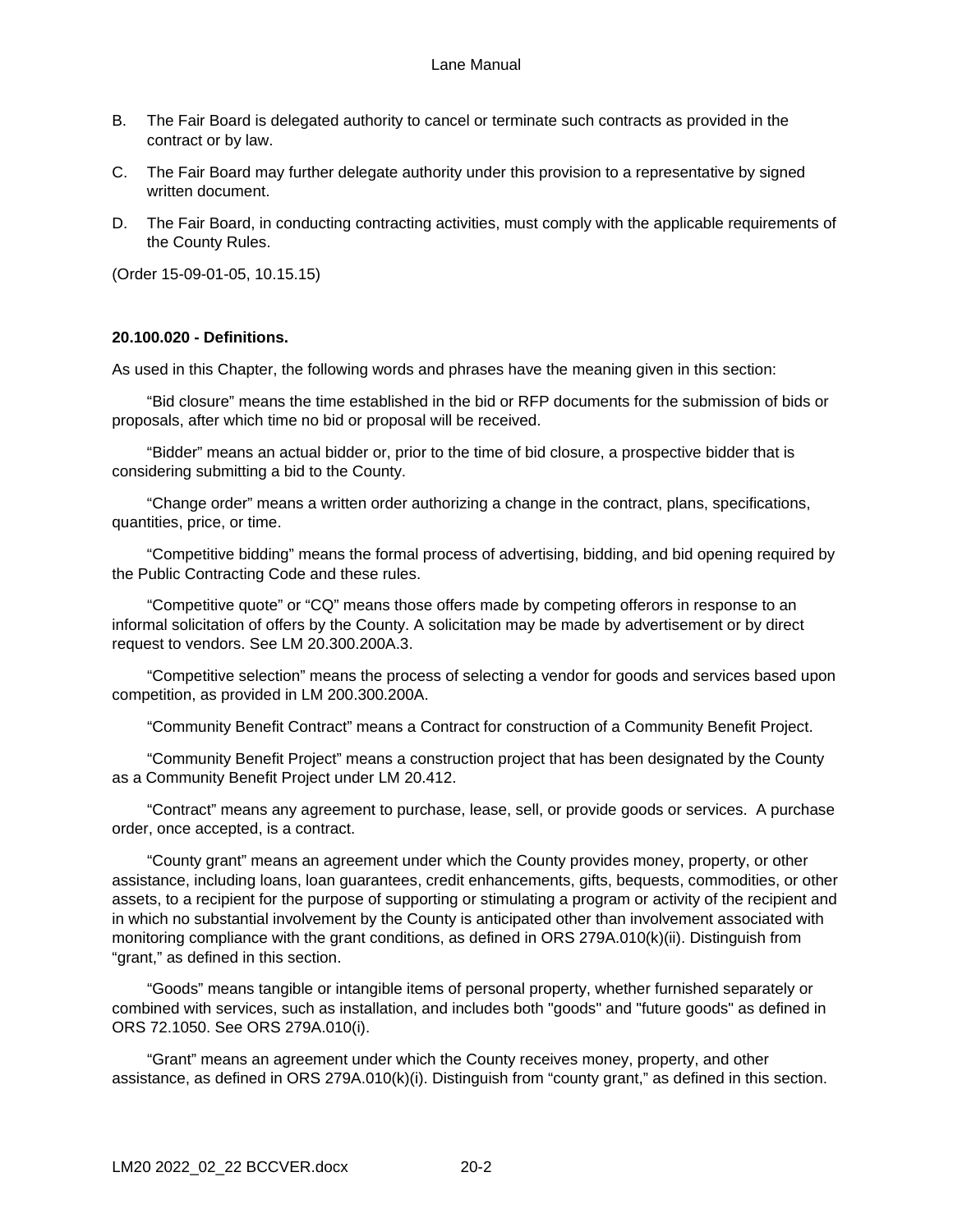#### Lane Manual

"Invitation to Bid" means the complete set of documents used to solicit and receive competitive bids, as defined in ORS 279B.005(1)(a).

"LCRB" means the Lane County Board of County Commissioners, sitting as the local contract review board in accordance with ORS 279A.060.

"Offeror" means any vendor or person that submits a bid, proposal, quote, or other type of offer.

"Oregon Forward" means the preference program for services provided by nonprofit organizations that serve individuals with disabilities, as administered by the State of Oregon Department of Administrative Services (DAS).

"Oregon Forward Contractor" means a DAS-approved provider of goods and services under the Oregon Forward program. Oregon Forward contractors were formerly known as Qualified Rehabilitation Facilities (QRFs).

"Personal property" means property, other than real estate, consisting generally of movable or temporary things, as defined in ORS 307.020.

"Personal services" means those services described in LM 20.300.210.

"Procurement" means the process by which the County conducts its purchases of goods and services.

"Project" means a specific plan or undertaking with defined objectives or limits.

"Proposer" means an actual proposer submitting a proposal or, prior to the time of bid closure, a prospective proposer that is considering submitting a proposal in response to an RFP or similar request issued by the County.

"Public contract" has the meaning set forth in ORS 279A.010(1)(z).

"Public improvement" has the meaning set forth in ORS 279A.010(1)(cc).

"Public officer" means any person authorized to conduct a procurement on the County's behalf.

"Qualified Rehabilitation Facility" or "QRF" means the former name used to describe an Oregon Forward Contractor.

"Requirements contract" means an agreement in which the contractor agrees to supply to the County the specific goods or services identified in the agreement for a specific time period, based upon the quantity required or ordered by the County's during the time period.

"Retainage" means the difference between the amount earned by a contractor on a public contract and the amount paid, such retainage being held to guarantee full performance. See ORS 279C.550.

"RFP" means request for proposals, as described in LM 20.300.200A.3.

"Services" means work performed to meet a demand or need. Distinguish from "goods," as defined in this section. See also ORS 279A.010(1)(kk).

(Order 15-09-01-05, 10.15.15)

#### <span id="page-43-0"></span>**20.100.050 - Policy on Competition.**

It is the policy of Lane County to encourage open and impartial competition in the procurement of goods and services, in accordance with the requirements of ORS Chapter 279 and the Public Contracting Code.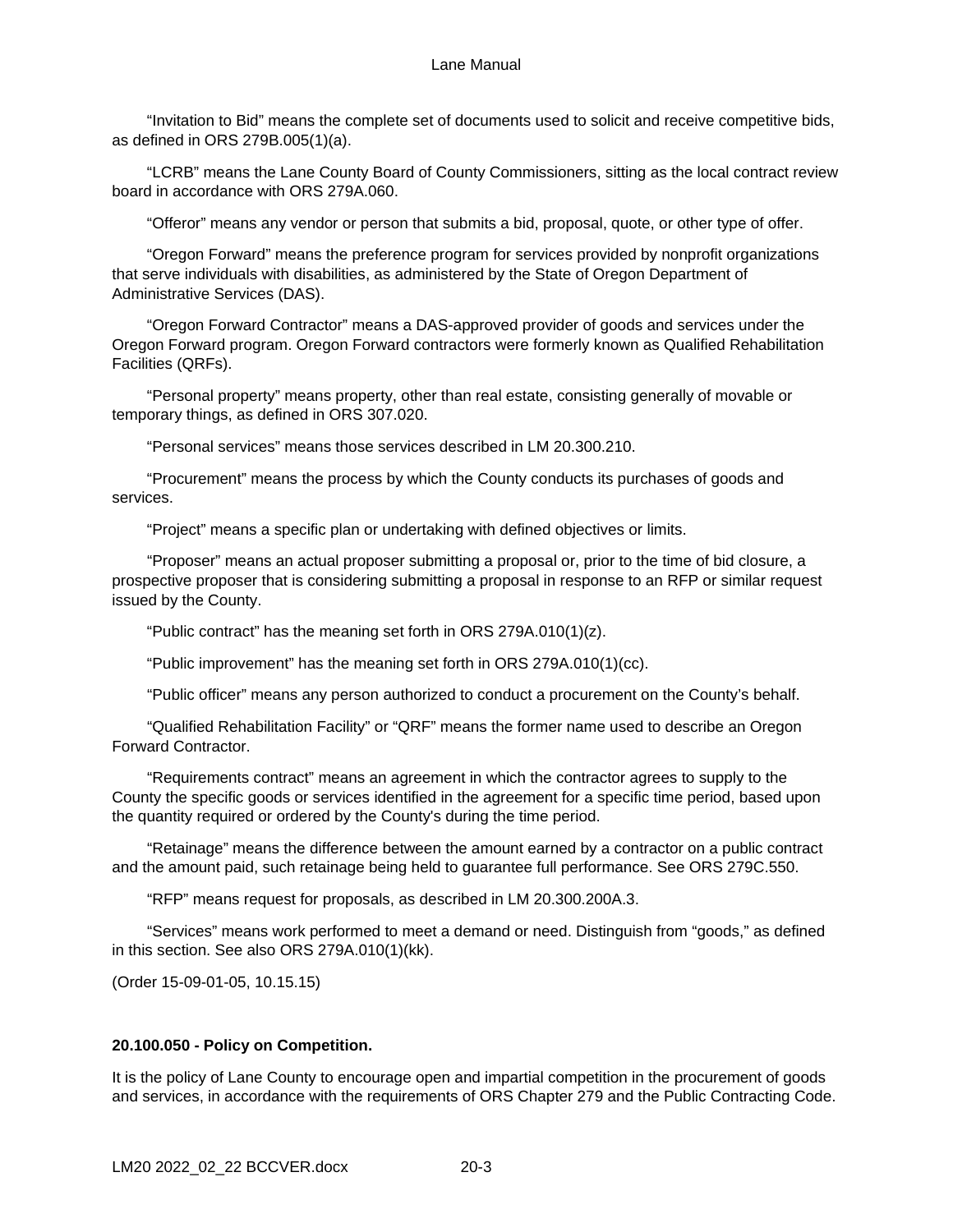(Order 15-09-01-05, 10.15.15)

### <span id="page-44-0"></span>**20.100.055 - Policy on Electronic Procurement Procedures.**

- A. The LCRB has determined that it is more cost-effective for the County to publicly advertise bids and all other public notices related to procurement processes using the internet, except where Oregon law requires advertising in a newspaper of general circulation in Lane County or a statewide trade publication.
- B. The County may, at its discretion, distribute all materials related to a procurement exclusively by electronic means, and may direct the receipt of all bids, proposals, and related documents exclusively by electronic means.
- C. The County may utilize third-party internet services for distribution of procurement-related materials and receipt of bids and proposals.

(Order 15-09-01-05, 10.15.15; Order 21-06-08-02, 7.1.21)

### <span id="page-44-1"></span>**20.100.060 - Policy on Performing Services for Other Public Agencies.**

Under the authority of Chapter II, Section 8 of the Lane County Home Rule Charter and ORS Chapter 190, it is the policy of Lane County to offer services to other public agencies where feasible, providing that the County must be compensated for the complete cost of providing all intergovernmental services. The Board must approve any waiver of the policy for compensation.

(Order 15-09-01-05, 10.15.15)

## <span id="page-44-2"></span>**20.100.065 - Policy on Bid Security and Bonds.**

- A. Contracts, generally. All contracts, other than those for public improvements and construction contracts as defined in ORS 279C.320(1), are exempt from the bid security requirements of ORS 279B.050 and performance and payment bond requirements, provided that the County may, in its discretion, require bid security or performance and payment security on any contract.
- B. Contracts for public improvements and construction. For contracts for public improvements and construction contracts as defined in ORS 279C.320(1):
	- 1. Except as provided in LM 20.100.065B.1.b below, the County will require that bidders and contractors for public improvements and construction contracts provide:
		- a. Not less than 5% bid security meeting the requirements of ORS 279C.365(5), and
		- b. Performance and payment bonds meeting the requirements of ORS 279C.380.
	- 2. Bids and contracts which do not exceed \$100,000 (except for highway, bridge and other transportation projects which do not exceed \$50,000) are exempt from bid security, and performance and payment bond requirements, provided that the County may require such security in its discretion, regardless of this exemption.

(Order 15-09-01-05, 10.15.15; Order 18-03-13-03, 3.13.18)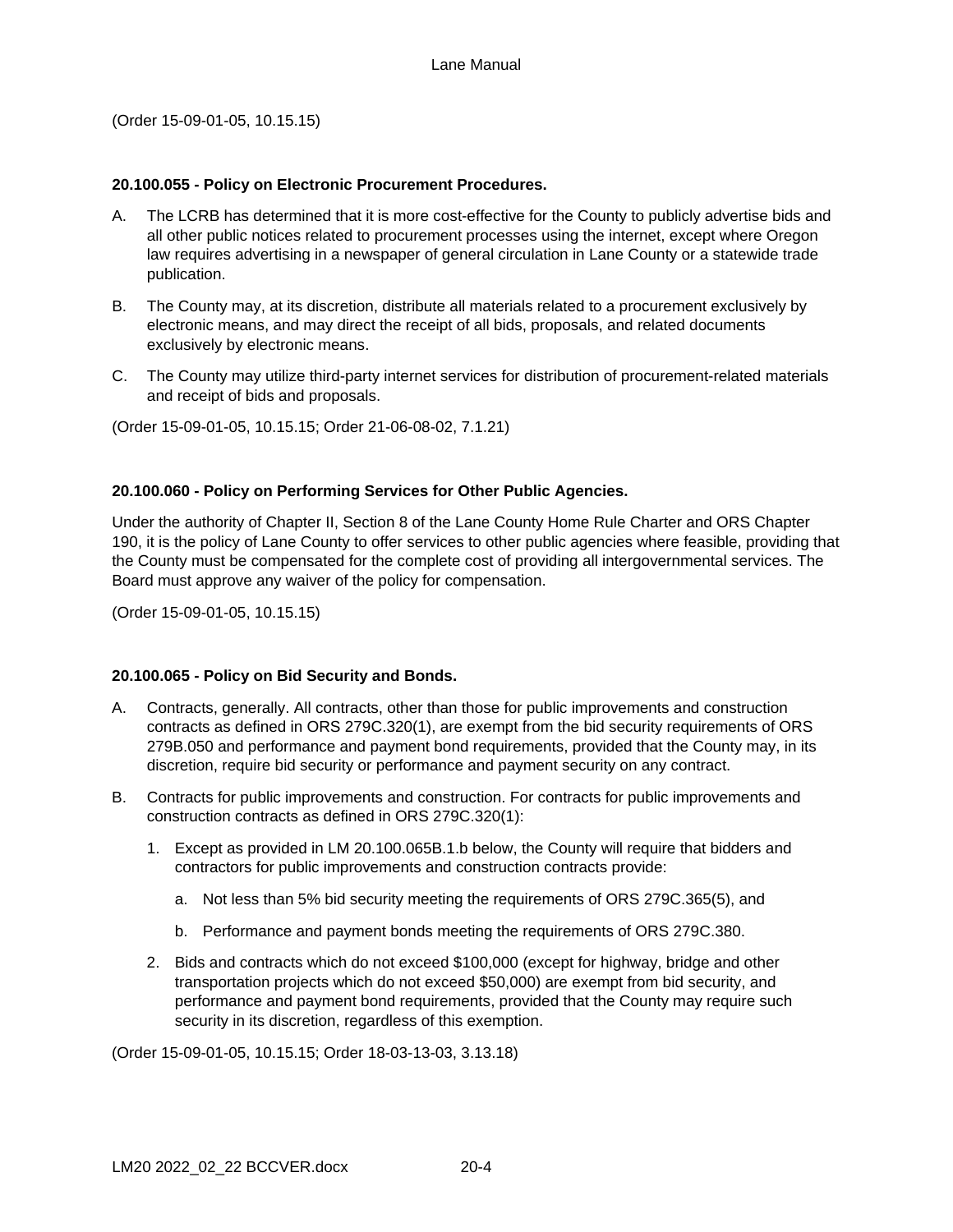# <span id="page-45-0"></span>**20.200 – EXEMPTIONS FROM COMPETITIVE SELECTION**

### <span id="page-45-1"></span>**20.200.100 - General Statutory and Regulatory Exemptions from Competitive Selection.**

County contracts are not required to be based upon a County competitive selection process if a state or federal law or regulation provides otherwise, or directs that another selection process be used. Contracts exempt or excluded from competitive selection include:

- A. Contracts with the State of Oregon, other Oregon units of local government, other American states, or the federal government (Intergovernmental Agreements);
- B. Grants or county grants;
- C. Contracts for professional or expert witnesses or consultants to provide services or testimony relating to existing or potential litigation or legal matters in which County is or may become interested;
- D. Acquisitions or disposals of real property or interests in real property;
- E. Sole source expenditures when rates are set by law or ordinance for purposes of source selection;
- F. Contracts for employee benefit plans as provided in ORS 243.105(1), ORS 243.125(4), ORS 243.221, ORS 243.275, ORS 243.291, ORS 243.303 and ORS 243.565.
- G. Insurance and service contracts as provided for under ORS 414.115, ORS 414.125, ORS 414.135 and ORS 414.145;
- H. Contracts specifically exempt or authorized as a special procurement under LM Chapter 20 or under state law;
- I. Contracts for which County is permitted to make award without bidding or request for proposals, provided that it adopts its own rules covering the selection process.
- J. Services of Oregon Forward Contractors. If the service meeting the County's requirements is available from an Oregon Forward Contractor, the County must purchase such products or services from an Oregon Forward Contractor, in accordance with ORS 279.835 through ORS 279.855.
- K. Price-Regulated Items or Services. The County may, without competitive bidding or quotes, contract for the purchase of goods or services where the rate or price for the goods or services being purchased is established by federal or state law or regulatory authority.
- L. Price Set by Federal Contracts. When the price of goods and services has been established by a contract with an agency of the federal government pursuant to a federal contract award, the County may purchase the goods and services from the supplier without subsequent competitive bidding.
- M. Future Purchase and Retainer Agreements. The County may without competitive bidding enter into a contract that establishes general terms for the future purchase of goods or services, the terms of which will only apply if subsequent purchases are made, provided that:
	- 1. The contract is non-exclusive,
	- 2. The contract by its terms may be canceled upon 30 days written notice by the County at its discretion, and
	- 3. Each specific purchase is considered separately for competitive selection pursuant to the applicable County Rules.
- N. Cooperative Procurements. The County may participate in, sponsor, conduct, or administer joint cooperative procurements pursuant to ORS 279A.200 through ORS 279A.225. Any protest of the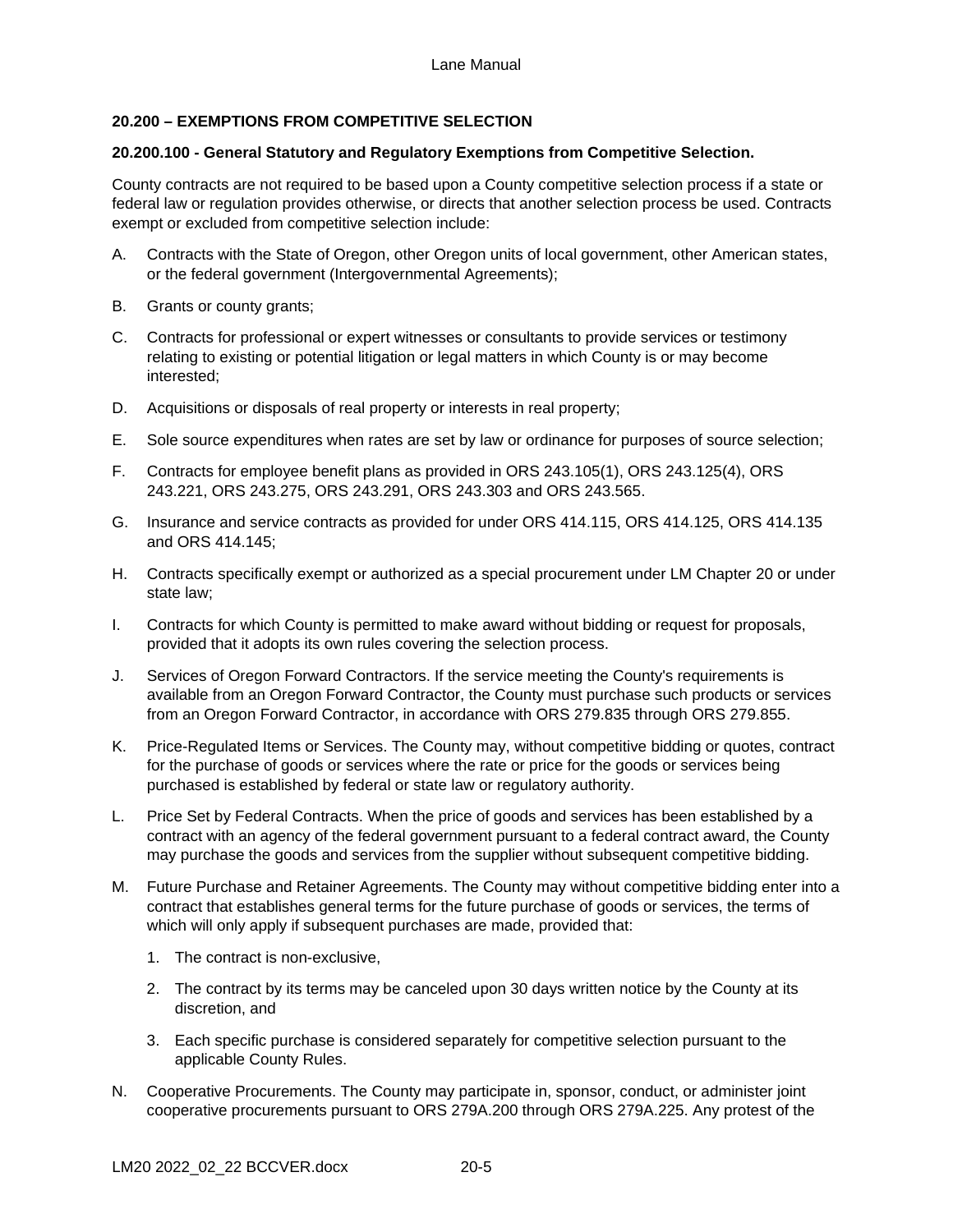procurement process, the contents of the solicitation document or the proposed award or award of a proposed contract through cooperative purchase, must be made in accordance with ORS 279B.400 through ORS 279B.425 unless the administering agency is not subject to the Oregon statutes; then in such case, the bidder or proposer must make the protest in accordance with the processes and procedures established by the administering contracting agency. Any other protest related to a cooperative procurement, or disputes related to a contract arising out of a cooperative procurement must be made and resolved as set forth in ORS 279A.225.

(Order 15-09-01-05, 10.15.15)

## <span id="page-46-0"></span>**20.200.110 - Specific Exemptions from Competitive Selection.**

- A. Advertising. The County may purchase advertising without competitive selection. This includes, but is not limited to, advertising and legal notices placed in general communications media such as newspapers, publications, radio, television, and on the internet.
- B. Publications and Copyrighted Materials.
	- 1. The County may purchase library circulation materials, such as books and recordings, whether delivered in hard copy or electronically, without competitive selection.
	- 2. The County may purchase subscriptions for newspapers and periodicals, whether delivered in hard copy or electronically, without competitive selection.
	- 3. The County may purchase copyrighted materials without competitive selection when there is only one known supplier.
- C. Election Supplies and Services. The County may purchase elections supplies and services without competitive selection, including but not limited to printing of official ballots, sample or test ballots, ballot envelopes, ballot counting equipment and software, and signs.
- D. Equipment Repair and Overhaul. The County may contract for equipment repair, overhaul, or maintenance without competitive bidding or quotes, subject to the following conditions:
	- 1. The service and/or parts required are unknown, and the cost cannot be determined without extensive preliminary dismantling or testing; or
	- 2. The service and/or parts required are for equipment for which specially trained personnel are required, and such personnel are available from only one source; and
	- 3. If a contract under this exemption exceeds \$150,000, the County must document in the procurement file the reasons why competitive bids or quotes were deemed to be impractical.
- E. Gasoline, Diesel Fuel, Heating Oil, Lubricants, and Asphalts. The County may enter into contracts for the purchase of gasoline, diesel fuel, heating oil, lubricants, and asphalts without formal competitive bidding, provided that the County:
	- 1. Solicits a minimum of three competitive quotes,
	- 2. Makes its purchases from the least expensive source, taking into consideration the costs of delivery or transportation, and
	- 3. Retains written justification for the source selected for the purchase.
- F. Client and Patient Services. The County may contract for direct client services without competitive selection where the Department: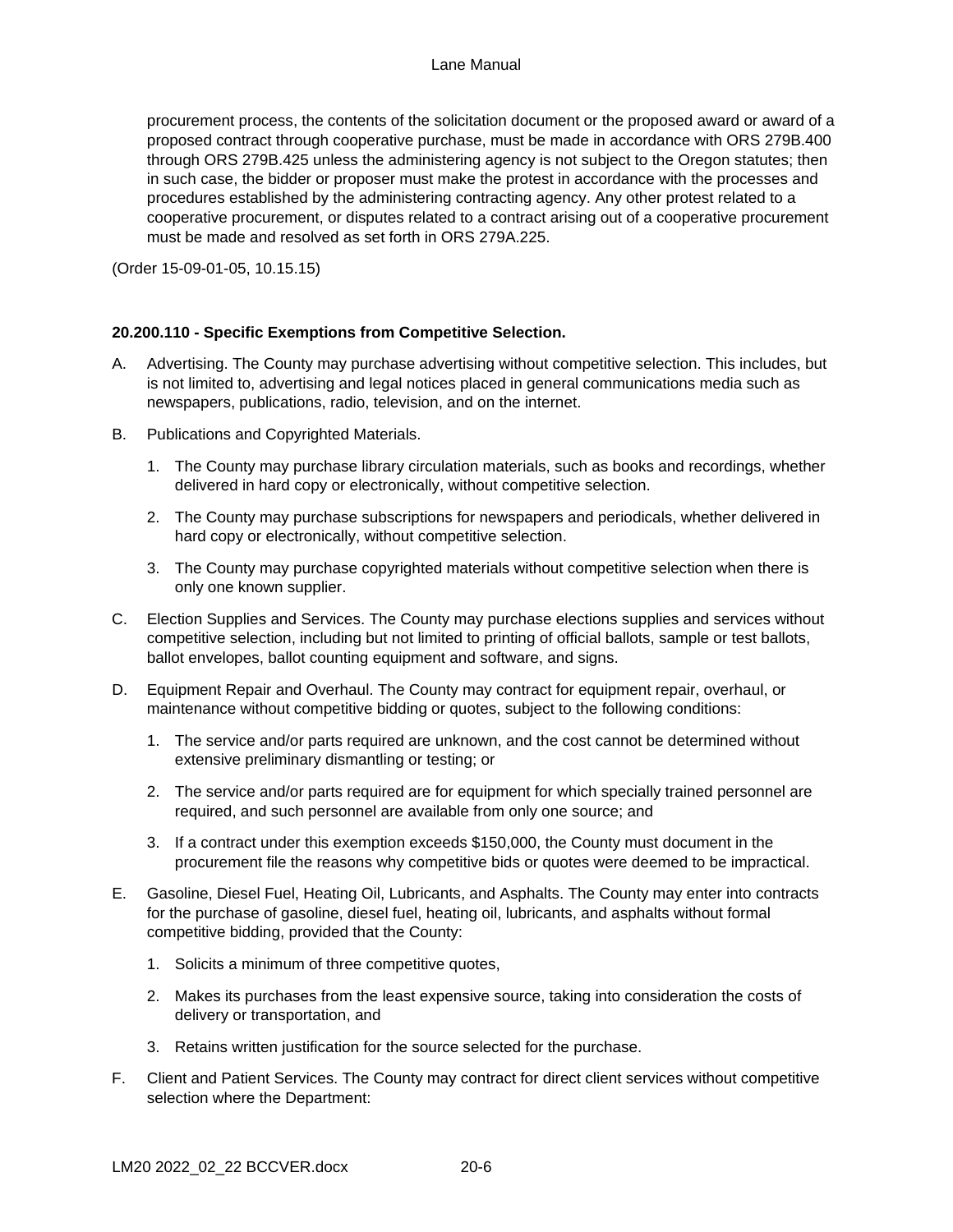- 1. Reasonably believes, after inquiry, that no qualified providers are likely to participate in competitive selection;
- 2. Will include on a list all qualified providers willing to consider taking client referrals on an asneeded basis; and
- 3. Will select a qualified provider from the list as a client need arises, based on criteria including, but not limited to, client and family needs, quality and type of appropriate care, availability of service at the time it is needed, and cost.
- G. Laboratory and Medical Supplies. The County may specify or select laboratory and medical supplies on the basis of brand name, provided that the County:
	- 1. Purchases from the lowest-priced vendor for the specific product and brand, and
	- 2. Has a reasonable medical or scientific basis for the selection.
- H. Used Personal Property. The County may purchase used personal property for \$50,000 or less without competitive selection, provided that:
	- 1. The County has determined that the direct purchase without competitive bidding will result in cost savings, and
	- 2. For purchases of used personal property over \$50,000, at least three (3) competitive quotes have been obtained, if available. If three (3) quotes are not available, a written record must be made of the attempt to obtain quotes.
- I. Litigation Services. Subject to the limitations of LM 61.010.025, the County may contract for personal services related to litigation or legal matters without competitive selection when County Counsel deems it necessary to do so. Such services may include, but are not limited to, outside legal representation, expert witnesses, consultants, arbitrators, mediators, investigators or other specialized personnel. Notwithstanding the provisions of LM 20.600.330, the County Counsel's authority to contract for such services is not limited by amount or duration. However, County Counsel must advise the Board and the department of the status of such matters on a regular basis, not less than quarterly, including costs related to representation.
- J. Employee Benefit Insurance. The County may purchase employee benefit insurance without competitive selection.
- K. Investments. The County may contract for the purpose of the investment of public funds or the borrowing of funds without competitive selection, when such investment or borrowing is contracted pursuant to a statute, order, ordinance, charter, or the Oregon Constitution.
- L. Insurance. The County may purchase insurance without a formal competitive selection when the annual or aggregate premium is less than or equal to \$100,000. Contracts for insurance where either the annual or aggregate premium exceeds \$150,000 must be let by competitive selection or through an agent of record.
	- 1. Agent of Record. The County may appoint a licensed insurance agent as its agent of record to perform insurance services in connection with more than one insurance contract, including the securing of proposals from insurance carriers for all coverages for which the agent of record is given responsibility, provided that:
		- a. The County has made reasonable efforts to inform known insurance agents in the competitive market area that it is considering such appointment, including a public advertisement describing the nature of the agent of record services,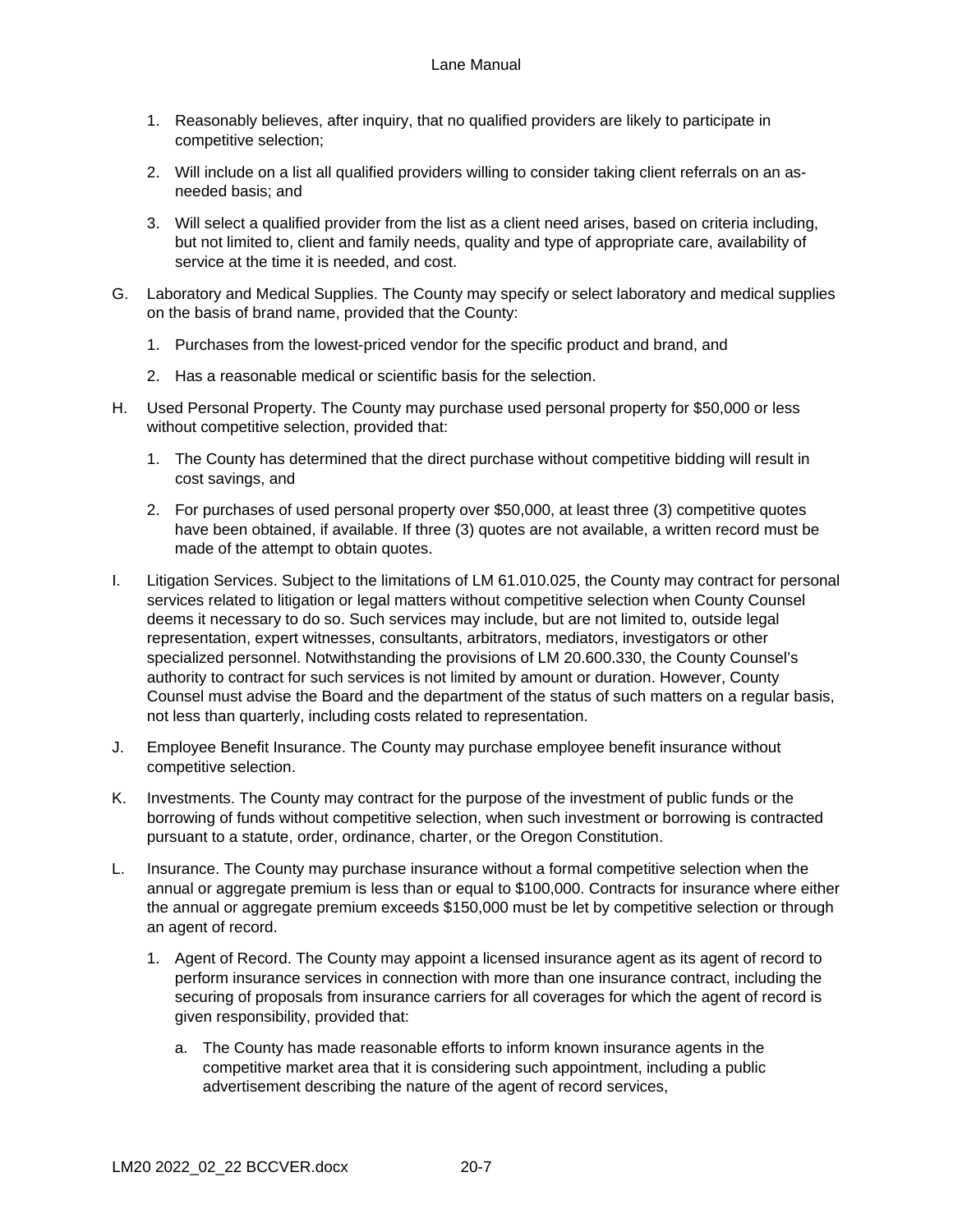- b. The appointment does not exceed three years, and
- c. In making the appointment, the County has selected the agent most likely to perform costeffective services.
- M. Oil or Hazardous Material Removal. The County may enter into contracts without competitive selection when necessary to comply with a cleanup order issued under the authority granted the Department of Environmental Quality (DEQ) under ORS Chapter 466, especially ORS 466.605 through ORS 466.680, provided that:
	- 1. The order necessitates the prompt establishment and performance of the contract in order to comply with laws regarding spill or release of oil or hazardous material that have created an emergency condition;
	- 2. The order contains time limitations that do not permit hiring a contractor under the usual competitive selection procedures;
	- 3. To the extent reasonable under the circumstances, the County has encouraged competition by attempting to make informal solicitations or to obtain informal quotes from potential suppliers of goods or services, and
	- 4. The cleanup is conducted in accordance with the rules set forth at OAR 340-122-0205 to ORS 340-122-0360.
- N. Disposal of Recyclable and Nonrecyclable Waste Materials. The County may sell, pay for disposal of, or contract for the sale or disposal of waste materials without competitive selection when necessary to dispose of waste materials received at County solid waste or Public Works facilities in a timely manner, provided that:
	- 1. The County has encouraged competition by researching potential purchasers or receivers and making formal or informal solicitations for such services,
	- 2. The County has been unable to either obtain competitive offers or to identify purchasers or receivers willing to enter into a term contract with the County, and
	- 3. The Director of the Department of Public Works has approved the method for selection of a purchaser, receiver, or contractor for the type of material that is in the best interests of the County. Such methods may include, but are not limited to, selection of the only known purchaser or receiver within a commercial reasonable distance, comparative one-time price quotes, response time, and direct negotiation.

(Order 15-09-01-05, 10.15.15; Order 19-04-30-02, 04.30.19; Order 19-05-21-03, 05-21-19; Order 19-08- 20-03, 08.20.19)

## <span id="page-48-0"></span>**20.200.120 - Conditional Exemptions from Competitive Selection.**

- A. Small Procurements.
	- 1. Where possible, selection of a vendor for small procurements should be made by competitive selection, unless impracticable. However, the County may award a contract for goods or services without competitive selection, provided that the amount does not exceed \$10,000 or three (3) years in length.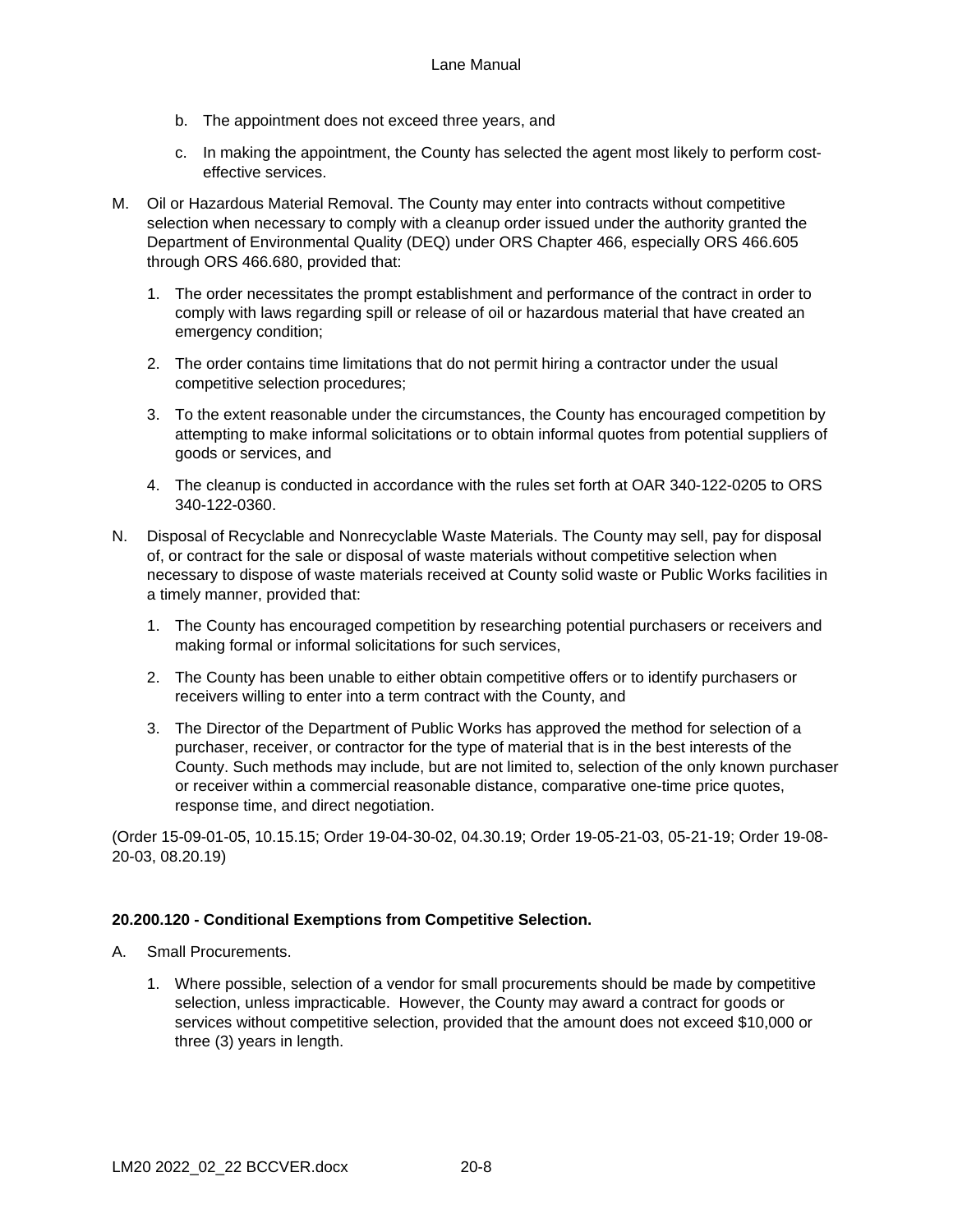- 2. No contract may be considered a small procurement under this rule if it is a component of a larger purchase, set of purchases, or project, all taking place in one year, and which when taken together as a whole would exceed \$10,000 in contract amount.
- B. Sole Source Contracts. The County may award a contract for goods or services without competitive selection, when there is only one source for goods or services, or a class of goods or services of the quality required by the County, providing that:
	- 1. The County makes a reasonable effort to identify and notify any potential offerors regarding the intended purchase or project. Such efforts may include, but are not limited to: direct vendor contacts, requests for information, requests for letters of interest, or requests for qualifications. If the County intends to make multiple purchases of the product or services over a period of time, that information must be included in any information given to potential offerors.
	- 2. A sole source determination is made based on written findings, pursuant to ORS 279B.075(2). Authority to make the determination is granted:
		- a. For contracts not greater than \$50,000, to each Department Director or the Director's designee.
		- b. For contracts not greater than \$150,000, to the County Administrator, based upon proposed written findings prepared by the Department, along with such other information as the Administrator may require.
		- c. For contracts in excess of \$150,000, public notice of the proposed determination must be published electronically on the website designated by the County for advertisements for bids or through another public notice placed so as to be reasonably able to reach potential offerors of such goods or services. The notice must provide that any person that believes its interests would be adversely affected by the determination must deliver a written protest to the County Administrator and within five (5) days of the public notice. The written protest shall include a detailed statement of the legal and factual grounds for the protest, a description of the resulting harm, and the relief requested. Unless otherwise specified in the public notice of the sole source procurement, the LCRB may consider the written record, and any other testimony provided at the public meeting and must make its determination by Board Order.
	- 3. Following a determination under part 2 of this subsection, the County negotiates with the sole source to obtain contract terms advantageous to the County, to the extent practicable.
	- 4. To the extent purchases under this rule are part of an approved special procurement under LM 20.200.130A., the terms of the special procurement prevail over this rule.
- C. Emergency Contracts. Certain contracts may be awarded without competitive selection, if an emergency exists that requires prompt execution of those contract(s) to preserve public funds, property, or the uninterrupted provision of government services.
	- 1. As used in this section, an emergency is generally defined as circumstances that could not have been reasonably foreseen, and create a substantial risk of loss, damage, or interruption of services, or a threat to property, public health, or safety, as provided in ORS 279A.010(f).
	- 2. A written determination must be made documenting the nature of the emergency, the method of contractor selection, and designating the contract(s) to be awarded. The County Administrator is delegated authority to make the determination for one or more contracts, in an aggregate amount not to exceed \$150,000 for a single occurrence or event. A determination for emergency contracts in excess of \$150,000 for a single occurrence or event must be made by the LCRB.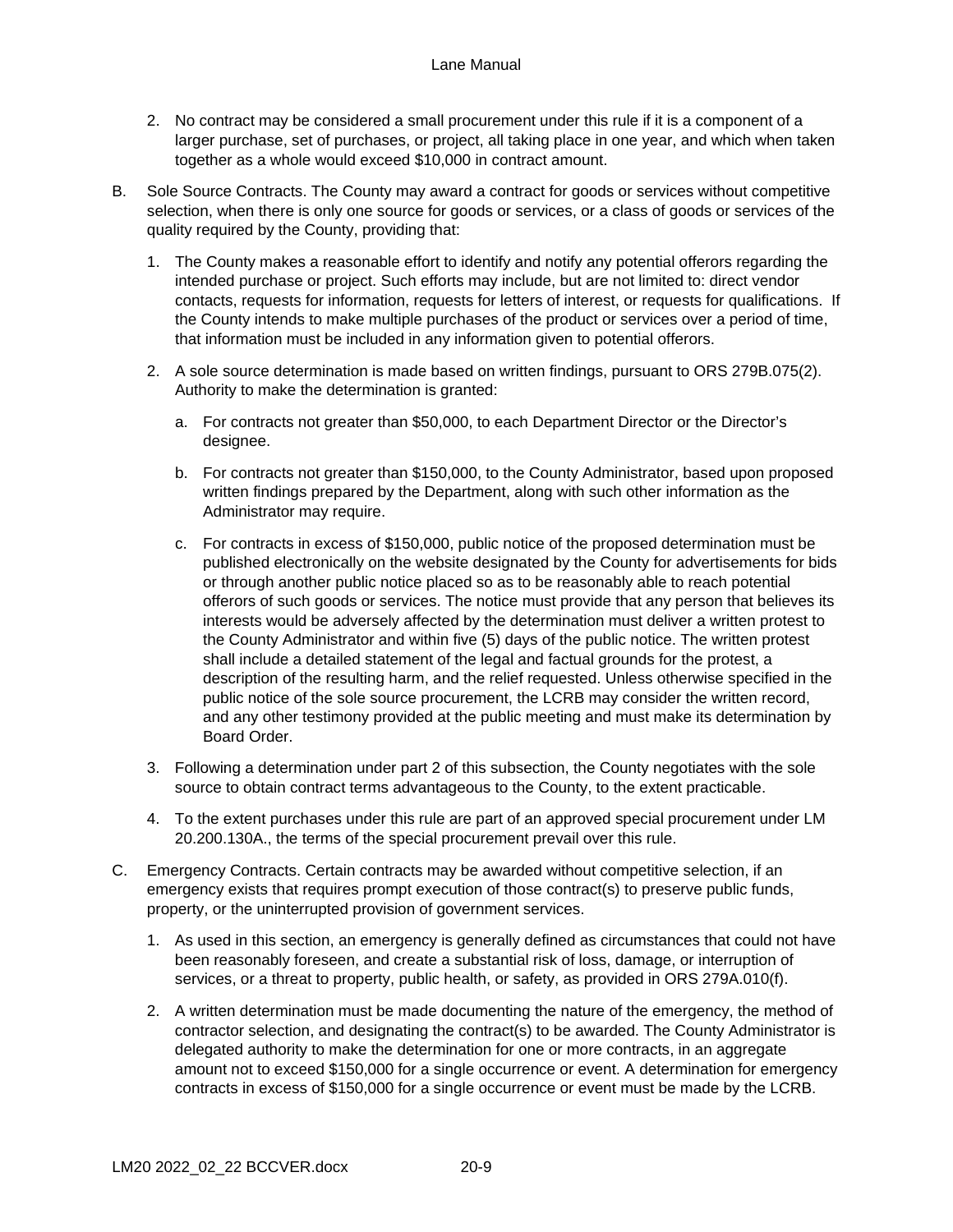- 3. The County must ensure competition for the contract that is reasonable and appropriate under the emergency circumstances, which may include, but are not limited to:
	- a. Limiting the scope or duration of the contract to the amount necessary under the emergency conditions,
	- b. Providing a limited solicitation period and limiting required documentation, and
	- c. Waiver of a performance or payment bond pursuant to ORS 279C.380(4) or of a public works bond pursuant to ORS 279C.836(9).
- 4. FEMA Requirements for Emergency Contracts. If the County intends to request reimbursement from the Federal Office of Emergency Management (FEMA), both the County's solicitation and selection process and the contract terms must be in compliance FEMA requirements in order to receive reimbursement.
- D. Personal Services Contracts. Where possible, selection of a personal service contractor must be made by competitive selection, unless impracticable. However, the County may award a contract for personal services without competitive selection, provided that:
	- 1. The Department Director makes a written determination that the services to be provided in the particular contract are personal services, as defined in LM 20.300.210, and
	- 2. The County has made a finding that direct contracting is in the best interests of the County for the contract. Authority to make the finding is granted to:
		- a. Each Department Director, for contracts not greater than \$50,000.
		- b. The County Administrator, for contracts not greater than \$150,000.
		- c. The LCRB, for contracts greater than \$150,000.

(Order 15-09-01-05, 10.15.15; Order 19-05-21-03, 05.21.19)

## <span id="page-50-0"></span>**20.200.130 - Exemptions from Competitive Selection for Alternate Contracting Methods.**

- A. Individual and Class Special Procurements. For contracts that are not related to public improvements under ORS chapter 279C, the County may utilize a special procurement for a particular contract, or a class of contracts, to allow procurement other than through an otherwise applicable process including competitive bidding (ORS 279B.055), request for proposals (ORS 279B.060), small procurement (ORS 279B.070), and intermediate procurement (ORS 279B.070). Approval of a special procurement must be made in accordance with the requirements of ORS 279B.085(4) and ORS 279B.085(5), and any protest of such approval must be made in accordance with ORS 279B.400.
	- 1. Authority to approve an individual special procurement is granted to:
		- a. Each Department Director, for contracts not greater than \$50,000.
		- b. The County Administrator, for contracts not greater than \$150,000.
		- c. The LCRB, for contracts greater than \$150,000.
	- 2. Authority to approve a class special procurement is granted to:
		- a. The County Administrator, for classes of contracts where the total of all contracts within the class is not greater than \$150,000.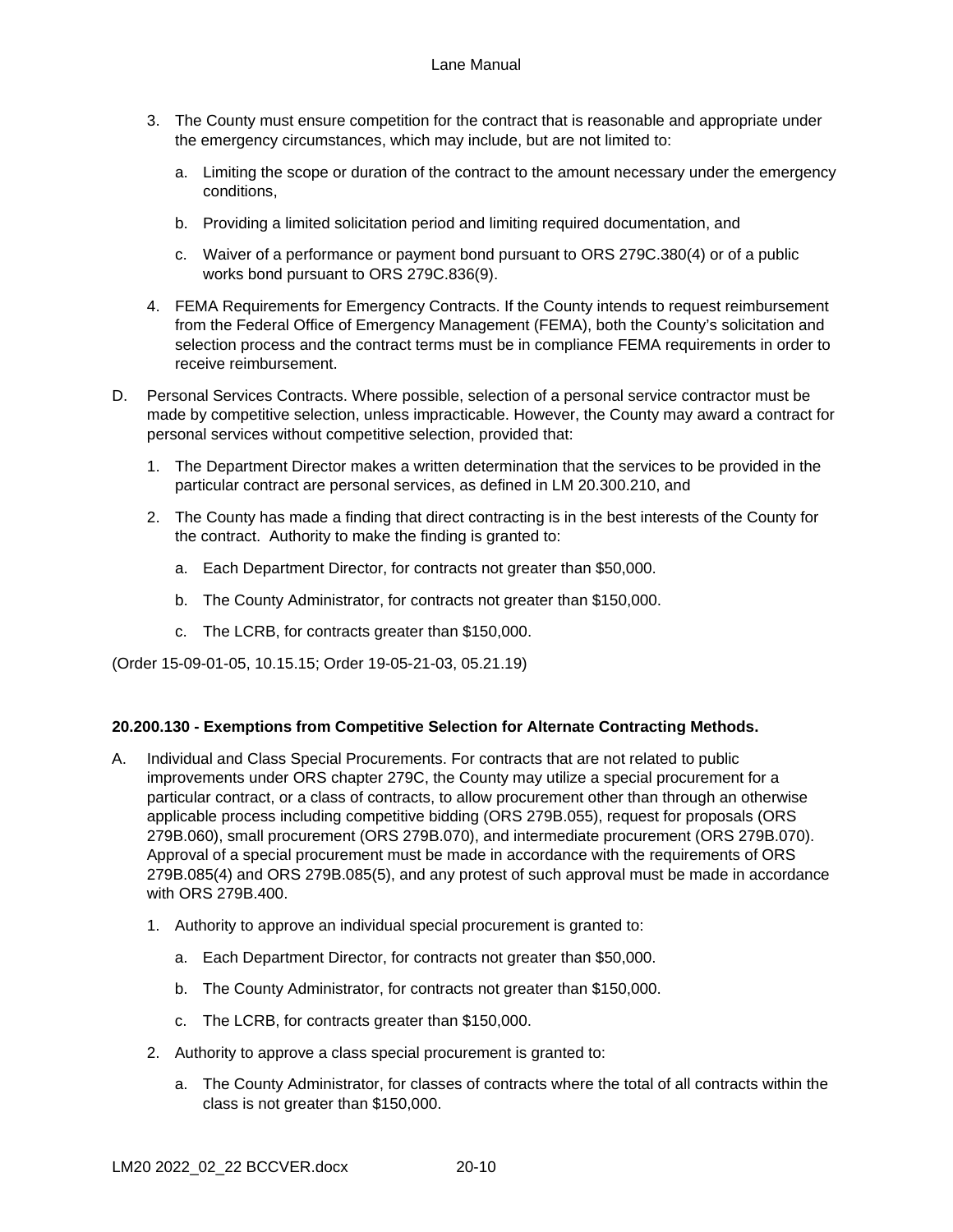- b. The LCRB, for classes of contracts where the total of all contracts within the class is greater than \$150,000.
- B. Competitive Bidding Exemptions for Public Improvement Contracts.
	- 1. Contracts Subject to Exemption. Upon approval of the findings in LM 20.200.130B.2.c below, the LCRB may authorize an exemption from competitive bidding requirements for any of the following types of public improvement contracts:
		- a. Construction Manager/General Contractor (CM/GC), as defined in ORS 279C.332 and OAR 137-049-0610;
		- b. Design Build, as defined in OAR 137-049-0610; and
		- c. Energy Savings Performance Contracting (ESPC), as defined in ORS 279A.010 and OAR 137-049-0610.
	- 2. Approval of Findings. Prior to exempting a contract from competitive bidding requirements, the LCRB must:
		- a. Hold a public hearing, in accordance with ORS 279C.335(5);
		- b. Give at least 14 days' notice of the public hearing, in accordance with ORS 279C.335(5)(b) and ORS 279C.335(5)(c), and
		- c. Approve written findings that:
			- (1) It is unlikely that the exemption will encourage favoritism in the awarding of public improvement contracts or substantially diminish competition for public improvement contracts, and
			- (2) The awarding of public improvement contracts under the exemption will likely result in substantial cost savings to the County or the public. In making this finding, the LCRB may consider the type, cost and amount of the contract, the number of persons available to bid, and must consider all required factors in ORS 279C.335(2)(b), to the extent applicable.
	- 3. Post Project Evaluation. Upon completion and final payment for any public improvement project in excess of \$150,000 for which an exemption was authorized under this section, the contracting Department shall prepare and deliver to the LCRB an evaluation of the public improvement contract. The evaluation must, at a minimum, meet the requirements of ORS 279C.335(b) and ORS 279C.335(c), and should include: financial information including comparing estimates with actual cost; any Guaranteed Maximum Price (GMP); changes and actual costs; successes and failures during design, engineering and construction; and assessment of the use of method as compared to any exemption findings.
- C. Construction Manager/General Contractor. If the County conducts a procurement for a Construction Manager/General Contractor pursuant to an exemption granted under LM 20.200.130B, the procurement must be conducted in accordance with the model rules adopted by the Attorney General under ORS 279A.065(3).
- D. Design-Build. If the County conducts a procurement for a Design-Build contractor pursuant to an exemption granted under LM 20.200.130B, the procurement may be conducted following a request for proposal procedure in accordance with LM 20.200.300A.2 and utilizing the criteria in OAR 137- 049-0670.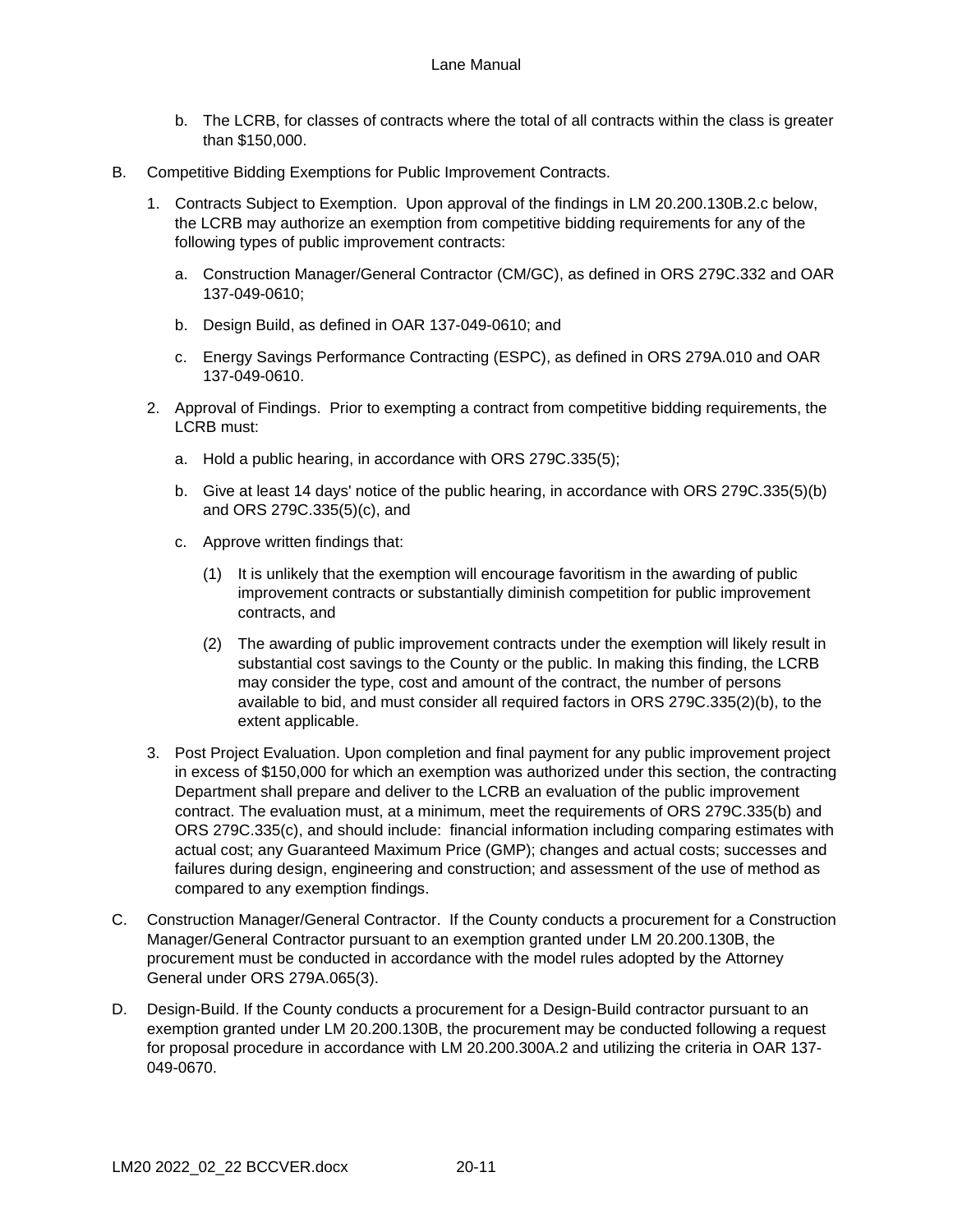E. Energy Savings Performance Contracting. If the County conducts a procurement for an Energy Savings Performance Contractor (ESPC) pursuant to an exemption granted under LM 20.200.130B, the procurement may be conducted following a request for proposal procedure in accordance with LM 20.200.300A.2 and utilizing the criteria in OAR 137-049-0680.

(Order 15-09-01-05, 10.15.15; Order 19-05-21-03, 05.21.19; Order 21-06-08-02, 7.1.21)

## <span id="page-52-0"></span>**20.300 - SOLICITATION PROCEDURES**

#### <span id="page-52-1"></span>**20.300.100 - Preliminary Procedures and Prequalification.**

In preparation for competitive selection, the County may:

- A. Issue a request for information, request for letters of interest, request for qualifications, or other preliminary documents, for the purpose of determining the availability and interest of possible vendors for the goods or services proposed.
- B. Allow or require prequalification of bidders or proposers, either through an advertised process setting forth the procedure and criteria for prequalification prior to issuance of competitive procurement, or by inclusion of the requirements in the invitation to bid. The public officer has authority to determine when prequalification may be required for a specific contract or class of contracts, and may determine the prequalification procedure in accordance with the requirements of ORS 279B.120 and ORS 279B.125, and the requirements of ORS 279C.430 for public improvements projects. Determination of prequalification must be made in accordance with ORS 279B.120(2), or the requirements of ORS 279C.375(3)(b) for public improvements projects.

(Order 15-09-01-05, 10.15.15)

#### <span id="page-52-2"></span>**20.300.110 – Community Benefit Projects.**

The LCRB has designated all County building construction and renovation projects above a certain dollar value threshold as Community Benefit Projects, pursuant to ORS 279C.308. The Facilities and Capital Improvements Manager will be directed by the Board as to the current threshold contract amount.

- A. Community Benefit Project Requirements. Contractors and major subcontractors performing work on Community Benefit Projects must comply with the County's requirements for providing benefits and opportunities for workers and businesses established for each Community Benefit Project. These requirements include all of the following:
	- 1. All workers on the Community Benefit Project must receive at least a minimum living wage, in an amount determined by the County.
	- 2. Provision of employer-paid full-family health insurance coverage to all workers on the Community Benefit Project. Such insurance must not require the worker to contribute to the cost of the insurance.
	- 3. Participation in one or more State of Oregon-approved trade apprenticeship programs, and employment of apprentices on the Community Benefit Project.
	- 4. Providing opportunities for increased employment and participation by workers and local businesses in the Community Benefit Project.
	- 5. Other requirements established for the specific Community Benefit Project, if any.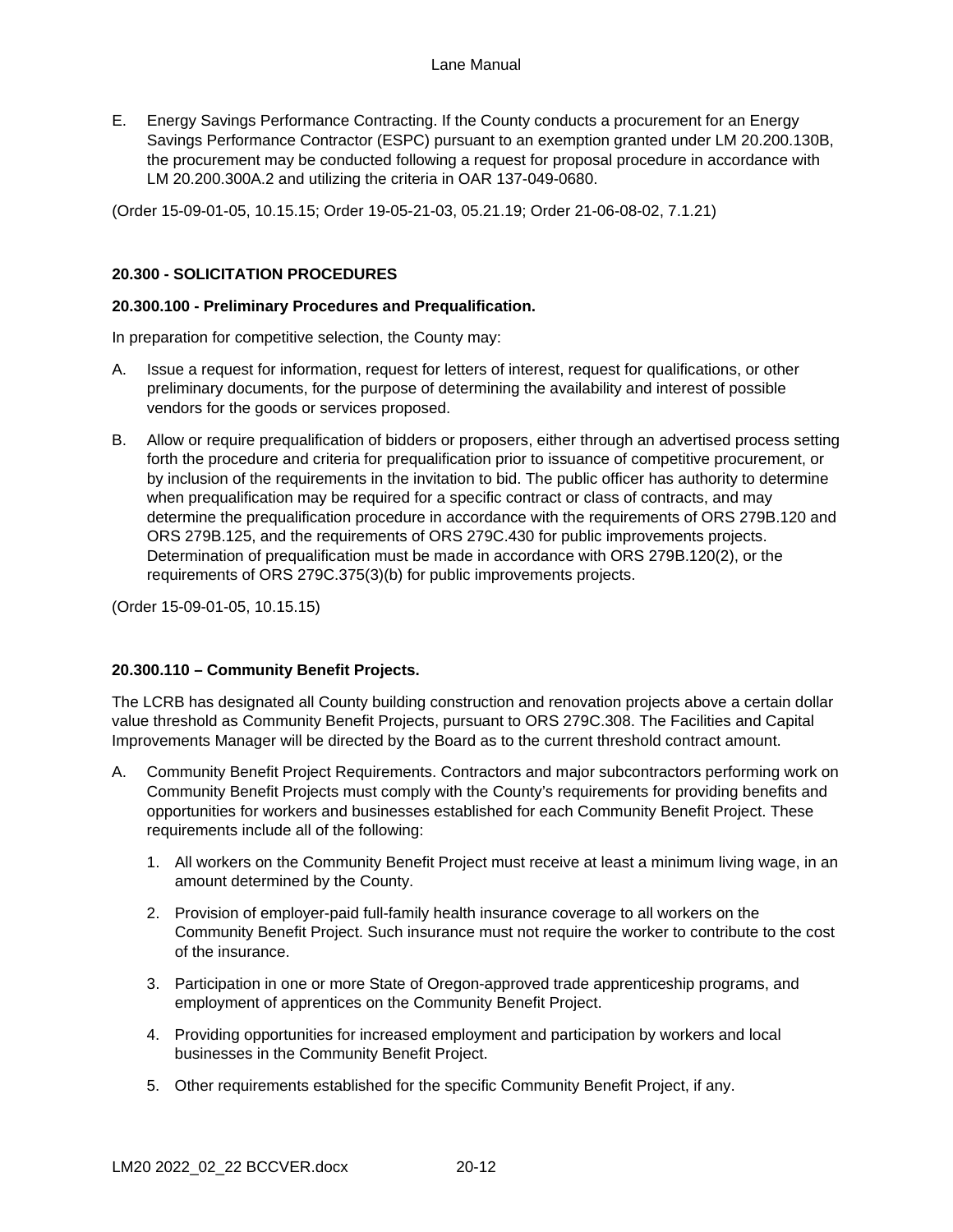B. Prequalification of Bidders. Contractors and major first-tier subcontractors must prequalify with the County in order to submit bids for a Community Benefit Contract. Prequalification includes knowing and understanding the requirements established for the Project, and the contractors' and subcontractors' agreement to comply with the requirements if awarded a Community Benefit Contract.

## <span id="page-53-0"></span>**20.300.200 - Methods of Source Selection.**

Unless exempted under LM 20.200.100 to LM20.200.120, all contracts for goods or services must be awarded by competitive selection. Notwithstanding such exemption, the public officer may use competitive selection to select a vendor for any type of goods or services except those relating to services provided by Oregon Forward Contractors in accordance with LM 20.200.100J.

- A. Competitive Selection, Generally. Steps common to all competitive selection processes include:
	- 1. A method for identifying and encouraging multiple potential vendors,
	- 2. Providing each vendor with an adequate description of the County's requirements for offers on the quantity and type of goods and services requested, and the method by which a vendor will be chosen,
	- 3. Receiving proposals or bids in a controlled manner that prevents competing vendors from knowing the contents of competitors' offers until all proposals or bids are received, and
	- 4. A transparent process of making a selection from among properly submitted proposals or bids that is based upon the selection method stated.
- B. Competitive Selection Methods. The County may use any of the following procedures to procure goods and services through competitive selection:
	- 1. Competitive Bidding pursuant to the requirements for competitive sealed bidding in ORS 279B.055.
	- 2. Request for Proposals (RFP) pursuant to the requirements for competitive sealed proposals in ORS 279B.060.
	- 3. Competitive Quotes (CQ) pursuant to the requirements for intermediate procurements in ORS 279B.070. CQs for contracts greater than \$50,000 in value, the County must prepare a written solicitation document.
- C. Direct Selection Subject to an Exemption. For procurement of goods or services that are exempt from the requirement for competitive selection pursuant to the requirements of LM 20.200.100 to LM 20.200.120, the public officer is authorized to make the selection that best serves the County's interests, taking into account price, qualifications, schedule, and other factors.
- D. Contracts Relating to Public Improvements. Specific requirements apply to procurements and contracts relating to both the design and the construction of public improvements:
	- 1. Construction, Generally. Contracts relating to the construction of public improvements may be awarded using any competitive selection procedure described in LM 20.300.200A, and must also comply with the requirements of ORS 279C.300 through ORS 279C.870 and the County Rules.
	- 2. Building Construction. Procurements for building construction contracts that exceed the threshold amount to be Community Benefit Contracts, as provided in LM 20.300.110 above.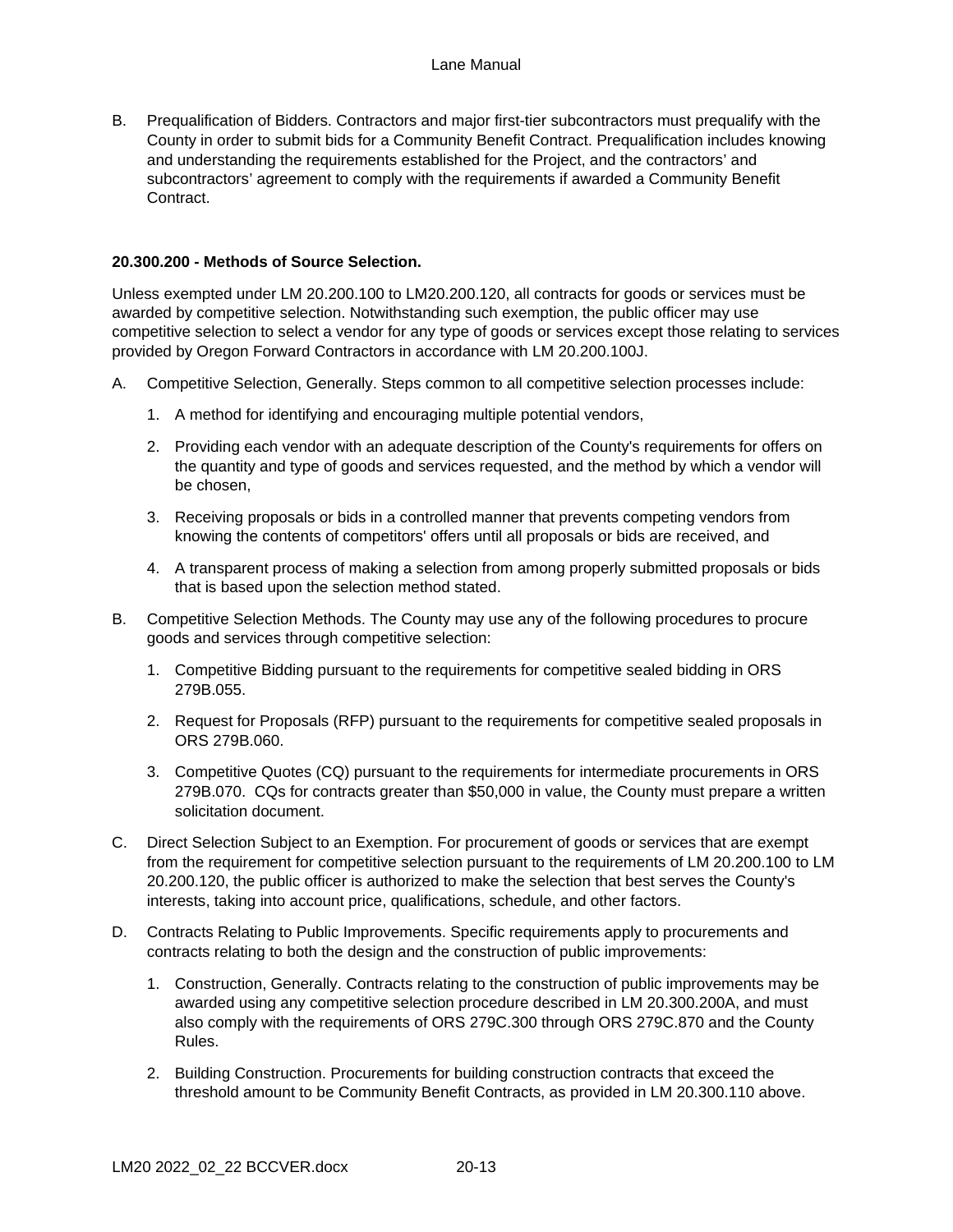3. Design-Related Services. Contracts relating to the design of public improvements must comply with the requirements of ORS 279C.100 through ORS 279C.120, in addition to the requirements of the County Rules.

(Order 15-09-01-05, 10.15.15; Order 19-05-21-03, 05.21.19; Order 21-06-08-02, 7.1.21)

### <span id="page-54-0"></span>**20.300.210 - Personal Services Contract Selection Procedures.**

- A. Pursuant to ORS 279A.055, a contract may be designated as a personal services contract if the contractual relationship is based primarily on a special trust and confidence between the County and contractor; or if the type and quality of services to be provided under the contract are based primarily on the contractor's special or unique expertise or knowledge, particular experience, or the exercise of discretionary judgment skills unique to the service provider.
	- 1. Contracts that may be designated personal service contracts include, but are not limited to, contracts for: expert consulting, appraisal, timber cruising, licensed professionals (including attorneys, auditors, accountants, physicians, physician assistants, nurse practitioners, nurses, therapists, realtors and engineers), research, polling, education, and artwork.
	- 2. Contracts for services relating to planning, designing, engineering, or overseeing of public improvements are not subject to the requirements of this section. Selection procedures for selection of consultants for such services must be made in the manner provided in LM 20.300.220.
	- 3. Contracts that are not personal services contracts include contracts for services that can generally be performed by an experienced competent person, whether the person is required to be licensed or not, including but not limited to contracts for: trade-related activity (including plumbing and electrical work), custodial services, document filing and storage, general labor, and repairs and maintenance services for buildings or equipment.
- B. If a contract has been designated as a personal services contract under this section, the County may use an RFP process or a CQ process, depending upon the contract amount.
	- 1. Evaluation factors should include, but are not limited to, the proposed contractor's qualifications, abilities, licenses and certifications, capacity and capability, past record of performance, cost control, quality of work, financial resources, availability, and familiarity with the area.
	- 2. The process may include, as appropriate, written submissions, demonstrations, and interviews. For contracts in excess of \$150,000, the process should include interviews of not fewer than two (2) of the most qualified prospective contractors.

(Order 15-09-01-05, 10.15.15; Order 19-05-21-03, 05.21.19; Order 21-06-08-02, 7.1.21)

## <span id="page-54-1"></span>**20.300.220 - Selection Procedures for Planning, Designing, and Overseeing of Public Improvements.**

Pursuant to ORS 279C.100 through ORS 279C.120, solicitations and contracting with a consultant for architectural, engineering, photogrammetric mapping, transportation planning, land surveying, and related services as defined in ORS 279C.100(8) in accordance with the following procedures:

A. The County may contract directly with a consultant if the estimated fee to be paid under the contract does not exceed \$100,000.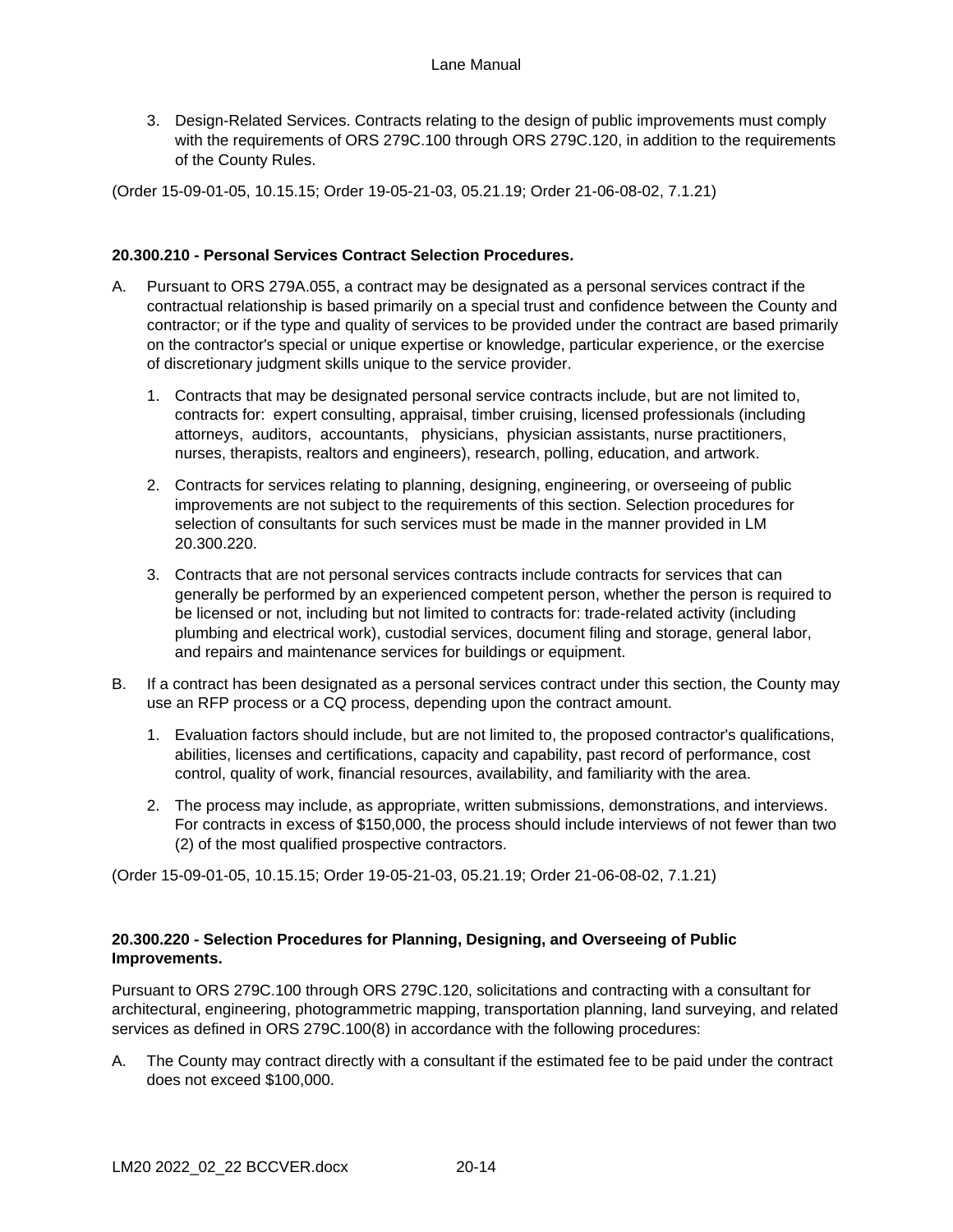- B. The County may contract with a consultant using the Informal Selection Procedure set forth in OAR 137-048-0210 if the estimated fee to be paid under the contract does not exceed \$250,000.
- C. The County may contract with a consultant through a Price Agreement established in the manner set forth in OAR 137-048-270.
- D. The County may contract with a consultant following the selection procedures set forth in ORS 279C.110.

(Order 21-06-08-02, 7.1.21)

# <span id="page-55-0"></span>**20.300.230 - Requirements Contract Selection Procedures.**

If the contract for goods or services will be a requirements contract, the County may use any competitive selection process for selection of a contractor, provided the process is in compliance with the requirements of this rule.

- A. In conducting competitive selection, the Invitation or Request should:
	- 1. State whether the County will consider awarding and executing more than one contract for a single type of service or good, and
	- 2. If the awarding of more than one contract is anticipated, state the method to be used in selecting which contractor will perform specific services or provide certain goods.
- B. In addition, the conditions of the Invitation or Request must provide:
	- 1. A stated minimum or maximum value of goods or services to be purchased under the contract,
	- 2. The term of the contract, which, including renewals, may not exceed three (3) years, and must allow the County to cancel the contract upon 30 days written notice, and
	- 3. An estimated dollar amount of purchases to be made during the term of the contract.

(Order 15-09-01-05, 10.15.15)

## <span id="page-55-1"></span>**20.300.300 - Bidding Procedures.**

The bidding procedures in this section are applicable to competitive bidding and CQs under LM 20.300.200A. When applied to the procedures for CQs, the terms related to "proposals" or "quotes" must be substituted for the terms related to "bids" as used in this section.

- A. Clarifications to Bid Documents. If a bidder finds discrepancies or omissions in the bid documents, or is in doubt as to their meaning, the bidder must immediately notify the public officer. If the public officer believes a clarification is necessary, an addendum will be issued in writing not less than 72 hours prior to the deadline for bid, unless the public officer determines that a shorter period is in the public interest. The terms of any addenda issued are to be included in the bidder's proposal, and will become part of the contract documents.
- B. Submission and Receipt of Bids.
	- 1. To be received and considered, all bids must be in writing and signed by the bidder or the bidder's authorized representative. Bids must be submitted in the manner specified in the bid documents.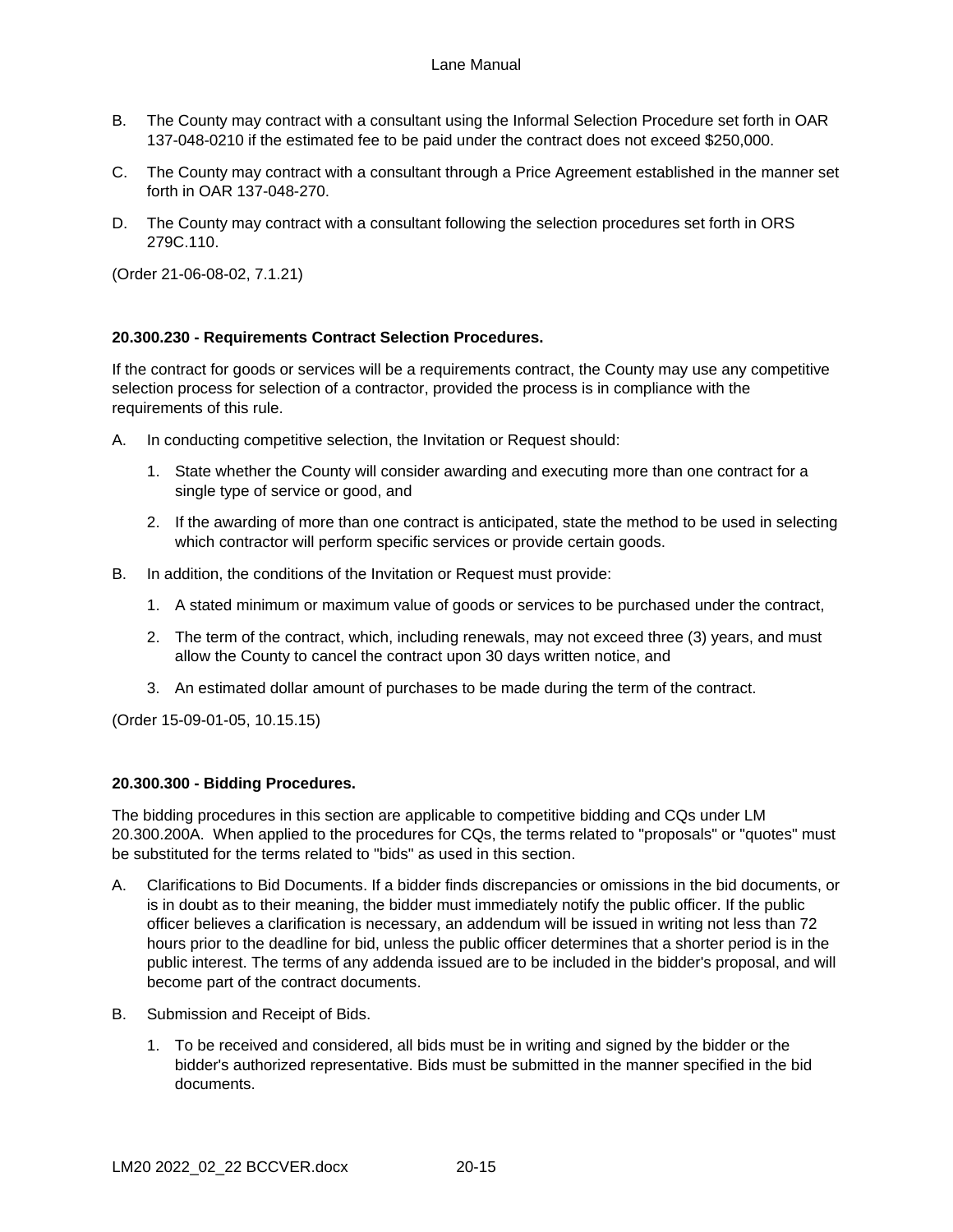#### Lane Manual

- 2. By signing and returning a bid, the bidder acknowledges that the bidder has read and understands the terms and conditions applicable to the bid documents and that the bidder accepts and agrees to be bound by the terms and conditions of the contract, including to perform the scope of work and meet the performance standards.
- 3. A bidder may not modify its bid after submission. A bidder may withdraw its bid at any time prior to bid closure, and may submit a replacement bid in accordance with the required bid submission procedures.
- 4. The County will not consider any bid received after the time and date for bid closure stated in the bid documents.
- 5. All bids must be irrevocable for not less than 30 days from the time of bid opening, unless otherwise stated in the bid documents. The bids of all bidders will remain irrevocable and binding, and any bid securities will be retained by the public officer, until a contract has been executed and the contractor has provided any and all required performance bonds and insurance certificates.
- C. Opening of Bids and Proposals.
	- 1. The public officer may not formally open any bid prior to the time of bid closure. However, the public officer may, but is not obligated to, examine bids submitted electronically to verify receipt of the electronic submission in an intact condition.
	- 2. Bids properly submitted will be opened publicly by the public officer at the time, date and place designated in the bid documents. To the extent practicable, the public officer will read aloud the amount of the bid, the name of the bidder and such other information as the public officer considers appropriate, record the same, and post the bid results.
	- 3. All bids submitted are subject to public inspection, with the exception of Information covered by an exception in public records law pursuant to ORS 279B.055(5)(c). Each bidder, by submitting a bid, acknowledges that it is the bidder's responsibility to defend and indemnify the County for any costs associated with establishing such an exemption. The bidder's act in submitting a bid constitutes the bidder's acceptance of this responsibility.
	- 4. The bid record must be open to public inspection immediately following the issuance of a notice of intent to award.
- D. Evaluation of Bids. Bid evaluation will be conducted by the public officer in cooperation with the department requesting the bid, if any, based on compliance with the requirements established in the bid documents and these Rules, including:
	- 1. Application of preferences for Oregon goods and services, resident bidders, recycled goods, and printing, pursuant to ORS 279A.120 to ORS 279A.128 and ORS 282.210.
	- 2. Investigation and determination of responsibility requirements pursuant to ORS 279B.110.
	- 3. Where the bid includes more than one price or alternative, any calculation and evaluation necessary to determine the lowest responsive bid. The County may use the methods described in OAR 137-049-0380(2) or such other method as the public officer deems reasonable.
	- 4. For public improvement contracts, the bidder responsibility criteria enumerated in ORS 279C.375.
- E. Mistakes in Bids. Minor informalities may be waived. Mistakes discovered in bids after opening where the intended correct bid is clearly evident or properly substantiated may be corrected. Where the intended correct bid is not clearly evident or cannot be substantiated by accompanying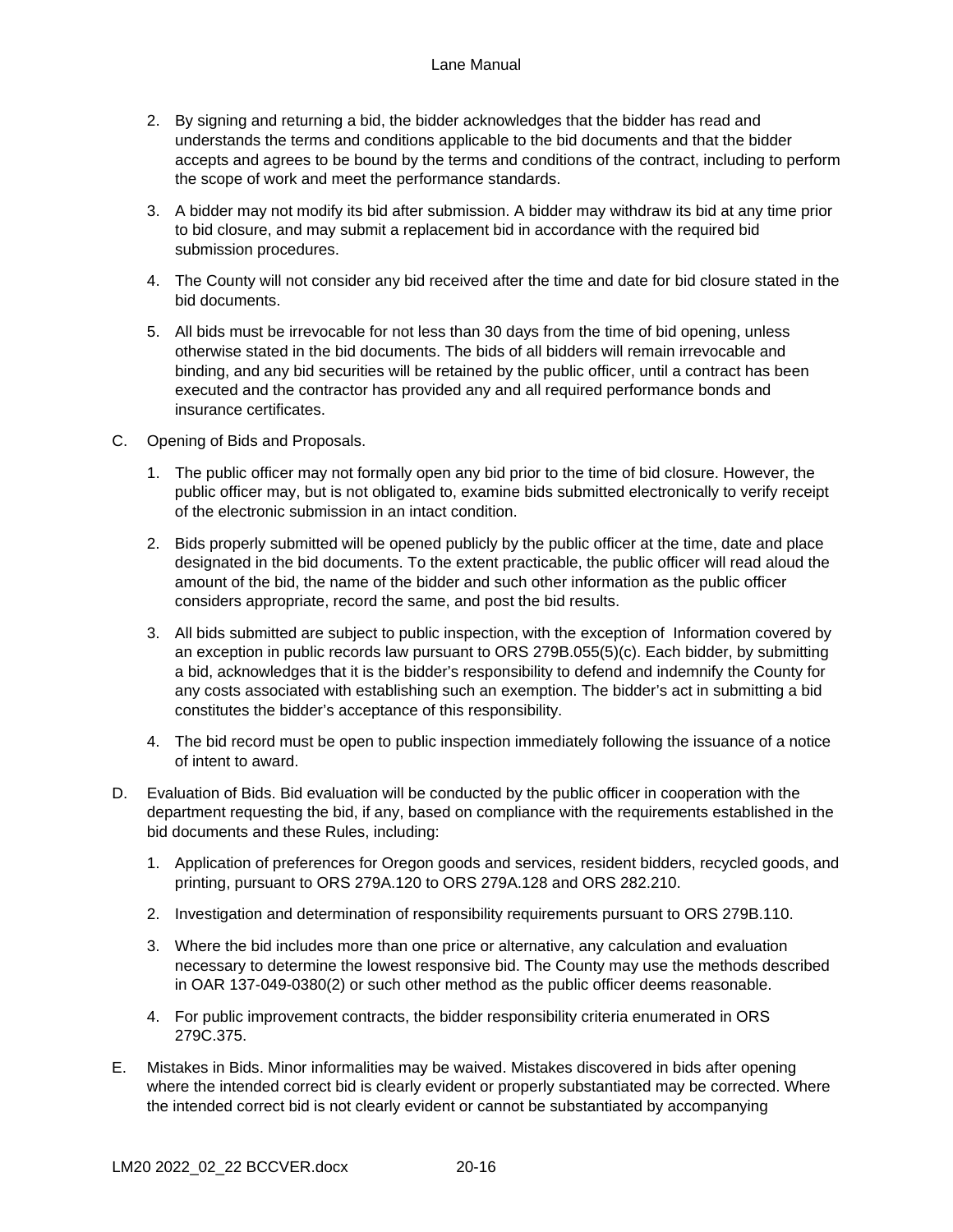documents, the bid may not be accepted. The County reserves the right to waive technical defects, discrepancies and minor irregularities, and to not award a contract when it finds such action to be in the public interest. See OAR 137-049-0350 and OAR 137-047-0470.

- F. Cancellation of Solicitation or Rejection of Bids.
	- 1. The County reserves the right to cancel a solicitation, or reject any or all bids in whole or in part when the cancellation or rejection is in the County's best interests as determined by the County. This includes rejecting any bid not in compliance with all prescribed public bidding procedures and requirements, and for good cause, rejecting all bids upon a finding that it is in the public interest to do so. See OAR 137-049-0440(5), OAR 137-047-0640, and OAR 137-047-0650.
	- 2. If all bids are rejected in whole or in part, the County may:
		- a. Advertise for new bids, or
		- b. Solicit supplemental information only from those bidders that submitted bids, if in the public officer's judgment it is unlikely re-advertising publicly would lead to greater competition.
- G. Award. The County will award contracts only to responsible contractors possessing the ability to perform. In determining whether a contractor is responsible, the County will consider the contractor's record of integrity, compliance with public policy, past performance, and technical and financial resources.
- H. Notice of Intent to Award. The County must provide written notice of its intent to award a contract to a particular bidder or bidders at least 7 days before the award, unless the public officer determines that a shorter notice period is necessary under the circumstances. The notice of intent may be given by electronic posting or may be sent directly to all bidders that submitted bids.
- I. Retention of Records. The contracting department must maintain records sufficient to detail the history of each procurement, and maintain such records for the period required in OAR 166-150- 0005 et seq. Such records include, but are not limited to: the rationale for the method of procurement, determination of exemptions or exceptions, selection of contract type, contractor selection or rejection, and the basis for the contract price.

(Order 15-09-01-05, 10.15.15; Order 21-06-08-02, 7.1.21)

# <span id="page-57-0"></span>**20.300.310 - Proposal Procedures.**

The proposal procedures in this section are applicable to RFPs and CQs for proposals, and are generally applicable to the procedure for receiving and evaluating requests for qualifications or other similar preliminary procedures, to the extent applicable.

- A. Clarifications to RFP Documents. If a proposer finds discrepancies or omissions in the RFP documents, or is in doubt as to their meaning, the proposer must immediately notify the public officer. If the public officer believes a clarification is necessary, an addendum will be issued in writing not less than 72 hours prior to time of bid closure, unless the public officer determines that a shorter period is in the public interest. The terms of any addenda issued are to be included in the proposer's proposal, and will become part of the contract documents.
- B. Submission and Receipt of Proposals.
	- 1. To be received and considered, all proposals must be in writing and signed by the proposer or the proposer's authorized representative. Proposals must be submitted in the manner specified in the RFP documents.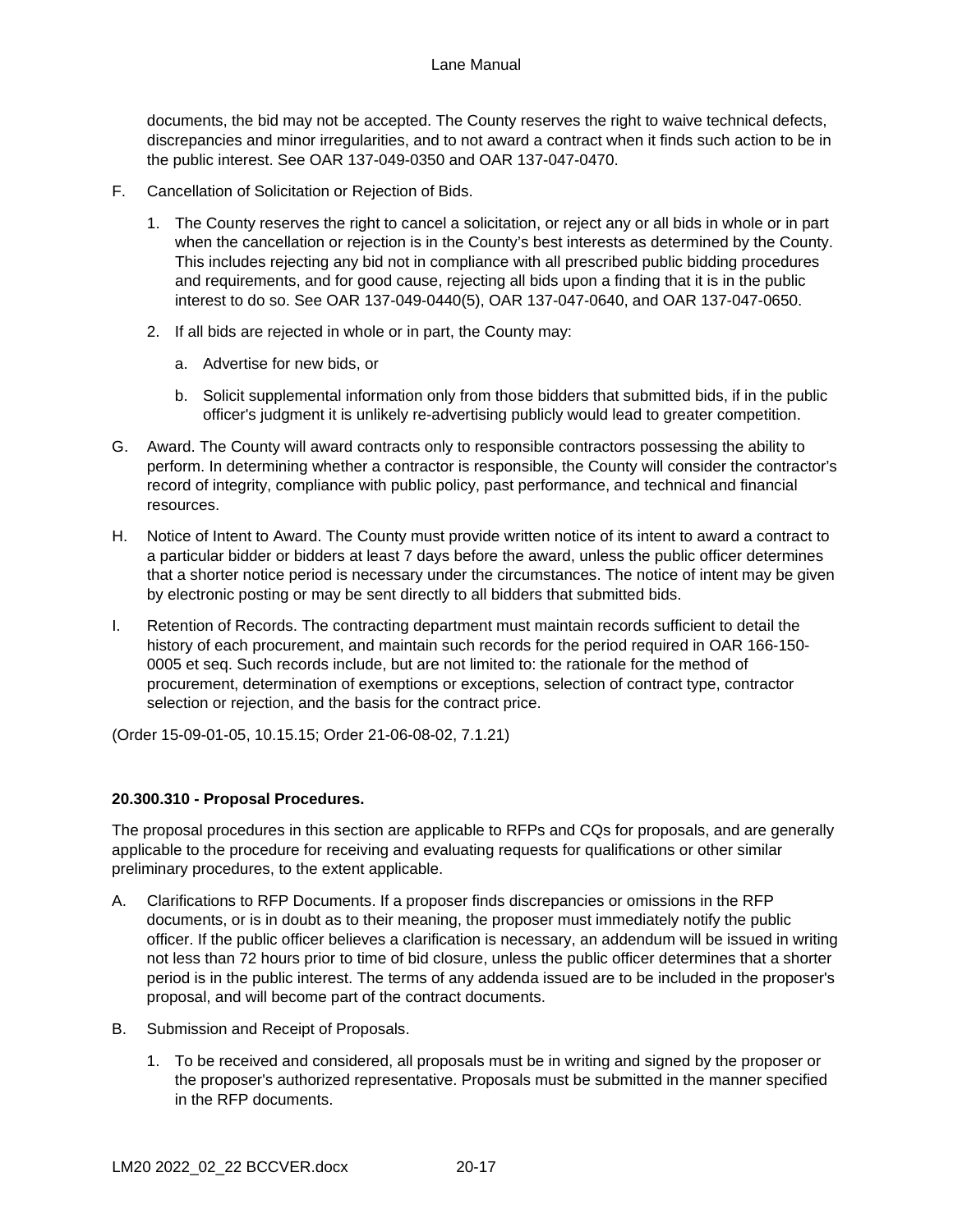#### Lane Manual

- 2. By signing and returning a proposal, the proposer acknowledges that the proposer has read and understands the terms and conditions applicable to the RFP documents and that the proposer accepts and agrees to be bound by the terms and conditions of the contract, including to perform the scope of work and meet the performance standards.
- 3. A proposer may not modify its proposal after submission. A proposer may withdraw its proposal at any time prior to the deadline set for receipt of bids, and may submit a replacement proposal in accordance with the required RFP procedures.
- 4. The County will not consider any proposal received after the time for bid closure.
- 5. All proposals must be irrevocable for not less than 30 days from the time of opening of proposals, unless otherwise stated in the RFP documents. The proposals of all proposers will remain irrevocable and binding, and any proposal securities will be retained by the public officer, until a contract has been executed and the contractor has provided any and all required performance bonds and insurance certificates.
- C. Opening of Proposals.
	- 1. The public officer may not formally open any proposal prior to the time of bid closure. However, the public officer may, but is not obligated to, examine proposal documents submitted electronically to verify receipt of the electronic submission in an intact condition.
	- 2. Proposals properly submitted will be opened publicly by the public officer at the time, date and place designated in the RFP documents. To the extent practicable, the public officer will read aloud the name of the proposer and such other information as the public officer considers appropriate. Proposals submitted in response to an RFP may be opened in a manner to avoid revealing contents to competing proposers in accordance with ORS 279B.060(6)(a).
	- 3. Proposals submitted are not subject to public inspection until a notice of intent to award has been issued.
- D. Evaluation of and Proposals. Proposal evaluation will be conducted by the public officer in cooperation with the department requesting the RFP, if any, based on compliance with the requirements established in the RFP documents and these Rules, including:
	- 1. Application of preferences for Oregon goods and services, resident bidders, recycled goods, and printing, pursuant to ORS 279A.120 to ORS 279A.128 and ORS 282.210.
	- 2. Investigation and determination of responsibility requirements pursuant to ORS 279B.110.
	- 3. Where the proposal includes more than one price or alternative, any calculation and evaluation necessary to determine the most responsive proposal. The County may use the methods described in OAR 137-049-0380(2) or such other method as the public officer deems reasonable.
	- 4. For public improvement contracts, the bidder responsibility criteria enumerated in ORS 279C.375.
- E. Mistakes in Proposals. Minor informalities may be waived. Mistakes discovered in proposals after opening where the intended correct statement or amount is evident or properly substantiated may be corrected. Where the intended correct statement or amount is not evident or cannot reasonably be substantiated or clarified, the proposal may not be accepted. The County reserves the right to waive technical defects, discrepancies and minor irregularities, and to not award a contract when it finds such action to be in the public interest. See OAR 137-049-0350 and OAR 137-047-0470.
- F. Cancellation of Solicitation or Rejection of Proposals.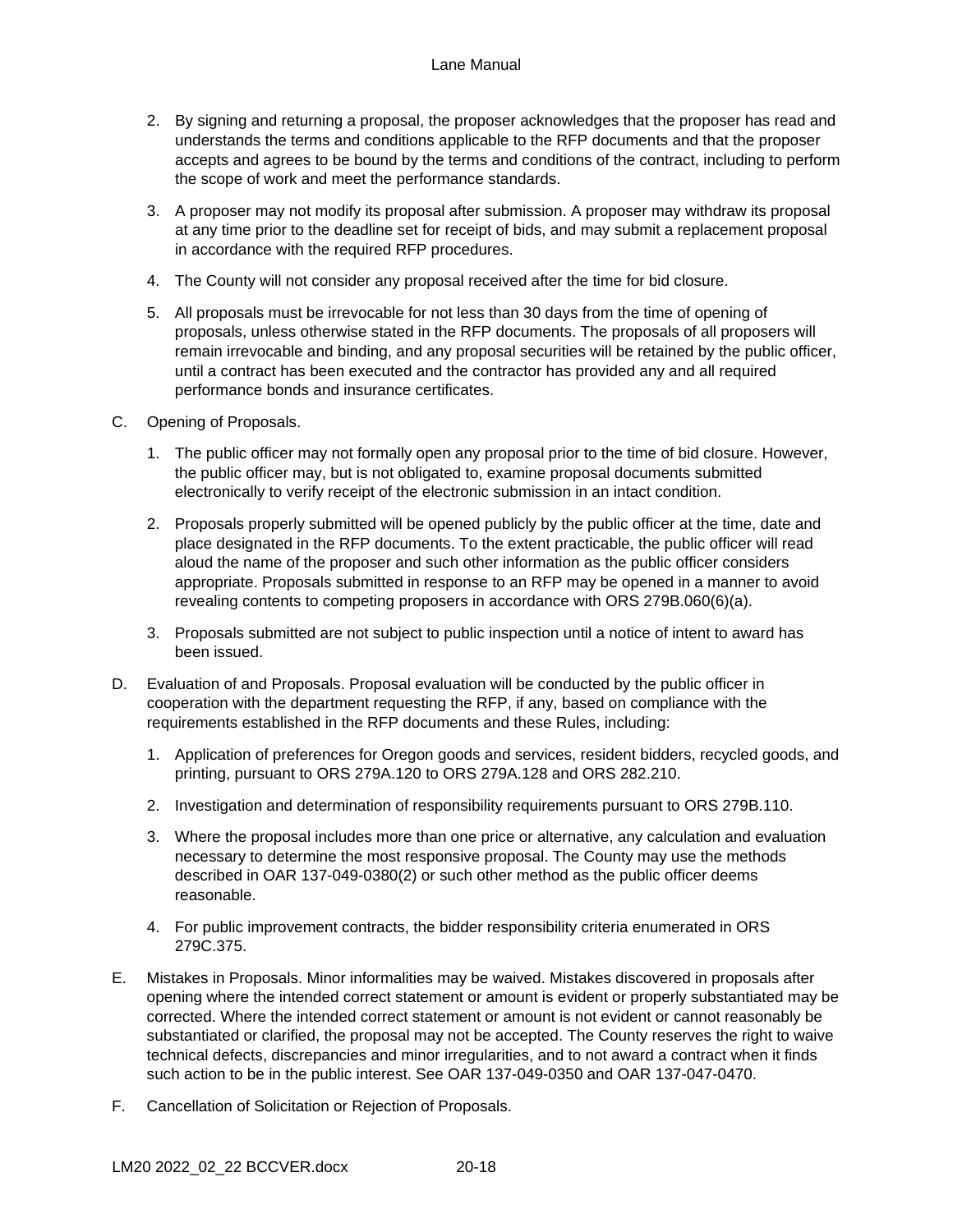- 1. The County reserves the right to cancel a solicitation, or reject any or all proposals in whole or in part when the cancellation or rejection is in the County's best interests as determined by the County. This includes rejecting any proposal not in compliance with all prescribed public bidding procedures and requirements, and for good cause, rejecting all proposals upon a finding that it is in the public interest to do so. See OAR 137-049-0440(5), OAR 137-047-0640, and OAR 137- 047-0650.
- 2. If all proposals are rejected in whole or in part, the County may:
	- a. Advertise for new proposals, or
	- b. Solicit supplemental information only from those proposers that submitted proposals, if in the public officer's judgment it is unlikely re-advertising publicly would lead to greater competition.
- G. Award. The County will award contracts only to responsible contractors possessing the ability to perform. In determining whether a contractor is responsible, the County will consider the contractor's record of integrity, compliance with public policy, past performance, and technical and financial resources.
- H. Notice of Intent to Award. The County must provide written notice of its intent to award a contract to a particular proposer or proposers at least seven (7) days before the award, unless the public officer determines that a shorter notice period is necessary under the circumstances. The notice of intent may be given by electronic posting or may be sent directly to all proposers that submitted proposals. a. Information
- I. Contents of Proposals. Following issuance of a notice of intent to award, all proposals are open to public inspection, except for information examination covered by an exception in public records law pursuant to ORS 279B.055(5)(c). Each proposer, by submitting a proposer, acknowledges that it is the proposer's responsibility to defend and indemnify the County for any costs associated with establishing such an exemption. The proposer's act in submitting a proposal constitutes its acceptance of this responsibility.
- J. Retention of Records. The contracting department must maintain records sufficient to detail the history of each procurement, and maintain such records for the period required in OAR 166-150- 0005 et seq. Such records include, but are not limited to: the rationale for the method of procurement, determination of exemptions or exceptions, selection of contract type, contractor selection or rejection, and the basis for the contract price.

## <span id="page-59-0"></span>**20.400 – CONTRACT TYPES AND TERMS**

## <span id="page-59-1"></span>**20.400.200 - County Contracts, Generally.**

Except for small purchases, all County contracts require a written contract signed by a duly authorized delegate, or a purchase order authorized under these rules.

- A. Identification of Contract Parties.
	- 1. The name "Lane County" must be used as the County's title when entering into any agreement, preferably followed by the words, "a political subdivision of the State of Oregon." If the circumstances of the contract require that the name of the County Department be included as part of the County's name, the correct form is: "Lane County, acting through its Department."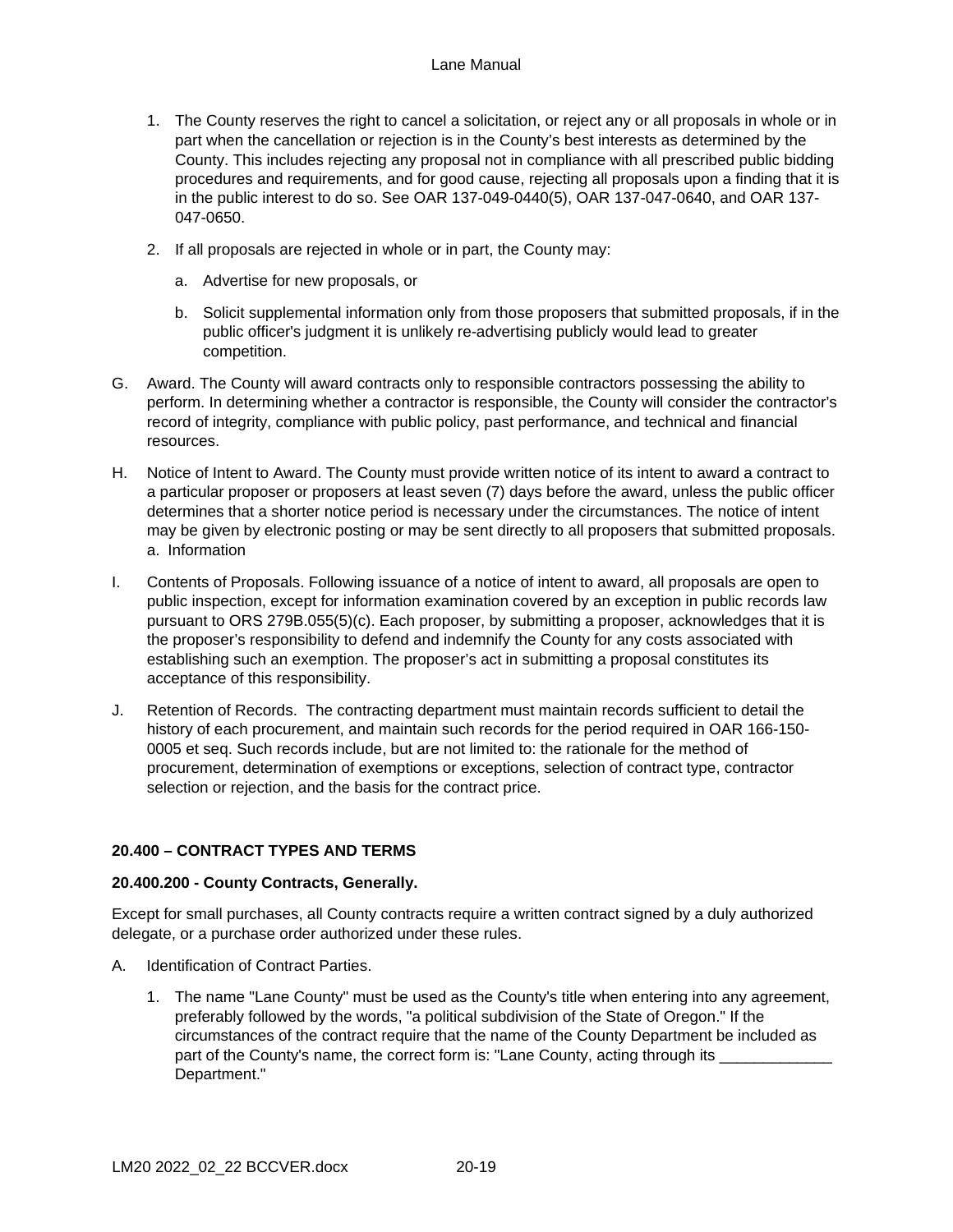- 2. The County requires that the name of the party or parties with whom the County is entering into a contract be the parties' correct legal names. Verification of parties' legal names through the Oregon Secretary of State's website is encouraged.
- B. Mandatory Contract Terms.
	- 1. All contracts must contain, either expressly or by reference, the County's standard contract provisions contained in LM 20.500.100, except as approved by the Office of Legal Counsel.
	- 2. All contracts funded in whole or in part by federal or state funds must contain all contract conditions required by the agency or agencies contributing such funds, in the form required by the funding.
- C. Contract Considerations.
	- 1. Consideration should be given, in all contracts, to the risks involved in the specific work of the contract. Consultation with the County's Risk Manager is advised concerning the County's insurance requirements for a specific contract.
	- 2. Title to all personal property obtained through a contract must be described on all formal title documents and bills of sale as: Lane County, Lane County Public Service Building, 125 E. 8th Avenue, Eugene, Oregon 97401.
- D. The Office of Legal Counsel is required to maintain standard forms for common contracts that comply with these rules, and make the forms available to County Departments.

(Order 15-09-01-05, 10.15.15)

## <span id="page-60-0"></span>**20.400.210 - Purchase Orders.**

- A. Unless otherwise provided, County purchase orders are not contracts until the purchase order is agreed to by the recipient. Once accepted, a purchase order becomes a contract according to its terms.
- B. Authority to approve issuance of Purchase Orders for County Purchases is subject to the limitations on contract amount and delegated authority contained in LM20.600.230, LM 20.600.310, 20.600.320 and LM 20.600.330.
- C. The County Administrator is delegated authority to prescribe rules for the types of contracts or purchases that may be made using a purchase order, and the form to be used.

(Order 15-09-01-05, 10.15.15; Order 19-05-21-03, 05.21.19)

## <span id="page-60-1"></span>**20.400.220 - Goods and/or Services Contracts.**

Goods and/or Services contracts are the County's standard method of contracting for goods, services, or a combination of goods and services. Such contracts may only be used to engage independent contractors meeting the requirements of ORS 670.600, and may not provide for the contractor or contractor's staff to be under the direction and control of the County.

(Order 15-09-01-05, 10.15.15)

# <span id="page-60-2"></span>**20.400.230 - Construction and Public Improvement Contracts.**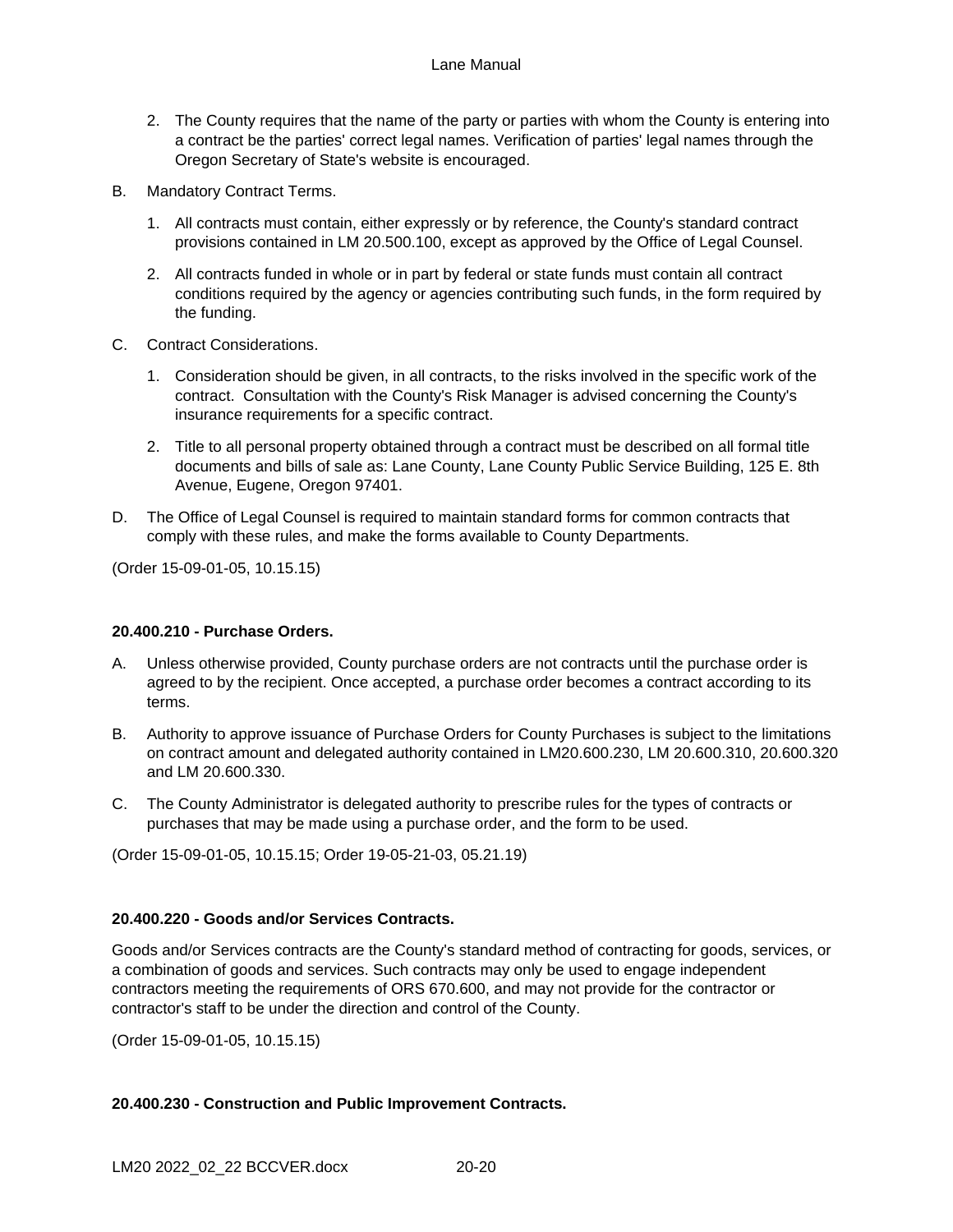- A. All contracts relating to construction must comply with the requirements of ORS 279C.300 though ORS 279C.870, in addition to these rules. Except as provided in these rules, the requirements of ORS chapter 279B do not apply to contracts for construction.
- B. All contracts relating to construction must contain, either by inclusion or by reference, the County's standard contract provisions contained in LM 20.500.200 and the standard contract provisions for public improvements contained in LM 20.500.210, except as approved by the Office of Legal Counsel.

(Order 15-09-01-05, 10.15.15)

## <span id="page-61-0"></span>**20.400.240 - Requirements Contracts and Price Agreements.**

Requirements contracts and price agreements must meet the requirements of ORS 279B.140 and this rule.

- A. The terms of the resulting contract or contracts must state the method to be used to authorize a purchase of goods or services under the agreement.
	- 1. If set prices for defined goods or services are stated in the contract, the County may purchase such goods and services from the contractor
	- 2. If the goods or scope of work to be purchased are described in general terms in the contract, requiring further definition for a specific scope or project, such additional definition must be made in writing and executed as an amendment to the contract.
- B. The contract may not be amended to encompass goods or services not reasonably anticipated in the terms of the original competitive procurement.

(Order 15-09-01-05, 10.15.15)

## <span id="page-61-1"></span>**20.400.250 - Future Purchase and Retainer Contracts.**

Future purchase and retainer contracts establish general terms for the future purchase of goods or services, the terms of which will apply only if subsequent purchases are made.

- A. Each contract must comply with the requirements of LM 20.200.100M, and:
	- 1. Contain a description of the method that the County will use to initiate a purchase under the agreement, which must include a writing, and
	- 2. State that the County makes no guarantee that any purchase will be made or any minimum amount paid under the contract.
- B. The contract may not be amended to encompass goods or services not reasonably anticipated in the terms of the original competitive procurement.
- C. Any purchase made under the agreement must be considered separately for requirements for competitive selection, unless exempt from competitive selection under these Rules.

(Order 15-09-01-05, 10.15.15)

#### <span id="page-61-2"></span>**20.400.260 - Intergovernmental Agreements.**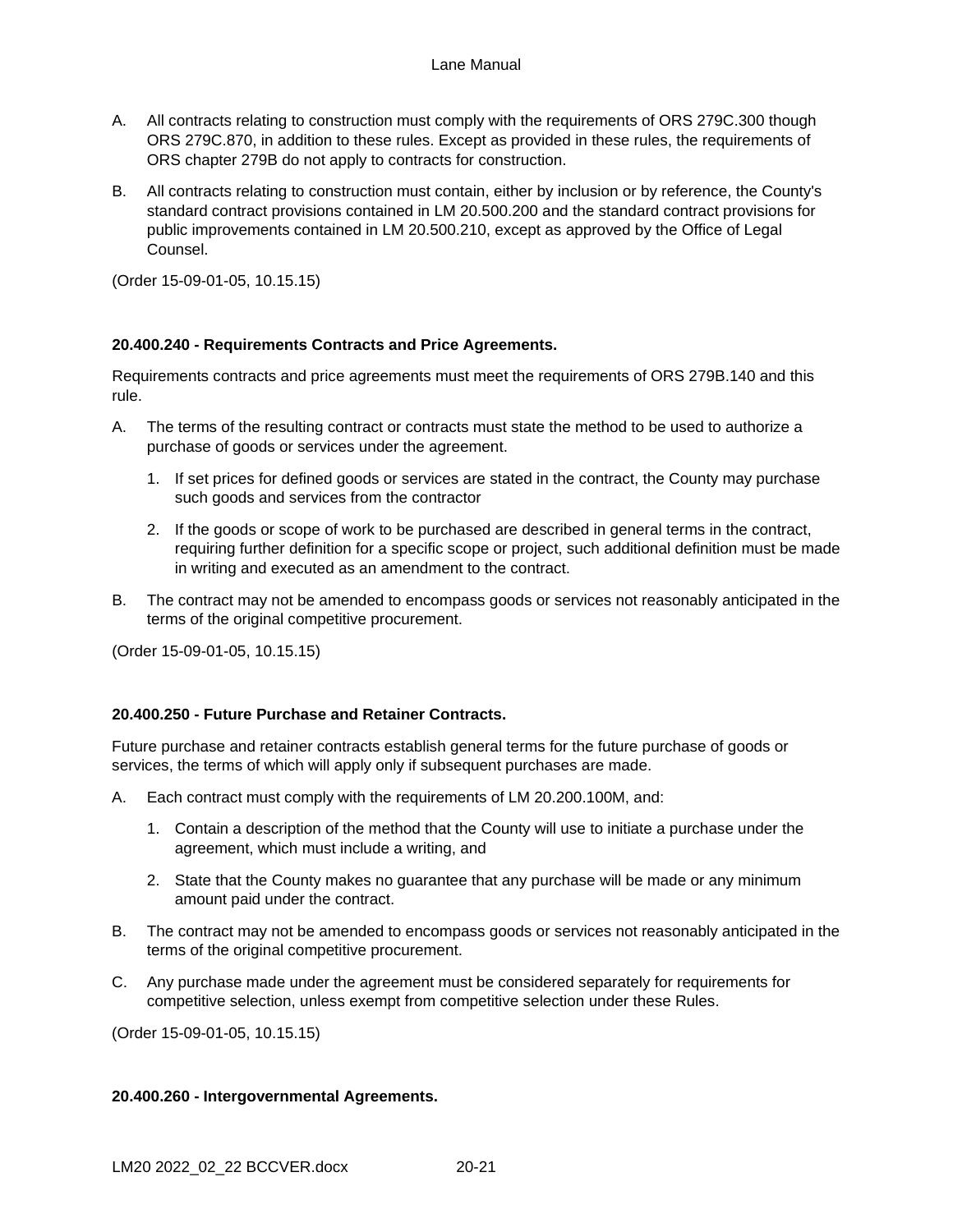Intergovernmental agreements (IGA) are contracts made between the County and other agencies of State, local, or federal government. IGAs are exempt from competitive selection, and generally do not require inclusion of the standard terms required for public contracts. IGAs involving significant obligations of funds, services, property, or allocation of risks must be made in writing, and are subject to the same approval and authorization as other County contracts.

(Order 15-09-01-05, 10.15.15)

### <span id="page-62-0"></span>**20.400.270 - Memoranda of Understanding.**

A memorandum of understanding (MOU) is an agreement, generally between the County or a County Department and another agency, that captures the parties' common desire to work together to pursue specified common objectives. An MOU may be entered into with multiple parties, and the parties may include different County departments. Use of an MOU is appropriate when there is no exchange of funds, goods, or services between the parties.

(Order 15-09-01-05, 10.15.15)

### <span id="page-62-1"></span>**20.400.280 - Grant and Sub-Grant Agreements.**

- A. Grant agreements. The County may enter into agreements with public agencies or private parties in which the County receives and disburses funding for purposes specified in the grant agreement, and subject to the conditions set forth in the grant.
- B. Compliance with the Uniform Guidance (UG) and grant requirements. The County department accepting a grant must comply with all applicable federal, state, and grantor requirements in accordance with the policy established in the Administrative Procedures Manual for grant administration.
- C. Sub-grants.
	- 1. The terms of a grant agreement may specify that specific sub-grants be entered into by the County with third parties identified in the grant application or agreement. The grant may provide that the County merely passes through the grant funds received, in whole or in part, without modifying any terms or conditions of the original grant, except as related to County administration and oversight of the grant conditions.
	- 2. If the terms of a grant do not specify the sub-grantees, and the County is entering into an agreement with a vendor to perform services defined by the County, then that agreement between the County and the vendor generally will be a goods and/or services contract or, if with a public agency, an intergovernmental agreement.

(Order 15-09-01-05, 10.15.15)

#### <span id="page-62-2"></span>**20.400.285 - County Grants.**

The County may grant funds to a private or public entity for the purposes of supporting objectives or activities proposed by the entity. If the County requires no further obligation from the grantee beyond use of the funds in compliance with the restrictions placed upon the use of the funds, documentation of the County Grant may be provided in the grant award letter, in a form approved by the Office of Legal Counsel.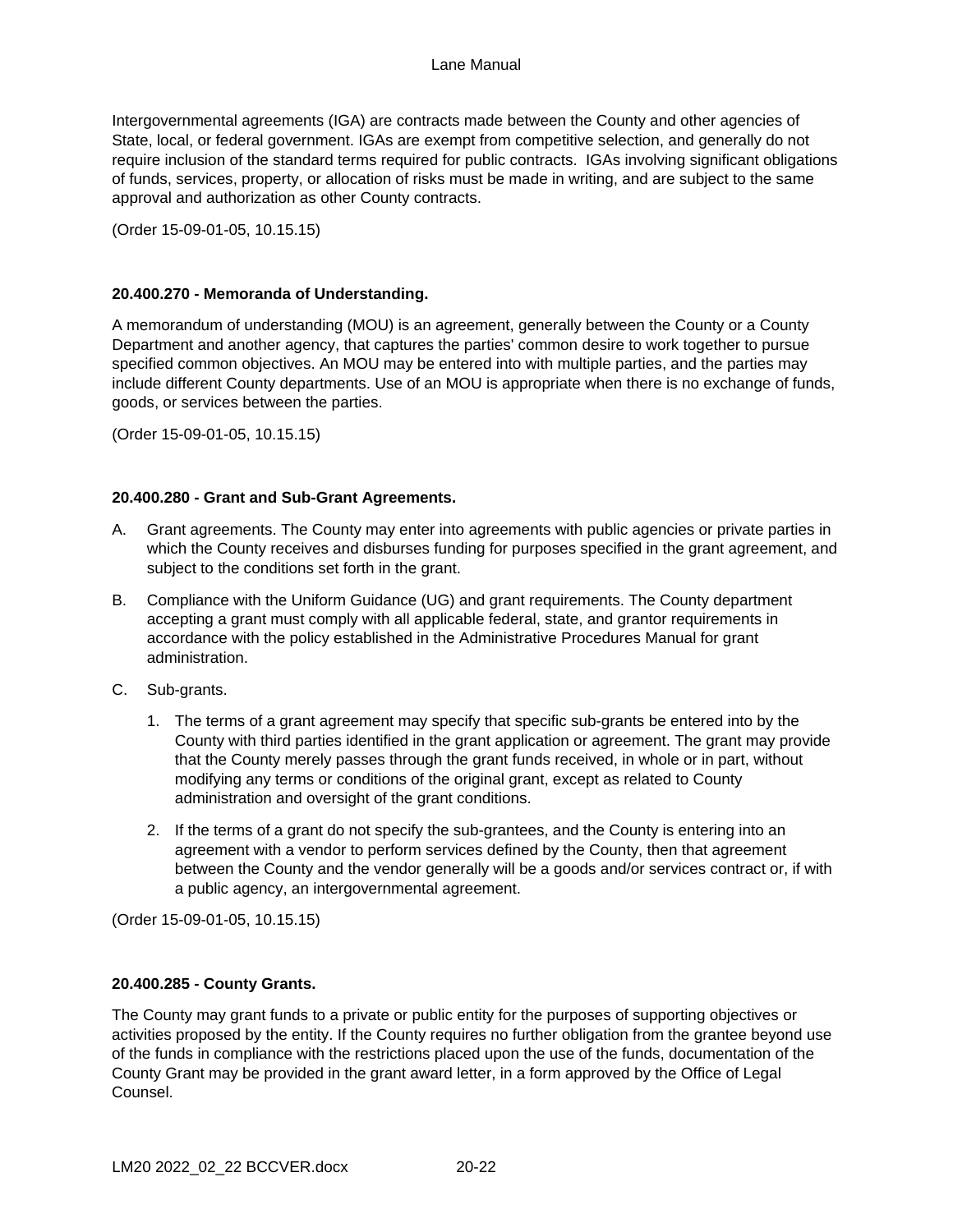(Order 15-09-01-05, 10.15.15; Order 19-08-20-03, 8.20.19)

### <span id="page-63-0"></span>**20.400.290 - Revenue Contracts.**

The County may enter into contracts to provide services in exchange for payment using an agreement appropriate for the type of services to be provided, in a form approved by the Office of Legal Counsel. However, a contract that includes obligations of the other party that extend beyond payment or documentation must include the County's standard contract conditions.

(Order 15-09-01-05, 10.15.15)

## <span id="page-63-1"></span>**20.500 – STANDARD CONTRACT PROVISIONS**

### <span id="page-63-2"></span>**20.500.100 - Standard Lane County Contract Provisions.**

The Office of Legal Counsel will establish standard contract provisions to be included in County contracts, and must publish the standard contract provisions on the Department's intranet webpage.

(Order 21-06-08-02, 7.1.21)

### <span id="page-63-3"></span>**20.500.200 - Standard Public Contract Provisions.**

The following standard public contract clauses must be included expressly or by reference in every County contract:

- A. Pursuant to ORS 279B.220 or ORS 279C.505, as applicable, Contractor must:
	- 1. Make payment promptly, as due, to all persons supplying to the contractor labor or material for the performance of the work provided for in the contract.
	- 2. Pay all contributions or amounts due the Industrial Accident Fund from the contractor or subcontractor incurred in the performance of the contract.
	- 3. Not permit any lien or claim to be filed or prosecuted against the County on account of any labor or material furnished.
- B. Pursuant to ORS 279B.230 and ORS 279C.530, as applicable:
	- 1. Contractor must promptly, as due, make payment to any person, co-partnership, association or corporation furnishing medical, surgical and hospital care services or other needed care and attention, incident to sickness or injury, to the employees of the contractor, of all sums that the contractor agrees to pay for the services and all moneys and sums that the contractor collected or deducted from the wages of employees under any law, contract or agreement for the purpose of providing or paying for the services.
	- 2. All subject employers working under the contract are either employers that will comply with ORS 656.017 or employers that are exempt under ORS 656.126.
- C. Pursuant to ORS 279B.235, ORS 279C.520, and ORS 279C.540, as applicable, in performing the work of this Contract:
	- 1. A person may not be employed for more than 10 hours in any one day, or 40 hours in any one week, except in cases of necessity, emergency or when the public policy absolutely requires it,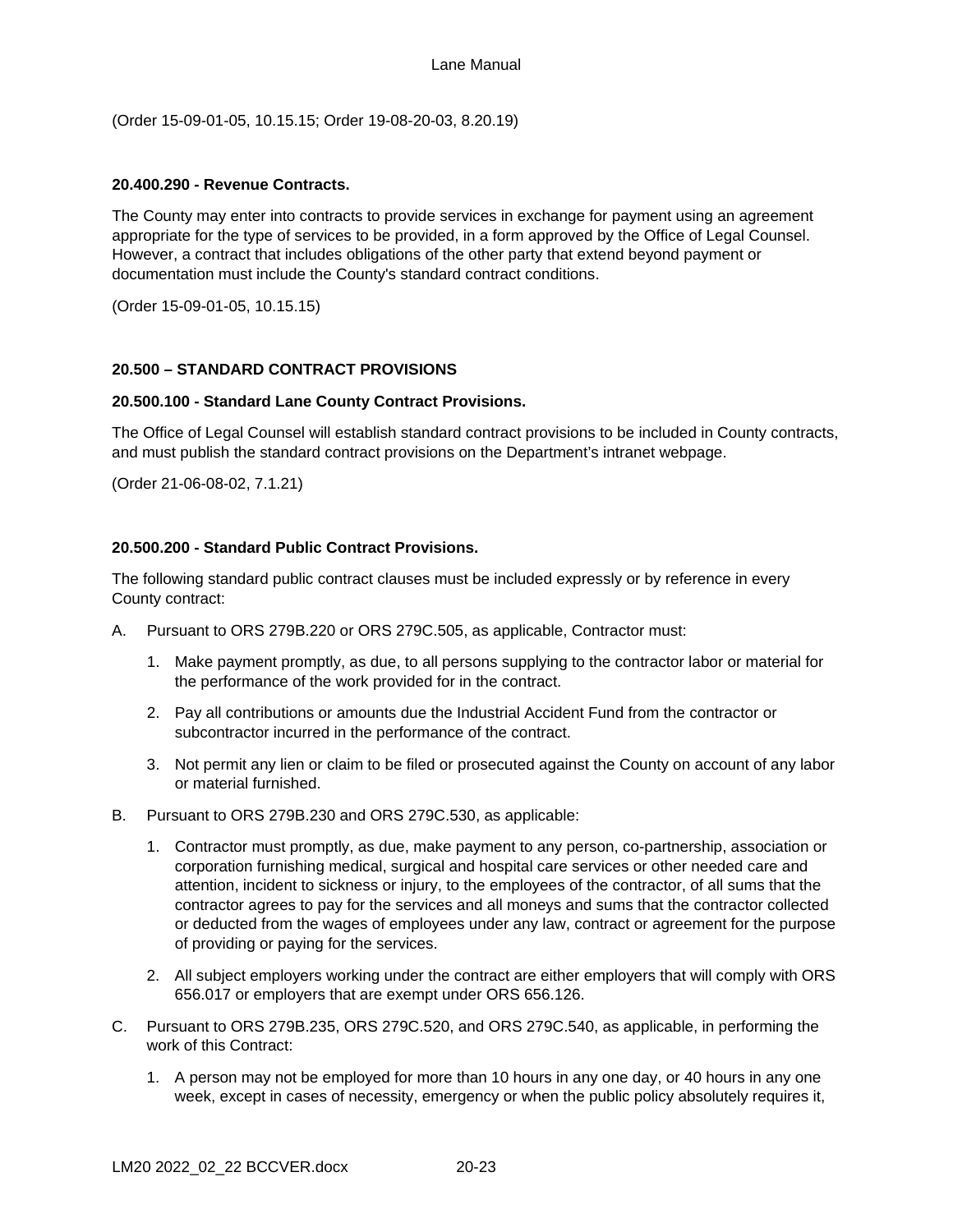and in such cases, except in cases of contracts for personal services designated under ORS 279A.055, the employee shall be paid at least time and a half pay:

- a. For all overtime in excess of 8 hours in any one day or 40 hours in any one week when the work week is five consecutive days, Monday through Friday; or
- b. For all overtime in excess of 10 hours in any one day or 40 hours in any one week when the work week is four consecutive days, Monday through Friday; and
- c. For all work performed on Saturday and on any legal holiday specified in ORS 279B.020.
- 2. An employer must give notice in writing to employees who work on a public contract, either at the time of hire or before commencement of work on the contract, or by posting a notice in a location frequented by employees, of the number of hours per day and days per week that the employees may be required to work.
- 3. If this Contract is for personal services as described in ORS 279A.055, an employee shall be paid at least time and a half for all overtime worked in excess of 40 hours in any one week, except for individuals under personal services contracts who are excluded under ORS 653.010 to ORS 653.261 or under 29 U.S.C. 201 to 29 U.S.C.209 from receiving overtime.
- 4. If this Contract is for services at a county fair or for other events authorized by a county fair board, employees must be paid at least time and a half for work in excess of 10 hours in any one day or 40 hours in any one week. An employer shall give notice in writing to employees who work on such a contract, either at the time of hire or before commencement of work on the contract, or by posting a notice in a location frequented by employees, of the number of hours per day and days per week that employees may be required to work.
- 5. Except as provided in LM 20.500.200C.4, if this Contract is for services, all persons employed under the Contract shall receive at least time and a half pay for work performed on the legal holidays specified in a collective bargaining agreement or in ORS 279B.020 (1)(b)(B) to (G) and for all time worked in excess of 10 hours in any one day or in excess of 40 hours in any one week, whichever is greater. An employer shall give notice in writing to employees who work on a contract for services, either at the time of hire or before commencement of work on the contract, or by posting a notice in a location frequented by employees, of the number of hours per day and days per week that the employees may be required to work.
- 6. LM 20.500.200C does not apply if the Contract is strictly for goods or personal property.
- D. Contractor may not permit any lien or claim to be filed or prosecuted against the County on account of any labor or material furnished, shall assume responsibility for satisfaction of any lien so filed or prosecuted and shall defend against, indemnify and hold the County harmless from any such lien or claim.
- E. Contractor and any subcontractor must pay to the Department of Revenue all sums withheld from employees pursuant to ORS 316.167.
- F. Contractor, any subcontractors, and all employers working under the contract are subject employers under the Oregon Workers' Compensation Law and must comply with ORS 656.017, unless exempt under ORS 656.027.

(Order 15-09-01-05, 10.15.15; Order 21-06-08-02, 7.1.21)

## <span id="page-64-0"></span>**20.500.210 - Standard Public Contract Provisions for Public Improvements.**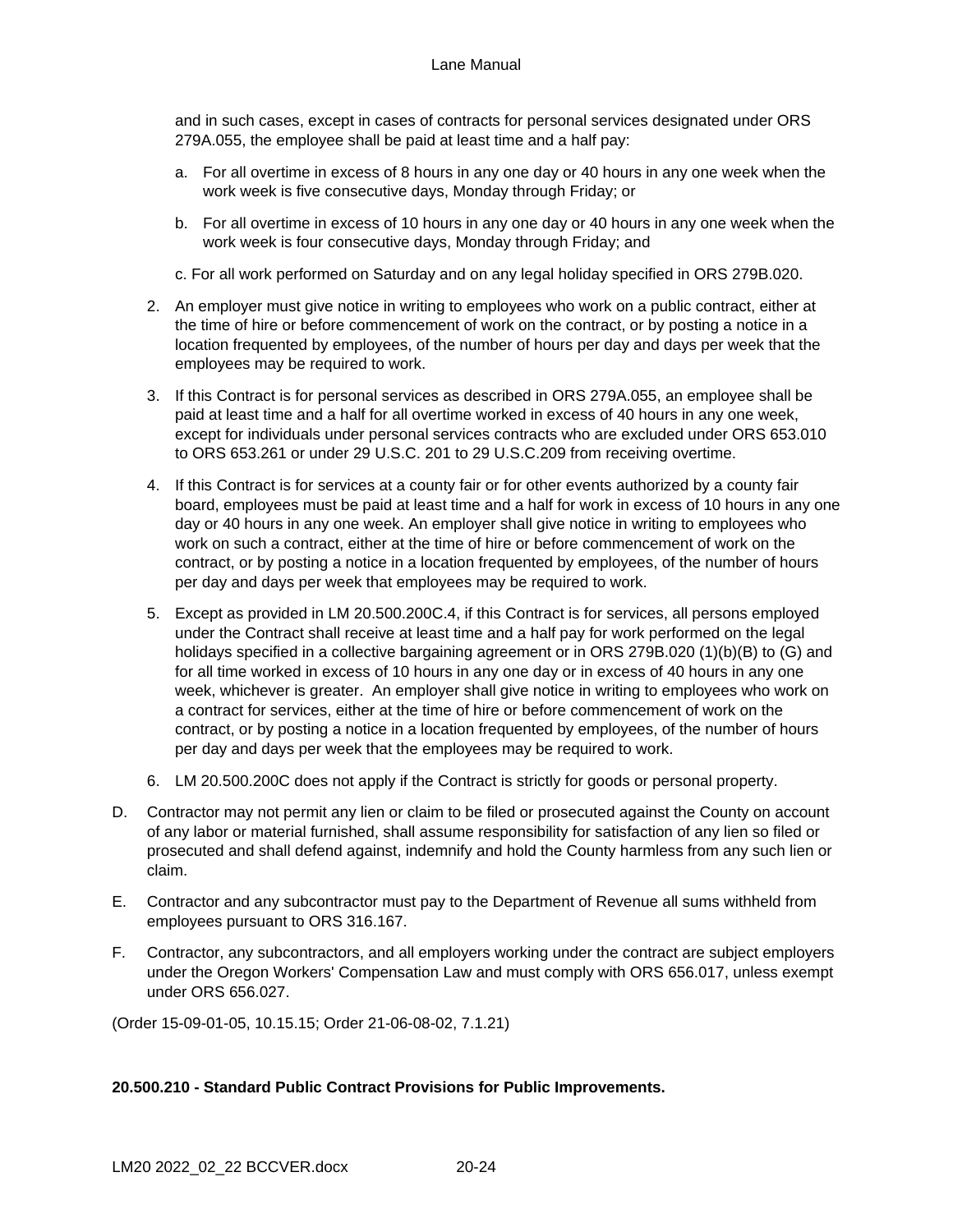The following standard public contract clauses must be included expressly or by reference in every County contract for public improvements.

- A. Pursuant to ORS 279C.505, Contractor must:
	- 1. Pay to the Department of Revenue all sums withheld from employees under ORS 316.167.
	- 2. Demonstrate that an employee drug testing program is in place.
- B. Pursuant to ORS 279C.510(1), Contractor must salvage or recycle construction waste and demolition debris, if feasible and cost-effective.
- C. Pursuant to ORS 279C.515:
	- 1. If Contractor fails, neglects or refuses to pay promptly a person's claim for labor or services that the person provides to the contractor or a subcontractor in connection with the public improvement contract as the claim becomes due, the County may pay the amount of the claim to the person that provides the labor or services and charge the amount of the payment against funds due or to become due the Contractor by reason of the contract.
	- 2. If Contractor or a first-tier subcontractor fails, neglects or refuses to pay a person that provides labor or materials in connection with the public improvement contract within 30 days after receiving payment from the contracting agency or Contractor, Contractor or first-tier subcontractor owes the person the amount due plus interest charges that begin at the end of the 10-day period within which payment is due under ORS 279C.580(4) and that end upon final payment, unless payment is subject to a good faith dispute as defined in ORS 279C.580. The rate of interest on the amount due is nine percent (9%) per annum. The amount of interest may not be waived.
	- 3. If Contractor or a subcontractor fails, neglects or refuses to pay a person that provides labor or materials in connection with the public improvement contract, the person may file a complaint with the Construction Contractors Board, unless payment is subject to a good faith dispute as defined in ORS 279C.580.
	- 4. Paying a claim in the manner authorized in this section does not relieve the contractor or the contractor's surety from obligation with respect to an unpaid claim.
- D. Pursuant to ORS 279C.540, a person may not be required or permitted to labor more than 10 hours in any one day, or 40 hours in any one week, except in cases of necessity or emergency or when the public policy absolutely requires it, in which event, the person so employed for excessive hours shall receive at least time and a half pay in accordance with ORS 279C.540(1) to ORS 279C.540(5).
- E. Contractor shall comply with all applicable federal, state, and local laws and regulations, including but not limited to those dealing with the prevention of environmental pollution and the preservation of natural resources that affect the performance of the contract. A list of entities that have enacted such laws or regulations is found in the Oregon Standard Specifications for Construction, Section 00170.01 currently in effect and published through Oregon Department of Transportation. If new or amended statutes, ordinances, or regulations are adopted, or Contractor encounters a condition not referred to in the bid document not caused by Contractor and not discoverable by reasonable site inspection which requires compliance with federal, state, or local laws or regulations dealing with the prevention of environmental pollution or the preservation of natural resources, Contractor shall immediately give notice to the County. The County and Contractor will have all the rights and obligations specified in ORS 279C.525 to handle the situation.
- F. If the County suspends Contractor's work but does not terminate the contract, Contractor is entitled to a reasonable time extension, costs and overhead in accordance with ORS 279C.655. If the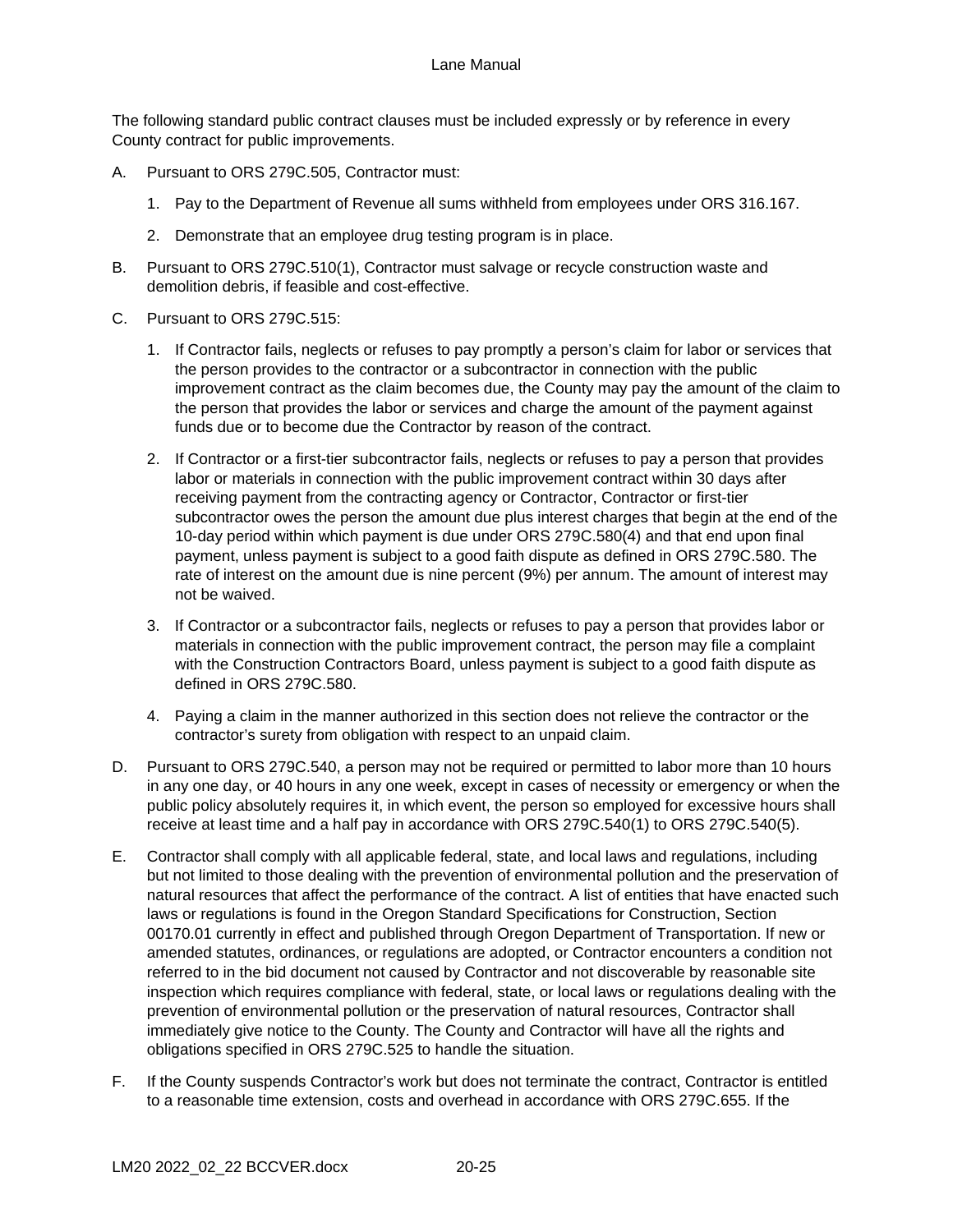contract is terminated by mutual agreement, Contractor will be paid in accordance with ORS 279C.660.

- G. The Oregon Standard Specifications for Construction adopted by the State of Oregon, and the Manual on Uniform Traffic Control Devices, each as is currently in effect, are applicable to all nonbuilding construction projects, except as modified by the bid documents.
- H. Retainage of five percent (5%) of the amount of any progress payment on a public improvement contracts will be reserved until the project is at least 50 percent complete, after which the retainage may be reduced, upon the approval of the Department Director, in accordance with ORS 279C.570(7). The accumulated retainage withheld, less any costs as allowed by statute, will be paid as part of final payment to the contractor in accordance with ORS 279C.570(8).
	- 1. Deposit of Retainage in Interest Bearing Account. Upon request of the contractor, the County will deposit the accumulated retainage accumulated in an interest-bearing account in accordance with ORS 279C.560(5). Any interest earned on the retainage deposited will accrue to the contractor.
	- 2. Surety Bond in Lieu of Retainage. The County may, at its discretion, accept a surety bond from the contractor for all or a portion of the retainage, in accordance with ORS 279C.560(7).
	- 3. Deposit of Securities in Lieu of Retainage. The County will reduce the retainage amount in an amount equal to the market value of bonds, securities, or other instruments deposited by the contractor in accordance with ORS 279C.560(1), in a manner acceptable to the Finance Director.

(Order 15-09-01-05, 10.15.15; Order 21-06-08-02, 7.1.21)

## <span id="page-66-0"></span>**20.500.300 - Modification of Standard Contract Provisions.**

Except as required by Oregon or federal law, the Office of Legal Counsel is delegated authority to waive one or more of the Standard County Contract Provisions contained in LM 20.500.200 and LM 20.500.210 when it is in the best interests of the County to do so.

(Order 19-05-21-03, 05.21.19)

## <span id="page-66-1"></span>**20.600 - AWARD, APPROVAL, CANCELLATION, AND EXECUTION OF CONTRACTS AND AMENDMENTS**

## <span id="page-66-2"></span>**20.600.100 - Contract Award and Approval.**

- A. Contract award may be made by the public officer delegated the authority to execute the contract or, if no delegation has been made, by the Board.
- B. All contracts must be processed through procedures prescribed by the County Administrator, including review by legal, risk management, budget and other staff, except as expressly stated otherwise by these rules.
- C. Contracts for personal services for, or related to, legal services and investigations will be processed and archived in the Office of Legal Counsel. However, the authority to execute or amend such contracts must be exercised in accordance with the requirements of LM 20.600.300 through LM 20.600.330.

(Order 15-09-01-05, 10.15.15)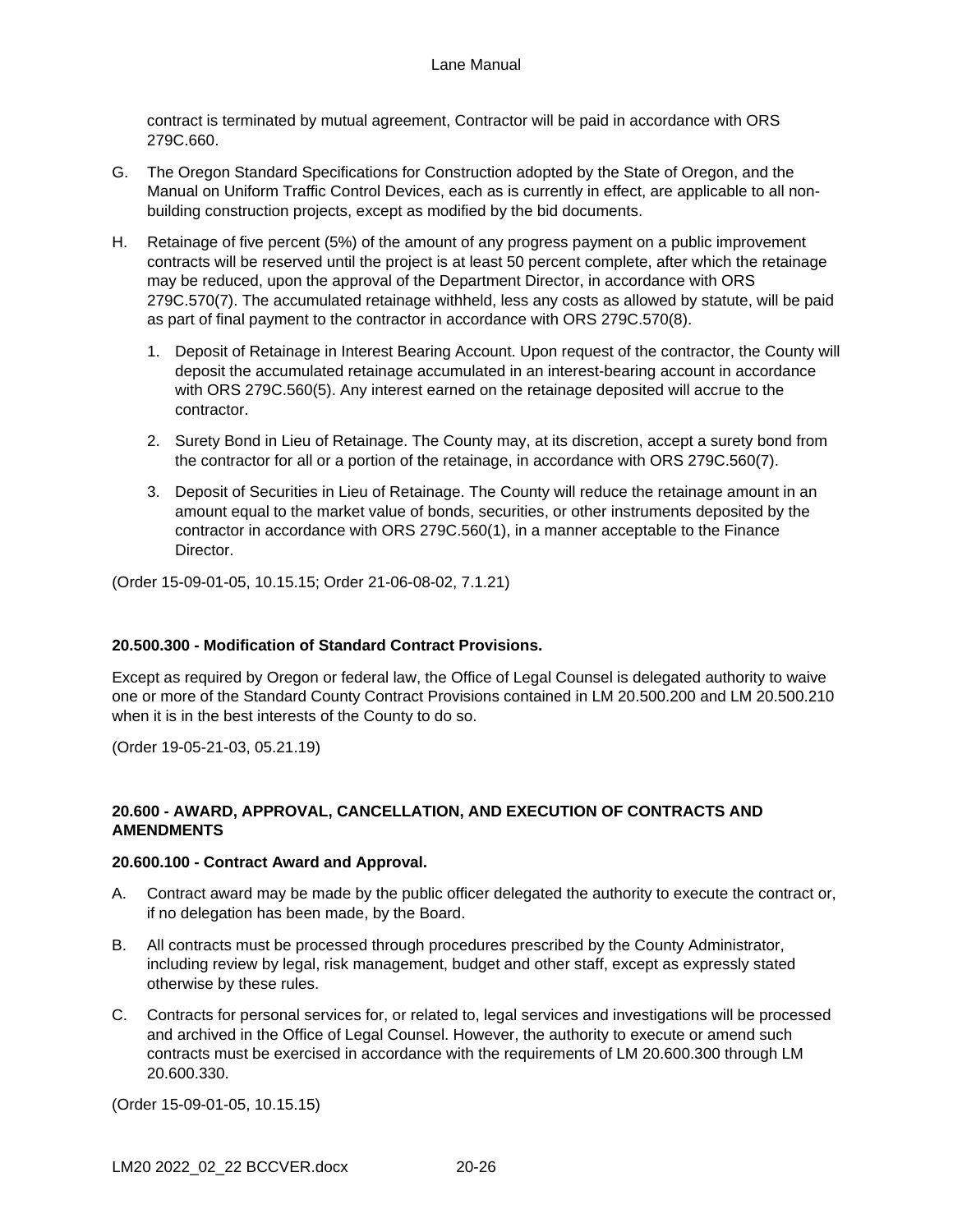### <span id="page-67-0"></span>**20.600.110 - Cancellation of Award.**

The County may cancel the award of any contract at any time prior to the execution of said contract by all parties without any liability to the County.

(Order 15-09-01-05, 10.15.15)

## <span id="page-67-1"></span>**20.600.210 - Requirements for Contract Amendments.**

- A. Each contract amendment must include, at a minimum, the title of the original contract, names of the parties, clear references to the original contract or prior amendment terms that are being modified, and execution of the amendment by all parties.
- B. Each contract amendment should include, in addition, the date of original contract, the number of prior amendments and number of the current amendment, a restated contract amount and completion date, and a provision that "except as set forth above, all provisions of the original contract remain unchanged."

(Order 15-09-01-05, 10.15.15)

### <span id="page-67-2"></span>**20.600.220 - Limitations on Contract Amendments.**

A contract may only be amended if the amendment, taken together with all prior amendments, does not result in a final contract that no longer bears a reasonable relationship to the contract contemplated in the original procurement.

A. Limitations on Cumulative Amount of Contract Amendments. In addition to the limitations on execution authority contained in LM 20.600.320 and LM 20.600.330, all contracts are subject to limitations on the cumulative amount that a contract can be amended, after which a new contract must be awarded in accordance with these Rules, unless exempted under LM 20.600.220C. These limitations apply to:

| Small Procurement, if awarded without<br>competitive procurement                        | \$12,500 total contract amount                             |
|-----------------------------------------------------------------------------------------|------------------------------------------------------------|
| Intermediate Procurement, if award using<br>competitive quotes under LM 20.300.200 A.3. | 200% of original amount or \$150,000,<br>whichever is less |
| All other contracts                                                                     | 200% of original amount                                    |

- B. Limitations on Amendments to Public Improvements Contracts. Contracts for public improvements are subject to statutory limitations on amendments:
	- 1. A public improvement contract awarded as a small procurement under ORS 279C.335 may not be amended to an amount of \$10,000 or greater.
	- 2. A public improvement contract with an original contract amount of \$50,000 or less may not be amended to exceed \$50,000 unless the requirements of ORS 279C.800 through ORS 279C.870 regarding the payment of prevailing wage rates are incorporated into the contract.
- C. Exceptions to Limitations on the Cumulative Amount of Contract Amendments: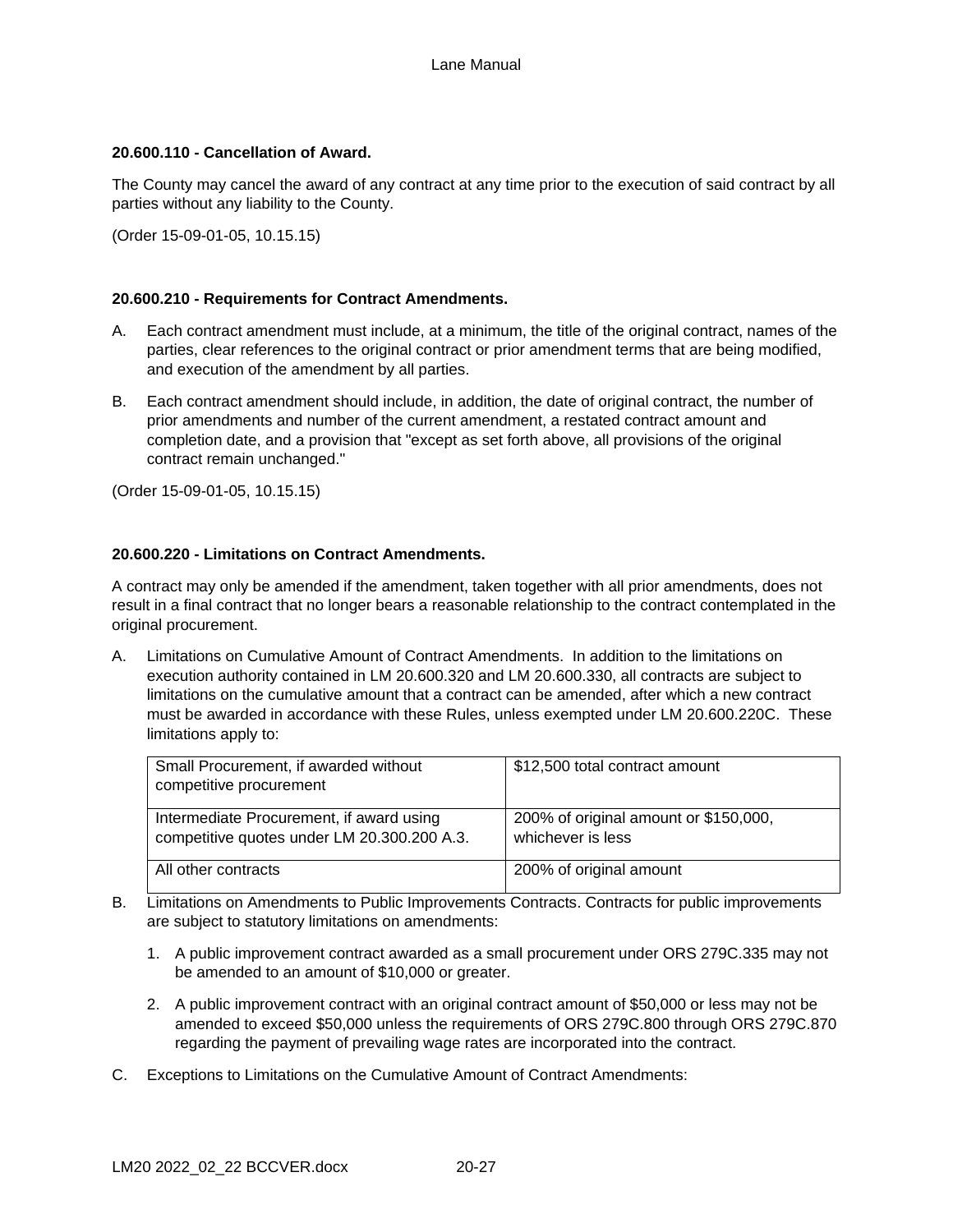- 1. Contracts awarded under a specific exemption to competitive procurement pursuant to LM 20.200.100 to LM 20.200.130 are not subject to the limitations stated in this section.
- 2. The Finance Director or the Director's delegee may authorize execution of an amendment to a contract that exceeds the limits in this section when, in the Director or Director's delegee's judgment, the increase in the contract amount is reasonable and necessary.

(Order 15-09-01-05, 10.15.15; Order 21-06-08-02, 7.1.21)

## <span id="page-68-0"></span>**20.600.230 - Construction Change Orders.**

The Director of a Department with authority to contract for public improvements, construction, or the renovation of roads and transportation facilities is granted authority to authorize and execute construction change orders, providing that all of the following conditions are met:

- A. The change would not increase the cost of the project by more than ten percent (10%) of the contract price,
- B. The change order is reasonably related to the purpose of the project, and
- C. The Director has determined that it is in the best interest of the County to authorize the order to facilitate completion of the project.

(Order 15-09-01-05, 10.15.15)

### <span id="page-68-1"></span>**20.600.240 - Contract Completion and Acceptance.**

Each Department Director is granted authority to determine that all obligations under the contract have been met and the contract is completed and accepted.

(Order 15-09-01-05, 10.15.15)

#### <span id="page-68-2"></span>**20.600.300 - Delegation of Authority to Execute Grant Applications and Accept Grants.**

- A. Each Department Director is delegated the authority to approve and execute all documents in application for or acceptance of a grant not exceeding \$50,000.
- B. The County Administrator is delegated authority to approve and execute all documents in application for and acceptance of a grant not exceeding \$150,000.
- C. The County Administrator is delegated authority to approve and execute all documents in application for a grant in excess of \$150,000, provided that the application does not obligate the County to accept the grant if awarded.
- D. The Board must approve the acceptance of a grant exceeding \$150,000. If an application for a grant in excess of \$150,000 obligates the County to accept the award as a condition of application, the Board must approve the application for the grant. Following Board approval of a grant or grant application, the Administrator is delegated authority to approve and execute all other grant documents.
- E. The County Administrator is delegated authority to approve and execute all documents to continue a grant that was approved by the Board, so long as the continuation is substantially similar to the original grant approved by the Board.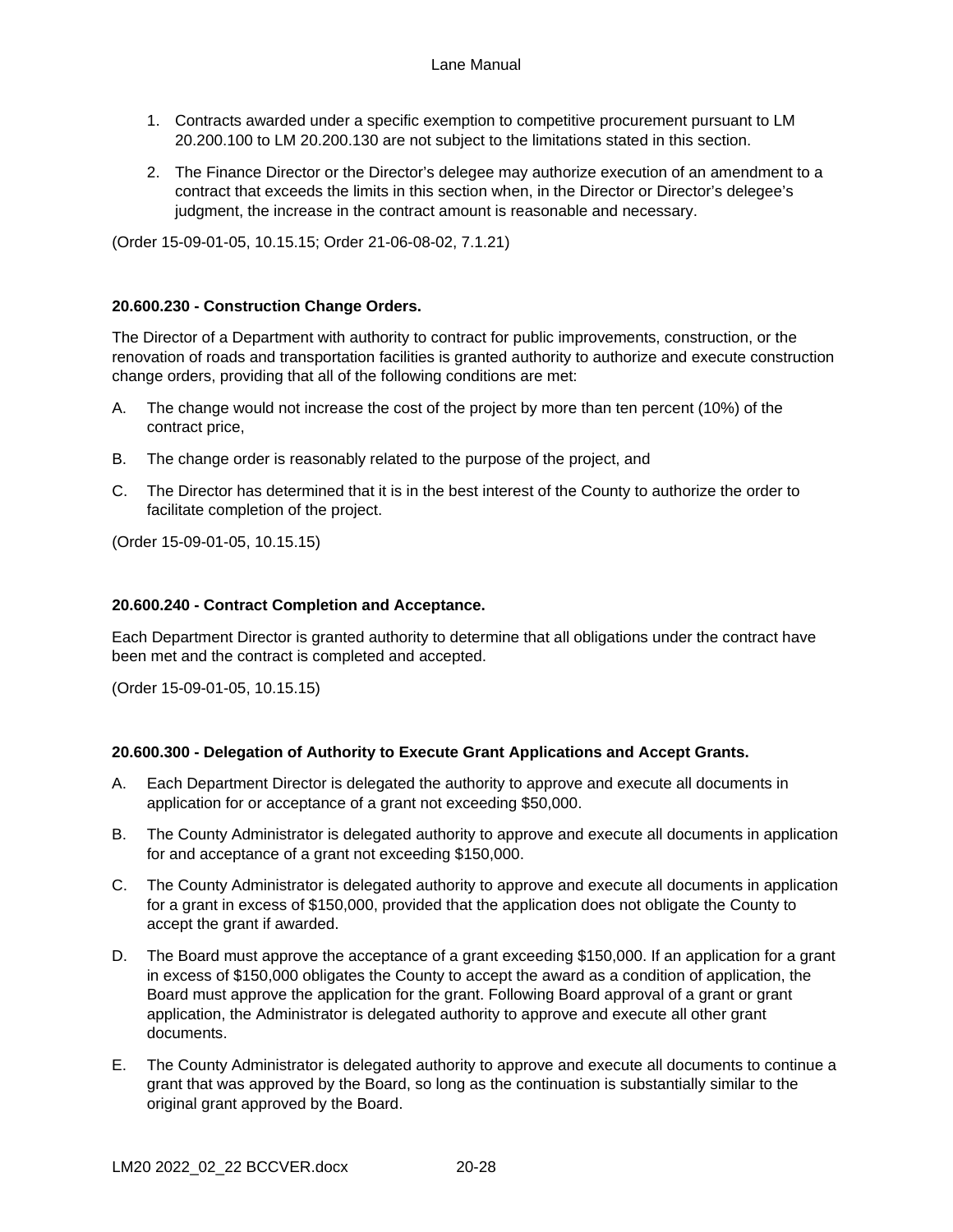- F. Notwithstanding the limits on the County Administrator's authority contained in this section, the County Administrator may approve grant applications and accept grants when necessary to secure the full benefit of the grant to the County, provided that:
	- 1. In the Administrator's judgment, and with the concurrence of County Counsel and the budget and financial planning office, the grant applications or grants require execution prior to the time when they could reasonably be approved by the Board at a regularly-scheduled meeting; and
	- 2. A description of the grant applications and grants, including the amounts, duration, and reason for prompt execution, is submitted to the Board for ratification on its consent agenda item following execution.

(Order 15-09-01-05, 10.15.15; Order 19-05-21-03, 05.21.19; Order 21-06-08-02, 7.1.21)

### <span id="page-69-0"></span>**20.600.310 - County Administrator's Authority to Execute Contracts.**

- A. The County Administrator is delegated authority to execute all contracts and agreements that do not exceed \$150,000 in cost or revenue nor three years in length.
- B. The County Administrator is further delegated authority to execute contracts that exceed three (3) years in length, or are by their terms self-renewing, but only if:
	- 1. The cost or revenue for the first three years does not exceed \$50,000, and
	- 2. The contract contains a provision allowing the County to terminate the contract upon not more than one year's notice.
- C. The County Administrator is further delegated authority to execute, without limitation of amount or length:
	- 1. All contracts that have been awarded or expressly approved by the Board.
	- 2. Contracts specifically identified in a budget adoption order or supplemental budget order approved by the Board.
	- 3. Insurance nonwaiver agreements and insurance endorsements to original policies.
	- 4. Land use improvement agreements, Building Program Quick Start Agreements and acceptance and release of land use performance bonds.
	- 5. Contracts and assignments for the collection of County judgments.
	- 6. All contracts that implement public improvement projects described on the adopted Lane County Capital Improvement Plan and the Public Works and County Administration public improvement lists prepared for filing with the Commissioner of the Bureau of Labor and Industries (BOLI) pursuant to ORS 279C.305. This delegation includes, without limitation, contracts to prepare for, design, administer, and construct listed projects, as well as those contracts reflecting the County paid portion of the project, those reflecting any amount to be paid by other governmental agencies or housing development entities for assisted housing projects, and those covering environmental mitigation responsibility.
- D. Notwithstanding the limits on the County Administrator's authority contained in this section and LM 20.600.320, the County Administrator may execute contracts and amendments when necessary to secure the full benefit of the contract to the County, provided that: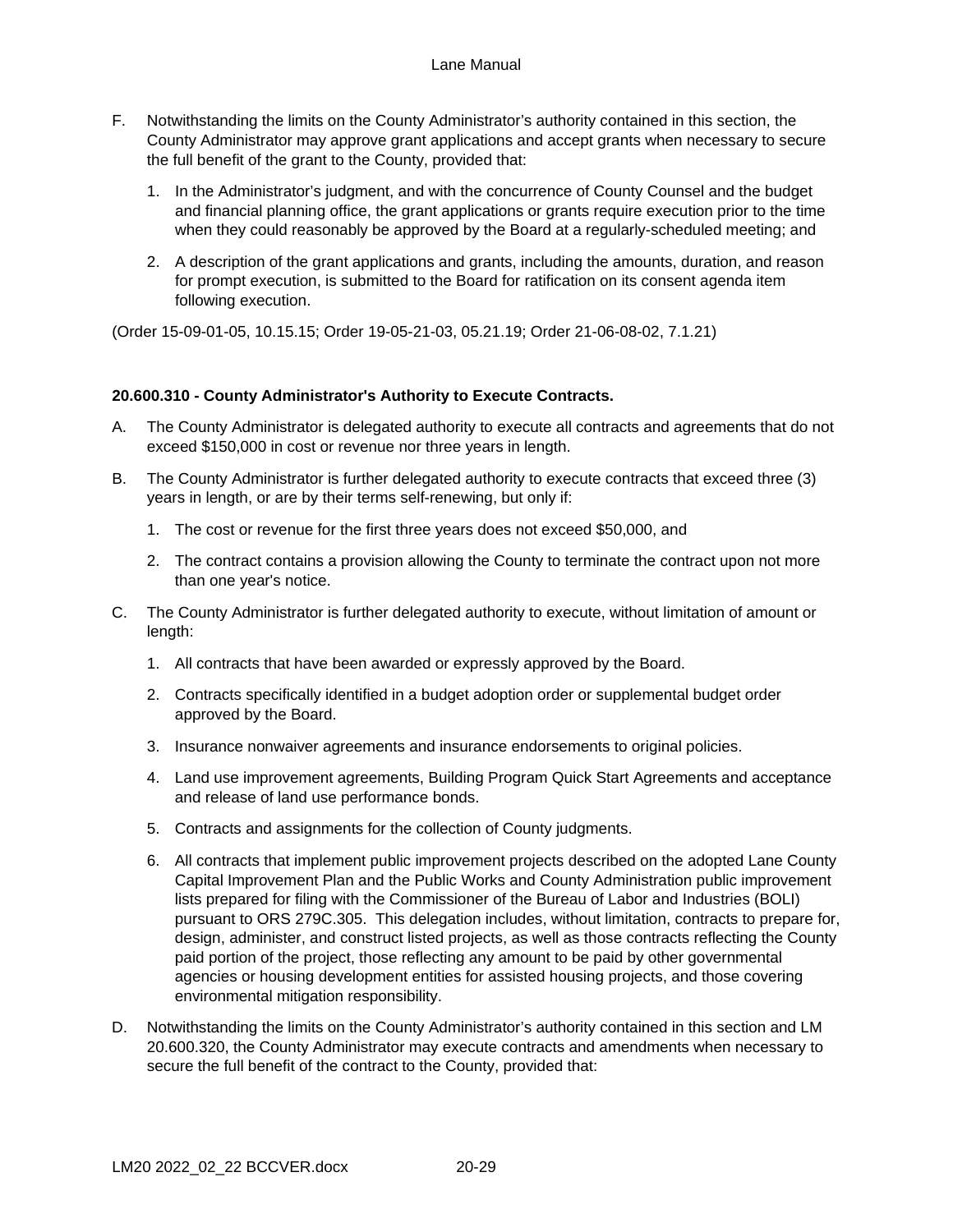- 1. In the Administrator's judgment, and with the concurrence of County Counsel and the budget and financial planning office, the contacts require execution prior to the time when they could reasonably be approved by the Board at a regularly-scheduled meeting; and
- 2. A description of the contracts or amendments, including the amounts, duration, and reason for prompt execution, is submitted to the Board for ratification on its consent agenda item following execution.

(Order 15-09-01-05, 10.15.15; Order 19-05-21-03, 05.21.19; Order 19-08-20-03, 08.20.19; Order 21-06- 08-02, 7.1.21)

## <span id="page-70-0"></span>**20.600.320 - County Administrator's Authority to Execute Amendments.**

Subject to the limitations on cumulative contract amount in LM 20.600.220, the County Administrator is delegated authority to:

- A. Execute amendments to contracts that do not cause the contract amount to exceed \$150,000 in cost or revenue nor three (3) years in length,
- B. Execute amendments to contracts, without limitation of amount or length, if the amendment amount or length is within limits authorized by the Board for that specific contract or class of contracts, and
- C. Execute amendments to contracts where the original contract amount exceeds \$150,000, subject to the following limitations:
	- 1. If the original contract amount is greater than \$500,000, the total of all amendments to that contract may not exceed 25 percent (25%) of the contract amount approved by the Board.
	- 2. If the original contract amount is \$500,000 or less, the total of all amendments may not exceed 50 percent (50%) of the contract amount approved by the Board, and
	- 3. The amendment does not extend the length of the contract beyond (3) three years, unless the original contract contained a provision for a longer duration and was awarded or expressly approved by the Board.

(Order 15-09-01-05, 10.15.15; Order 19-05-21-03, 05.21.19)

#### <span id="page-70-1"></span>**20.600.330 - Department Directors' Authority to Execute Contracts and Amendments.**

- A. Each Department Director is delegated authority to execute contracts that do not exceed \$50,000 or three (3) years in length.
- B. Each Department Director is further delegated authority to execute contracts that exceed three years in length, or are by their terms self-renewing, but only if:
	- 1. The cost or revenue for the first three years does not exceed \$50,000, and
	- 2. The contract contains a provision allowing the County to terminate the contract upon not more than one year's notice.
- C. Subject to the limitations on cumulative contract amount in LM 20.600.220, each Department Director is delegated authority to execute amendments that do not exceed \$50,000, subject to the following limitations: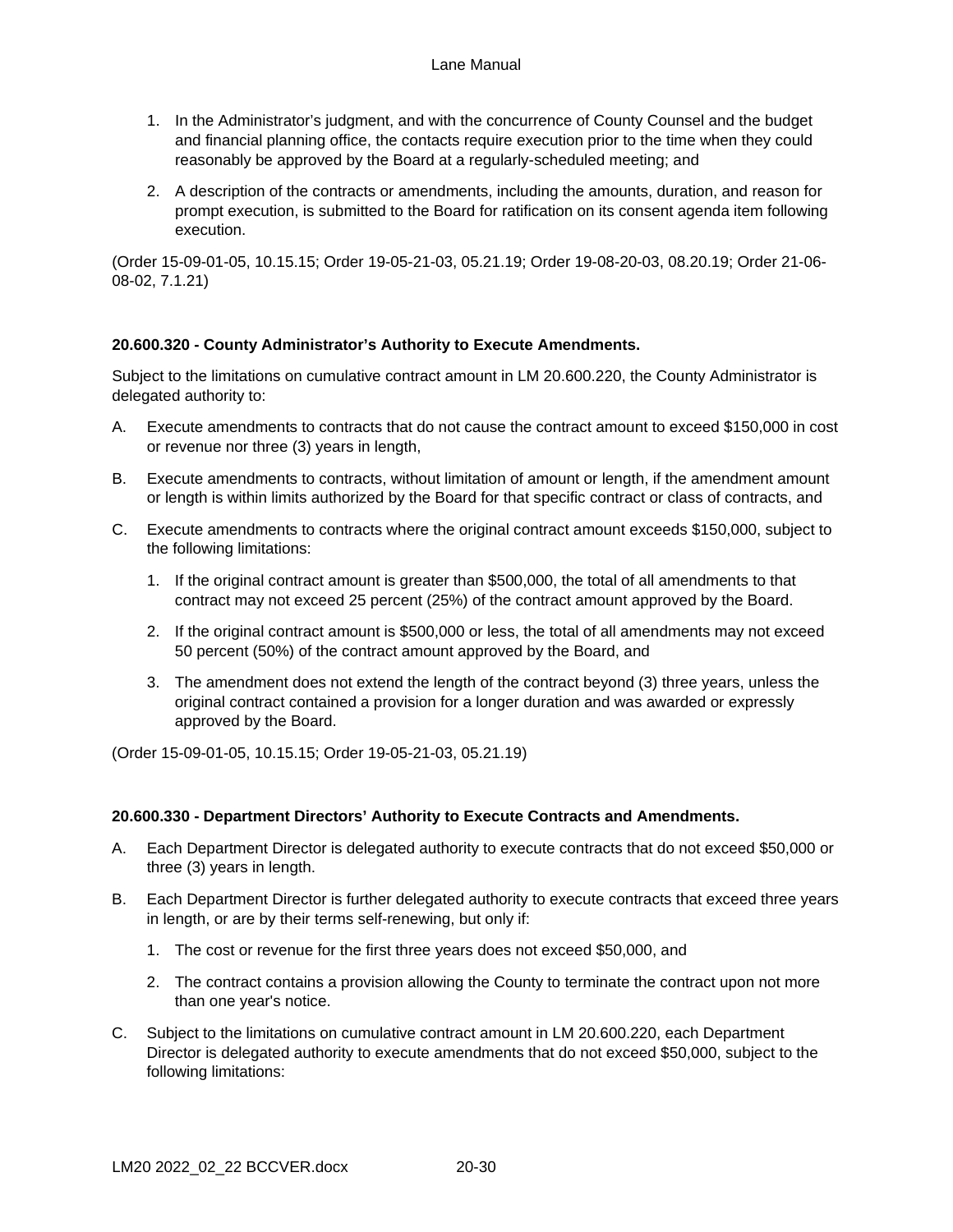- 1. The amendment, in combination with all prior amendments, does not cause the contract amount to exceed \$150,000 in cost or revenue nor three (3) years in length, and
- 2. The amendment, in combination with all prior amendments, does not exceed \$50,000, or 50% of the contract amount approved by the Board, whichever is greater.

(Order 15-09-01-05, 10.15.15; Order 19-05-21-03, 05.21.19)

## <span id="page-71-0"></span>**20.600.340 - County Administrator's Authority to Cancel Awards and Terminate Contracts.**

The County Administrator is delegated the authority to cancel awards and terminate contracts and grants, including amendments, as provided in the contract or by law.

(Order 15-09-01-05, 10.15.15)

### <span id="page-71-1"></span>**20.600.350 - Further Delegation.**

The County Administrator and each Department Director's authority under LM 20.600.300 through LM 20.600.340 may only be delegated through a writing.

(Order 15-09-01-05, 10.15.15)

### <span id="page-71-2"></span>**20.700 - DEBARMENT, DISQUALIFICATION, AND PROTESTS**

### <span id="page-71-3"></span>**20.700.050 Debarment and Disqualification.**

- A. The County may debar a prospective bidder or proposer from consideration for award of a County contract, in accordance with the requirements of ORS 279B.130, for:
	- 1. Conviction of any of those criminal or statutory offenses described in ORS 279B.130(2)(a), (b), and (c);
	- 2. Failure to provide workers' compensation or unemployment insurance as required by statute; or
	- 3. Violation of a contract provision that is regarded by the County or the Construction Contractors Board to be so serious as to justify disqualification, including but not limited to:
		- a. Failure to perform, or unsatisfactory performance, or repeated failure to comply with significant terms and requirements,
		- b. Failure to possess, obtain, or maintain necessary licenses or insurance coverage required for performance of a contract,
		- c. Making false statements in proposals, prequalification applications, contract forms, or
		- d. Making false statements that result in an increased contract costs to the County or reduction of contract's performance standards.
- B. The County may disqualify or deny prequalification to a prospective bidder or proposer on the same basis for which the County may debar a prospective bidder or proposer under LM 20.735(1).
- C. Any debarment, denial or prequalification, or disqualification under this section must be for a period of not less than one year nor more than three years from the effective date of the debarment, denial, or disqualification following final determination of the action after any appeal.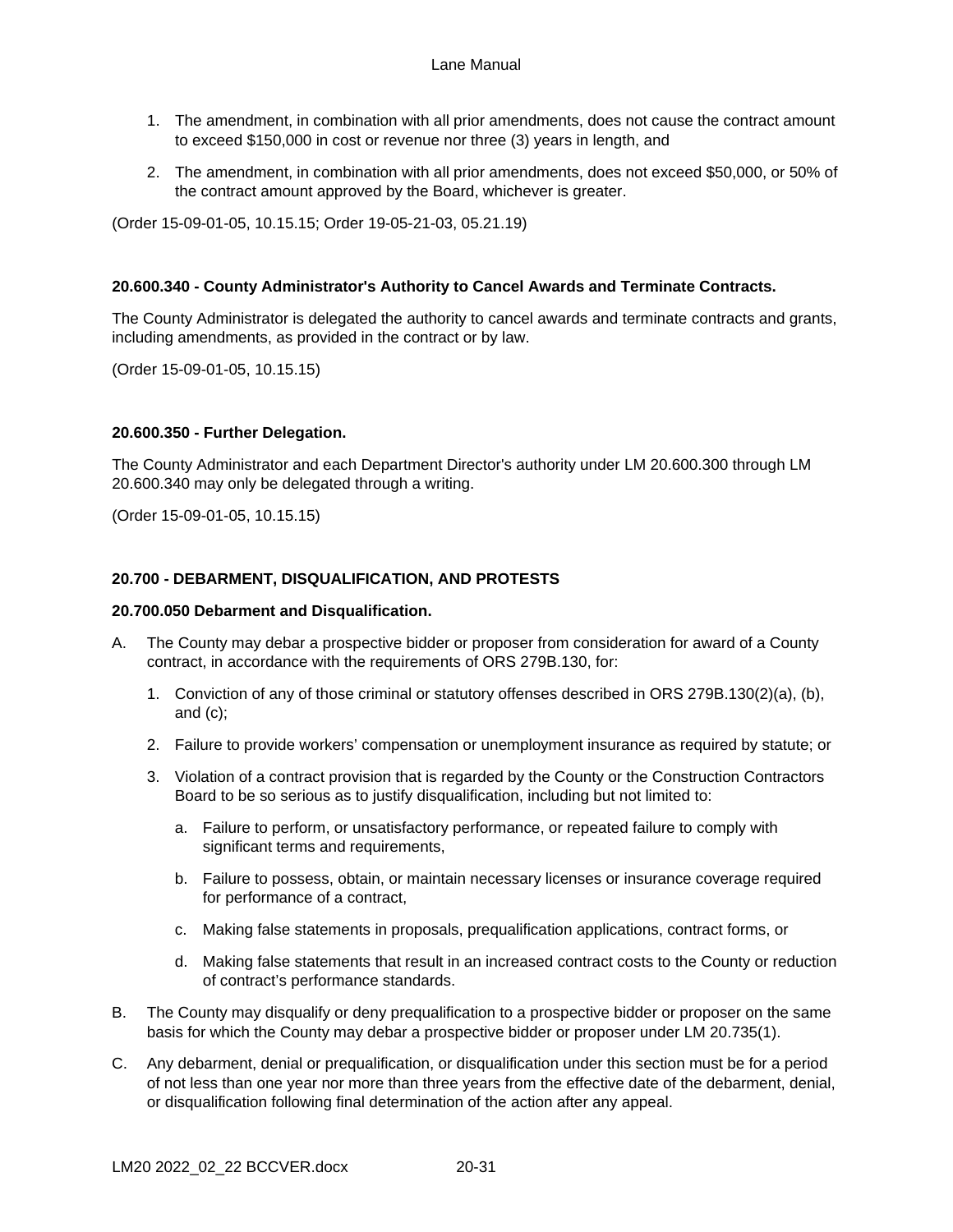## **20.700.100 - Protest of Solicitation Process.**

Pursuant to ORS 279B.405, a prospective bidder or proposer may file a protest of a solicitation process. To be considered, the protest must be received by the County not less than seven (7) calendar days prior to the date bids or responses are due, and must contain the information and statements required in ORS 279B.405(4)(a) through ORS 279B.405(4)(d). The County will issue a determination in accordance with ORS 279B.405(5) and ORS 279B.405(6).

(Order 15-09-01-05, 10.15.15; Order 19-05-21-03, 05.21.19)

### **20.700.120 - Protest of Award Based Upon Competitive Bidding or Quotes.**

A bidder that submitted a responsive bid may protest the award of a contract based on the bids received for that contract. Any such protest must be received by the County within seven (7) days of the date of the notice of intent to award or, if no notice of award is given, of the date of actual award. Protests of award or intent to award will be considered by the LCRB, if the Board's action were required to award the contract. All other protests of intent of award will be considered by the County Administrator, or the Administrator's designee.

- A. Requirements for protest.
	- 1. A protest of award of a public improvement contract must specify the applicable grounds for protest set forth in OAR 137-049-0450(4)(c), which is hereby adopted into this rule.
	- 2. All other protests of award must be in writing and specify the applicable grounds for the protest as set forth in ORS 279B.410(1).
	- 3. Any protest not in compliance with these rules may be rejected.
- B. Review and determination.
	- 1. Contracts Requiring Board Action to Award. If the public officer determines there is sufficient merit to reject bids, the public officer may do so. If, following any action by the public officer, any portion of the protest remains, the LCRB must be provided with, and may consider, a complete copy of the written record, and any other evidence provided, at a public meeting. The LCRB may affirm, reverse, or revise an award, or may send the matter back to the Department for further action, and must issue its decision by Board Order.
	- 2. Contracts Not Requiring Board Action to Award. The County Administrator has authority to reject bids, or to affirm, reverse, or revise the award, or send the matter back to the department for further action. The Administrator must deliver this decision to the LCRB. If, within seven (7) days, the LCRB elects to review the matter, the LCRB must be provided with and may consider a complete copy of the written record, and any other evidence provided, at a public meeting. The LCRB may affirm, reverse, or revise an award, or may send the matter back to the Department for further action, and must issue its decision by Board Order. If the LCRB does not elect to review the matter within seven (7) days, the Administrator's decision will be final.
- C. The procedures in this rule are mandatory to the extent they establish the time and manner for protests to be submitted to the County, including that the protest be in writing specifying the grounds and timely filed, and that there be a written response. The other protest procedures above are directory, and failure to follow or complete the action in the manner provided will not invalidate the County's decision.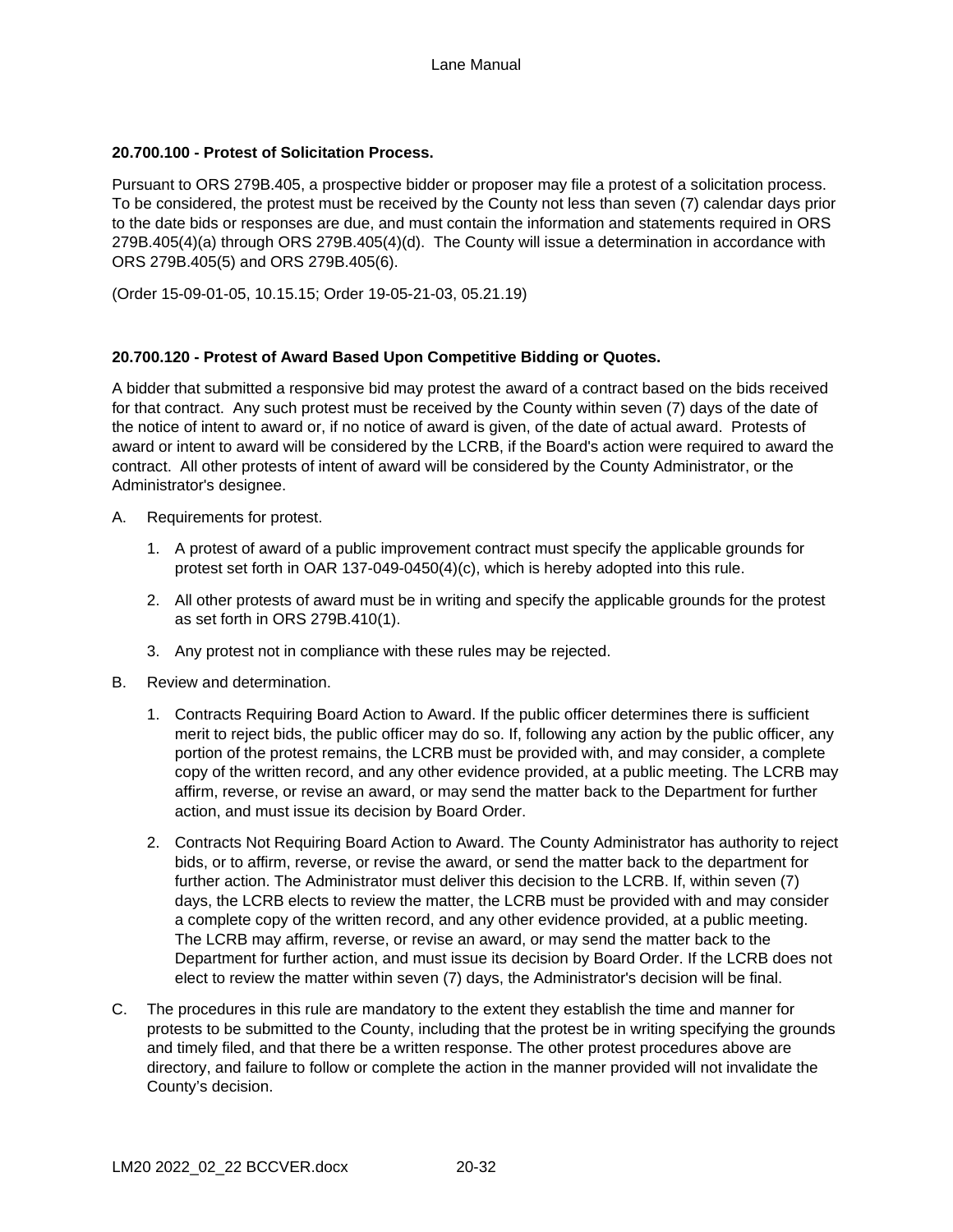(Order 15-09-01-05, 10.15.15; Order 19-05-21-03, 05.21.19)

# **20.700.130 - Protest of Award Based Upon a Request for Proposals (RFP).**

A proposer that submitted a responsive proposal, and is not selected for award, may protest the award or recommendation for award of a contract based on an RFP. Any such protest must be received by the County within seven (7) days of the notice of recommendation or intent to award or, if no notice is given, of actual award. Protests of award or intent to award will be considered by the LCRB, if the Board's action were required to award the contract. All other protests of intent of award will be considered by the County Administrator, or the Administrator's designee.

- A. Requirements for protest.
	- 1. A protest of award of a public improvement contract must specify the applicable grounds for protest set forth in OAR 137-049-0450(4)(c), which is hereby adopted into this rule.
	- 2. All other protests of award must be in writing and specify the applicable grounds for the protest as set forth in ORS 279B.410(1).
	- 3. Any protest not in compliance with these rules may be rejected.
- B. Review and determination.
	- 1. Upon receipt of a protest, the department must promptly notify both the evaluation committee and the proposer recommended for award that a protest has been received, and furnish each with a copy of the protest. Both the recommended proposer and the committee may, within three (3) calendar days from the date the protest was received, respond to the protest in writing.
	- 2. After a protest has been received, the Department that issued the RFP must prepare a written analysis of the protest and make a recommendation to the decision maker as to appropriate action to be taken.
	- 3. Contracts Requiring Board Action to Award. If the public officer determines there is sufficient merit to reject proposals, the public officer may do so. If, following any action by the public officer, any portion of the protest remains, the LCRB must be provided with, and may consider, a complete copy of the written record, and any other evidence provided, at a public meeting. At the public meeting the LCRB may, at the LCRB's discretion, allow the department that issued the RFP and the appellant an opportunity to address the protest. The LCRB may affirm, reverse, or revise an award, or may send the matter back to the Department for further action, and must issue its decision by Board Order.
	- 4. Contracts Not Requiring Board Action to Award. The County Administrator has authority to reject proposals, or to affirm, reverse, or revise the award, or send the matter back to the department for further action. The Administrator must deliver this decision to the LCRB. If, within seven (7) days, the LCRB elects to review the matter, the LCRB must be provided with and may consider a complete copy of the written record, and any other evidence provided, at a public meeting. The LCRB may affirm, reverse, or revise an award, or may send the matter back to the Department for further action, and must issue its decision by Board Order. If the LCRB does not elect to review the matter within seven (7) days, the Administrator's decision will be final.
- C. The procedures in this rule are mandatory to the extent they establish the time and manner for protests to be submitted to the County, including that the protest be in writing specifying the grounds and timely filed, and that there be a written response. The other protest procedures above are